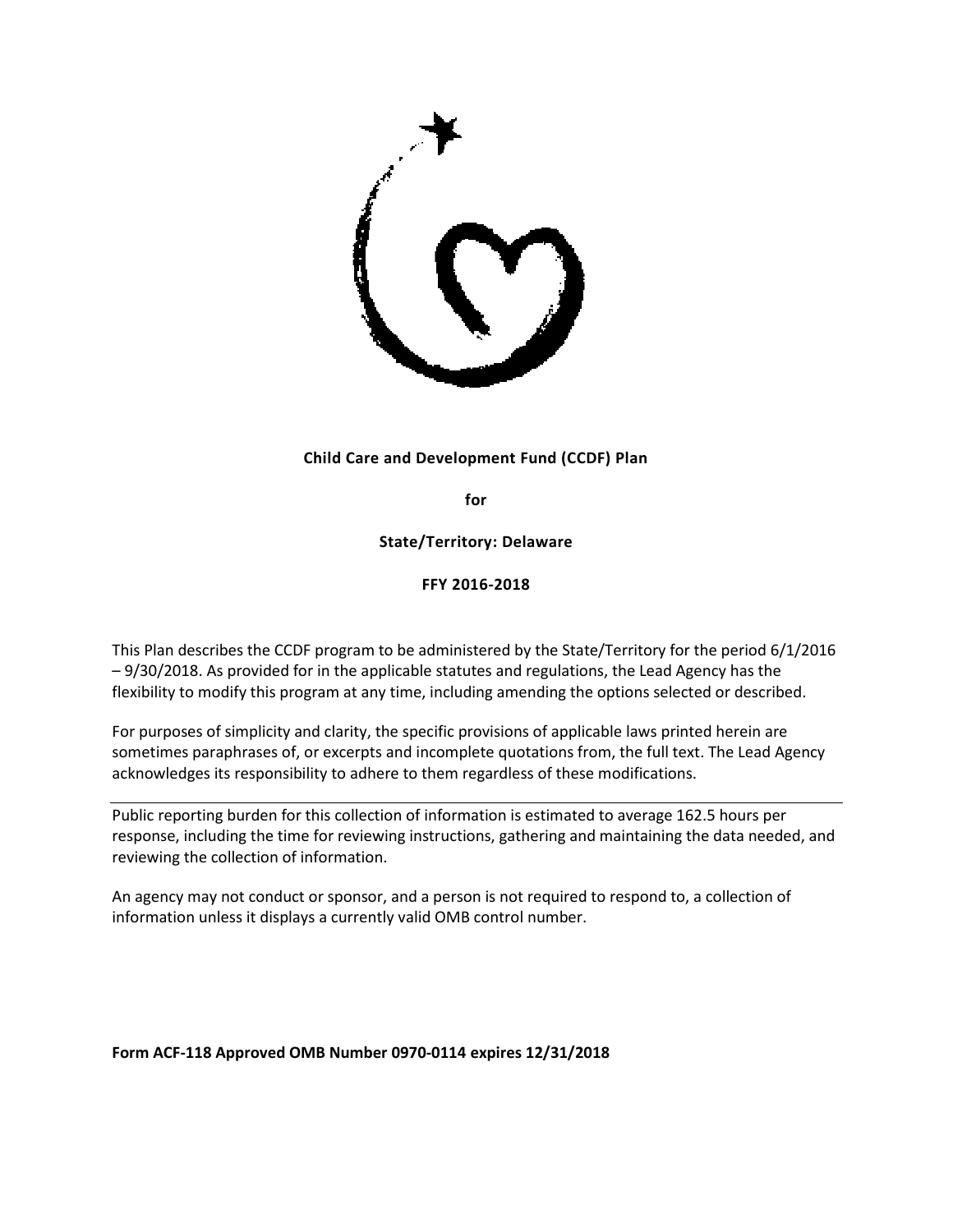# **Table of Contents**

| 1              |                                                                                       |  |  |  |
|----------------|---------------------------------------------------------------------------------------|--|--|--|
|                |                                                                                       |  |  |  |
|                |                                                                                       |  |  |  |
|                |                                                                                       |  |  |  |
|                | 1.4 Coordination with Partners to Expand Accessibility and Continuity of Care  17     |  |  |  |
|                |                                                                                       |  |  |  |
|                |                                                                                       |  |  |  |
|                | 1.7 Coordination with Local or Regional Child Care Resource and Referral Systems 25   |  |  |  |
| $\overline{2}$ | Promote Family Engagement through Outreach and Consumer Education  27                 |  |  |  |
|                | 2.1 Information about Child Care Financial Assistance Program Availability and        |  |  |  |
|                |                                                                                       |  |  |  |
|                |                                                                                       |  |  |  |
|                |                                                                                       |  |  |  |
| 3              |                                                                                       |  |  |  |
|                |                                                                                       |  |  |  |
|                |                                                                                       |  |  |  |
|                |                                                                                       |  |  |  |
|                |                                                                                       |  |  |  |
| 4              | Ensure Equal Access to High Quality Child Care for Low-Income Children 60             |  |  |  |
|                |                                                                                       |  |  |  |
|                |                                                                                       |  |  |  |
|                |                                                                                       |  |  |  |
|                | 4.4 Summary of Facts Used to Determine that Payments Rates Are Sufficient to          |  |  |  |
|                |                                                                                       |  |  |  |
|                |                                                                                       |  |  |  |
|                | 4.6 Supply Building Strategies to Meet the Needs of Certain Populations 74            |  |  |  |
| 5              | Establish Standards and Monitoring Processes to Ensure the Health and Safety of Child |  |  |  |
|                | Care Settings                                                                         |  |  |  |
|                |                                                                                       |  |  |  |
|                |                                                                                       |  |  |  |
|                |                                                                                       |  |  |  |
| 6              | Recruit and Retain a Qualified and Effective Child Care Workforce 103                 |  |  |  |
|                |                                                                                       |  |  |  |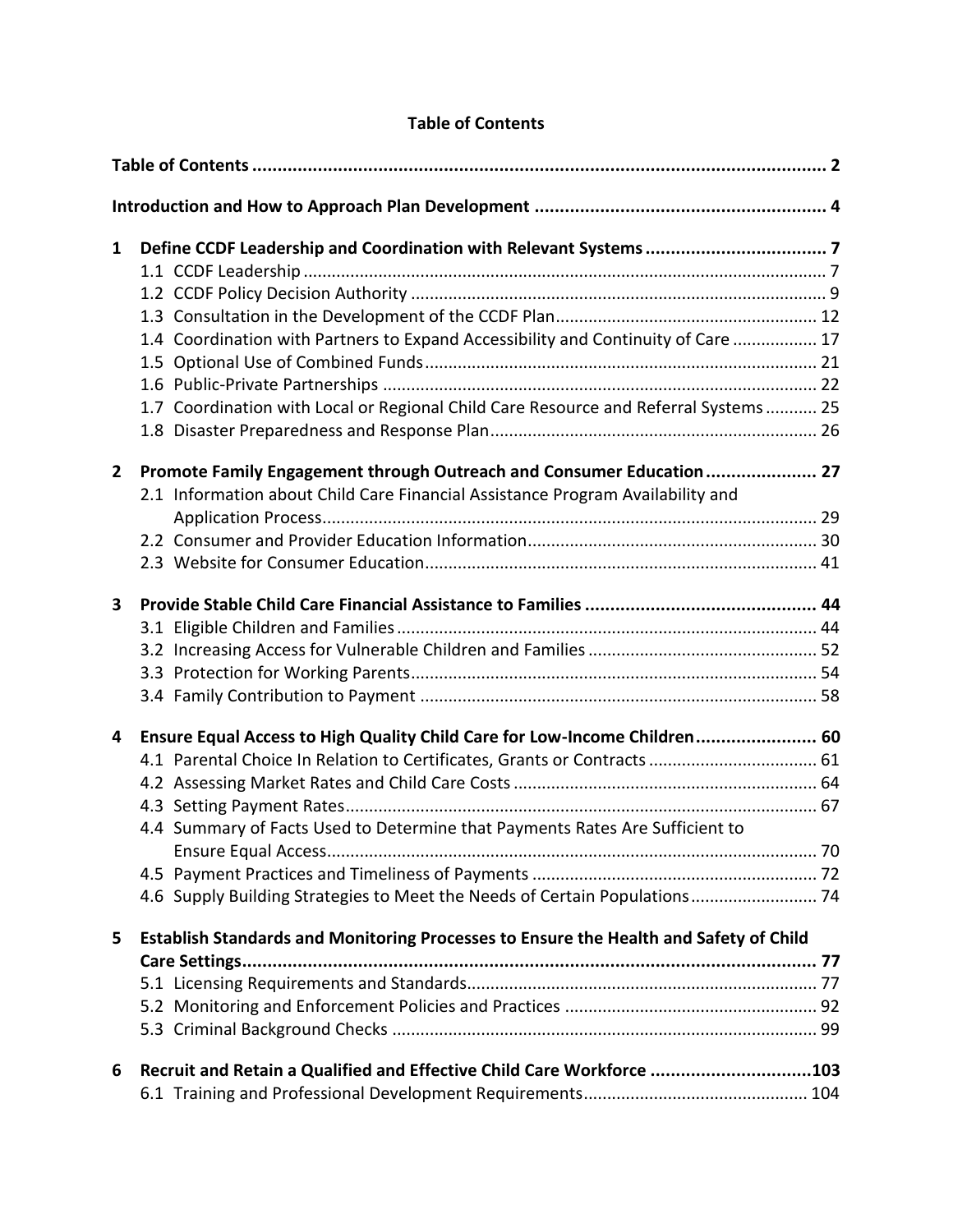|   | 6.2 Supporting Training and Professional Development of the Child Care Workforce  |  |
|---|-----------------------------------------------------------------------------------|--|
|   |                                                                                   |  |
| 7 |                                                                                   |  |
|   |                                                                                   |  |
|   |                                                                                   |  |
|   | 7.3 Improving the Supply and Quality of Child Care Programs and Services for      |  |
|   |                                                                                   |  |
|   |                                                                                   |  |
|   |                                                                                   |  |
|   | 7.6 Evaluating and Assessing the Quality and Effectiveness of Child Care Programs |  |
|   |                                                                                   |  |
|   |                                                                                   |  |
|   |                                                                                   |  |
|   |                                                                                   |  |
|   |                                                                                   |  |
| 8 |                                                                                   |  |
|   |                                                                                   |  |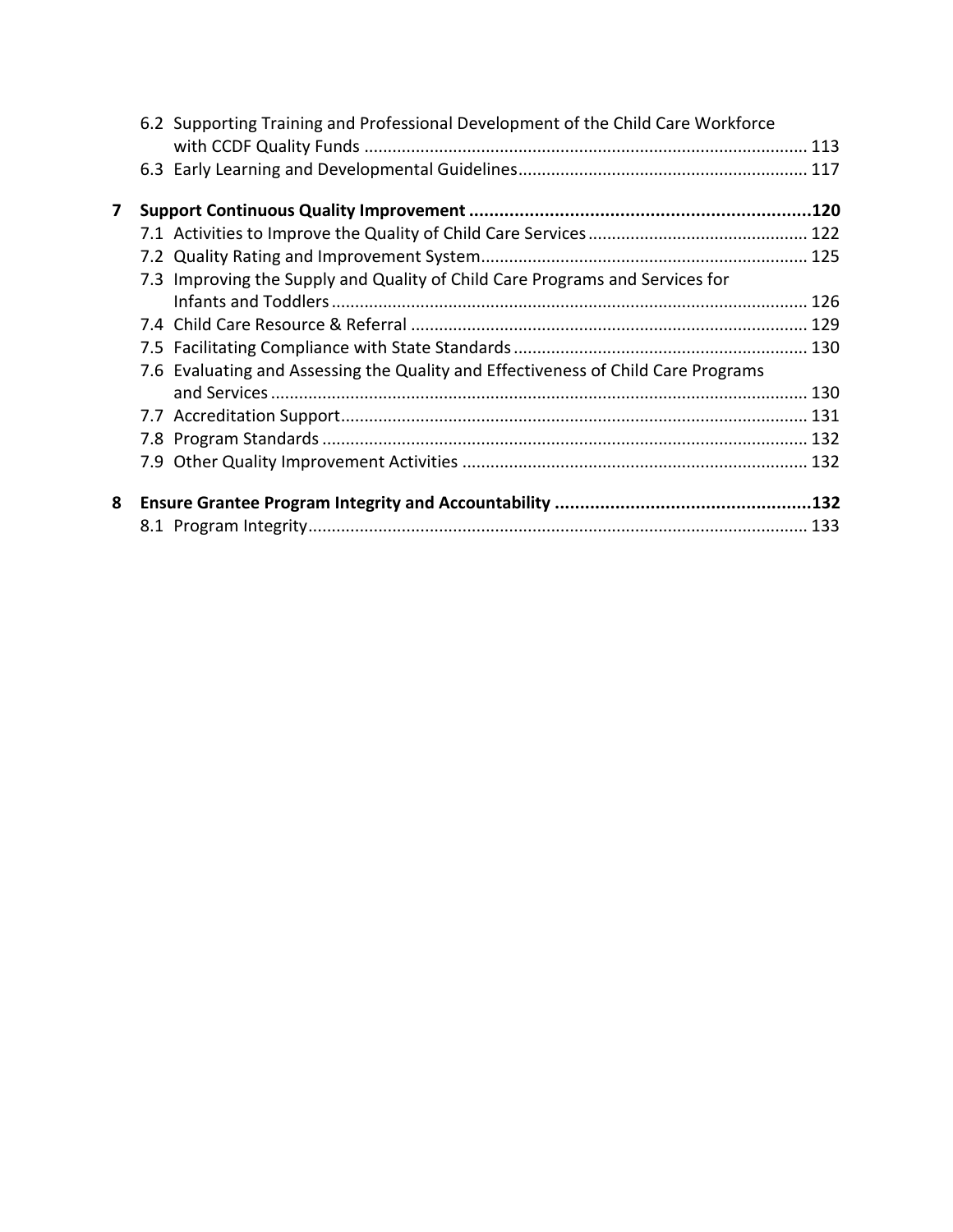### **Introduction and How to Approach Plan Development**

Access to stable, high quality child care and early learning experiences improves the odds of success for two generations – parents and children - who rely on child care across the country. The Child Care and Development Fund (CCDF) provides resources to State, Territory, and Tribal grantees that enable low-income parents to work or pursue education and training so that they may better support their families while at the same time promoting the learning and development of their children. The CCDF also provides funding to enhance the quality of child care for all children.

On November 19, 2014, President Obama signed the bipartisan-supported Child Care and Development Block Grant (CCDBG) Act of 2014 into law (Pub. L. 113-186) [\(https://www.acf.hhs.gov/sites/default/files/occ/child\\_care\\_and\\_development\\_block\\_grant\\_mark](https://www.acf.hhs.gov/sites/default/files/occ/child_care_and_development_block_grant_markup.pdf) [up.pdf\)](https://www.acf.hhs.gov/sites/default/files/occ/child_care_and_development_block_grant_markup.pdf). The law reauthorizes and significantly revises the purposes of the CCDF program and requirements for State and Territory grantees. The law establishes minimum child care assistance eligibility periods, health and safety standards and training requirements for providers, monitoring, consumer information and other components that when fully implemented will strengthen child care in this country and support child and family success.

States and Territories must comply with the provisions of the Child Care and Development Block Grant (CCDBG) Act, as revised by reauthorization. The Office of Child Care (OCC) has provided interpretive guidance on the new requirements of the law through Program Instructions or responses to Frequently Asked Questions, which are available at:

[http://www.acf.hhs.gov/programs/occ/ccdf-reauthorization.](http://www.acf.hhs.gov/programs/occ/ccdf-reauthorization) Pending the issuance of implementing regulations, States and Territories are to comply with the law based on their reasonable interpretation of the requirements in the revised CCDBG statute. Further Federal clarification through guidance and regulation is forthcoming. Once final rules are issued, any States and Territories that do not fully meet the requirements of the regulations will need to revise their policies and procedures to come into compliance, and file appropriate Plan amendments related to those changes.

**CCDF Plan Overview**. The Administration for Children and Families (ACF) re-designed the CCDF Plan to assist State and Territory grantees to plan for full implementation of the law. We recognize that the CCDBG Act of 2014 includes a significant number of changes, some of which are straightforward to implement, while others are complex and will be phased-in over several years. The level of effort needed for implementation will vary across the country depending on the number of changes a State or Territory needs to make. We encourage all States and Territories to take time to think systematically and consider large-scale changes to advance a coherent vision for their child care programs and achieve the goals of the reauthorization – that is, to improve the health, safety, and quality of child care and to improve low-income working families' access to child care assistance and care that promotes child development. Some States and Territories will need time to enact changes through their legislatures or rulemaking processes. In addition, some requirements will take time to fully operationalize. ACF will work with States and Territories to ensure that adoption and implementation of these important changes are done in a thoughtful and comprehensive manner.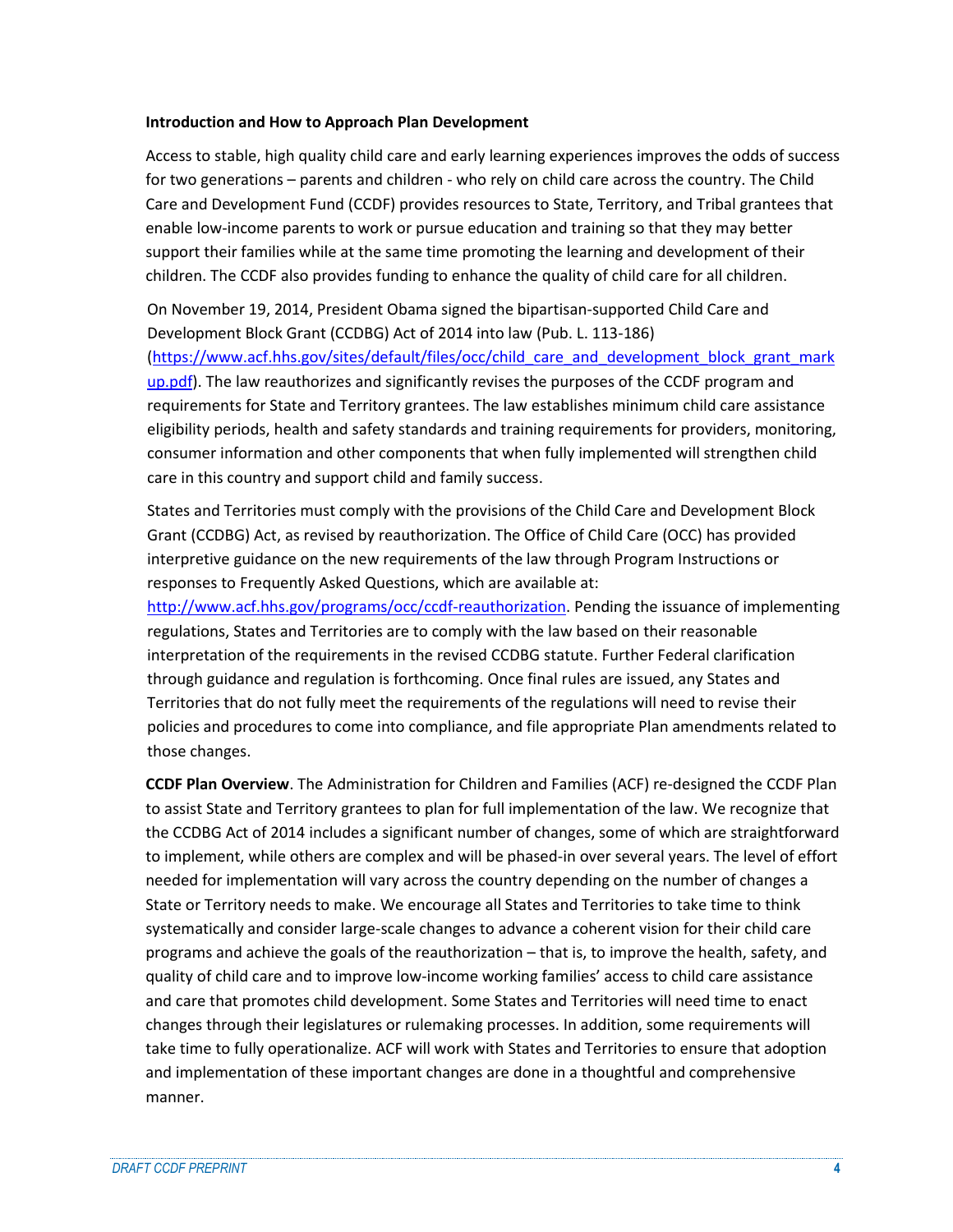The Plan process continues to be the primary mechanism by which ACF will determine State and Territory compliance with requirements in the new law. The CCDBG Act of 2014 changed the Plan cycle from a biennial to a triennial Plan period; thus, this Plan will cover a 3-year period. (658E(b)) States and Territories are required to submit their FY 2016-2018 CCDF Plans by March 1, 2016, and approved Plans will become effective June 1, 2016. This Pre-Print will provide a tool for States and Territories to describe to ACF their implementation plans to:

- 1. Define CCDF Leadership and Coordination with Relevant Systems
- 2. Promote Family Engagement through Outreach and Consumer Education
- 3. Provide Stable Child Care Financial Assistance to Families
- 4. Ensure Equal Access to High Quality Child Care for Low-Income Children
- 5. Establish Standards and Monitoring Processes to Ensure the Health and Safety of Child Care **Settings**
- 6. Recruit and Retain a Qualified and Effective Child Care Workforce
- 7. Support Continuous Quality Improvement
- 8. Ensure Grantee Accountability

These organizational categories reflect key functions of an integrated system of high quality care for low-income working families. Although the Plan is divided into sections for reporting and accountability purposes, ACF encourages Lead Agencies to approach the Plan in a cross-cutting, integrated manner. The intention is that grantees and the federal government will be able to use this information to track and assess progress, determine need for technical assistance and CCDF Plan amendments, and ultimately determine compliance with specific requirements and deadlines.

For purposes of simplicity and clarity, the specific provisions of applicable laws printed herein are sometimes paraphrases of, or excerpts and incomplete quotations from, the full text. The State/Territory acknowledges its responsibility to adhere to them regardless of these modifications. The Plan contains definitions where provided by law. For terminology not defined in the law, some illustrative examples may be provided. These should only be considered examples, and not requirements, for purposes of responding. If no definitions are provided, States/Territories should respond based on their own definitions for those terms.

**CCDBG Implementation Deadlines**. In some cases, the CCDBG Act of 2014 specifies a particular date when a provision is effective. Where the law does not specify a date, the new requirements became effective upon the date of enactment and States/Territories have until September 30, 2016 to implement the new statutory requirement(s). ACF has determined that when a State or Territory cannot certify compliance with a specific requirement at the time of CCDF plan submission (March 1, 2016), the grantee must provide a State/Territory-specific implementation plan for achieving compliance with such provision(s). The implementation plan must provide sufficient information to support approval of the Plan for funding.

Specifically, as part of its implementation plan, States/Territories will be asked to describe:

Overall target completion date (no later than appropriate effective date deadline)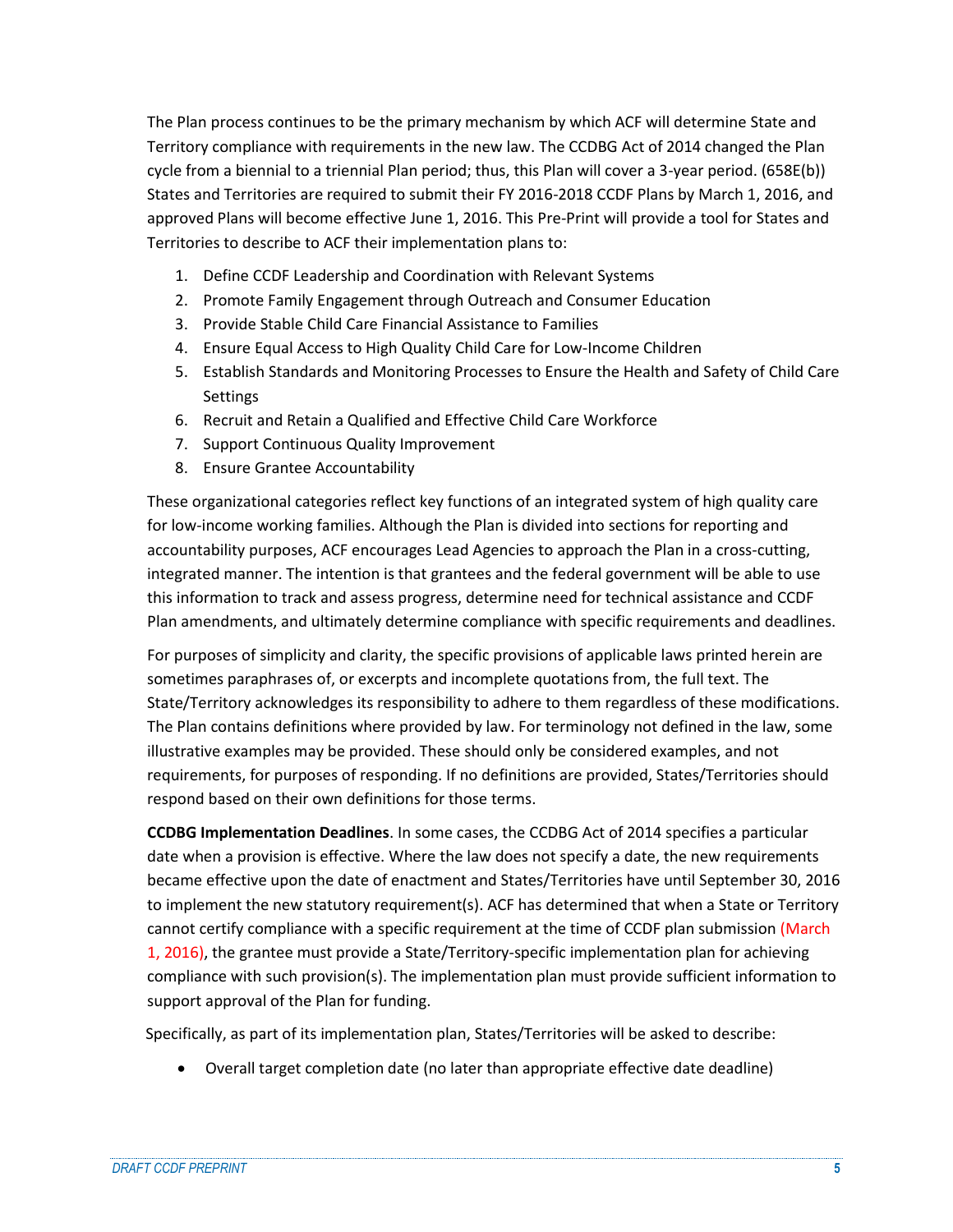- Current overall status for any requirement in this section (not yet started, partially implemented, substantially implemented, other) including describing progress to date for any requirements already implemented and listing any unmet requirements that are not yet fully implemented
- Specific steps (activities) you will take to complete implementation of the unmet requirement(s) (e.g., secure legislative or rule changes, modify agreements with coordinating agencies, etc.)
- Timeline for implementation including projected start date and end date for each step
- Agency/entity responsible for completing implementation of the goal/objective, and partners who will work with the responsible agency to complete implementation of the goal/objective.

We recognize that it will take multiple steps and interim activities toward complete implementation of the requirement. We have included spaces to allow respondents to outline those interim steps and associated timelines (projected start and end dates) for those interim steps to be outlined. A comprehensive summary of the topical implementation plans across sections will be generated electronically to facilitate monitoring of progress towards completion.

ACF will work with States and Territories to monitor progress towards achievement of these requirements and will conduct ongoing reviews of implementation plans until fulfillment of the requirement. As part of the ongoing reviews, States and Territories will be asked to complete regular updates to the implementation plan through the e-submission site. Upon completion of the implementation plan, the State/Territory will submit a Plan amendment to certify fulfillment of the requirement(s). These updates and amendments can be submitted at any time prior to the effective date of the requirement. For example, States and Territories may, and are encouraged to, submit amendments to certify compliance with requirements upon completion, but no later than the effective date of the requirements (refer to the Program Instruction on Effective Dates for these deadlines<https://www.acf.hhs.gov/programs/occ/resource/pi-2015-02> and corresponding timeline of effective dates [https://www.acf.hhs.gov/programs/occ/resource/pi-2015-02](https://www.acf.hhs.gov/programs/occ/resource/pi-2015-02-attachment-timeline-of-effective-dates-for-states-and-territories-ccdbg-act-of-2014) [attachment-timeline-of-effective-dates-for-States-and-Territories-ccdbg-act-of-2014\)](https://www.acf.hhs.gov/programs/occ/resource/pi-2015-02-attachment-timeline-of-effective-dates-for-states-and-territories-ccdbg-act-of-2014).

Lead Agencies can access a variety of federal technical assistance resources to support implementation of the new requirements at:<https://childcareta.acf.hhs.gov/ccdf-reauthorization> In addition to these materials, States and Territories will continue to receive support through the Office of Child Care's Technical Assistance Network (CCTAN) to assist with implementation of the new law. ACF recommends reviewing these resources prior to starting and completing each section of the Plan.

**CCDF Plan Submission**. States and Territories will submit their Plans electronically through the ACF-118 electronic submission site. The ACF-118 site will include all language and questions included in the final CCDF Plan Preprint template approved by the Office of Management and Budget. Please note that the format of the questions in the ACF-118 site may be modified from the Word version of the document to ensure compliance with Section 508 policies regarding accessibility to electronic and information technology for individuals with disabilities (see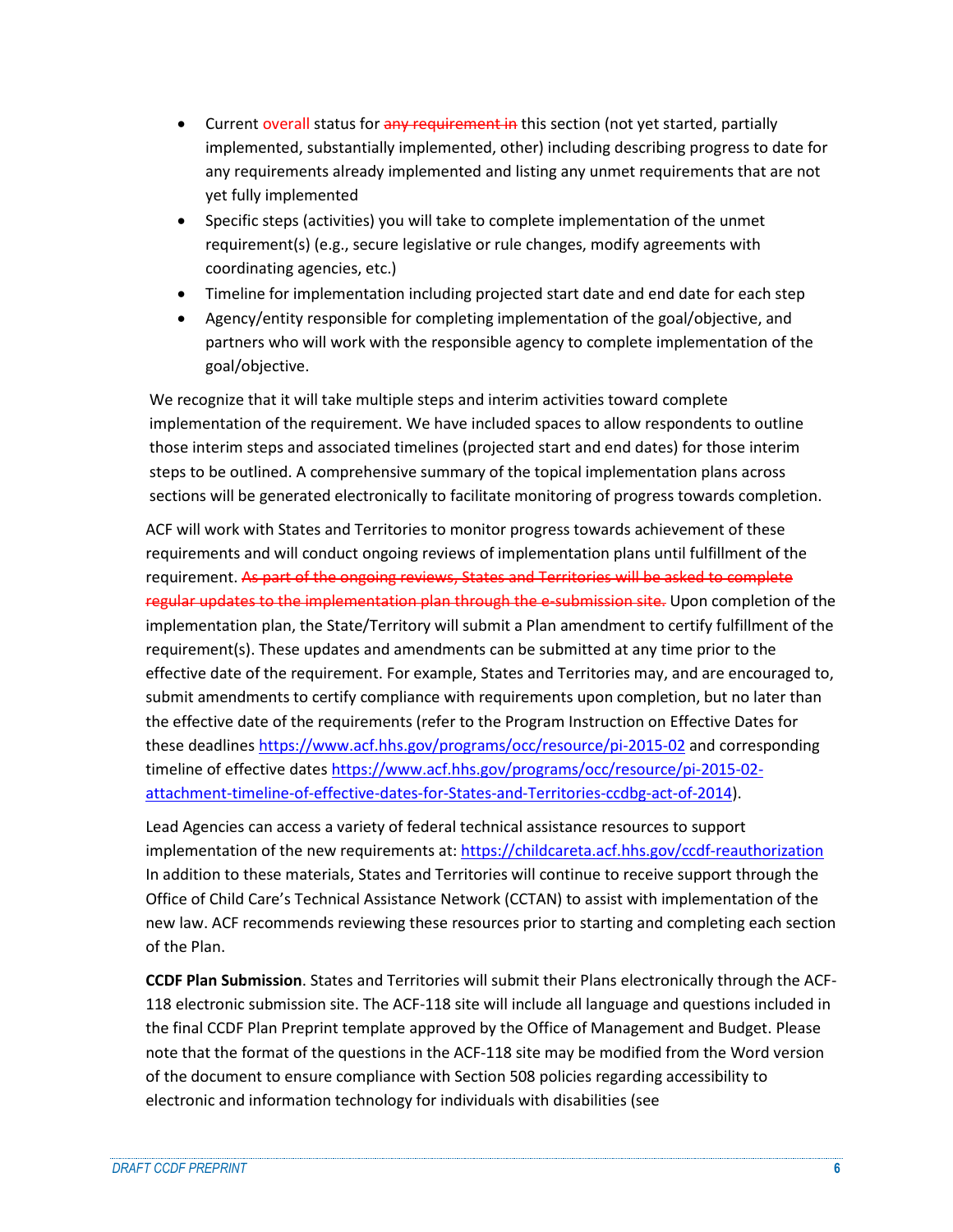<http://www.section508.gov/> for more information). Until the final draft is approved, States and Territories may use the draft CCDF Plan preprint templates as they work to implement the new law. In responding to questions, States and Territories are asked to provide brief, specific summary text and/or bullet points only. Do not use tables or copy and paste charts, attachments or manuals into the Plan.

All information and materials developed to support CCDF implementation and information reported in the CCDF Plan are subject to review by ACF as part of ongoing CCDBG compliance monitoring efforts. In cases where the CCDBG Act of 2014 did not change CCDF regulatory requirements (e.g., Public Hearing requirements), the CCDF regulations are still in effect and relevant questions are included in this Plan.

The CCDF Plan does not contain the Quality Performance Report (QPR) appendix included in previous Plans. The CCDBG Act of 2014 requires ongoing collection of some information that was included in the QPR. ACF will issue a separate information collection tool for public comment and approval linked to the CCDF Plan and updated based on the new requirements in the law.

# **1 Define CCDF Leadership and Coordination with Relevant Systems**

Implementation of the requirements of the CCDBG Act of 2014 will require leadership and coordination between the child care assistance program and other child- and family-serving agencies, services, and supports at the state and local levels. ACF recognizes that each grantee must identify the most appropriate entities and individuals to lead and participate in implementation based on the context within that State or Territory. This will include those that manage various components of CCDF-funded activities and requirements (fiscal, subsidy, health and safety monitoring, and continuous quality improvement) as well as other public and private partners.

This section collects information to help ACF understand the stakeholders convened and consulted to develop the Plan, where authority lies to make policy decisions and program changes, and who is responsible for implementing the blueprint for action the Plan describes. For example, the law requires that, at the option of the Tribes, State/Territory Lead Agencies must collaborate and coordinate with Indian tribes or tribal organizations in the State in a timely manner in the development of the CCDF Plan. ACF expects that new requirements in the law will necessitate that grantees build partnerships with other agencies and organizations to better link the children and families receiving financial assistance to information, services and resources regarding other programs for which they may be eligible, including developmental screenings for children, and other resources (also in section 2). In addition, States and Territories must describe how publicprivate partnerships are being used to increase the supply and quality of child care services.

## **1.1 CCDF Leadership**

The Governor of a State or Territory shall designate an agency (which may be an appropriate collaborative agency), or establish a joint inter-agency office, to represent the State (or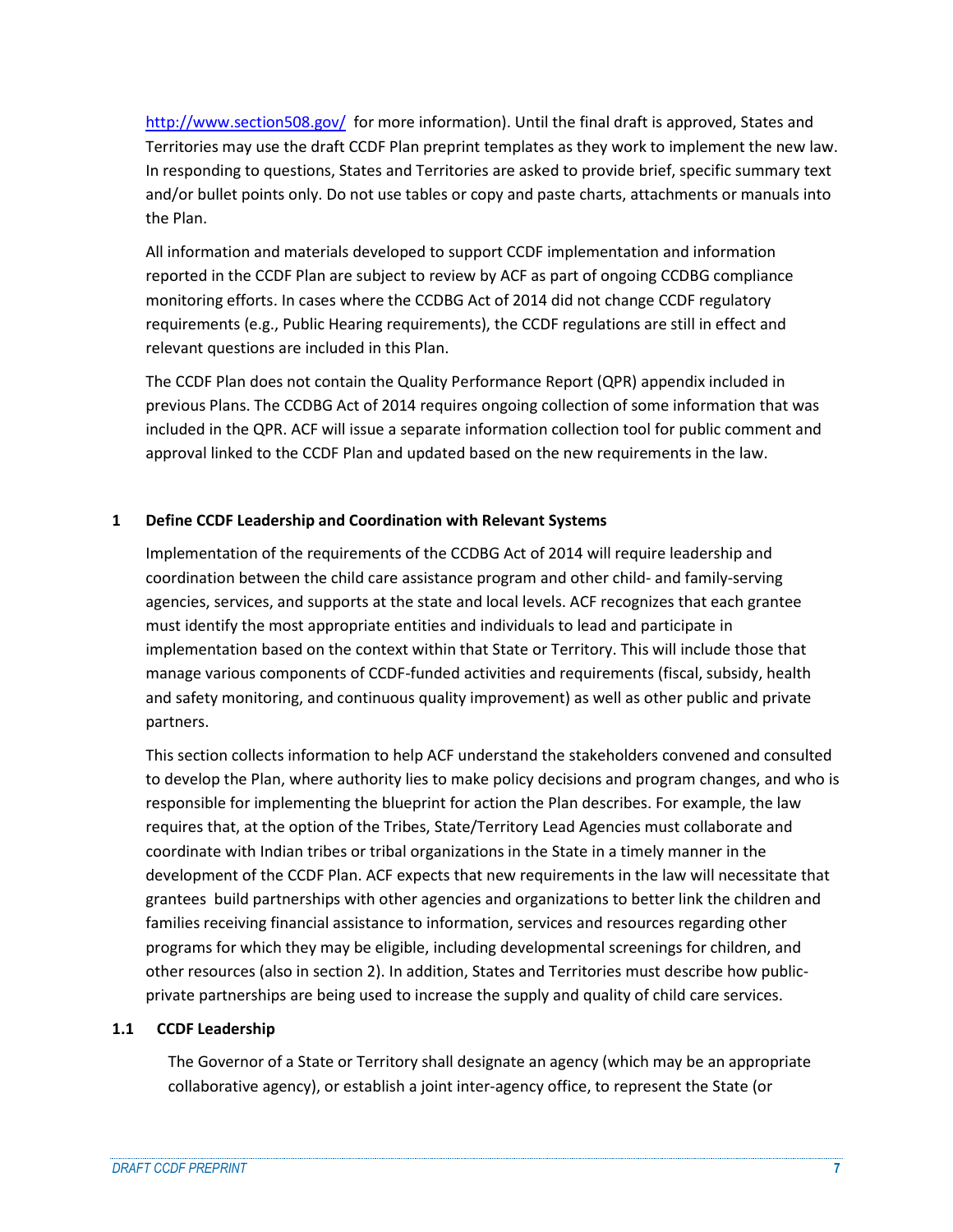Territory) as the Lead Agency. The Lead Agency agrees to administer the program in accordance with applicable Federal laws and regulations and the provisions of this Plan, including the assurances and certifications appended hereto. (658D, 658E(c)(1))

1.1.1 Which Lead Agency is designated to administer the CCDF program?

Identify the Lead Agency or joint inter-agency office designated by the State/Territory. ACF will send official grant correspondence such as grant awards, grant adjustments, Plan approvals, and disallowance notifications to the designated contact identified here. (658D(a))

Name of Lead Agency: **Department of Health and Social Services/DSS**

Address of Lead Agency: **1901 N. Dupont Hwy, New Castle, DE 19720**

Name and Title of the Lead Agency Official: **Ray Fitzgerald, DSS Director**

Phone Number: **302-255-9500**

E-Mail Address: **Ray.Fitzgerald@state.de.us**

Web Address for Lead Agency (if any): **HTTP://intranet.dhss.state.de.us**

1.1.2 Who is the CCDF administrator?

Identify the CCDF administrator designated by the Lead Agency, the day-to-day contact, or the person with responsibility for administering the State/Territory's CCDF program. ACF will send programmatic communications such as program announcements, program instructions, and data collection instructions to the designated contact identified here. If there is more than one designated contact with equal or shared responsibility for administering the CCDF program, please identify the co-administrator or entity with administrative responsibilities and include contact information.

a) Contact Information for CCDF Administrator:

Name of CCDF Administrator: **Belvie S. Herbert**

Title of CCDF Administrator: **Social Service Senior Administrator**

Address of CCDF Administrator: **1901 Dupont Hwy, New Castle, DE 19720**

Phone Number: **302- 255-9611**

E-Mail Address: **belvie.herbert@state.de.us**

b) Contact Information for CCDF Co-Administrator (if applicable): N/A

Name of CCDF Co-Administrator

Title of CCDF Co-Administrator

Phone Number

E-Mail Address

Description of the role of the Co-Administrator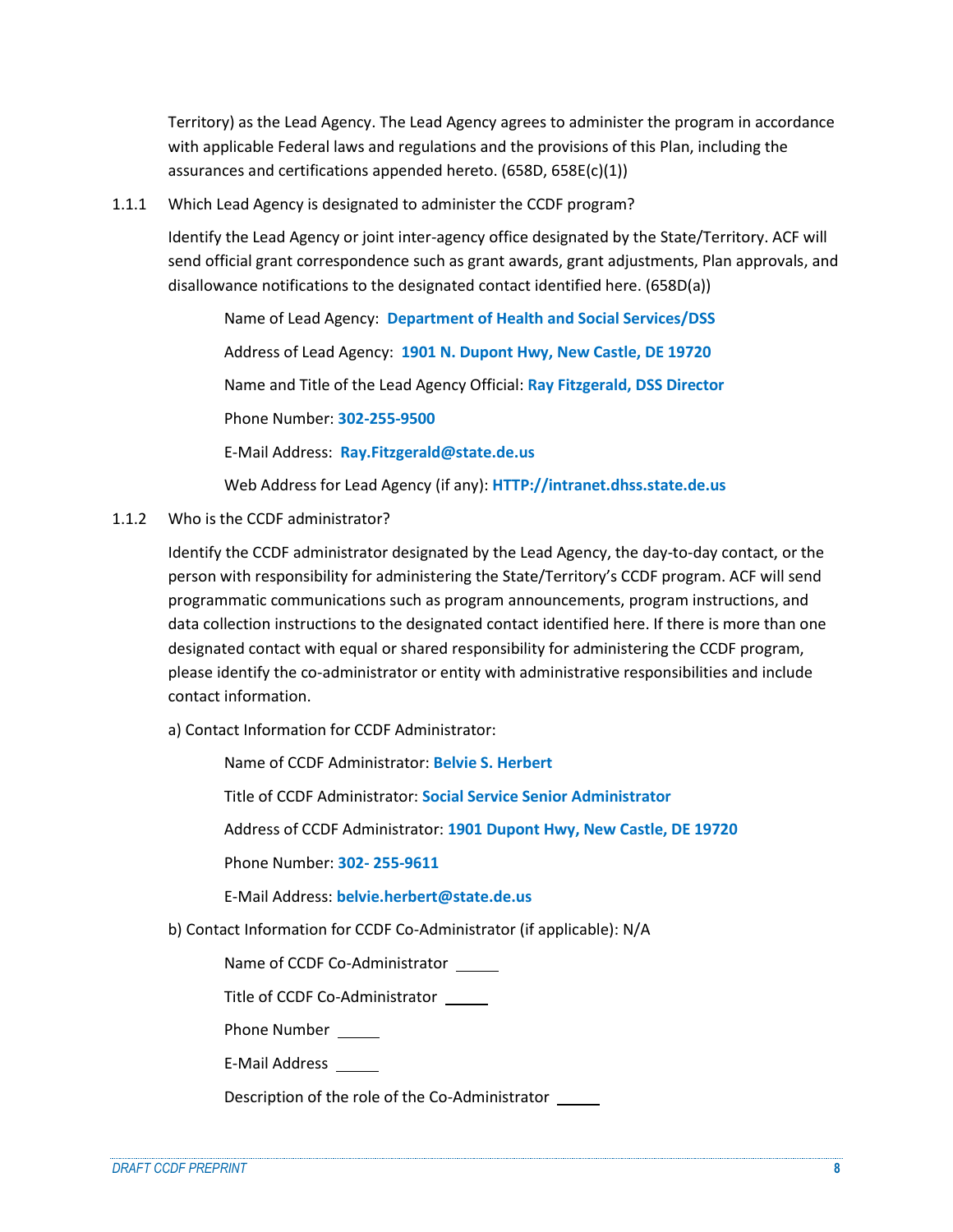c) Primary Contact Information for the CCDF Program:

Phone Number for CCDF program information (for the public) (if any): **302-255-9611**

Web Address for CCDF program (for the public) (if any): N/A

Web Address for CCDF program policy manual (if any): N/A

Web Address for CCDF program administrative rules (if any): N/A

- 1.1.3 Identify the agency/department/entity that is responsible for each of the major parts of CCDF administration and the name of the lead contact responsible for managing this portion of the Plan.
	- $\Box$  Outreach and Consumer Education (section 2):
		- o Agency/Department/Entity **DSS/DHSS**
		- o Name of Lead Contact **Belvie S. Herbert**
	- $\Box$  Subsidy/Financial Assistance (section 3 and section 4)
		- o Agency/Department/Entity **DSS/DHSS**
		- o Name of Lead Contact **Belvie S. Herbert**
	- $\Box$  Licensing/Monitoring (section 5):
		- o Agency/Department/Entity **OCCL/DSCYF**
		- o Name of Lead Contact **Kelly McDowell**
	- $\Box$  Child Care Workforce (section 6):
		- o Agency/Department/Entity **DOE**
		- o Name of Lead Contact **Carmen Gallagher**
	- $\Box$  Quality Improvement (section 7):
		- o Agency/Department/Entity **DOE**
		- o Name of Lead Contact **Carmen Gallagher**
	- $\Box$  Grantee Accountability/Program Integrity (section 8):
		- o Agency/Department/Entity **DSS/DHSS**
		- o Name of Lead Contact **Belvie S. Herbert**

## **1.2 CCDF Policy Decision Authority**

The Lead Agency has broad authority to administer (i.e., establish rules) and operate (i.e., implement activities) the CCDF program through other governmental, non-governmental, or other public or private local agencies as long as it retains overall responsibility for the administration of the program. (658D(b))

1.2.1 Which of the following CCDF program rules and policies are set or established at the State/Territory versus the local level? In other words, identify whether CCDF program rules and policies are established by the State or Territory (even if administered or operated locally) or whether the CCDF policies or rules are established by local entities (such as counties or workforce boards) setting those policies. Check one.

 $\boxtimes$  All program rules and policies are set or established at the State/Territory level.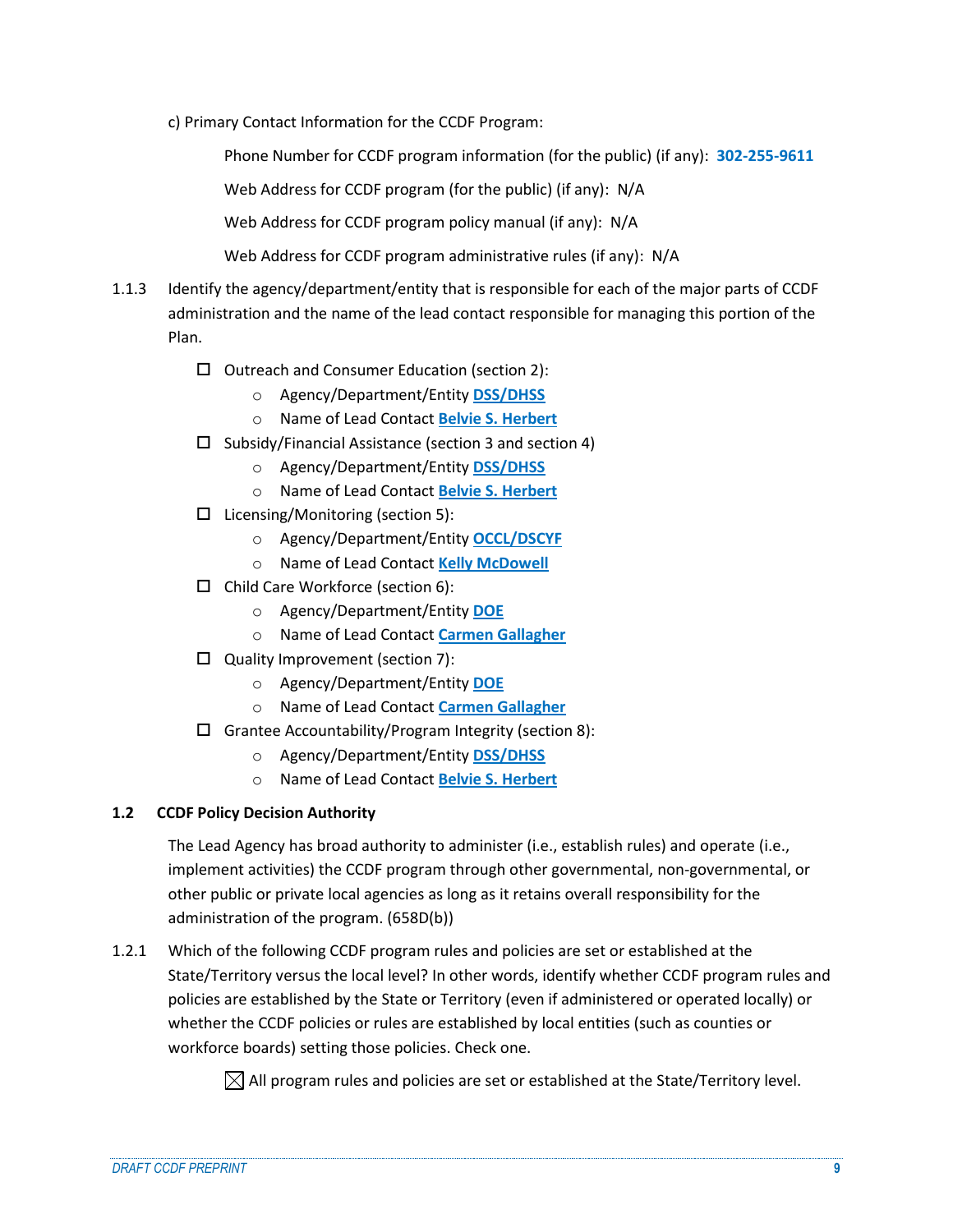| Some or all program rules and policies are set or established by local entities. If      |
|------------------------------------------------------------------------------------------|
| checked, indicate which entities establish the following policies. Check all that apply. |

 $\boxtimes$  Eligibility rules and policies (e.g., income limits) are set by the:

 $\boxtimes$  State/Territory

| □ County. If checked, describe the type of eligibility policies the county |
|----------------------------------------------------------------------------|
| can set                                                                    |

 $\Box$  Other local entity (e.g., workforce boards, early learning coalitions). If checked, identify the entity (e.g. workforce board) and describe the type of eligibility policies the local entity(ies) can set

|  | Other. Describe |  |
|--|-----------------|--|
|--|-----------------|--|

 $\boxtimes$  Sliding fee scale is set by the:

 $\boxtimes$  State/Territory

 $\Box$  County. If checked, describe the type of sliding fee scale policies the county can set

Other local entity (e.g., workforce boards, early learning coalitions). If checked, identify the entity (e.g. workforce board) and describe the type of sliding fee scale policies the local entity(ies) can set



 $\boxtimes$  Payment rates are set by the:

 $\boxtimes$  State/Territory

 $\Box$  County. If checked, describe the type of payment rate policies the county can set

Other local entity (e.g., workforce boards, early learning coalitions). If checked, identify the entity (e.g. workforce board) and describe the type of payment rate policies the local entity(ies) can set

ſ

Other. List and describe (e.g., quality improvement systems, payment practices) \_\_\_\_\_\_

1.2.2 How is the CCDF program operated in your State/Territory? In other words, which agency(ies) implement or perform these CCDF services and activities and how will the State/Territory ensure that Federal CCDF requirements are fully implemented by other governmental or nongovernmental agencies. ACF recommends minimizing differences in eligibility or other policies across counties or other jurisdictions to ease family burden and confusion. Check all that apply and describe the services performed by the entity and how the State/Territory ensures accountability that federal requirements are fully implemented by other agency(ies).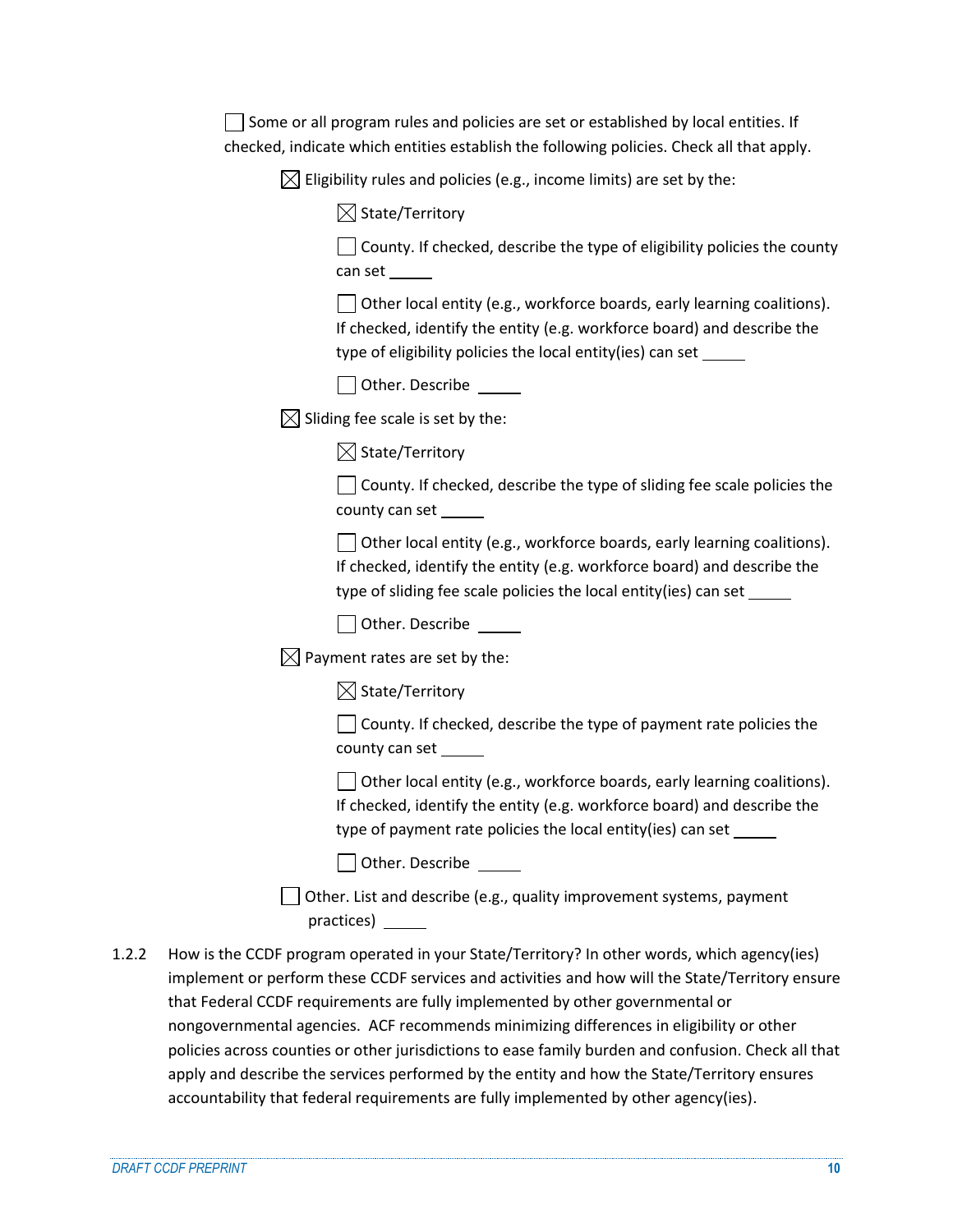a) Who determines eligibility?

|  |  |  | $\boxtimes$ CCDF Lead Agency |
|--|--|--|------------------------------|
|--|--|--|------------------------------|

**TANF** agency. Describe.

Other State/Territory agency. Describe.

Local government agencies such as county welfare or social services departments. Describe.

Child care resource and referral agencies. Describe.

Community-based organizations. Describe.

Other. Describe.

b) Who assists parents in locating child care (consumer education)?

 $\boxtimes$  CCDF Lead Agency

TANF agency. Describe. **Any parent who is eligible for TANF is automatically eligible for childcare and is provided with resources to locate the service.**

Other State/Territory agency. Describe. **The lead agency contracts with CFF a private agency that provides a statewide Resource and Referral system.**

 $\boxtimes$  Local government agencies such as county welfare or social services departments. Describe. **Families who express a need are given information regarding how to access childcare at the time of intake. The Office of Child Care Licensing and the Office of Early Learning are also able to assist families in locating child care.**

Child care resource and referral agencies. Describe. **The lead agency contracts with Children and Families First a private agency that provides a statewide Resource and Referral system.**

**Community-based organizations. Describe.** 

Other. Describe.

c) Who issues payments?

 $\boxtimes$  CCDF Lead Agency

**TANF** agency. Describe.

Other State/Territory agency. Describe.

Local government agencies such as county welfare or social services departments. Describe.

Child care resource and referral agencies. Describe.

**Community-based organizations. Describe.**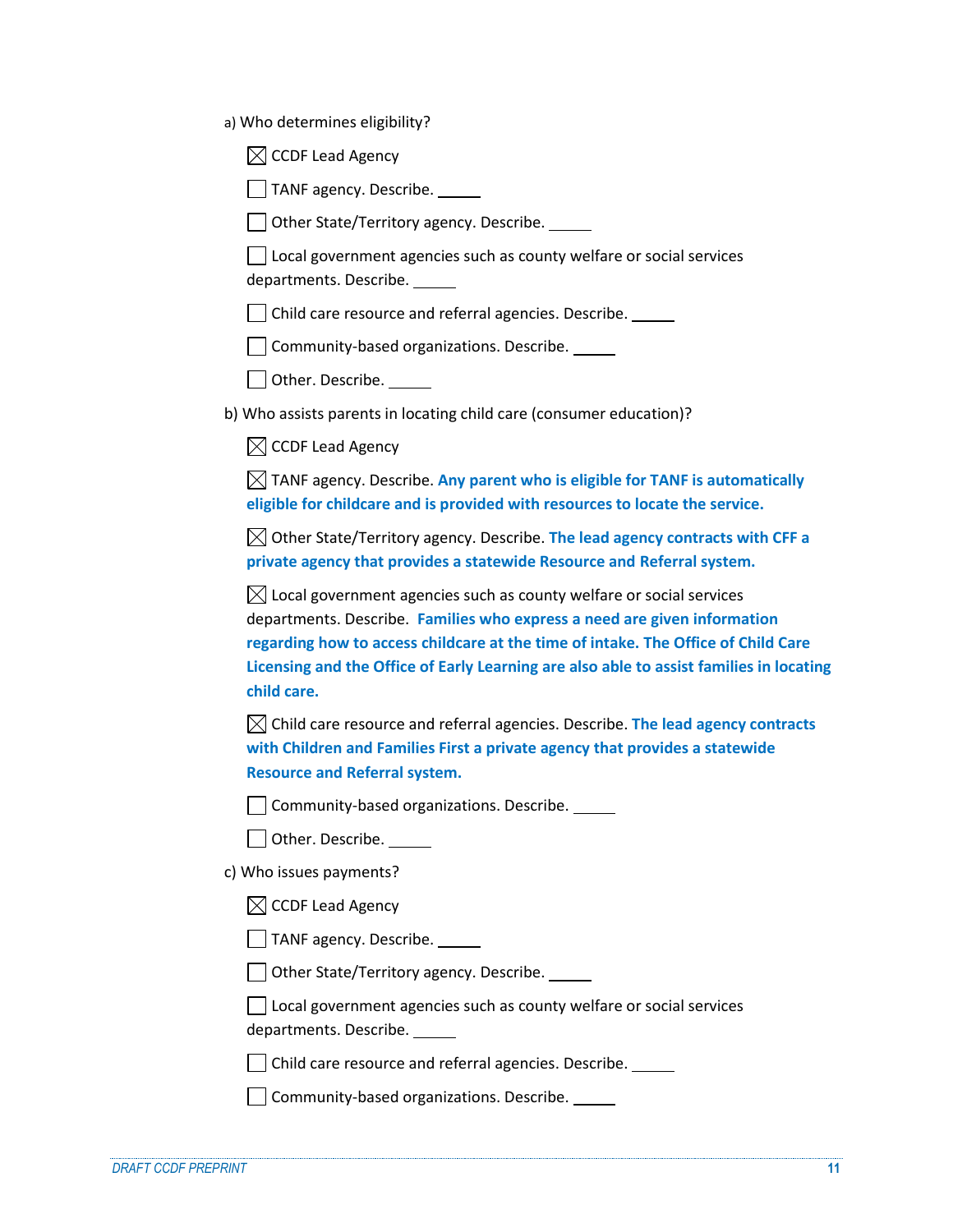Other. Describe. \_\_

## **1.3 Consultation in the Development of the CCDF Plan**

The Lead Agency is responsible for developing the CCDF plan which serves as the application for a three-year implementation period. In the development of the CCDF plan, the Lead Agency shall consult with appropriate representatives of units of general purpose local government. (658D(b)(2)) General purpose local governments is defined by the U.S. Census at [https://www.census.gov/newsroom/cspan/govts/20120301\\_cspan\\_govts\\_def\\_3.pdf](https://www.census.gov/newsroom/cspan/govts/20120301_cspan_govts_def_3.pdf)

The CCDBG Act of 2014 added a requirement that States consult with the State Advisory Council on Early Childhood Education and Care (pursuant to 642B(b)(I)(A)(i) of the Head Start Act). 658E(c)(2)(R) In addition, States shall, at the option of an Indian tribe or tribal organization in the State, collaborate and coordinate with such Indian tribe or tribal organization in the development of the State plan in a timely manner. (658D (b)(1)(E))

1.3.1 Check who and describe how the Lead Agency consulted with these entities in the development of the CCDF Plan (check all that apply). For example, did the entity participate in a drafting committee, review drafts, sign off on the final version, or develop a memorandum of understanding with the Lead Agency to meet requirements to share information or services for CCDF subsidy families, or other manner of participation? This list includes entities required by law along with a list of optional CCDF Plan consultation partners that Lead Agencies potentially would consult with in their developing their CCDF Plan.

> **X** [REQUIRED] Appropriate representatives of general purpose local government, which can include counties, municipalities or townships/towns Describe:

**An overview of the CCDF plan was presented at the Early Childhood Council meeting in September 2015, and to the IRMC in November 2015. The IRMC includes the secretaries of the Department of Education, Department of Services for Children, Youth and Their Families, etc. The plan was also presented at a public hearing on January 21, 2015 where the public was invited to comment.**

- [REQUIRED, IF APPLICABLE] State Advisory Council on Early Childhood Education and Care (pursuant to 642B(b)(I)(A)(i) of the Head Start Act). Describe
	- $\circ$  If checked, does the Lead Agency have official representation and a decisionmaking role in the State Advisory Council?
		- □ Yes
		- $\square$  No.
	- o If no State Advisory Council on Early Childhood Education and Care (pursuant to 642B(b)(I)(A)(i) of the Head Start Act) exists in your State/Territory, describe how you consulted with any other state- or state-designated cross-agency body such as an advisory council, cross-agency commission, or council or cabinet related to child and family planning and policy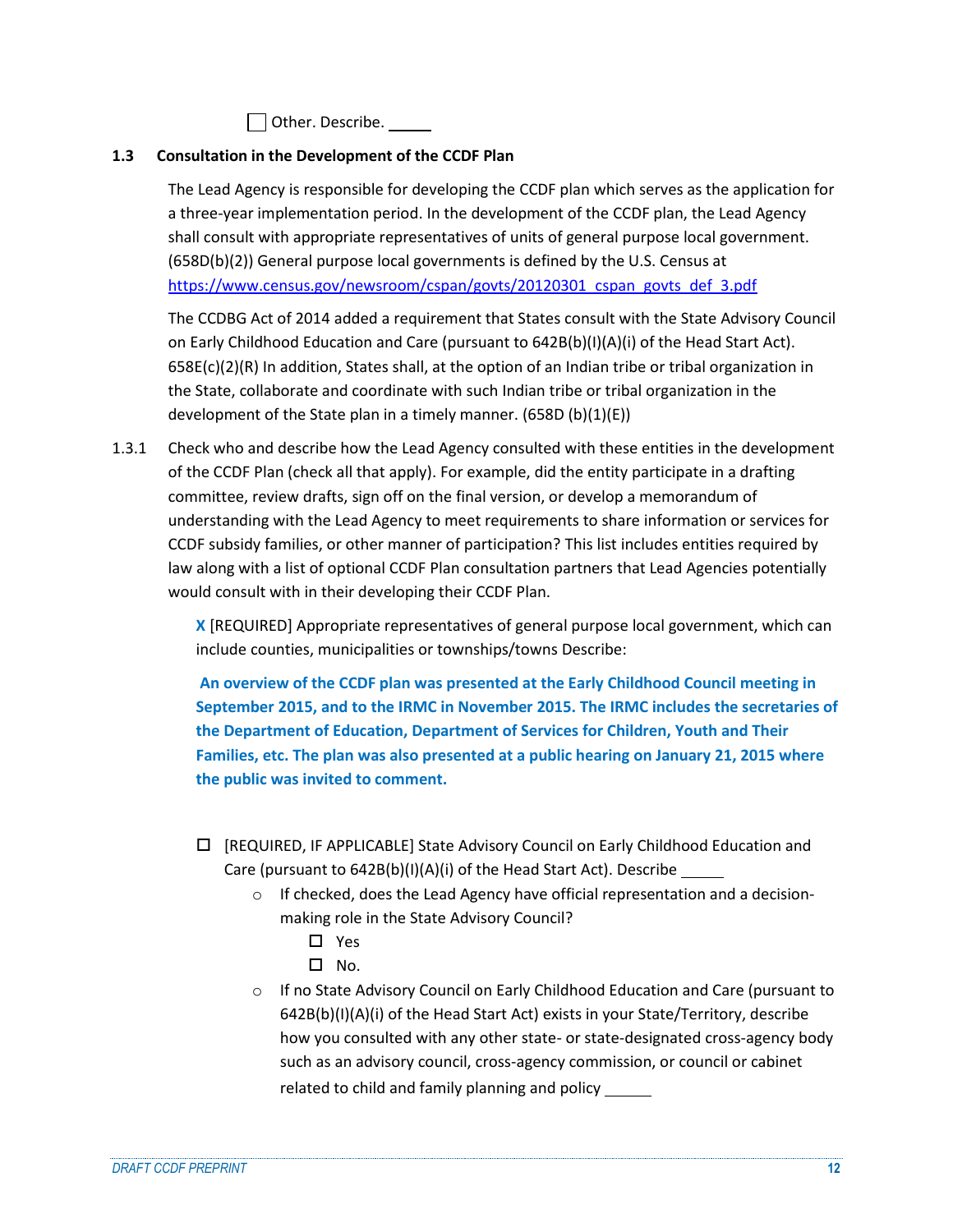$\Box$  [REQUIRED] Indian tribe(s) and/or tribal organization(s), at the option of individual Tribes. Describe, including which Tribe(s) you consulted with . Check N/A if no Indian Tribes and/or Tribal organizations in the State  $\Box$ 

**X** State/Territory agency responsible for public education. Describe:

**The lead agency has a Memorandum of Agreement with the Dept of Education to ensure coordination of activities under the Child Care and Development Fund. A part of this coordination includes the use of CCDF Discretionary dollars to fund several positions at DOE including an Education Specialist, and Administrative Assistant. The Department of Education assisted in drafting and revising the plan.**

**X** State/Territory agency/agencies responsible for programs for children with special needs, including early intervention programs authorized under the Individuals with Disabilities Education Act (Part C for infants and toddlers and Section 619 for preschool). Describe:

**The Department of Education is responsible for the evaluation, determination and recommendation of services for children with special needs. Children are also screened through their early learning programs annually as a part of the program's participation in The Delaware STARS program. The Department of Education assisted in drafting and revising the plan.**

**X** State/Territory institutions for higher education, including community colleges. Describe:

**The lead agency contracts with University of Delaware who provides pre-service and ongoing professional development to our Relative Care Providers. The University of Delaware assisted in drafting and revising the plan.**

**X** State/Territory agency responsible for child care licensing. Describe:

**The lead agency has a Memorandum of Agreement with the The Department of Services for Children, Youth and Their Families which is the agency responsible for child care licensing. The agreement ensures the coordination of activities under the Child Care and Development Fund. A part of that coordination includes the use of CCDF dollars to fund two full time positions at DSCYF. These positions include one Licensing Inspector and one Social Service Administrator. The office of Child Care Licensing assisted in drafting and revising the plan.**

**X** State/Territory office/director for Head Start State collaboration. Describe:

**The Department of Education Head Start State collaboration establishes linkages among Head Start, childcare, social welfare, health and state funded pre-school programs. These programs provide high quality early childhood education, nutrition, health, mental health, disabilities and social services with a strong parental involvement. The Department of Education assisted in drafting and revising the plan.**

**X** State/Territory/local agencies with Early Head Start-Child Care Partnerships grants. Describe: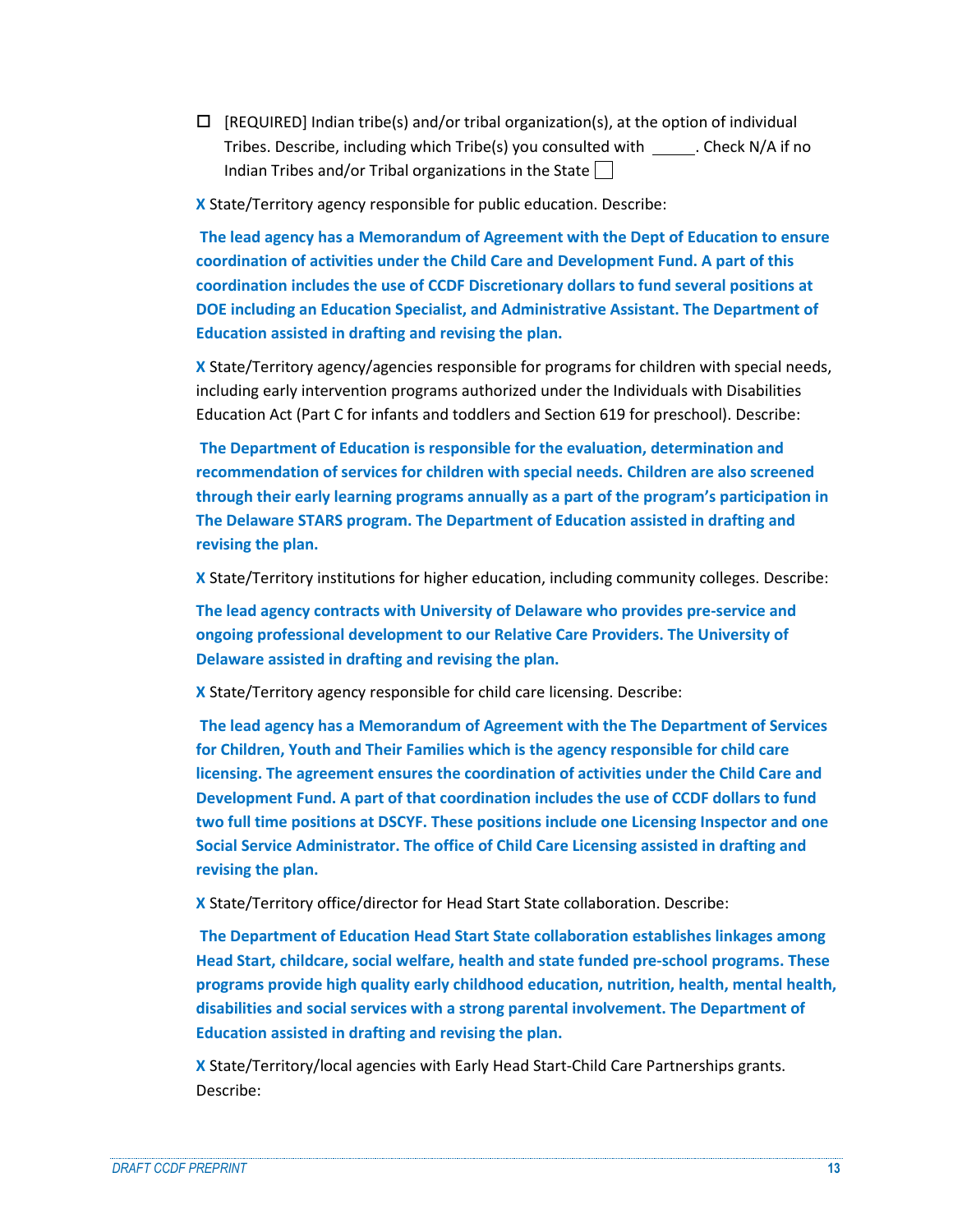**The lead agency has partnered with the Early Head Start program to provide comprehensive full day full year services for children in the EHS program. These services include mental health and behavioral screenings, nutrition, parental engagement, etc. The Department of Education assisted in drafting and revising the plan.**

**X** State/Territory agency responsible for Child and Adult Care Food Program (CACFP). Describe:

**The Department of Education is responsible for the CACFP which provides aid to child and adult care institutions and family or group day care homes for the provision of nutritious foods that contribute to the wellness, healthy growth, and development of young children. The Department of Education assisted in drafting and revising this plan**.

**X** State/Territory agency responsible for WIC, nutrition (including breast-feeding support), and childhood obesity prevention. Describe:

**The lead agency administers the WIC program. The primary goal of this program is to ensure that low to moderate income pregnant women, recently delivered women, breatfeeding woman, infants and children up to age 5 who may be a nutrition risk receive assistance in obtaining nutritious/healthy meals. Another goal is education regarding statistics on childhood obesity, portion sizes, importance of physical activity, and poor nutrition habits.**

- $\Box$  Other Federal, State, local and/or private agencies providing early childhood and schoolage/youth serving developmental services. Describe
- $\Box$  State/Territory agency responsible for implementing the Maternal and Child Home Visitation programs grant. Describe
- $\Box$  Agency responsible for Medicaid/Early and Periodic Screening, Diagnostic and Treatment (EPSDT). Describe

**X** McKinney-Vento State coordinators for Homeless Education. Describe:

**The lead agency did consult with a local McKinney-Vento Coordinator from the The Department of Education regarding their definition of homeless, special considerations for homeless families and outreach being done to address their needs. The lead agency plans to continue outreach by attending local meetings with the Homeless Planning Council and ensuring that members are aware of any and all social services available to them including childcare.**

 $\Box$  State/Territory agency responsible for public health. Describe

**X** State/Territory agency responsible for mental health. Describe:

**The lead agency collaborates with the Department of Services for Children, Youth and Their Families. The goal of this collaboration is to ensure that comprehensive/ coordinated mental health services are accessible to early education programs**

**X** State/Territory agency responsible for child welfare. Describe: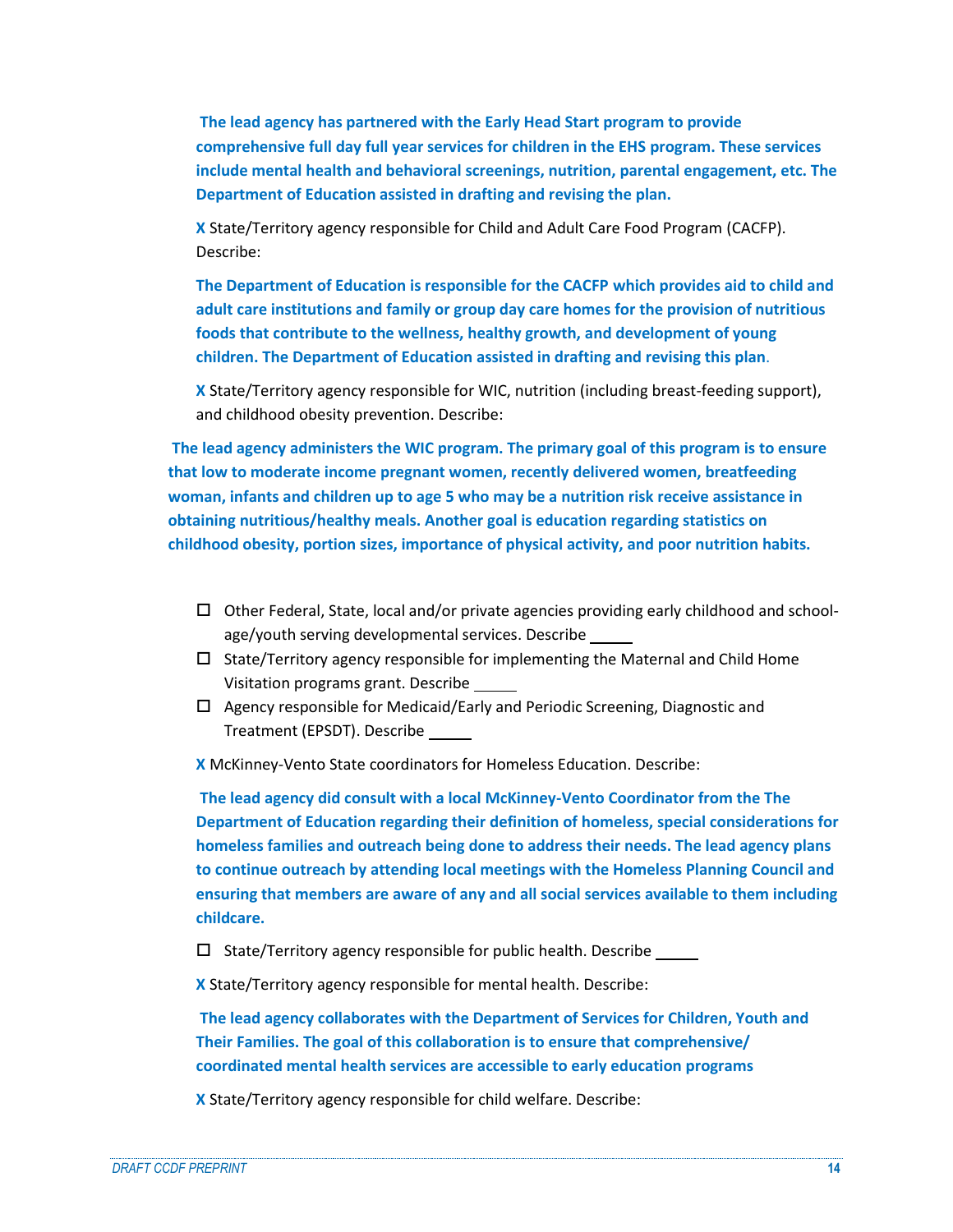**The lead agency has a Memorandum of Agreement with the The Department of Services for Children, Youth and Their Families which is the agency responsible for child care licensing. The agreement ensures the coordination of activities under the Child Care and Development Fund. A part of that coordination includes the use of CCDF dollars to fund two fulltime positions at DSCYF. The Department of Services for Children, Youth and Their Families assisted in drafting and revising the plan.**

**X** State/Territory liaison for military child care programs. Describe:

**The lead agency partners with the military liaison to provide quality child care for military families during drill weekends. The military liaison for the state assisted in drafting and revising the plan.**

**X** State/Territory agency responsible for employment services/workforce development. Describe:

**The lead agency provides this service.**

**X** State/Territory agency responsible for Temporary Assistance for Needy Families (TANF). Describe:

**The lead agency provides this service.**

**X** State/community agencies serving refugee or immigrant families. Describe:

**The lead agency provides this service.**

**X** Child care resource and referral agencies. Describe:

**The lead agency contracts with Children and Families First to provide a statewide resource and referral system.** 

- $\Box$  Provider groups or associations. Describe
- □ <del>Labor</del> Worker organizations. Describe
- $\square$  Parent groups or organizations. Describe  $\rule{1em}{0.15mm}$
- □ Other. Describe
- 1.3.2 Describe the Statewide/Territory-wide public hearing process held to provide the public an opportunity to comment on the provision of child care services under this Plan (658D(b)(1)(C)). Lead Agencies are required to hold at least one public hearing in the State/Territory with sufficient State/Territory-wide distribution of notice prior to such hearing to provide the public an opportunity to comment on the provision of child care services under the CCDF Plan. At a minimum, this description must include:
	- a) Date(s) of notice of public hearing **December 17, 2015 Reminder** Must be at least 20 calendar days prior to the date of the public hearing.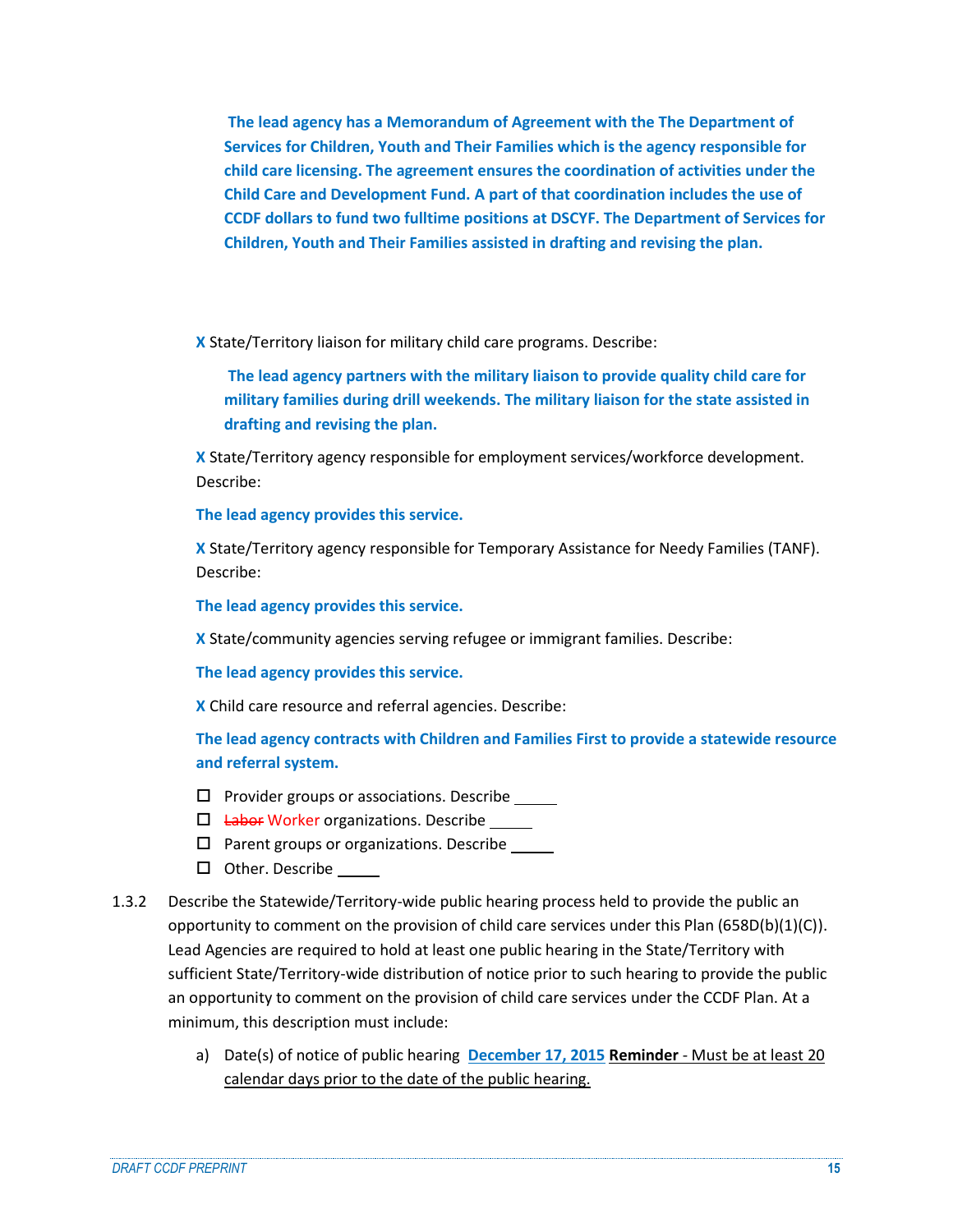b) How was the public notified about the public hearing, including how notice was accessible for people with disabilities? Please include website links if utilized to provide notice.

**The public was notified via News Journal classified advertisement, email blasts, notice on the Child Care Portal and information distributed at local state service centers.**

- c) Date(s) of public hearing(s) **January 21, 2016 Reminder** Must be no earlier than September 1, 2015 which is 9 months prior to the June 1, 2016 effective date of the Plan.
- d) Hearing site(s) or method(s), including how geographic regions of the State/Territory were addressed :

**There will be a public hearing held on January 21, 2016 in Dover, Delaware which is a central location easily accessible for those living in any of the three counties. There were also classified advertisements of public hearings in the News Journal, announcements on the Child Care portal, and email blasts**.

e) Describe how the content of the Plan was made available to the public in advance of the public hearing(s)

**The public was notified via News Journal classified advertisement, email blasts, notice on the Child Care Portal and information distributed at local state service centers. The plan was also made available via the lead agency's website.**

f) How will the information provided by the public be taken into consideration in the provision of child care services under this Plan?

**Public comments will be reviewed and revisions will be considered based on analysis of the information and program requirements.**

1.3.3 Describe the strategies used by the Lead Agency to make the CCDF Plan and Plan Amendments available to the public. Check all that apply and describe the strategies below, including any relevant links as examples.

**X** Working with advisory committees. Describe:

**An overview of the the plan was presented at the Delaware Early Childhood Council meeting and the Interagency Resource Management Council.** 

- $\Box$  Working with child care resource and referral agencies. Describe  $\Box$
- $\Box$  Providing translation in other languages. Describe

**X** Making available on the Lead Agency website. List the website:

#### **HTTP://intranet.dhss.state.de.us**

 $\Box$  Sharing through social media (Twitter, Facebook, Instagram, email, etc.). Describe

**X** Providing notification to stakeholders (e.g., provider groups, parent groups). Describe: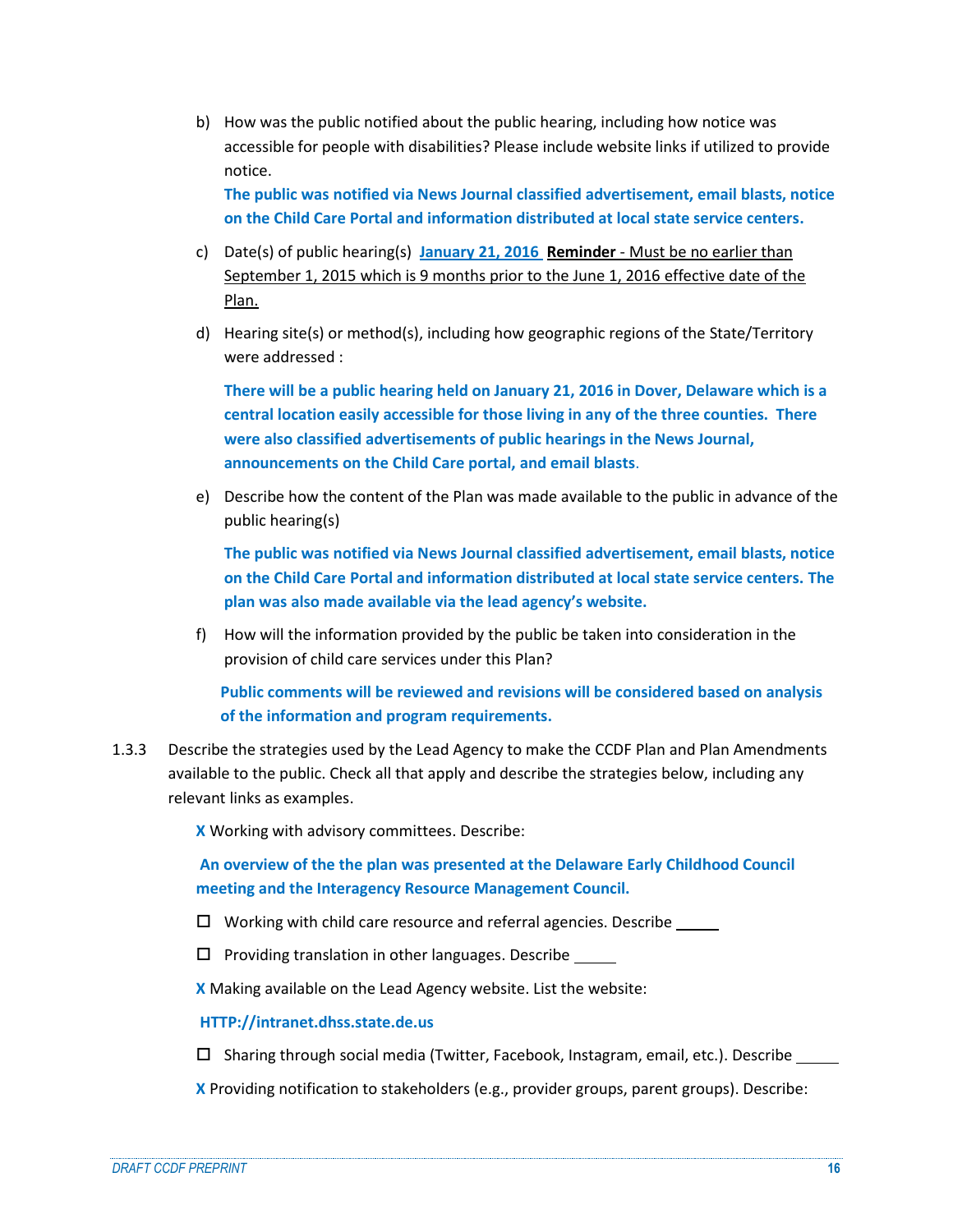**A public hearing is held and the public is invited to comment. The plan was also put on the agency's website and made available in paper format.**

□ Other. Describe

## **1.4 Coordination with Partners to Expand Accessibility and Continuity of Care**

The CCDBG Act of 2014 added a requirement that the Plan describe how the State/Territory will efficiently, and to the extent practicable, coordinate child care services supported by CCDF with programs operating at the Federal, State/Territory, and local levels for children in the programs listed below.

1.4.1 Check who and describe how your State/Territory coordinates or plans to efficiently coordinate child care services with the following programs to expand accessibility and continuity of care, and assist children enrolled in early childhood programs to receive full-day services that meet the needs of working families. (658E(c)(2)(O)) Please describe the goals of this coordination, such as extending the day or year of services for families; smoothing transitions for children between programs or as they age into school, enhancing and aligning quality of services, linking comprehensive services to children in child care settings or developing supply of quality care for vulnerable populations. NOTE that this list appears similar to the list provided in 1.3.1 which focused on consultation for purposes of developing the CCDF Plan, however, this list includes entities required by law, along with a list of optional CCDF Plan coordination partners that Lead Agencies potentially would coordinate with over the next 3 years to expand accessibility and continuity of care, and assist children enrolled in early childhood programs to receive full-day services. Check and describe all that apply.

**X** [REQUIRED] Programs operating at the Federal, State and local levels for children in pre-school programs (e.g., state-or locally-funded pre-k, Head Start, school-based programs, public and private preschools, programs serving preschool children receiving special education services, etc.). Describe:

**The lead agency collaborates with the Department of Education with whom we have the EHS –Child Care Partnership, Children and Families First who provides our statewide resource and referral system, University of Delaware who provides our Relative Care Training, Delaware Association for the Education of Young Children who administers the T.E.A.C.H. Scholarship program, and the Office of Child Care Licensing monitors licensed facilities. The primary goals for coordinating with these agencies include: providing pre-k, Head Start and Early Head Start services, expanding accessibility and continuity of care, providing full day/full year comprehensive services, expanding the capacity of care for less served populations, and providing professional development and continuing education for those in the childcare workforce.**

- $\Box$  [REQUIRED, IF APPLICABLE] Tribal early childhood programs. Describe, including which Tribe(s) coordinating with
	- $\square$  Check N/A if no Indian Tribes and/or Tribal organizations or programs in the State.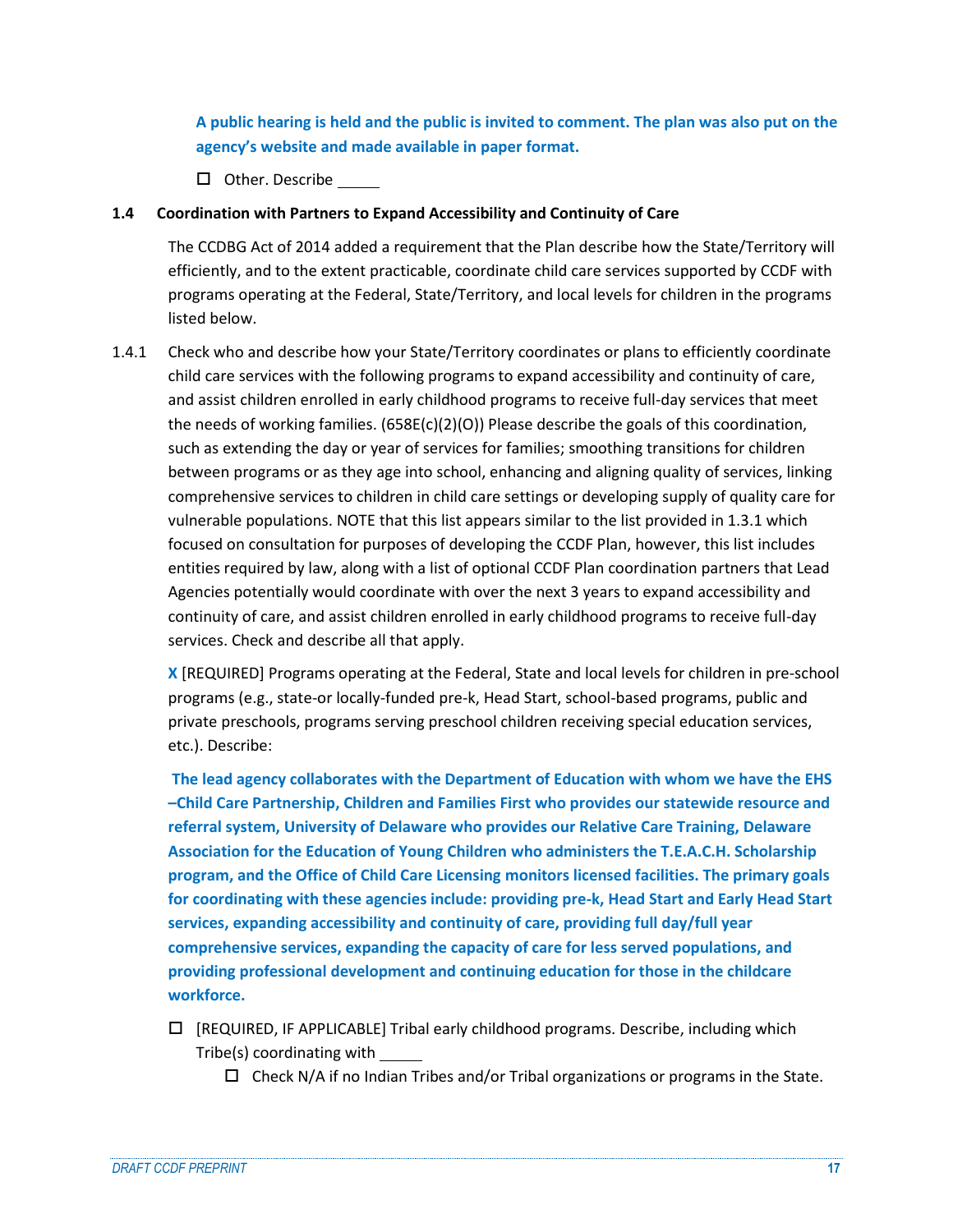**X** [REQUIRED] Other Federal, State, local early childhood programs serving infants and toddlers with disabilities. Describe:

**The lead agency collaborates with the Department of Education Part B/619 Preschool Coordinator, The office of Early Learning, Children and Families First, the DHSS Part C Coordinator and the Head Start Program to coordinate child care and necessary services for this population. Through these programs infants and toddlers are screened, diagnosed and referred to comprehensive services to address their needs.**

**X** [REQUIRED] Early childhood programs serving homeless children (as defined by the McKinney-Vento Homeless Education Assistance Act). Describe:

**The lead agency collaborates with the Department of Education. The primary goals for coordinating with these agencies include: providing pre-k, Head Start and Early Head Start services, expanding accessibility and continuity of care, providing full day/full year comprehensive services, expanding the capacity of care for this under served population.** 

**X** [REQUIRED] Early childhood programs serving children in foster care. Describe:

**The lead agency collaborates with the Department of Education. The primary goals for coordinating with these agencies include: providing pre-k, Head Start and Early Head Start services, expanding accessibility and continuity of care, providing full day/full year comprehensive services, expanding the capacity of care for this under served population.**

**X** State/Territory agency responsible for child care licensing. Describe:

**The Office of Child Care Licensing was involved in drafting and revising the plan and did consult in areas of the plan that concerned licensing regulations. The goal of this collaboration is to ensure health and safety compliance.** 

**X** State/Territory agency with Head Start State collaboration grant. Describe:

**The lead agency collaborates with the Department of Education. The primary goals for coordinating with these agencies include: providing pre-k, Head Start and Early Head Start services, expanding accessibility and continuity of care, providing full day/full year comprehensive services, expanding the capacity of care for underserved populations.** 

State Advisory Council authorized by the Head Start Act. Describe:

**X** State/Territory/local agencies with Early Head Start-Child Care Partnerships grants. Describe:

**The state of Delaware is a Head Start-Child Care Partnership grantee and the lead agency has been working with the Head Start Program. The goal of this collaboration is to provide full day/full year comprehensive services to low income children and families.**

**X** McKinney-Vento State coordinators for Homeless Education or local educational agency McKinney-Vento liaisons. Describe: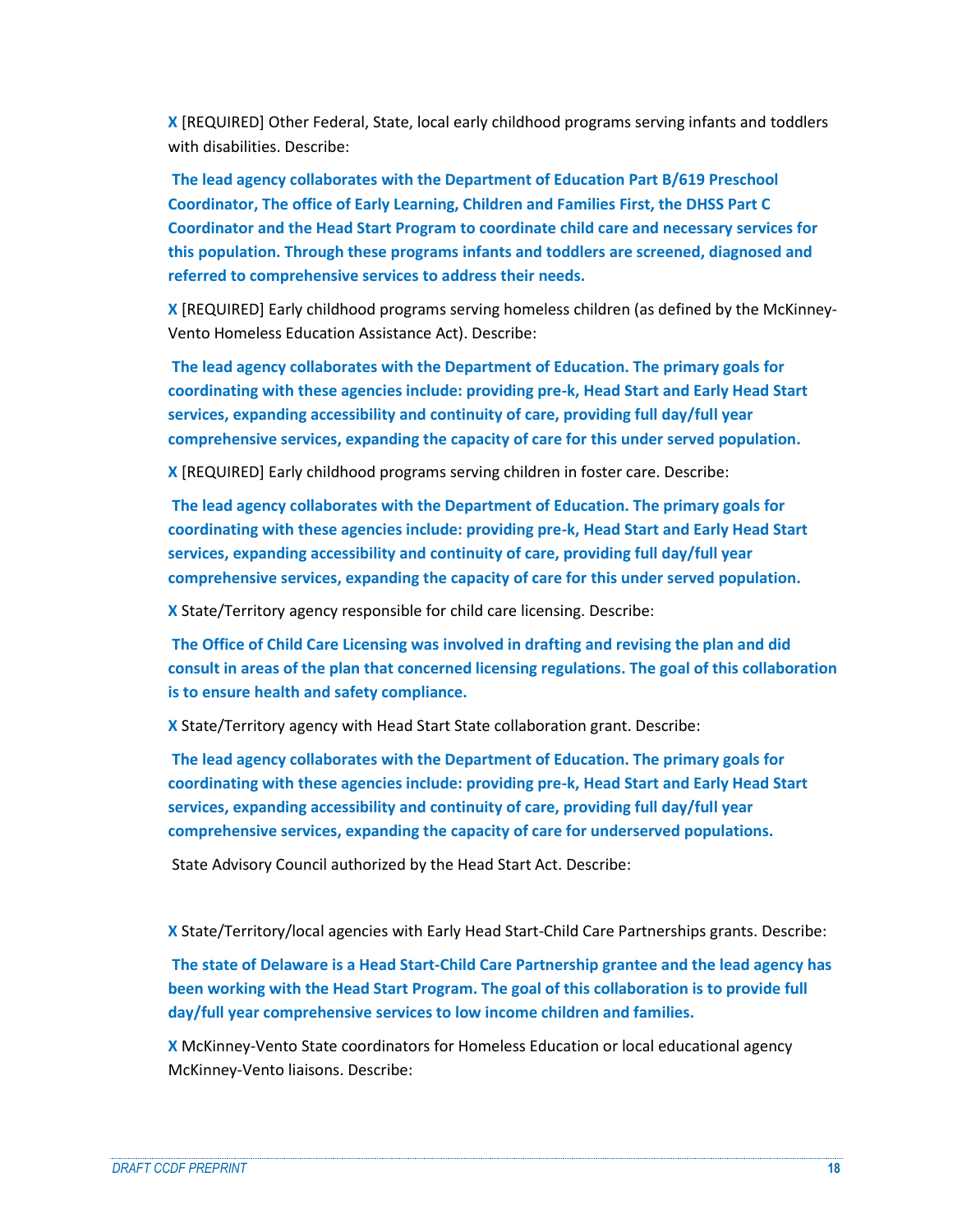**The lead agency did consult with a local McKinney-Vento Coordinator from the The Department of Education regarding their definition of homeless, special considerations for homeless families and outreach being done to address their needs. The lead agency plans to continue outreach by attending local meetings with the Homeless Planning Council and ensuring that members are aware of any and all social services available to them including childcare.** 

**X** Child care resource and referral agencies. Describe:

**The lead agency contracts with Children and Families First to provide the state's child care resource and referral services**. **The goal of this collaboration is to provide information and education to parents regarding child care types, quality childcare, child development, etc.**

**X** State/Territory agency responsible for public education. Describe:

**The Department of Education was involved in the drafting and revising the plan and was consulted on sections of the plan addressing Pre-K and Kindergarten program requirements, Head Start collaboration, and the professional development curriculum for providers. The primary goals for coordinating with this agency include: ensuring compliance with pre-k and kindergarten requirements that incorporate the state's Early Learning and developmental guidelines describing what children should know and be able to do.**

**X** State/Territory institutions for higher education, including community colleges. Describe:

**The lead agency collaborates with institutions of higher education including the University of Delaware who provides our Relative Care Training, Delaware Technical and Community College, Springfield College, Delaware State University and Wilmington University who all provides training to our T.E.AC.H. Scholars. The goal of this collaboration is to improve the knowledge and skills of CCDF providers and ensure ongoing professional development to Early Childhood Professionals that includes a focus on social-emotional behavioral intervention models.**

**X** State/Territory agency responsible for Child and Adult Care Food Program (CACFP). Describe:

**The lead agency collaborates with the Department of Education which is the agency responsible for administering the CACFP. The goal of this collaboration is to ensure that nutritious meals that contribute to the health, wellness and development of young children are being served in early education programs.** 

**X** State/Territory agency responsible for WIC, nutrition (including breast-feeding support), and childhood obesity prevention. Describe:

**The lead agency administers the WIC program. The primary goal of this program is to ensure that low to moderate income pregnant women, recently delivered women, breatfeeding woman, infants and children up to age 5 who may be a nutrition risk receive assistance in**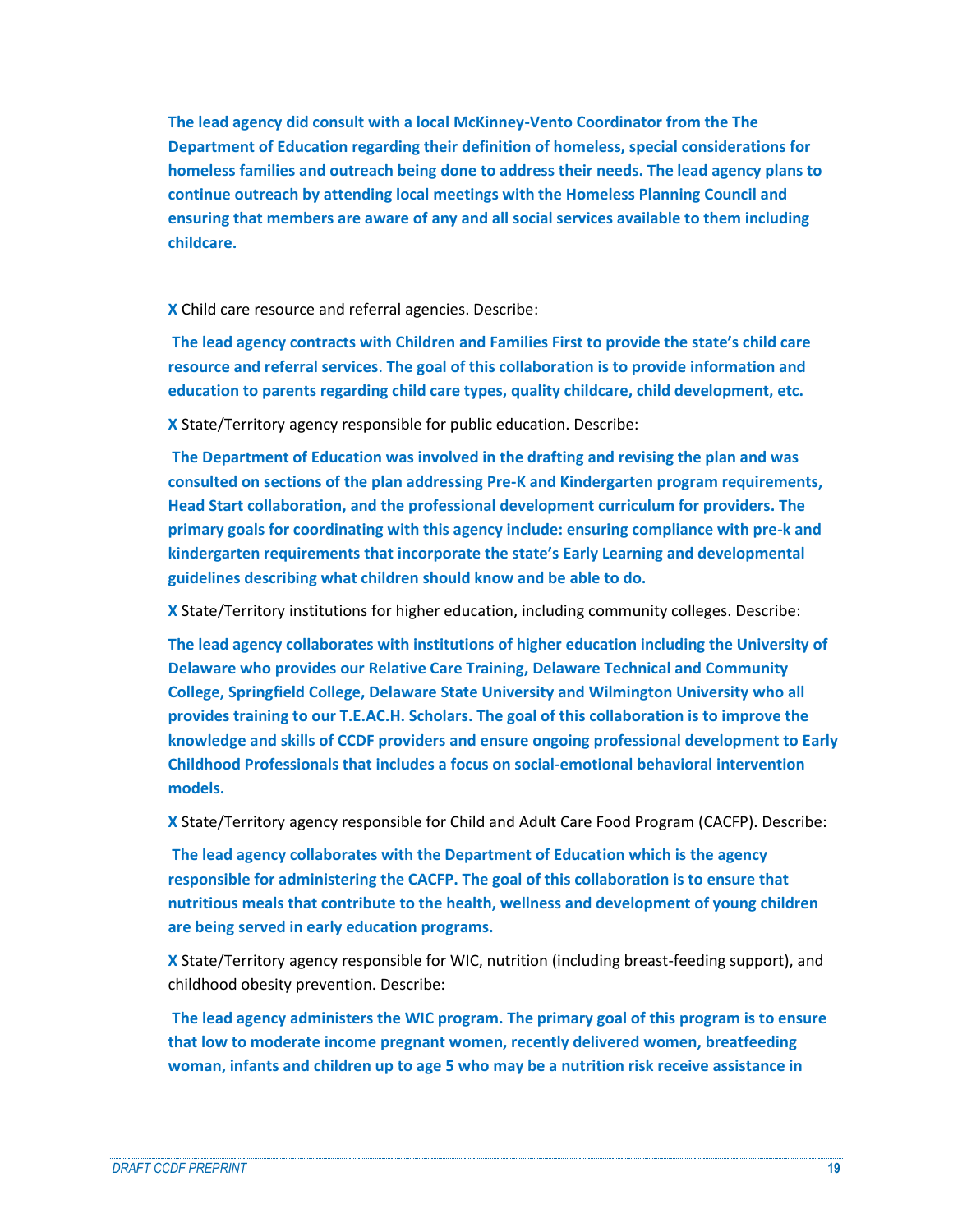**obtaining nutritious/healthy meals. Another goal is education regarding statistics on childhood obesity, portion sizes, importance of physical activity, and poor nutrition habits.**

**X** Other Federal, State, local and/or private agencies providing early childhood and schoolage/youth serving developmental services. Describe:

**The lead agency collaborates with the Department of Services for Children, Youth and Their Families and the Department of Education. The primary purpose of this collaboration is to provide mental health consultation services to providers, to train providers on screening tools so that they are able to assess children at risk, to provide appropriate services to address developmental needs.**

 $\Box$  State/Territory agency responsible for implementing the Maternal and Childhood Home Visitation programs grant. Describe

**X** Agency responsible for Medicaid/Early and Periodic Screening, Diagnostic and Treatment (EPSDT). Describe:

**The lead agency collaborates with the Department of Education to ensure that early and periodic screenings are done by providers in early education programs. The goal of this collaboration is to ensure that disabilities are identified and addressed early. The Division of Public Health also encourages pediatric medical praticioners to screen children during routine well child visits.** 

**X** State/Territory agency responsible for public health. Describe:

**The Division of Public Health is a part of the lead agency.The primary goal of the DPH is to protect and improve the health of the people who live and work in De.**

**X** State/Territory agency responsible for mental health. Describe:

**The lead agency collaborates with the Department of Services for Children, Youth and Their Families. The goal of this collaboration is to ensure that comprehensive/ coordinated mental health services are accessible to early education programs.**

**X** State/Territory agency responsible for child welfare. Describe:

**The lead agency coordinates with the Department of Services for Children, Youth and Their Families. The primary goals of this collaboration includes ensuring that comprehensive/ coordinated mental health services are accessible to early education programs, ensuring health and safety compliance, criminal background checks, etc.**

**X** State/Territory liaison for military child care programs. Describe:

**The lead agency collaborates with the military child Care liaison. The goal of this collaboration is to ensure that child care needs of those who serve in the military are being addressed.**

State/Territory agency responsible for employment services/workforce development. Describe: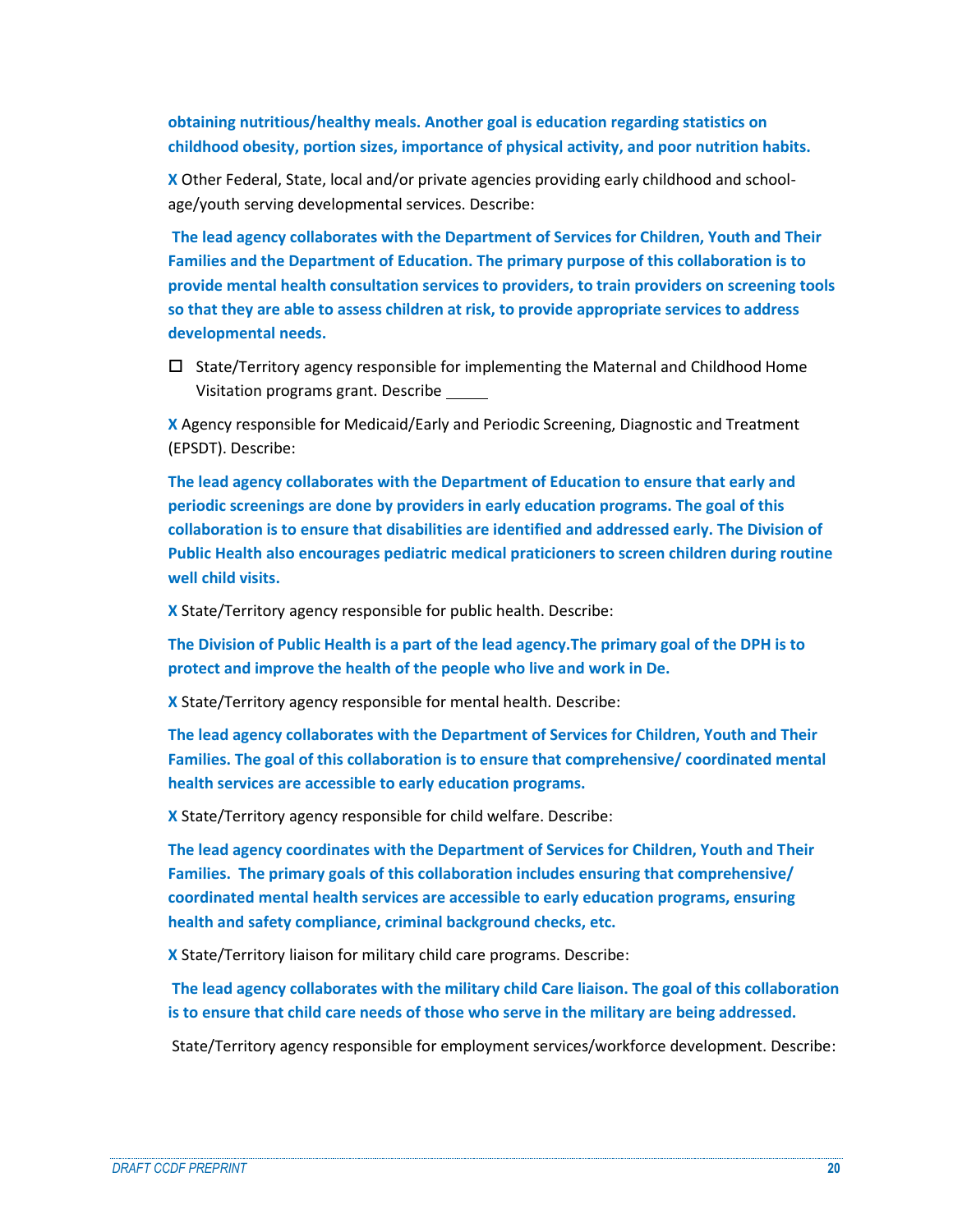**X** State/Territory agency responsible for Temporary Assistance for Needy Families (TANF). Describe:

**The lead agency is responsible for TANF and does ensure that individuals are placed in employment that enables them to enter and maintain meaningful jobs. Those that qualify for TANF automatically receive child care services so that they are able to work toward self sufficiency.** 

**X** State/Territory community agencies serving refugee or immigrant families. Describe:

**The lead agency provides this service. Refugee and immigrant families may apply for services at any of our state service centers.**

**X** Provider groups or associations. Describe:

**The Wilmington Early Care and Education Council is a local council by city government which addresses the improvement of the quality of child care in the city. The goal of this collaboration is to ensure that children in the city of Wilmington have access to an integrated quality early childcare system.** 

- □ <del>Labor</del> Worker organizations. Describe
- $\Box$  Parent groups or organizations. Describe  $\Box$
- □ Other. Describe

## **1.5 Optional Use of Combined Funds**

The CCDBG Act of 2014 added a provision that States and Territories have the option to combine funding for CCDF child care services with funding for any of the required programs listed in 1.4.1. These include programs operating at the Federal, State and local levels for children in preschool programs, tribal early childhood programs, and other early childhood programs, including those serving infants and toddlers with disabilities, homeless children, and children in foster care. (658E(c)(2)(O))(ii)) Combining funds could include blending multiple funding streams, pooling funds, or layering funds together from multiple funding streams in an effort to expand and/or enhance services for children and families to allow for delivery of comprehensive high quality care that meets the needs of children and families. For example, State/Territory agencies may use multiple funding sources to offer grants or contracts to programs to deliver services; a State/Territory may allow county/local government to use coordinated funding streams; or policies may be in place that allow local programs to layer CCDF funds with additional funding sources to pay for full-day, full-year child care that meets Early Head Start/Head Start or State/Territory pre-kindergarten requirements in addition to State/Territory child care licensing requirements. As a reminder, per the OMB Compliance Supplement governing audits

[\(https://www.whitehouse.gov/omb/circulars/a133\\_compliance\\_supplement\\_2014\)](https://www.whitehouse.gov/omb/circulars/a133_compliance_supplement_2014), CCDF funds may be used in collaborative efforts with Head Start (CFDA 93.600) programs to provide comprehensive child care and development services for children who are eligible for both programs. In fact, the coordination and collaboration between Head Start and the CCDF is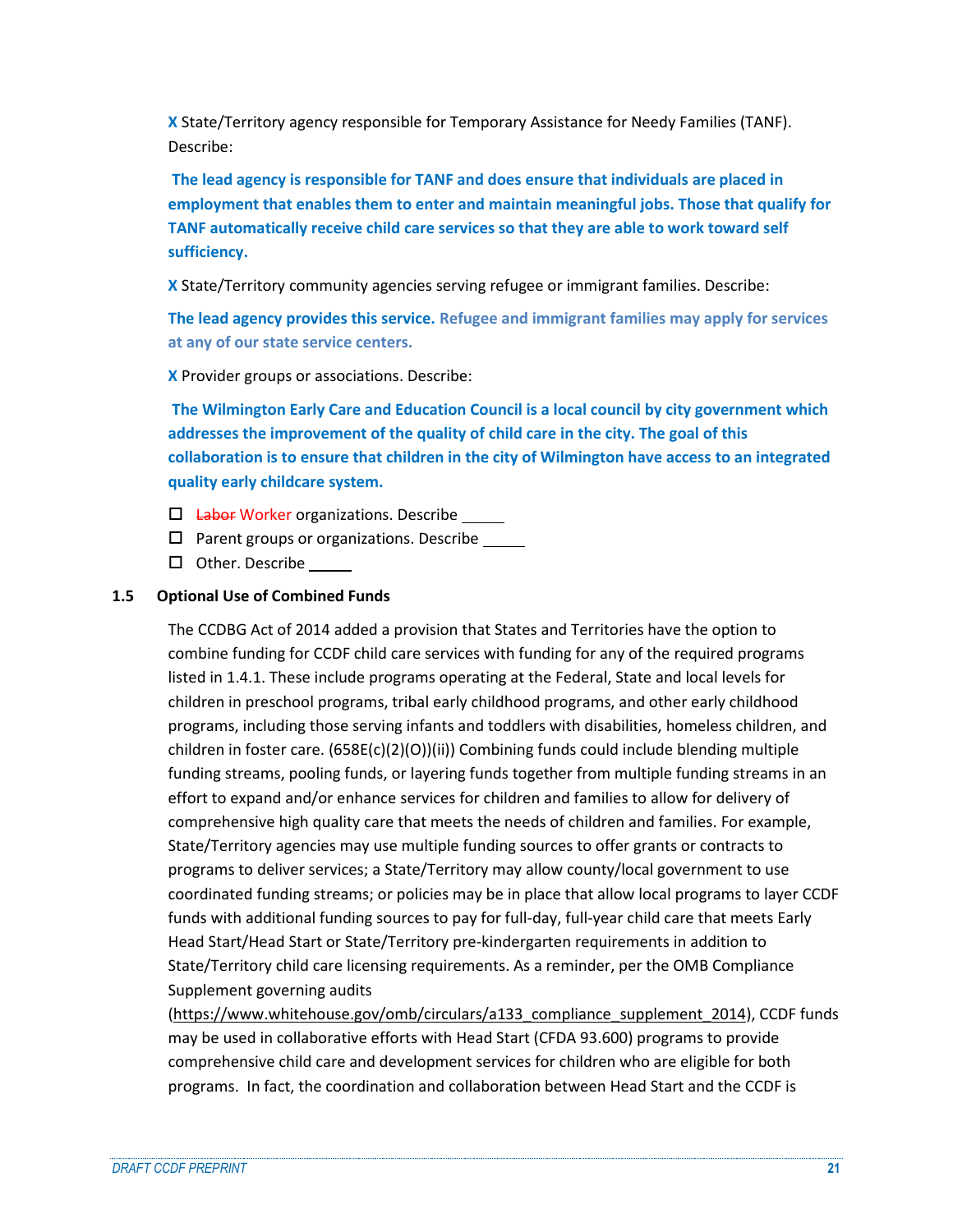mandated by sections  $640(g)(2)(D)$  and  $(E)$ , and  $642(c)$  of the Head Start Act (42 USC  $9835(g)(2)(D)$  and (E); 42 USC  $9837(c)$ ) in the provision of full working day, full calendar year comprehensive services (42 USC 9835(a)(5)(v)). In order to implement such collaborative programs, which share, for example, space, equipment or materials, grantees may blend several funding streams so that seamless services are provided.

1.5.1 Will you combine CCDF funds with the funds for any program with which you coordinate (described in 1.4.1)?

**X** Yes. If yes, describe at a minimum:

o How do you define "combine":

**Funding sources other than the CCDF sources will be used along with CCDF sources to provide programming?**

Which funds will you combine:

# **We will combine funds with Head Start, ECAP, Title 1 Part B, 21st Century, Community Learning Centers, Project Launch, etc?**

Goal(s) of combining funds (why?) and expected outcomes, such as extending the day or year of services available (i.e., full-day, full-year programming for working families), smoothing transitions for children, enhancing and aligning quality of services, linking comprehensive services to children in child care or developing the supply of child care for vulnerable populations:

**Funds are combined to increase the capacity of child care for vulnerable populations, support the infant/toddler infrastructure, provide comprehensive services for children with special needs, and children with mental and behavioral health concerns.**

Method of fund allocation (how you will be combining multiple sets of funding, such as at the State/Territory level, local level, program level?):

**CCDF funds will be distributed to contractors via a PO system. Vendors are responsible for sending monthly invoices to the lead agency for payment. Some funds are combined through CCMIS through the "needs" category.** How are the funds tracked and method of oversight?

**The Division of Management Services conducts random moment sampling to determine how much funding needs to be allocated to respective programs. They also conduct what is called a "TrueUp" to track what the projected allocation was and how much was actually spent. Funds are also tracked through federal reporting.**

 $\square$  No

## **1.6 Public-Private Partnerships**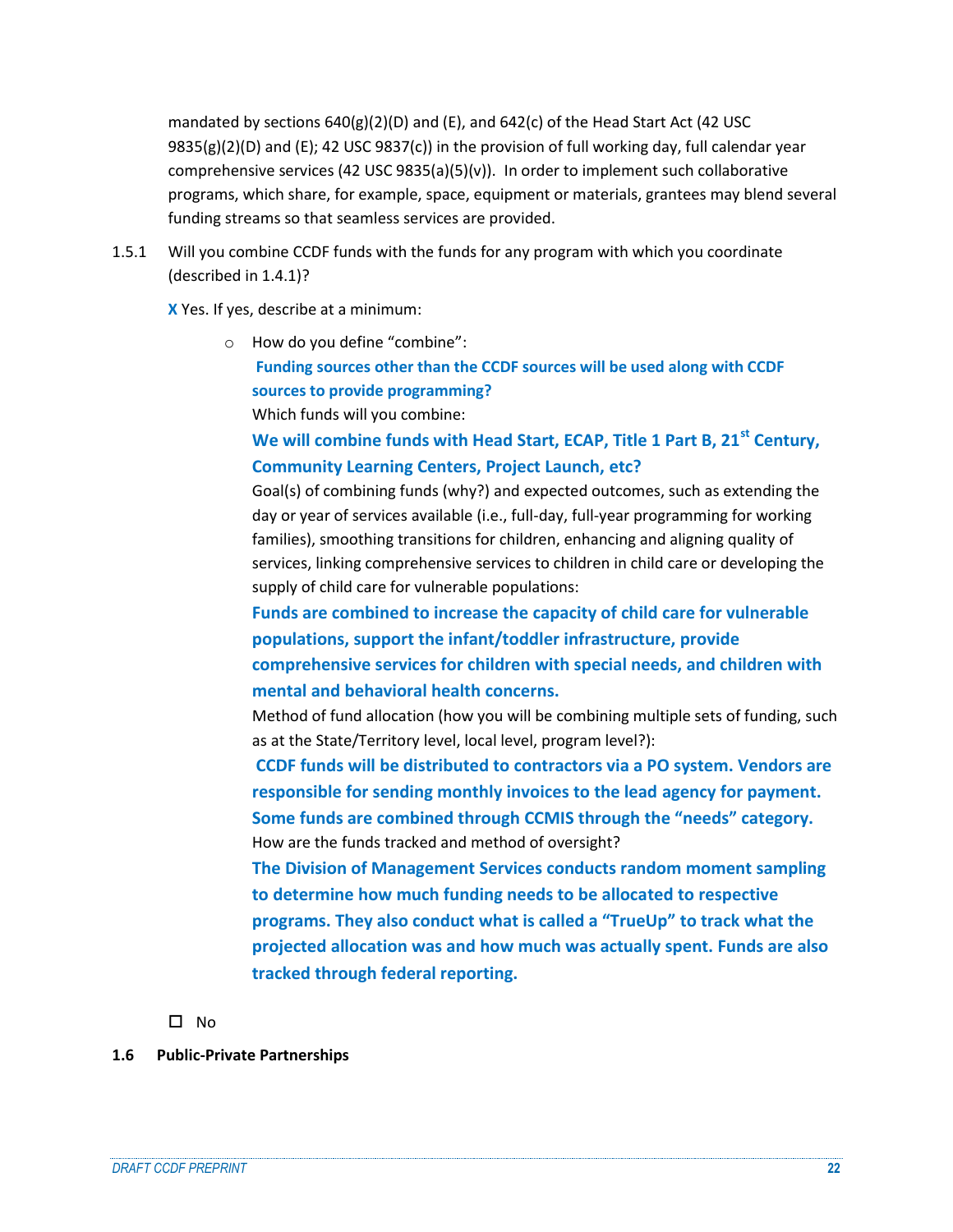The CCDBG Act of 2014 adds a new provision that requires States and Territories to describe in the Plan how the State/Territory encourages partnerships among State/Territory and public agencies, tribal organizations, private entities, faith based organizations and/or communitybased organizations to leverage existing service delivery systems for child care and development services and to increase the supply and quality of child care services for children through age 12, such as by implementing voluntary shared services alliance models (i.e., cooperative agreement among providers to pool resources to pay for shared fixed costs and operation). (658E(c)(2)(P)) ACF expects these types of partnerships to leverage public and private resources to further the goals of reauthorization.

1.6.1 Describe the entities with whom and the levels at which the State/Territory is partnering (level – State/Territory, county/local, and/or programs), the goals of the partnerships, method of partnering. Include in your description examples of activities that have resulted from partnerships with other State/Territory and public agencies, tribal organizations, private entities, faith based organizations or community-based organizations, and how the partnerships are expected to leverage existing service delivery systems for child care and development services and to increase the supply and quality of child care services.

 The **Wilmington Early Care and Education Council** (WECEC) is a local council by the city government whose mission is to ensure that all Wilmington children have access to an integrated early childhood system which fosters collaboration among existing programs, and identifies gaps in current delivery systems for children birth through 8 years old. The program leverages existing service delivery systems and increases the supply and quality of child care services through the following: provides a professional development center for parents and providers provides career consultation, mentoring, technical assistance, scholarships, etc. Some of the goals of this partnership include stregthening governance and alignment of early childhood policies, programs and practices, integrate service delivery across agencies, enhance the state's data collection system, establish and coordinate state-wide, cross sector early childhood professional development system, and improve the alignment and efficiency of the use of early childhood funding across agencies.

The **Delaware Early Childhood Council** (DECC) is the state's interagency council created to promote the development of a comprehensive coordinated early childhood system. Seats on the council are held by various stakeholders from public and privateaagencies including child care providers, DHSS, DSCYF, DOE, etc. The council leverages existing service delivery systems and increases the suppy and quality of child care services by stregthening governance and alignment of early of early childhood policies, programs and practices, integrate service delivery across agencies, enhance the state's data collection system, establish and coordinate state-wide, cross sector early childhood professional development system, and improve the alignment and efficiency of the use of early childhood funding across agencies.

 The **T.E.A.C.H.** program provides scholarships for those working in licensed early care and education or school age program. The T.E.A.C.H. program leverages existing service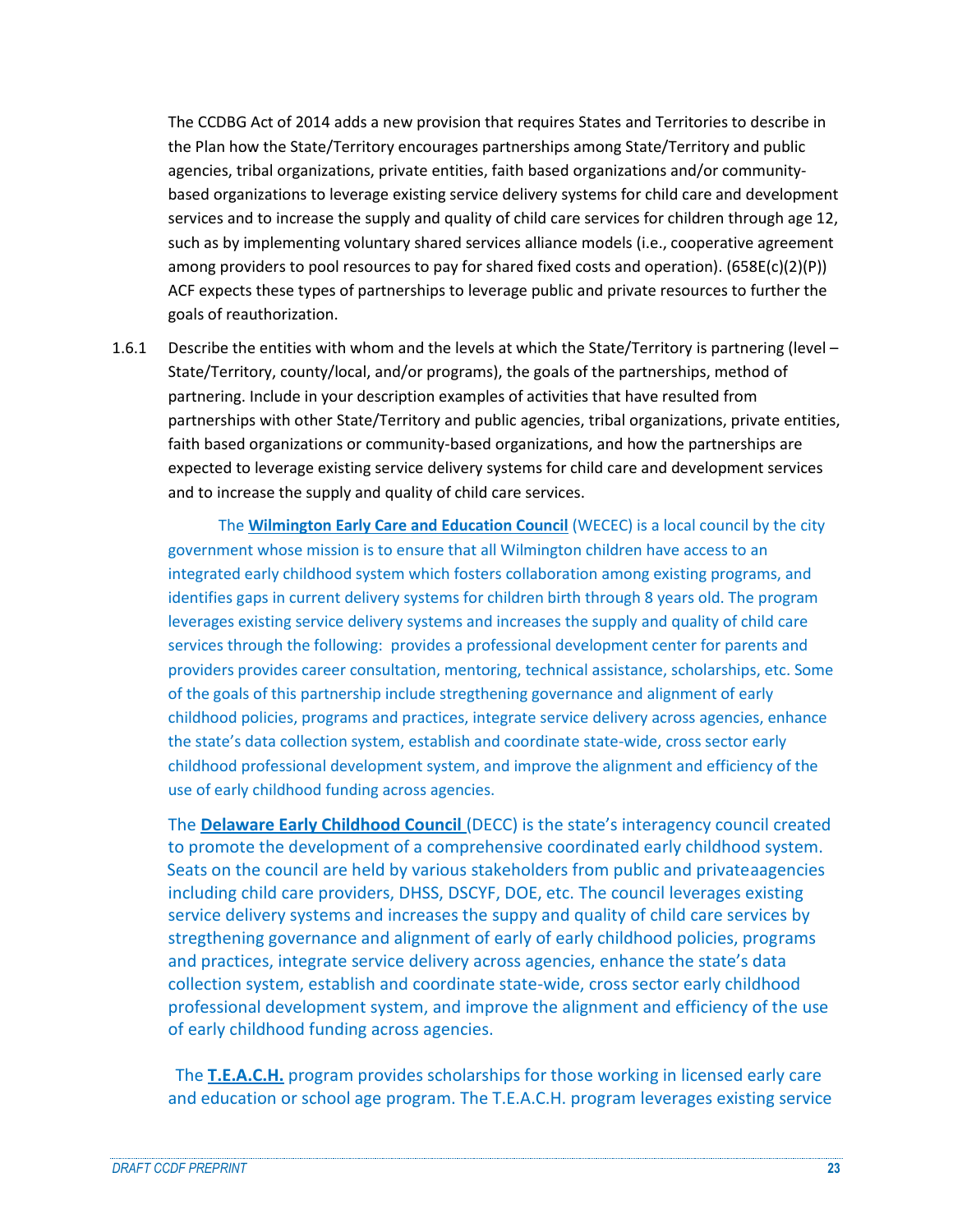delivery systems and increases the supply and quality of child care services by: providing scholarship opportunities to early child hood educators, encouraging child care programs to support continuing education staff, providing increased compensation, reducing staff turnover, providing a sequential professional development path and creating a model partnership for improving the quality of care that children receive.

The lead agency contracts with Children and Families First to administer the **CAPACITY Grant** program. The program provides quality improvement and technical assistance strategies and grant resources to the early childhood and school age community to increase the supply of child care in areas where it is limited including care for Enlish language learners, children with special needs, infants and toddlers and children needing care during non-traditional hours. The project expands, enhances and creates new care that is safe, healthy and appropriate by providing grants for professional development, educational materials, staff training, etc. It also includes technical assistance in the form of start-up and operational assistance, class management, business management, etc.

 The **Nemours Foundation** is committed to improving social-emotional and physical wellness in children recognizing that health care goes beyond the delivery of medical care to assure the health of any population. Thus, in 2004 the Foundation created Nemours Health and Prevention Services (NHPS) in order to expand the foundation's focus beyond children's medical care delivery into prevention and health promotion and to extend health care beyond the clinical setting taking it into the community where children live, learn and play. In the Child Care Sector, NHPS aided in strengthening the child care system advocating for the incorporation of healthy eating and physical activity requirements of child care regulations and they have trained thousands of child care providers to develop and implement wellness policies and practices in their centers. They adapted an existing curriculum, Early Childhood Physical Activity and Healthy Eating Curricula for Child Care Centers, and designed new developmentally appropriate teaching tools for child care providers to teach pre-school children about both physical activity and nutrition. These materials include provider/teacher manuals; activities and equipment to use with the children (lesson plans), parent information, and guidelines for implementation for child care center administrators. Curriculum adaption entailed understanding the existing materials, adapting the curriculum (e.g., Planet Health curriculum from Harvard) and creating original materials with careful attention to child development principles. This work was a collaborative among academic, medical and community partners including Children's Health Media (KidsHealth), the Sesame Workshop and local partners such as the University of Delaware, who helped to design, test and vet the new curriculum.

**Children and Families First**, a non profit social services agency provides our statewide recource and referral system for families seeking childcare. Through this service families can find information on family child care homes, child care centers, pre-schools, and summer camps, as well as information on Delaware's child care licensing regulations, child development and information regarding care for children with special needs.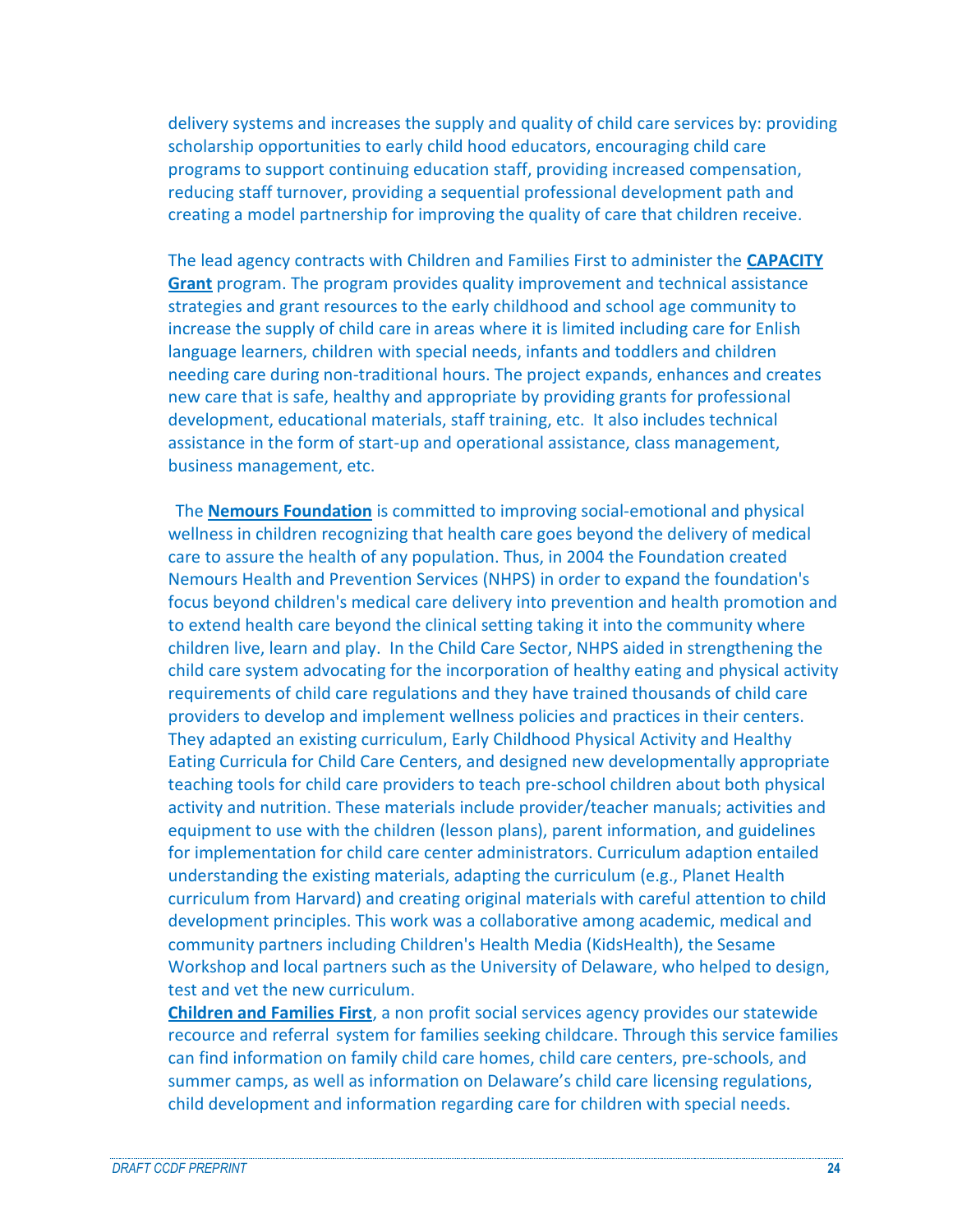# The resource and referral website also provides information on the QRIS system and lists providers by their star level.

## **1.7 Coordination with Local or Regional Child Care Resource and Referral Systems**

States and Territories may use funds to establish or support a system of local or regional child care resource and referral organizations (CCR&R) that is coordinated, to the extent determined by the State/Territory, by a statewide public or private non-profit, community-based or regionally based, lead child care resource and referral organization (also see section 7.4). If they do, the law identifies specific requirements for that entity or system receiving CCDF funds.  $(658E(c)(3)(B)(iii))$  These include:

- Provide families with information on a full range of child care options (including faith-based, community-based child care centers and family child care homes, nontraditional hours and emergency child care centers) in their local area or region
- To the extent practicable, work directly with families who receive child care assistance to offer the families support and assistance in making an informed decision about child care options in an effort to ensure families are enrolling their children in the most appropriate child care setting to suit their needs and that is of high quality as determined by the State/Territory
- Collect data and provide information on the coordination of services and supports, including services provided through the Individuals with Disabilities Education Act for children with disabilities
- Collect data and provide information on the supply of and demand for child care services in local areas or regions of the State/Territory and submit such information to the State/Territory
- Work to establish partnerships with public agencies and private entities, including faith- based and community-based child care centers and family child care homes providers, to increase the supply and quality of child care services in the State/Territory
- As appropriate, coordinate their activities with the activities of the Lead Agency and/or local agencies that administer CCDF.

Nothing in statute prohibits States from using CCR&R agencies to conduct or provide additional services beyond those required by statute above.

## 1.7.1 Does the State/Territory fund a system of local or regional CCR&R organizations?

**X** Yes. The State/Territory funds a CCR&R system. See also related follow-up questions in Section 7.1 and 7.4. If yes,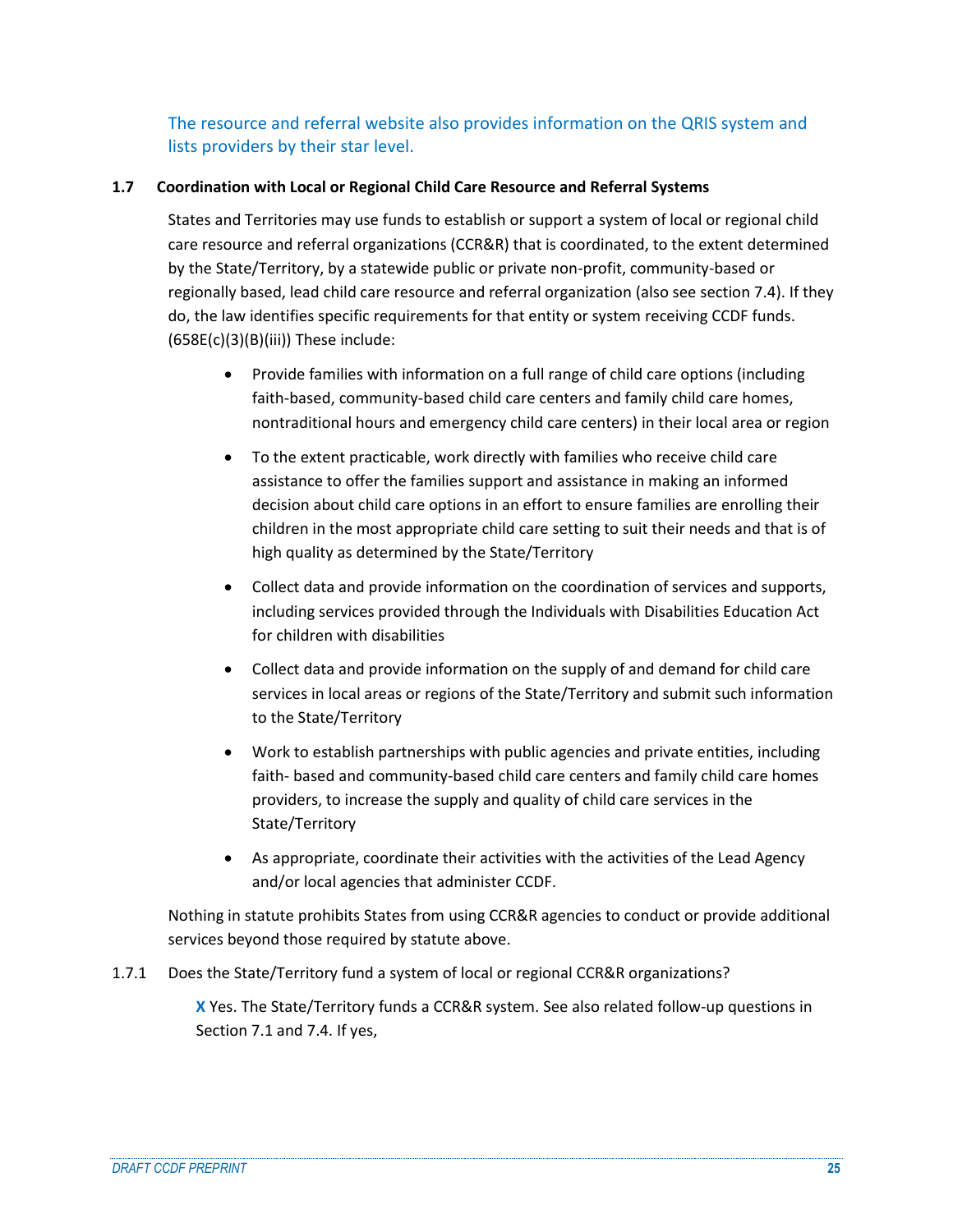Describe the State/Territory's written agreement or contract with the CCR&R, what services are provided through the CCR&R, and any other activities for which the State partners with the CCR&Rs.

**The lead agency contracts with Children and Families First, a private agency, to provide a statewide resource and referral system. CFF specifically provide families with information on a full range of child care options and works directly with families who receive child care assistance to offer the families support and assistance in making an informed decision about child care options in an effort to ensure families are enrolling their children in the most appropriate child care setting to suit their needs. CFF is also charged with increasing the capacity of providers who serve children with special needs, children who are English language learners, children who need care during non-traditional hours, and children in the infant/toddler population. CFF collects data and provides information on the supply of and demand for child care services in local areas. In addition CFF works to establish partnerships with public agencies and private entities, including faith- based and community-based child care centers and family child care homes providers to increase the supply and quality of child care services throughout the state.** 

 $\Box$  No. The State/Territory does not fund a CCR&R system and has no plans to establish. Use section 7.4 to describe plans, if any, to establish a CCR&R system.

#### **1.8 Disaster Preparedness and Response Plan**

The CCDBG Act of 2014 added a requirement that States and Territories must include a Statewide Child Care Disaster Plan for coordination of activities with the State/Territory human services agency, emergency management agency, child care licensing agency, State/Territory local resource and referral agencies, and the State Advisory Council (SAC) or other statedesignated cross-agency body if there is no SAC. (658E(c)(2)(U)) The Statewide Child Care Disaster Plan must include:

- Guidelines for continuing CCDF assistance and child care services after a disaster, which may include provision of temporary child care, and temporary operating standards for child care after a disaster.
- Requirements that child care providers receiving CCDF have in place procedures for evacuation, relocation, shelter-in-place, lock-down, communication and reunification with families, continuity of operations, accommodation of infants and toddlers, children with disabilities, and children with chronic medical conditions.
- Requirements that child care providers receiving CCDF have in place procedures for staff and volunteer emergency preparedness training and practice drills.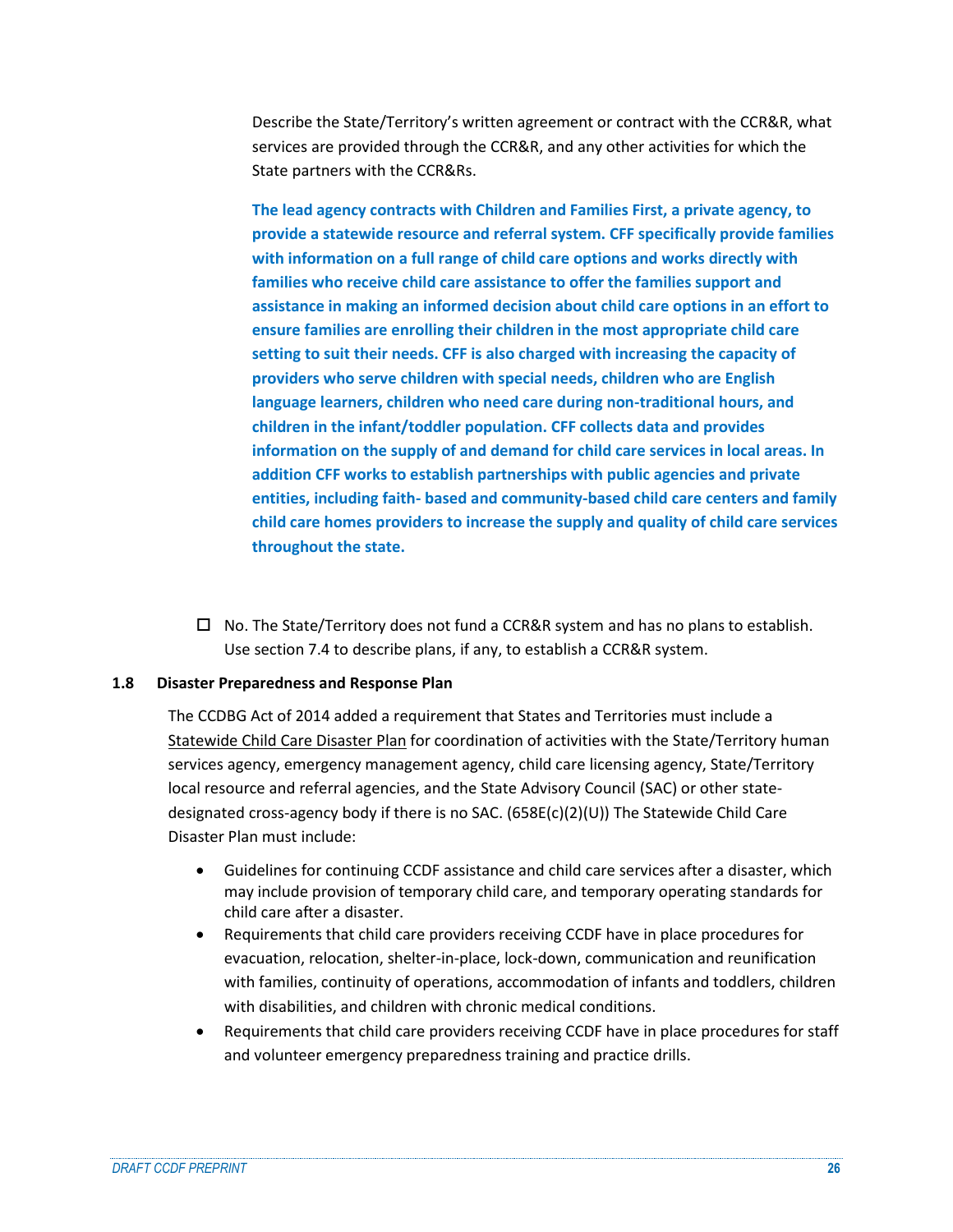1.8.1 Describe the status of State/Territory's Statewide Child Care Disaster Plan.

**X** Fully implemented and meeting all Federal requirements outlined above by March 1, 2016. If applicable, describe additional ways the State/Territory addresses the needs of children receiving CCDF before, during and after a disaster or emergency, not already incorporated into the Statewide Child Care Disaster Plan. If available, please provide a link to the disaster plan

### **dhss.delaware.gov**

- $\Box$  Not implemented. The State/Territory must provide a State/Territory-specific implementation plan for achieving compliance with this requirement, including planned activities, necessary legislative or regulatory steps to complete, and target completion date (no later than September 30, 2016). Please provide brief text responses and descriptions only. Do not cut and paste charts or tables here. Your responses here will be consolidated electronically into an Implementation Plan summary report.
	- Overall Target Completion Date (no later than September 30, 2016)
	- **•** <del>Current</del> Overall Status Describe the State/Territory's overall status toward complete implementation for any this requirement(s) not fully implemented (not yet started, partially implemented, substantially implemented, other)
		- Implementation progress to date Implemented requirement(s) Identify any requirement(s) partially or substantially implemented to date if applicable
		- Unmet requirement Identify the requirement(s) not fully to be implemented
			- o Tasks/Activities What specific steps will you take to implement the unmet requirement (e.g., legislative or rule changes, modify agreements with coordinating agencies, etc.)
				- o Projected start date for each activity
				- o Projected end date for each activity
				- o Agency Who is responsible for complete implementation of this activity
				- $\circ$  Partners Who is the responsible agency partnering with the State/Territory lead agency to complete implementation of this activity

## **2 Promote Family Engagement through Outreach and Consumer Education**

Parents are their children's most important teacher and advocate. State and Territory child care systems interact with parents in multiple ways, therefore presenting many opportunities to engage and inform families. Child care providers can serve as convenient and trusted sources of information for parents and family members on child development and community supports and services. State/Territory and local child care assistance systems should be designed to promote seamless linkages to useful information and other child- and family-services, such as during subsidy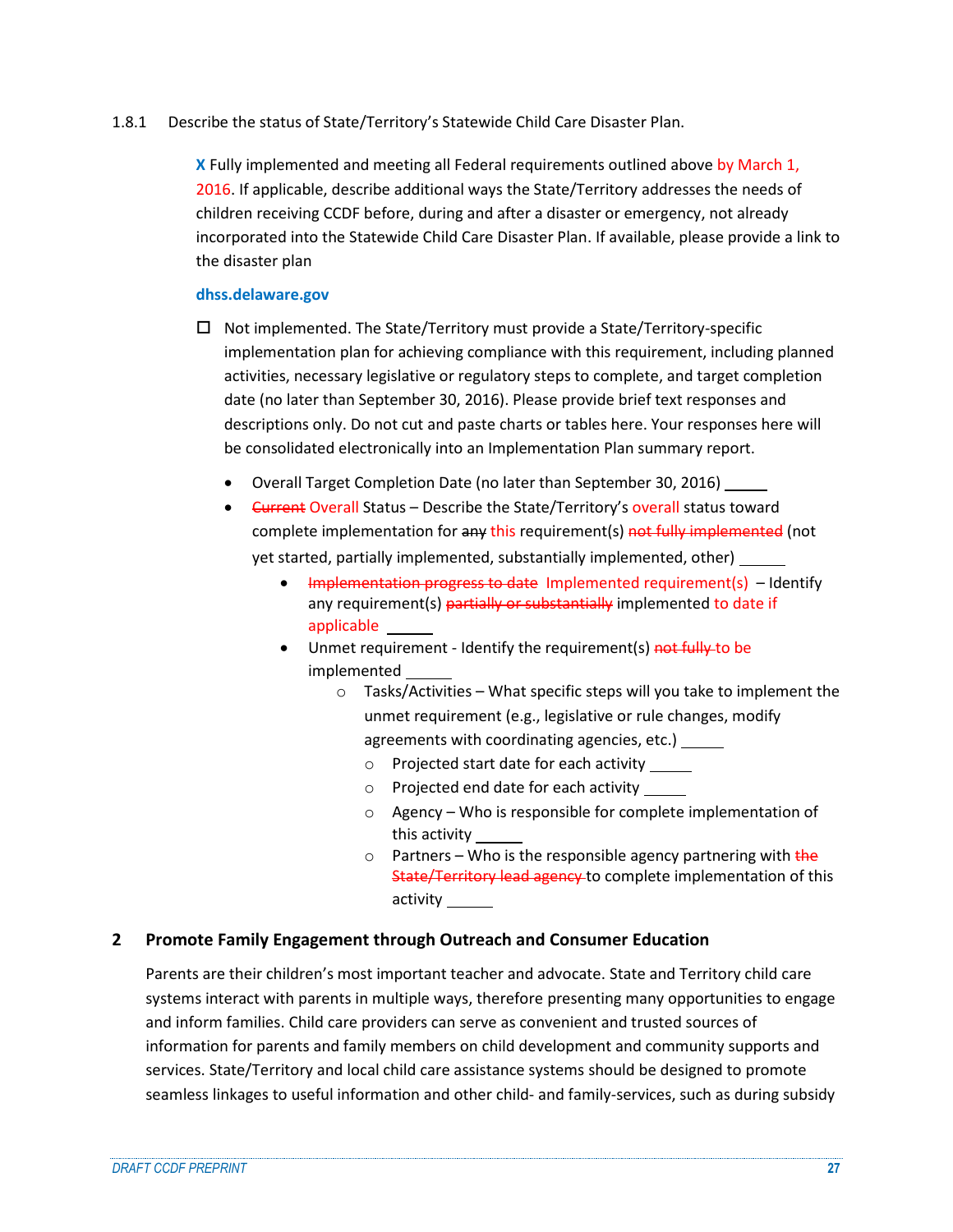intake and redetermination processes and when parents utilize child care resource and referral or QRIS agencies. Outreach and consumer education is an ongoing process and is expected to cover the entire age span covered by CCDF from birth through age 12.

The CCDBG Act of 2014 includes key purposes that address the role of parents as child care consumers who need information to make informed choices regarding the services that best suit their needs. A new purpose of CCDBG is to "promote involvement by parents and family members in the development of their children in child care settings." States and Territories have the opportunity to consider how information can be provided to parents through the child care assistance system, partner agencies, and child care sites that will support their role as their children's teacher and advocate. Key new provisions include:

- 1. The plan must certify that States and Territories will collect and disseminate consumer and provider education information to CCDF parents, providers, and the general public, including information about:
	- a) the availability of child care assistance,
	- b) the quality of child care providers (if available),
	- c) Other programs (specifically Temporary Assistance for Needy Families (TANF), Head Start and Early Head Start, Low-Income Home Energy Assistance Program (LIHEAP), Supplemental Nutrition Assistance Program (SNAP), Women, Infants and Children (WIC) program, Child and Adult Care Food Program (CACFP), Medicaid and State Children's Health Insurance Program (SCHIP)) for which families may also qualify.
	- d) Individuals with Disabilities Education Act (IDEA) programs and services,
	- e) Research and best practices in child development, and
	- f) State/Territory policies regarding social- emotional/behavioral and early childhood mental health of young children, which may include positive behavioral intervention and support models, and policies on the expulsion of preschool-aged children (children from birth to five for purposes of this requirement) from early childhood programs receiving CCDF.
- 2. Information related to the health and safety of children in child care settings. The plan must certify that the State/Territory will make public certain information about the results of health and safety monitoring (described in section 5) using a website that is consumer-friendly and in an easily accessible format, including:
	- a) Provider-specific information: 1) results of monitoring and inspection reports, including those due to major substantiated complaints; 2) last date of inspection; and 3) information on corrective actions taken (if applicable).
	- b) Aggregate annual information Information about: 1) the annual number of deaths; 2) the annual number of serious injuries; and 3) annual number of incidences of substantiated child abuse in child care settings.
	- c) State/Territory processes for: 1) licensing child care providers; 2) conducting background checks and the offenses that would keep a provider from being allowed to care for children; and 3) conducting monitoring and inspections of child care providers.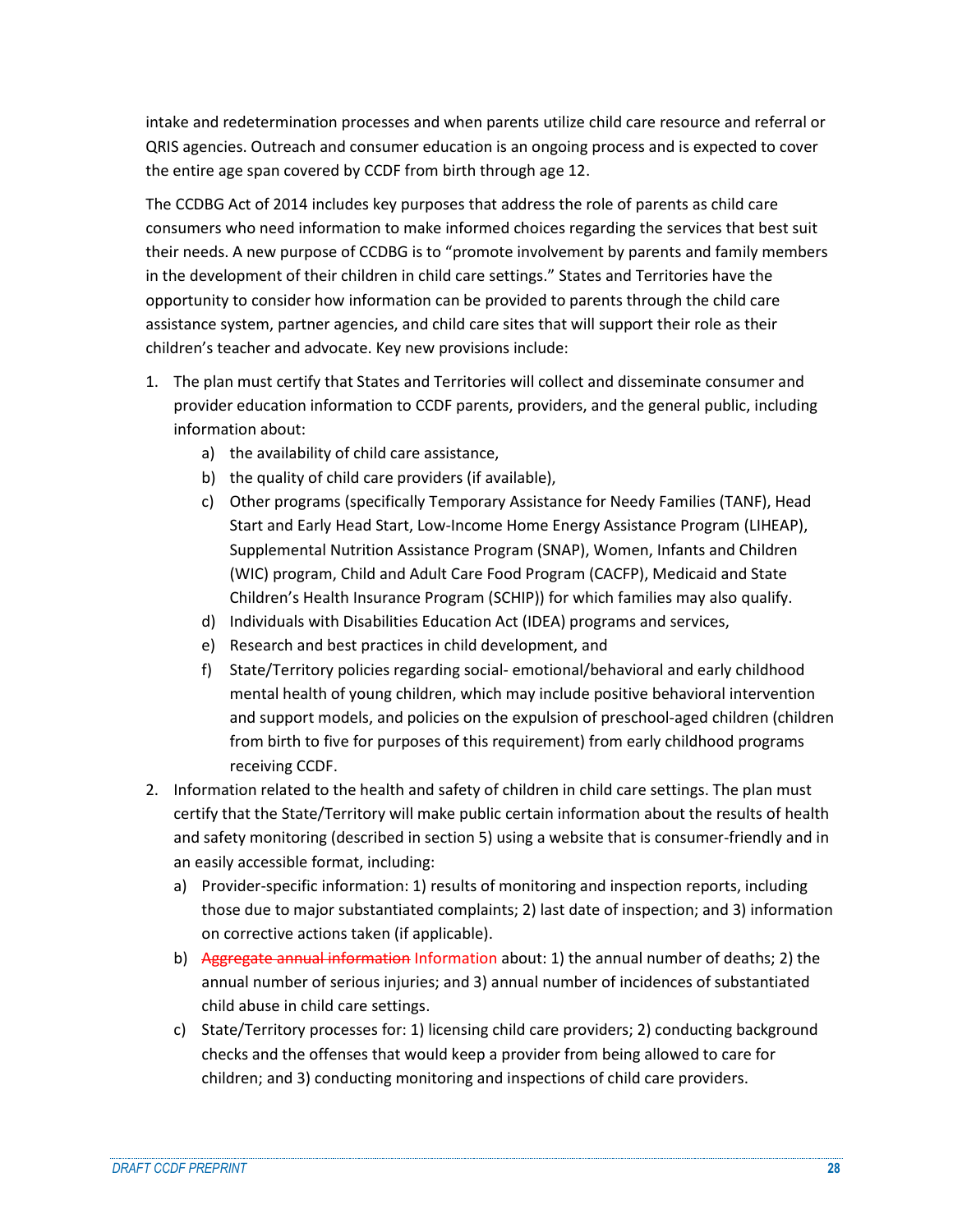### **2.1 Information about Child Care Financial Assistance Program Availability and Application Process**

Lead Agencies must inform parents of eligible children and the general public of the process by which they can apply for and potentially receive child care assistance services. (658E(c)(2)(E)(i)(1))

- 2.1.1 Describe how the State/Territory informs families of availability of services.
	- a) How does the State/Territory identify populations and areas of potentially eligible families (e.g., using available federal, State/Territory and local needs assessments to identify potentially eligible families?)

**The lead agency contracts with Children and Families First to provide grants to providers who serve children and families with an emphasis on serving low-income children in high needs areas. High needs areas are identified in the following: Wilmington River Area, Center City of Wilmington, Western Wilmington, Southern Kent, Southern Dover, Georgetown area, Northern Sussex, Western Sussex, and Eastern Sussex.**

b) What help with partners outreach? For example, child care resource and referral agencies, home visitors, pediatricians, faith-based services, State/Territory or local agencies and organizations or other familiar and safe access points serving vulnerable or low-income populations.

 **The lead agency contracts with Children and Families First to provide a statewide resource and referral system who provides outreach by sharing information at community events, PSAs, etc. Child care providers are often a source of information for potential ly eligible families. Many other organizations such as The Office of Early Learning and The Office of Child Care Licensing also provide outreach to potentially eligible families.** 

c) What outreach strategies does the Lead Agency use (e.g., media campaigns, State/Territory website, or other electronic outreach?

**The lead agency has state service centers strategically located throughout each county where the public can go to appy for assistance. The lead agency also uses Public Service Announcements on local radio stations and highway billboards to inform the public of the services available to them. Potentially eligible families can also find information on the webistes of OCCL, OEL, and Delaware STARS. Literature regarding services can also be found at local state service centers, community centers, and community outreach meetings.**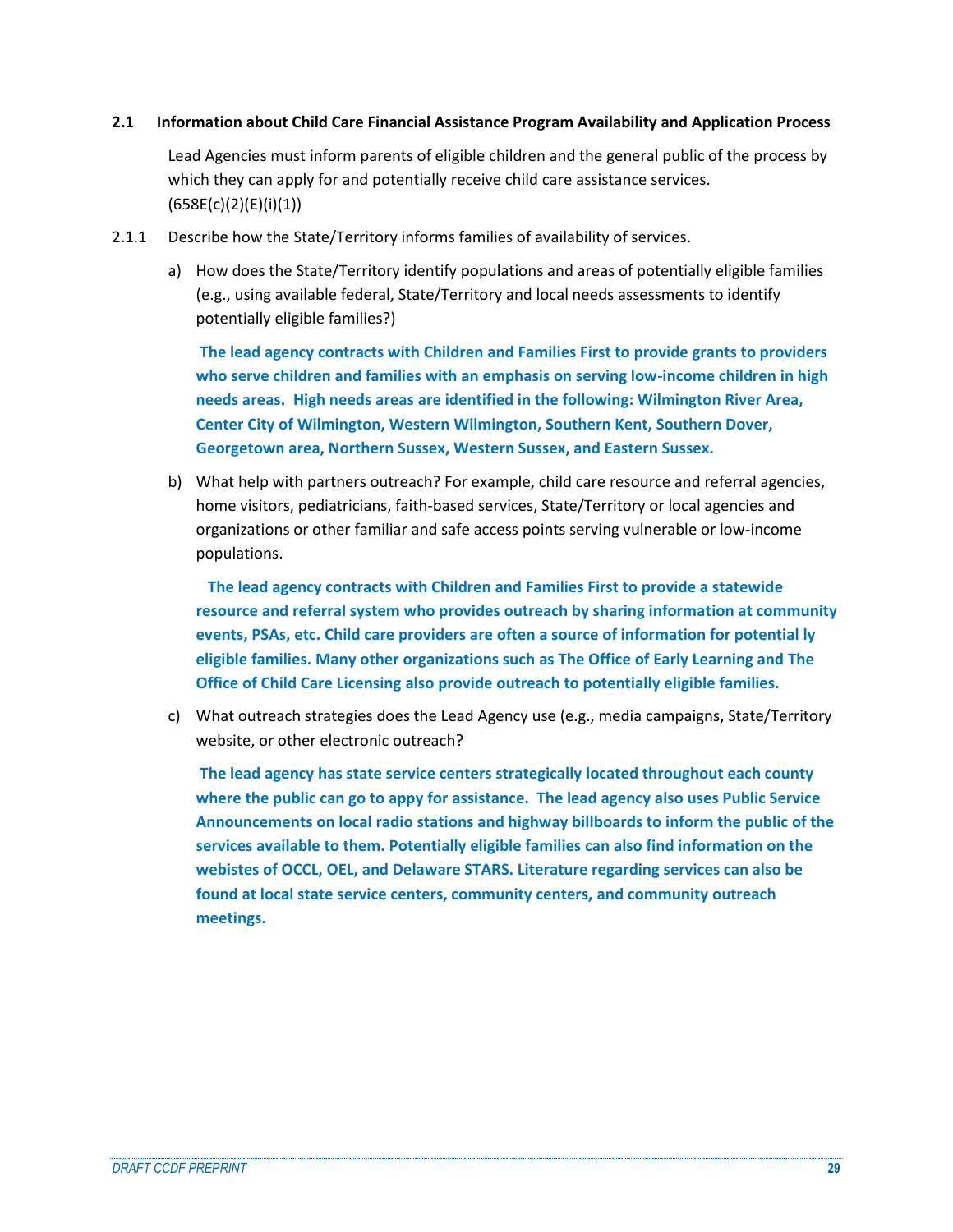2.1.2 How can parents apply for services? Check all that apply.

Electronically via online application, mobile app or email. Provide link:

**assist.dhss.delaware.gov**

**X** In-person interview or orientation. Describe agencies where these may occur:

**Local state service centers located throughout the state.**

**X** Phone

**X** Mail

 $\Box$  At the child care site

 $\Box$  At a child care resource and referral agency

**X** Through kiosks or online portals at related State/Territory/local agency or organization serving low-income populations. Describe:

**Division of Social Services has placed computers throughout the state in different DSS office locations to assist those families that would prefer to file their application on line.** 

**X** Through a coordinated application process (e.g., application is linked to other benefits program to allow parents to apply for several programs at one time). Describe:

**Parents applying for other benefits such as Temporary Assistance for Needy Families and Employment and Training are sometimes automatically eligible for child care and may apply for it at the intial interview**.

 $\Box$  Other strategies. Describe  $\Box$ 

## **2.2 Consumer and Provider Education Information**

The CCDBG Act of 2014 added a purpose of the child care program "to promote involvement by parents and family members in the development of their children in child care settings." (658A(b)(3)) The consumer education requirements address multiple topics that parents and family members need in order to make informed choices and act as their most important teacher and advocate. Lead agencies must certify that they will collect and disseminate the following information through resource and referral agencies or other means.  $(658E(c)(2)(E))$ 

- 2.2.1 The State/Territory certifies that it collects and disseminates the following information to parents, providers and the general public:
	- Information about the availability of the full diversity of child care services that will promote informed child care choices,
	- Availability of child care assistance,
	- Quality of child care providers (if available),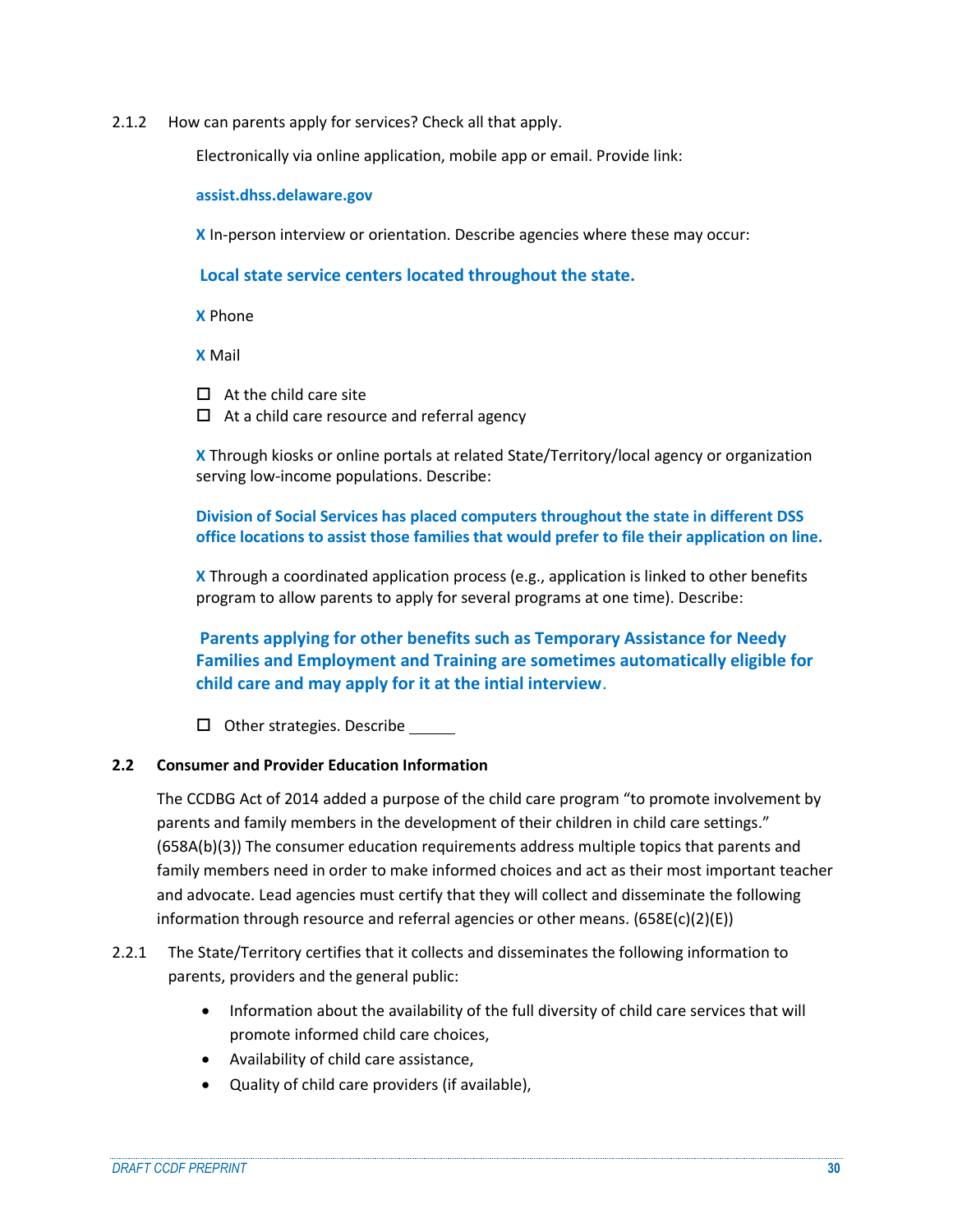- Other programs (specifically Temporary Assistance for Needy Families (TANF), Head Start and Early Head Start, Low-Income Home Energy Assistance Program (LIHEAP), Supplemental Nutrition Assistance Program (SNAP), Women, Infants and Children (WIC) program, Child and Adult Care Food Program (CACFP), Medicaid and State Children's Health Insurance Program (SCHIP)) for which families may also qualify,
- Individuals with Disabilities Education Act (IDEA) programs and services,
- Research and best practices in child development, including all domains of early childhood development, including social and emotional development, cognitive, and physical health and development (particularly healthy eating and physical activity), and meaningful parent and family engagement,
- State/Territory policies regarding the social-emotional/behavioral and early childhood mental health of young children, which may include positive behavioral intervention and support models, and policies on expulsion of preschool-aged children (children from birth to five for purposes of this requirement)) in early childhood programs receiving CCDF.

**X** Yes. The State/Territory certifies as of March 1, 2016 that it collects and disseminates the above information to parents, providers and the general public. Describe using 2.2.2 through 2.2.87 below.

- $\Box$  No. If no, the State/Territory must provide a State/Territory-specific implementation plan for achieving compliance with this requirement, including planned activities, necessary legislative or regulatory steps to complete, and target completion date (no later than September 30, 2016). Please provide brief text responses and descriptions only. Do not cut and paste charts or tables here. Your responses will be consolidated electronically into an Implementation Plan summary report.
	- Overall Target Completion Date (no later than September 30, 2016) [100]
	- **•** <del>Current</del> Overall Status Describe the State/Territory's overall status toward complete implementation for any this requirement(s) not fully implemented (not yet started, partially implemented, substantially implemented, other)
		- o Implementation progress to date Implemented requirement(s) Identify any requirement(s) partially or substantially implemented to date if applicable
		- $\circ$  Unmet requirement Identify the requirement(s) not fully to be implemented
			- $\circ$  Tasks/Activities What specific steps will you take to implement the unmet requirement (e.g., legislative or rule changes, modify agreements with coordinating agencies, etc.)

o Projected start date for each activity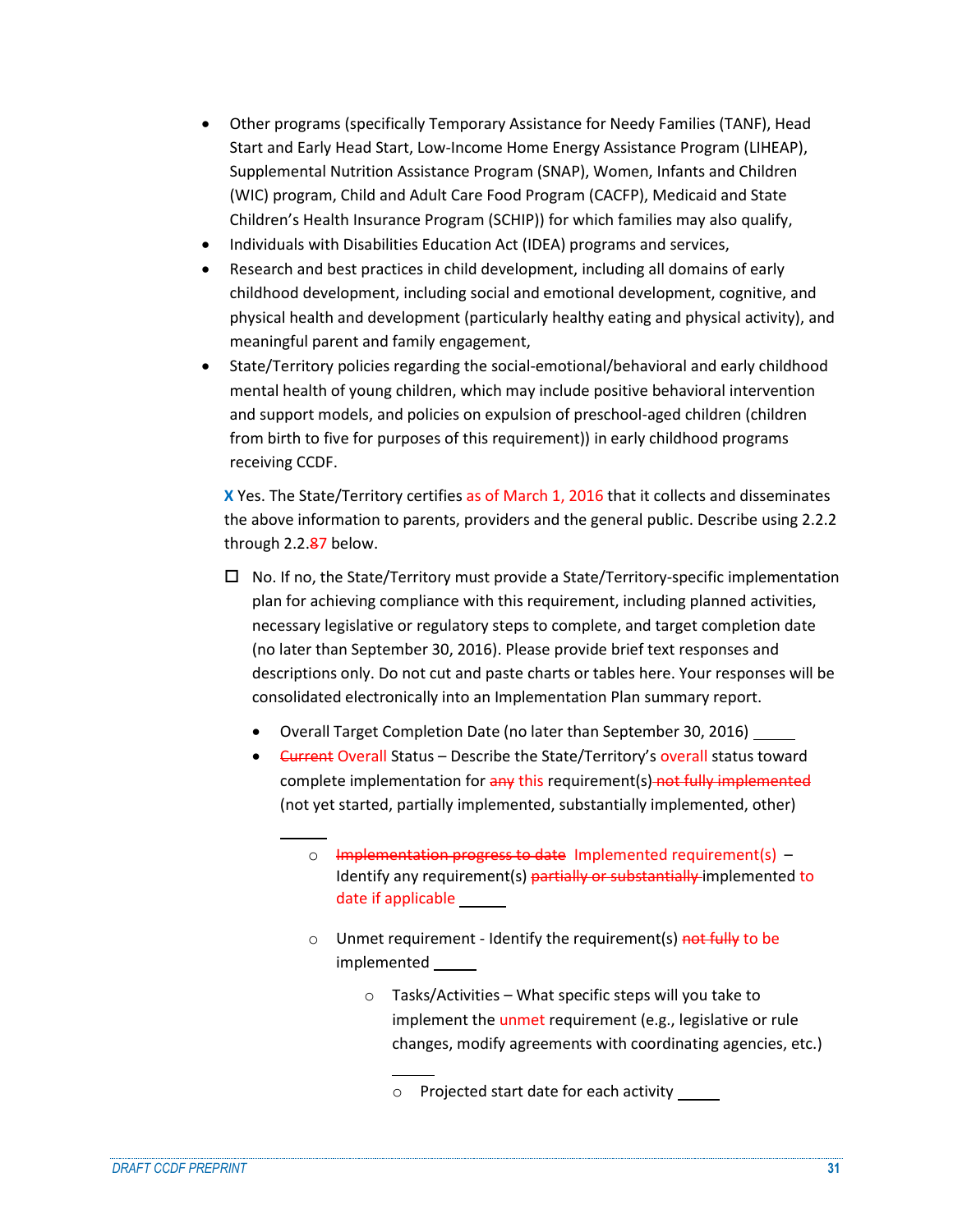- o Projected end date for each activity
- o Agency Who is responsible for complete implementation of this activity
- $\circ$  Partners Who is the responsible agency partnering with to complete implementation of this activity
- 2.2.2 Describe how the State/Territory makes information available about the full diversity of child care services that will promote informed child care choices, including consumer-friendly strategies such as materials that are culturally responsive and in multiple languages as needed that reflect the literacy levels of consumers, and are easy to access, including accessible to persons with disabilities.
	- a) Describe how the State/Territory makes information about the full diversity of child care services available to 1) parents of eligible children, 2) providers and 3) the general public **The lead agency contracts with CFF to provide a statewide resource and referral system where the public can find information on the full diversity of child care services. The public can also get this information from any of the state service centers where they would apply for other benefits. There are several websites where this information can be found including that of the OCCL, Great Starts Delaware, and Delaware STARS.**
	- b) Describe what you provide and how (i.e., methods such as written materials, direct communication, etc.) **The lead agency provides written materials in English and Spanish. Eligible families receive information during the initial interview. The lead agency also contracts with a translation service to assist families in their native tongue.**
	- c) Describe who you partner with to make information about the full diversity of child care choices available **The lead agency contracts with Children and Families First to provide a statewide resource and referral system. Child care providers are often a source of information for potential ly eligible families. Many other organizations such as The Office of Early Learning and The Office of Child Care Licensing provide this information to families.**
- 2.2.3 Describe how the State/Territory makes information about the quality (such as through a quality rating and improvement system, if available, nationally-recognized accreditation, or other means) of child care services available to the public, including consumer-friendly strategies such as messages that are designed to engage intended audiences and are easy to understand
	- a) Describe how the State/Territory makes information about child care quality available to 1) parents of eligible children, 2) providers and 3) the general public **The lead agency contracts with Children and Families First to provide a statewide resource and referral system where parents, providers and the general public can find information about the quality of child care services available in the state. This information can be found on the websites of Delaware STARS, the OCCL, Great Starts Delaware and CFF. This information is also made available through agency newsletter, pamphlets found at state service centers and local community agencies.**
	- b) Describe what you provide and how (i.e., methods such as written materials, direct communication, etc.) **The lead agency contracts with Children and Families First to provide a statewide resource and referral system which provides information by way of direct communication. The lead**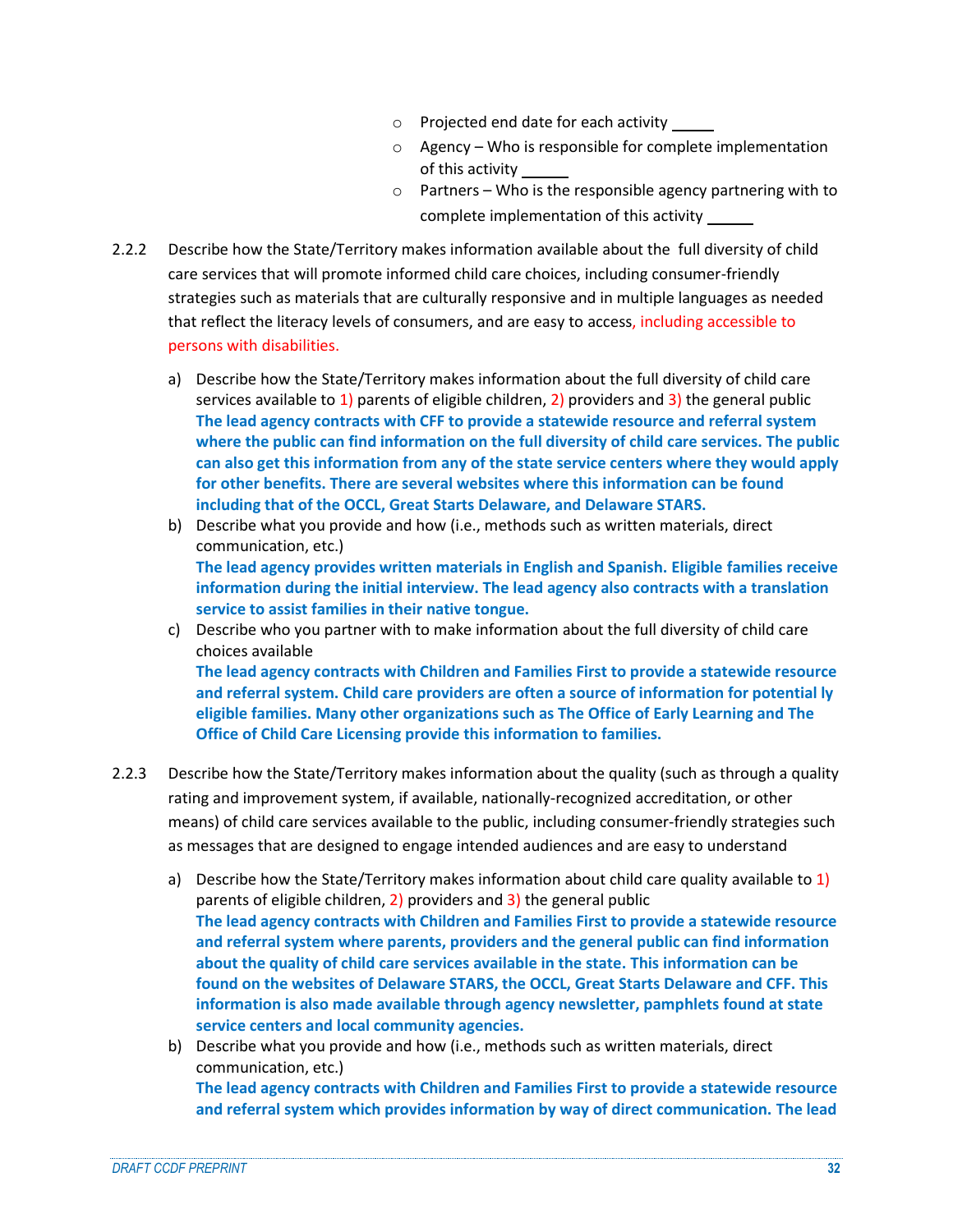**agency provides written materials in English and Spanish. Eligible families receive information during the initial interview. The lead agency also contracts with a translation service to assist families in their native tongue.**

- c) Describe who you partner with to make information about child care quality available **The lead agency contracts with Children and Families First to provide a statewide resource and referral system. Child care providers are often a source of information for potential ly eligible families. Many other organizations such as The Office of Early Learning and The Office of Child Care Licensing provide this information to families.**
- 2.2.4 Describe how the State/Territory shares information with eligible parents about other available human service programs. For example, does the State/Territory share information about these other programs through linkages from the online application, universal applications, through intake process/front line workers, providers, child care resource and referral agencies or other trusted advisors such as home visitors, pediatricians, faith-based services, etc.? At a minimum, include in your description how you provide information to eligible parents, what you provide and by what methods, and which partners you work with to provide information about other available service programs.
	- a) Temporary Assistance for Needy Families (TANF)

**The lead agency provides this information through intake with frontline workers, linkages from online application, providers, Division of Social Service website, toll free number, etc. This information is provided through literature and websites of partners including CFF, OEL, and OCCL.**

b) Head Start and Early Head Start Programs

**The Department of Education provides this information through outreach to providers, community events, etc. This information is provided through promotional materials, and websites of partners, agency newsletters, etc**.

c) Low Income Home Energy Assistance Program (LIHEAP)

**The lead agency provides this information through intake with frontline workers, linkages from online application, providers, Division of Social Service website, toll free number, etc. This information is also provided through literature and websites of partners including CFF, OEL, and OCCL.** 

d) Supplemental Nutrition Assistance Programs (SNAP- formerly known as Food Stamps)

The lead agency provides this information through intake with frontline workers, linkages from online application, providers, Division of Social Service website and toll free number, etc. This information is provided through literature and websites of partners including CFF, OEL, and OCCL.

e) Women, Infants, and Children Program (WIC)

The lead agency provides this information through intake with frontline workers, linkages from online application, providers, Division of Social Service website and toll free number,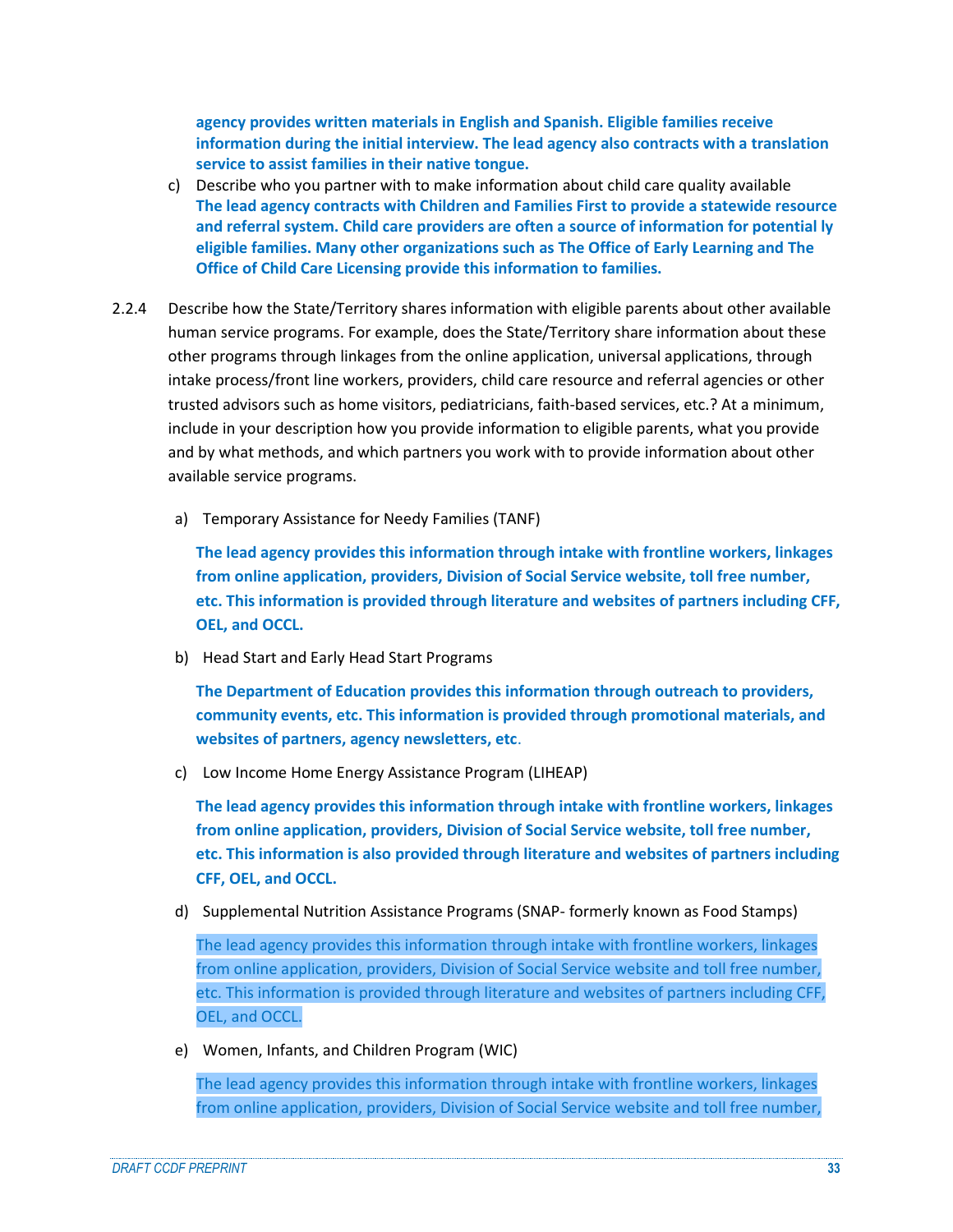etc. This information is provided through literature, intake interview and the lead agency website. This information is also distributed through partner agencies such as DOE, CFF, etc.

f) Child and Adult Care Food Program(CACFP)

**The Department of Education provides this service to families. Information regarding this program can be found through literature distributed by DOE and on the department's website.**

g) Medicaid

**The lead agency provides this information through intake with frontline workers, linkages from online application, providers, Division of Social Service website, toll free number, etc. This information is provided through literature at intake and the lead agency website.**

h) Children's Health Insurance Program (CHIP)

**The lead agency provides this information through intake with frontline workers, linkages from online application, providers, Division of Social Service website, toll free number, etc. This information is provided through literature, intake interviews, and lead agency website**.

i) Individuals with Disabilities Education Act (IDEA)

**The Department of Education provides educational services for individuals with disabilities. DOE provides information via literature and the department's website.**

j) Other State/Federally Funded Child Care Programs (e.g., state pre-kindergarten)

**This information can be found on the Dept of Education's Office of Early Learning. This information is also made available through literature that is distributed throughout communities and at community meetings, through media including newsletters and PSAs.**

k) Other early childhood programs (e.g., Maternal, Infant, and Early Childhood Home Visiting program)

**The lead agency provides this information through intake with frontline workers, linkages from online application, providers, Division of Social Service website, pediatric medical offices, toll free number, etc. This information is provided through literature, intake interviews, and lead agency website**.

- 2.2.5 Describe how the State/Territory shares information with providers (where applicable) to link families to these other available human service programs. For example, does the State/Territory provide information to providers through CCR&R outreach, as a condition of their contract or voucher agreement, through community-based hub agencies that partner with subsidy providers, county/local collaboration, through quality rating and improvements systems, etc.?
	- a) Temporary Assistance for Needy Families (TANF)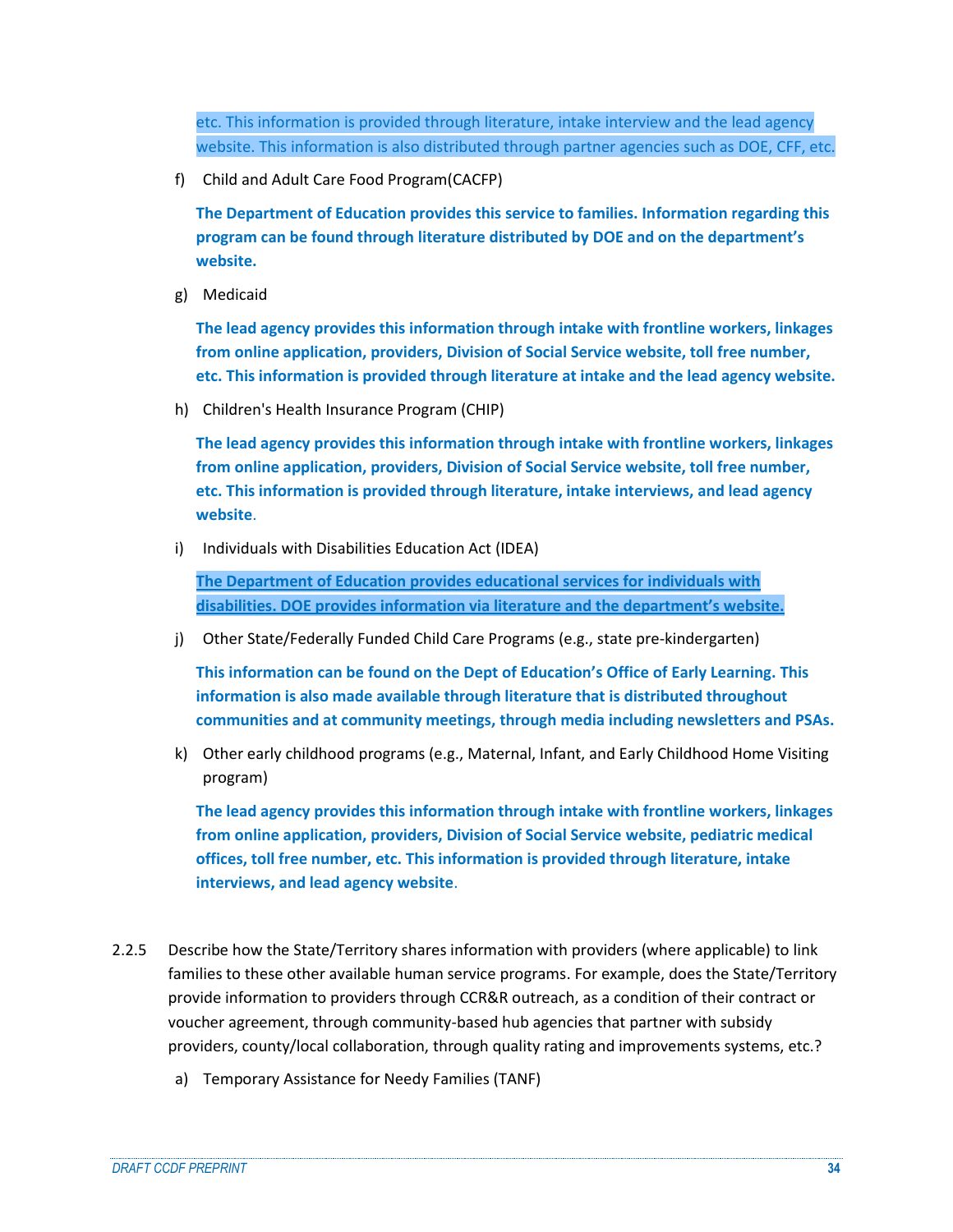**The lead agency contracts with Children and Families First to provide a statewide resource and referral system which is available to providers as well as parents. Through the resource and referral agency providers can learn about other social service programs such as TANF. The lead agency makes this information available to providers who serve children receiving assistance and through the QRIS program and at the time of contract initiation. This information is also shared at provider meetings, through a community resource centers, community based meetings, and literature available at the DSS main campus.** 

b) Head Start and Early Head Start Programs

**The lead agency as well as the Office of Early Learning through the Department of Education makes this information available to providers who serve children receiving assistance. This information is also shared at provider meetings, through a community resource centers, community based meetings, media such as PSAs and newsletters as well as literature available at the DSS main campus.** 

c) Low Income Home Energy Assistance Program (LIHEAP)

**The lead agency makes this information available to providers who serve children receiving assistance at the time of contract initiation, through provider meetings, through a community resource center, community based meetings, the media including PSAs and newsletters as well as literature available at the DSS main campus.** 

d) Supplemental Nutrition Assistance Programs (SNAP- formerly known as Food Stamps)

**The lead agency makes this information available to providers who serve children receiving assistance through intake/at the time of contract initiation, through provider meetings, through a community resource center, community based meetings, the media including PSAs and newsletters as well as literature available at the DSS main campus.**

e) Women, Infants, and Children Program (WIC)

**The lead agency makes this information available to providers who serve children receiving assistance through intake/at the time of contract initiation, through provider meetings, through a community resource center, community based meetings, the media including PSAs and newsletters as well as literature available at the DSS main campus.** 

f) Child and Adult Care Food Program(CACFP)

**The Department of Education shares this information with providers via outreach during site visits, literature and DOE website.**

g) Medicaid

**The lead agency makes this information available to providers who serve children receiving assistance through intake/at the time of contract initiation, through provider meetings, through a community resource center, community based meetings, the media including PSAs and newsletters as well as literature available at the DSS main campus**.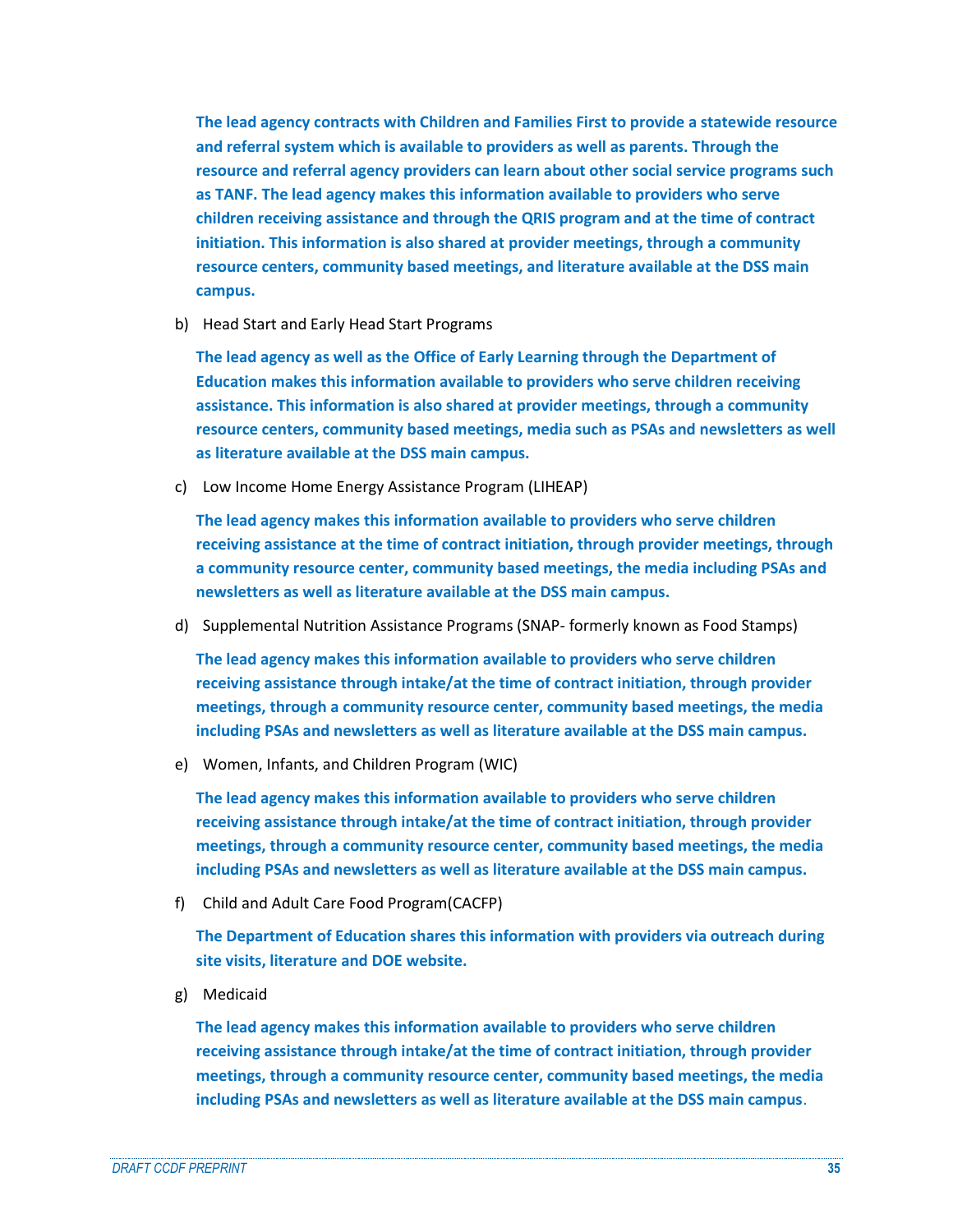h) Children's Health Insurance Program (CHIP)

**The lead agency makes this information available to providers who serve children receiving assistance through intake/at the time of contract initiation, through provider meetings, through a community resource center, community based meetings, the media including PSAs and newsletters as well as literature available at the DSS main campus.** 

i) Individuals with Disabilities Education Act (IDEA)

**This information can be found on the Dept of Education website. This information is also made available through literature that is distributed throughout communities and at community meeting, and through media including newsletters and PSAs.** 

j) Other State/Federally Funded Child Care Programs (example-State Pre-K)

**This information can be found on the Dept of Education, DSS, Delaware STARS, etc websites. This information is also made available through literature that is distributed throughout communities and at community meetings, and through media including newsletters and PSAs.**

k) Other early childhood programs (e.g., Maternal, Infant, and Early Childhood Home Visiting program)

**The lead agency provides this information through intake with frontline workers, linkages from online application, providers, Division of Social Service website, pediatric medical offices, toll free number, etc. This information is provided through literature, intake interviews, and lead agency website.** 

- 2.2.6 Describe how the State/Territory makes available information to parents of eligible children, the general public, and where applicable, providers (see also section 6) about research and best practices in child development, including all domains of early childhood development, including social and emotional development, cognitive, and physical health and development (particularly healthy eating and physical activity), and meaningful parent and family engagement. (658E(c)(2)(E)(VI))
	- a) Describe how the State/Territory makes information about research and best practices in child development available to 1) parents of eligible children, 2) providers and 3) the general public

**The lead agency contracts with Children and Families first to provide a statewide resource and referral system where the general public can access this information. This information can also be found on the websites of many partners including the Office of Early Learning, the Office of Child Care Licensing, and Delaware STARS.**

b) Describe what you provide and how (i.e., methods such as written materials, direct communication, etc.) **Research regarding child development and best practices can be found on the Children and Families First website, Delaware STARS website and the Department of Education**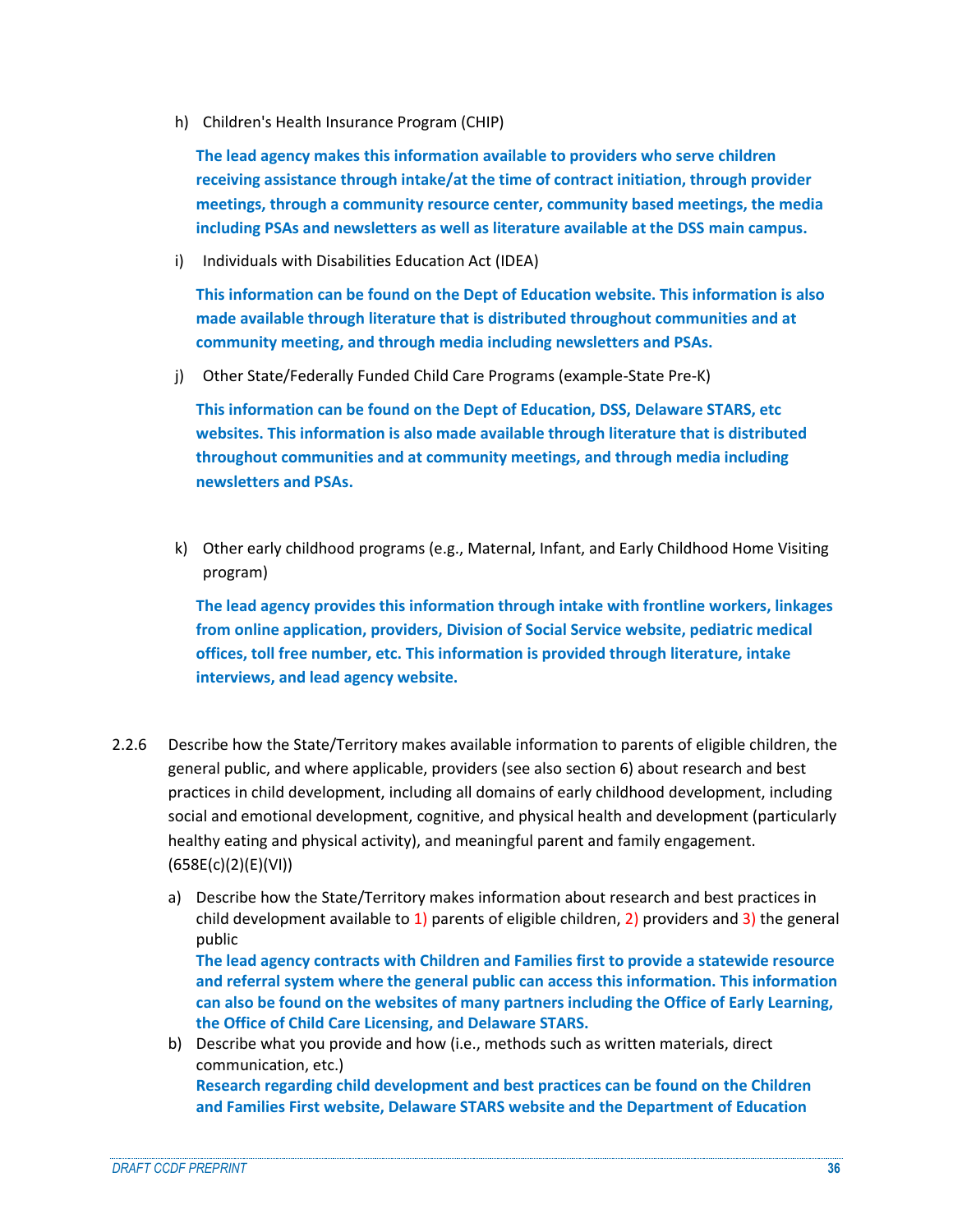**website. Children and Families First also offers tip sheets for parents on child development, licensing regulations and quality child care. This information is made available through literature and direct communication.** 

- c) Describe who you partner with to make information about research and best practices in child development available **The lead agency partners with the Department of Education, the Office of Child Care Licensing, Children and Families First, etc to make information about research and best practice in child development available.**
- 2.2.7 Describe how information on the State/Territory's policies regarding the socialemotional/behavioral and early childhood mental health of young children, which may include positive behavioral intervention and support models, and policies on expulsion of preschoolaged children (from birth to five for purposes of this requirement), in early childhood programs receiving CCDF is collected and disseminated to 1) parents,  $2$ ) providers and  $3$ ) the general public. (658E(c)(2)(E)(i)(VII))
	- a) Describe how the State/Territory makes information regarding socialemotional/behavioral and early childhood mental health of young children, which may include positive behavioral intervention support models, available to parents of eligible children, providers and the general public. At minimum, describe **what** you provide (e.g., early childhood mental health consultation services to child care programs) and **how** (i.e., methods such as written materials, direct communication, etc.) for each group:
		- i. Parents:

**This information is made available through direct communication through community meetings, literature such as agency newsletters, websites of DOE, OCCL, etc. Some of the services provided include mental health consultation services, screenings/assessment, referral for ongoing services, etc.**

- ii. Providers **This information is made available through direct communicationsuch as provider meetings, literature such as agency newsletters, websites of DOE, OCCL, etc. Some of the services provided include mental health consultation services, screenings/assessment, referral for ongoing services, etc.**
- iii. General public **This information is made available through direct communication through public meetings, literature such as agency newsletters, websites of OEL, OCCL, etc. Some of the services provided include mental health consultation services, screenings/assessment, referral for ongoing services, etc.**
- b) Describe any partners used to make information regarding social-emotional/behavioral and early childhood mental health of young children available **The lead agency partners with the DOE, CFF, PIC, OCCL, etc. to make information regarding social-emotional / behavioral and early childhood mental health of young children available.**
- c) Does the State have a written policy regarding preventing expulsion of: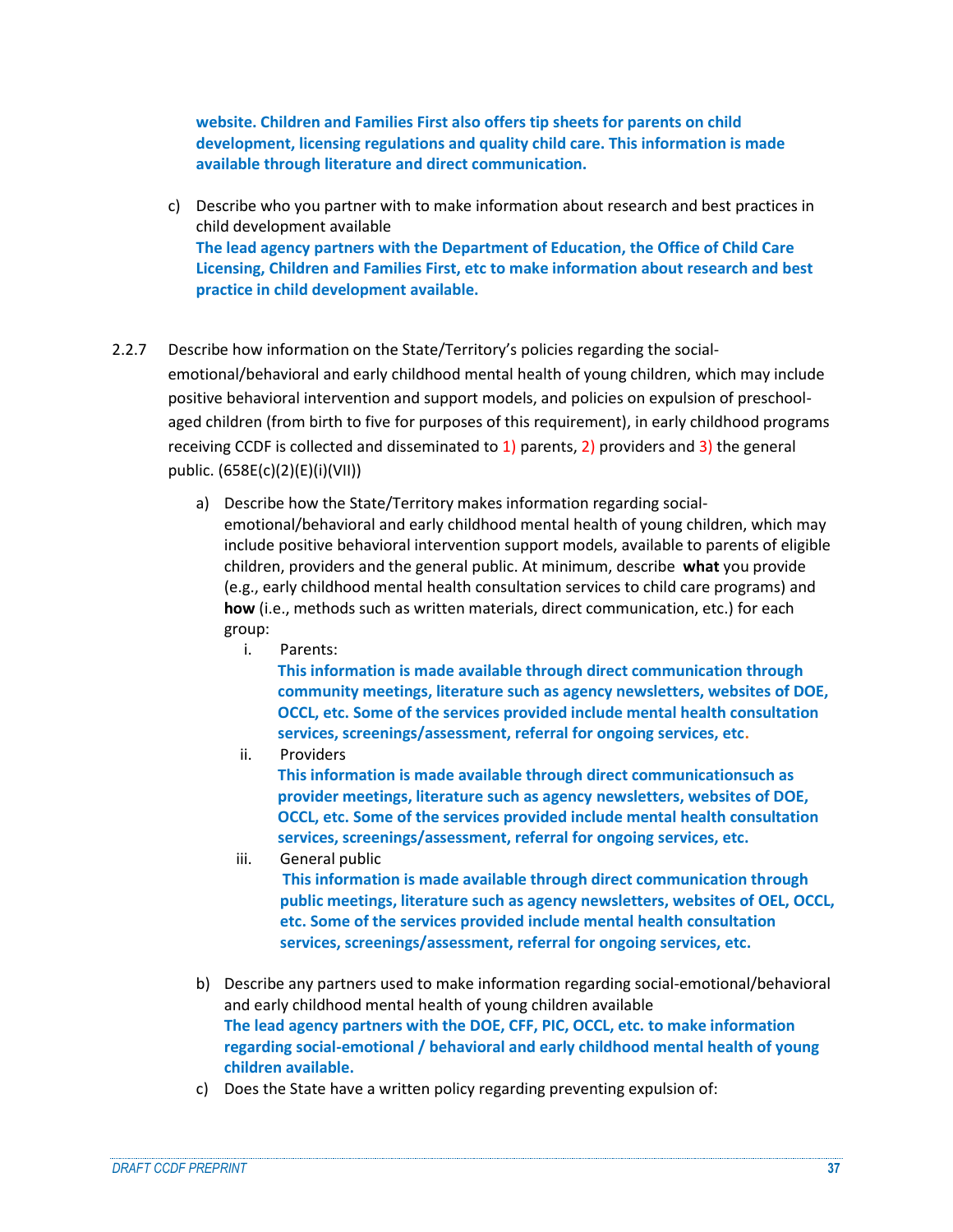- Preschool-aged children (from birth to five) in early childhood programs receiving child care assistance?
	- $\Box$  Yes. If yes, describe how the State/Territory makes information about that policy available to parents, providers and the general public (what you provide, how you provide and any partners used) and provide a link

**X** No.

- School-age children from programs receiving child care assistance?
	- $\Box$  Yes. If yes, describe how the State/Territory makes information about that policy available to 1) parents, 2) providers and 3) the general public (what you provide, how you provide and any partners used) and provide a link

**X** No.

2.2.8 Coordination with Other Partners to Increase Access to Developmental Screenings

The State/Territory must develop and describe procedures for providing information on and referring families to existing developmental screening resources and services. (658E(c)(2)E(ii)) At a minimum, the State/Territory must establish procedures to provide information to families and child care providers on: (1) Early and Periodic Screening, Diagnosis, and Treatment program under the Medicaid program carried out under Title XIX of the Social Security Act (42 U.S.C. 1396 et seq.) and developmental screening services available under section 619 and part C of the Individuals with Disabilities Education Act (20 U.S.C. 1419, 1431 et seq.); and (2) a description of how a family or child care provider receiving CCDF may utilize the resources and services to obtain developmental screenings for children receiving CCDF who may be at risk for cognitive or other developmental delays, which may include social, emotional, physical, or linguistic delays. Describe the status of the State**/**Territory's procedures for providing information on and referring families to existing developmental screening services.

**X** Fully implemented and meeting all Federal requirements outlined above by March 1, 2016. List the Lead Agency policy citation(s)  $\frac{\text{and}}{\text{and}}}$  and:

a) Describe procedures, including timelines for when infants, toddlers and preschoolers should be screened

**Programs involved with QRIS must use an approved child development screening tool, have a written contract with a school district and require training certificates to assure they are qualified to administer the screening. The screening must occur annually unless the child has an IFSP or IEP. Results must be shared with families, follow-up determined and appropriate referrals made**.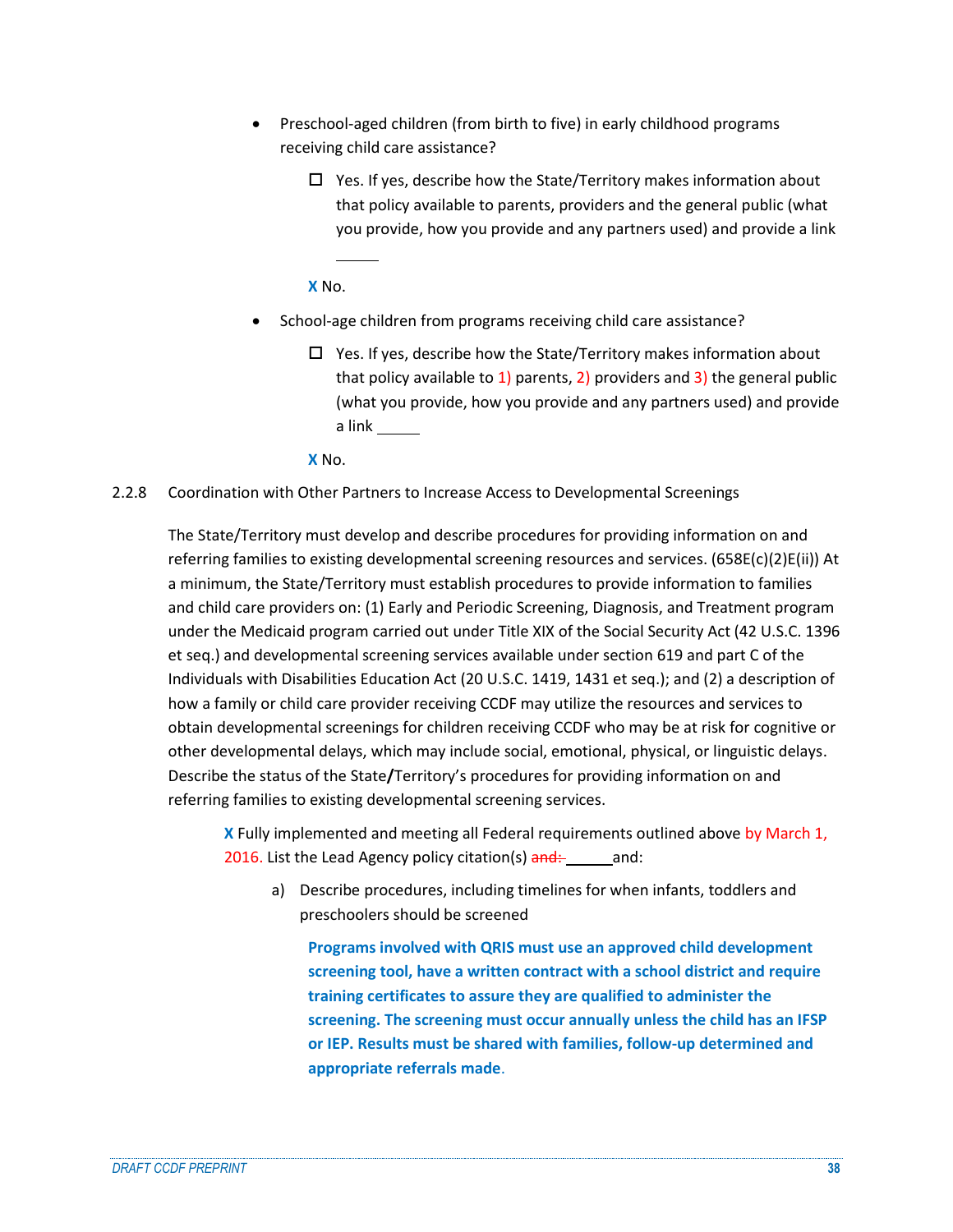b) Describe how CCDF families or child care providers receiving CCDF may utilize the resources and services to obtain developmental screenings for CCDF children at risk for cognitive or other developmental delays

**All child care providers are offered Ages and Stages 3 and Ages and Stages SE training free of charge. After taking training they will receive free Ages and Stages Developmental Screening Kits along with the User Guide and the Ages and Stages Learning Activities Book. Technical Assistance is also provided.**

- $\Box$  Not implemented. If not implemented, the State/Territory must provide a State/Territory-specific implementation plan for achieving compliance with this requirement, including planned activities, necessary legislative or regulatory steps to complete, and target completion date (no later than September 30, 2016). Please provide brief text responses and descriptions only. Do not cut and paste charts or tables here. Your responses will be consolidated electronically into an Implementation Plan summary report.
	- Overall Target Completion Date (no later than September 30, 2016)
	- CurrentOverall Status Describe the State/Territory's overall status toward completioncomplete implementation for anythis requirement(s) not fully implemented (not yet started, partially implemented, substantially implemented, other)
		- o Implementation progress to date Implemented requirement(s) Identify any requirement(s) partially or substantially implemented to date if applicable
		- o Unmet requirement Identify the requirement(s) not fullyto be implemented
			- $\circ$  Tasks/Activities What specific steps will you take to implement the unmet requirement (e.g., legislative or rule changes, modify agreements with coordinating agencies, etc.)
				- Projected start date for each activity \_\_
				- Projected end date for each activity \_\_\_\_
				- Agency Who is responsible for complete implementation of this activity
				- Partners Who is the responsible agency partnering with to complete implementation of this activity
- 2.2.9 Describe how the State/Territory meets the requirement to maintain a record of substantiated parental complaints. (658E(c)(2)(C))
	- a) How does the State/Territory define substantiated parental complaint: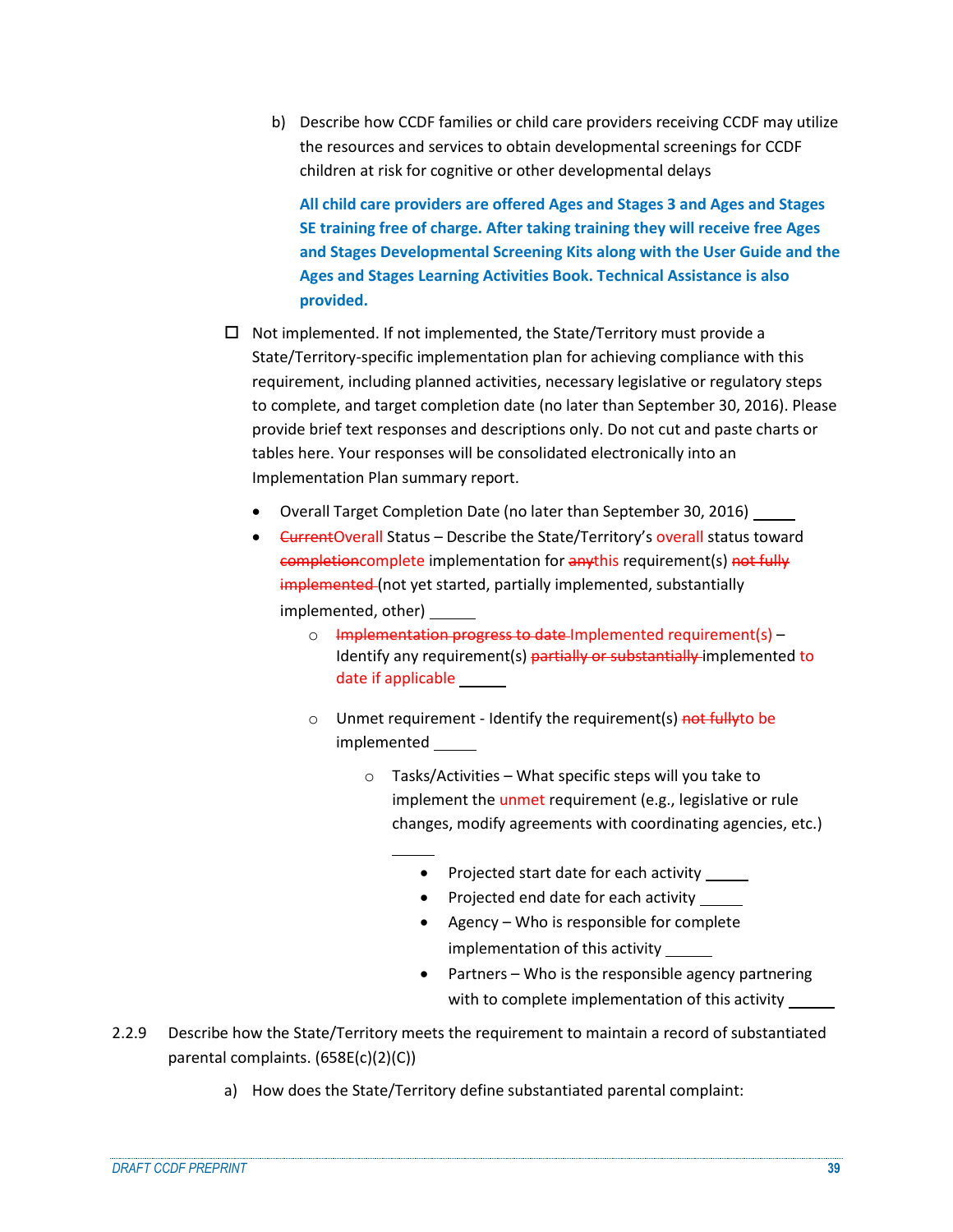**DE defines a substantiated complaint as a regulation violation that was proved to be violated by a preponderance of evidence.**

b) How does the State/Territory maintain a record of substantiated parental complaints about providers (e.g., how long are records maintained and in what format)

**DE maintains a database and paper files where this information is stored indefinitely.**

c) How does the State/Territory make substantiated parental complaints available to the public on request

**Parents may request to review a facility's licensing record by visiting the Office of Child Care Licensing. Substantiated complaints for the past three years will be uploaded from the database to the Office of Child Care Licensing's website and be available for public view by February 1, 2016.** 

- d) Describe how the State/Territory defines and maintains complaints from others about providers  **DE does not distinguish complaints based on the source. All complaints are handled in the same manner.**
- 2.2.10 How will the Lead Agency or partners provide outreach and services to eligible families for whom English is not their first language?

Check the strategies, if any, that your State/Territory has chosen to implement.

- $\Box$  Application in other languages (application document, brochures, provider notices)
- $\boxtimes$  Informational materials in non-English languages
- Training and technical assistance in non-English languages
- Website in non-English languages
- $\boxtimes$  Lead Agency accepts applications at local community-based locations
- $\boxtimes$  Bilingual caseworkers or translators available
- Bilingual outreach workers
- $\Box$  Partnerships with community-based organizations
- Other
- None
- 2.2.11 If the Lead Agency checked any option above related to providing information or services in other non-English languages, please list the primary languages offered (top 3) or specify that the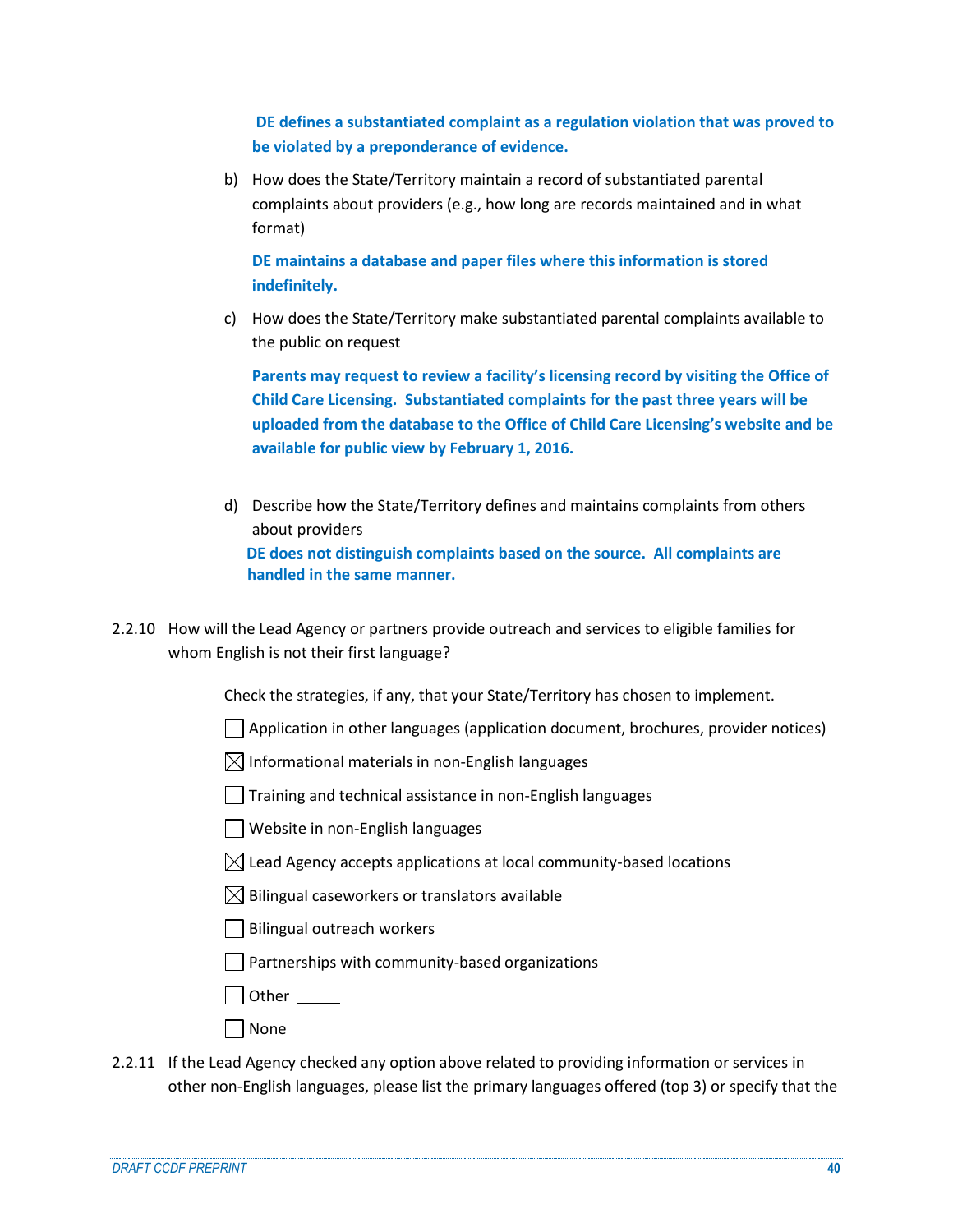State/Territory has the ability to have translation/interpretation in all primary and secondary languages

 **The lead agency contracts with several translation services and is able to assist clients whose primary languages are Spanish, Creole, Korean, etc. The services include Alina's Consulting and Enviromental Services (this service is provided via phone), Para Plus Translation Services (in office), All World Language Consultation (provide sign language), Delaware Relay Service (for hearing impaired), and HP Enterprise Services (Spanish only-in office and over the phone). We are able to provide application interviews, employment and training interviews, child care eligibility interviews, fair hearings and written translation services.**

2.2.12 Describe how the Lead Agency or partners provide outreach and services to eligible persons with disabilities

The lead agency will utilize All World Language Consultation and Delaware Relay Service for the hearing impaired applicants. The elgibility workers are available to assist those who need help with reading and writing during the application process.

### **2.3 Website for Consumer Education**

The CCDBG Act of 2014 added a requirement that States and Territories have a website describing the State/Territory processes for licensing and monitoring child care providers, processes for conducting criminal background checks as required by law (see section 5.3), and offenses that prevent individuals from being child care providers, and aggregate information on the number of deaths, serious injuries and child abuse in child care settings.

The State/Territory also must make public certain information about the results of such monitoring as required by law for both licensed and unlicensed providers receiving CCDF (see section 5.2) on a website in a way that is consumer-friendly and in an easily accessible format.  $(658E(c)(2)(D))$  In order for a website to be a useful tool for parents, it should be easy to navigate, with a minimum number of clicks, and in plain language. States and Territories must post the results of the monitoring and inspection reports on the website no later than November 19, 2017. All other components of the website must be completed no later than September 30, 2016.

- 2.3.1 Describe the status of State/Territory's consumer education website.
	- $\Box$  Fully implemented and meeting all Federal requirements outlined above by March 1, 2016. Provide the link to the websit[e http://kids.delaware.gov/occl/occl.shtml](http://kids.delaware.gov/occl/occl.shtml) and describe how the consumer education website meets the requirements to:
		- a) Share provider-specific information about health and safety, licensing or regulatory requirements met by the provider (including the last date of inspection, and any history of violations). Describe: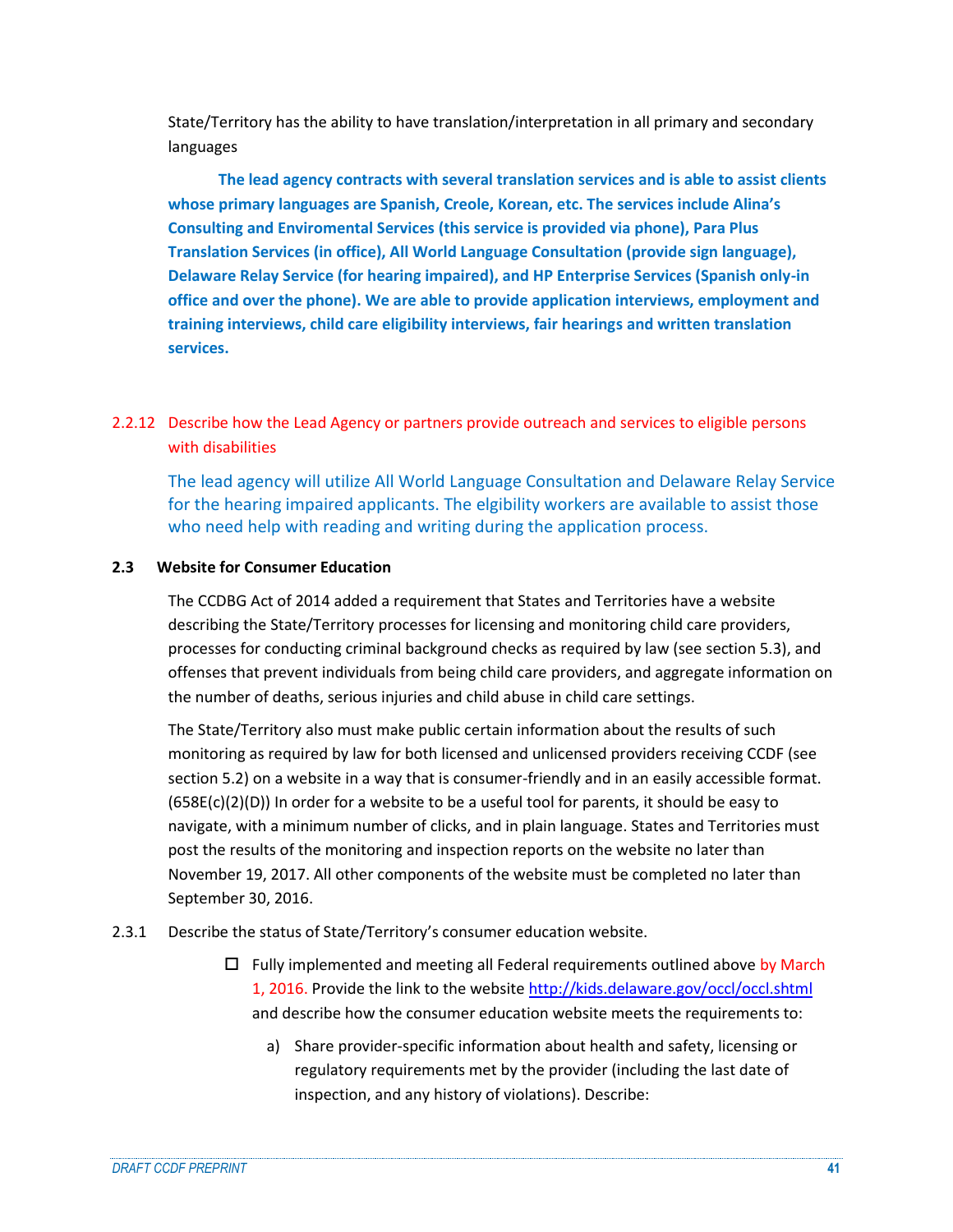**The child care provider search function currently shows all non-compliance with regulations that was cited during monitoring visits. The website is being modified to report the last date of inspection and will be completed by February 1, 2016.** 

- b) Include a description of health and safety requirements and licensing or regulatory requirements for child care providers. Describe: **The website currently lists all the regulations for each facility type.**
- c) Include a description of the processes for licensing, background checks, monitoring, and offenses that prevent individuals from being providers. Describe :

**The website currently addresses these topics**. **See section 5.1.1 of the CCDF Plan for a full description of the processes for licensing. The Delaware Child Care Act is the law that supports the regulation of all child care facilities in the state. There are 5 sets of regulations that include Delacare requirements for child placing agencies, Delacare: Requirements for Residential Child Care and Day Treatment Programs, Delacare: Regulations for Early Care and Education and School-age Centers, Delacare: Rules for Family Child Care Homes, and Delacare: Rules for Large Family Homes. The state currently conducts pre-licensure visits for all facility types and one annual unannounced full compliance review of large family and family homes each year.**

**Delaware has a policy that addresses criminal convictions and disqualifying parameters.**

- d) Provide annual aggregate information about the number of deaths, number of serious injuries as defined by the State/Territory and the number of incidences of substantiated child abuse in child care settings. Describe: **This information will be added to the website by January 5, 2016.**
- e) Describe how the website is consumer-friendly, for example, allowing multiple ways to search for providers, defining terms such as exempt care and corrective action plans, presents the results of monitoring inspections in plain language, providing frequently asked questions, is accessible in multiple languages upon request and to persons with disabilities through multiple formats, differentiating between violations based on risk to children, and easy to locate and navigate. Describe:

**The website is consumer friendly because it was designed for easy navigation and uses plain language. It provides the following topics of information for providers: how to start a child care business, careers in child care, regulation and exemption information. The following information is available for parents: announcements, search for child care, make a complaints, and FAQ.**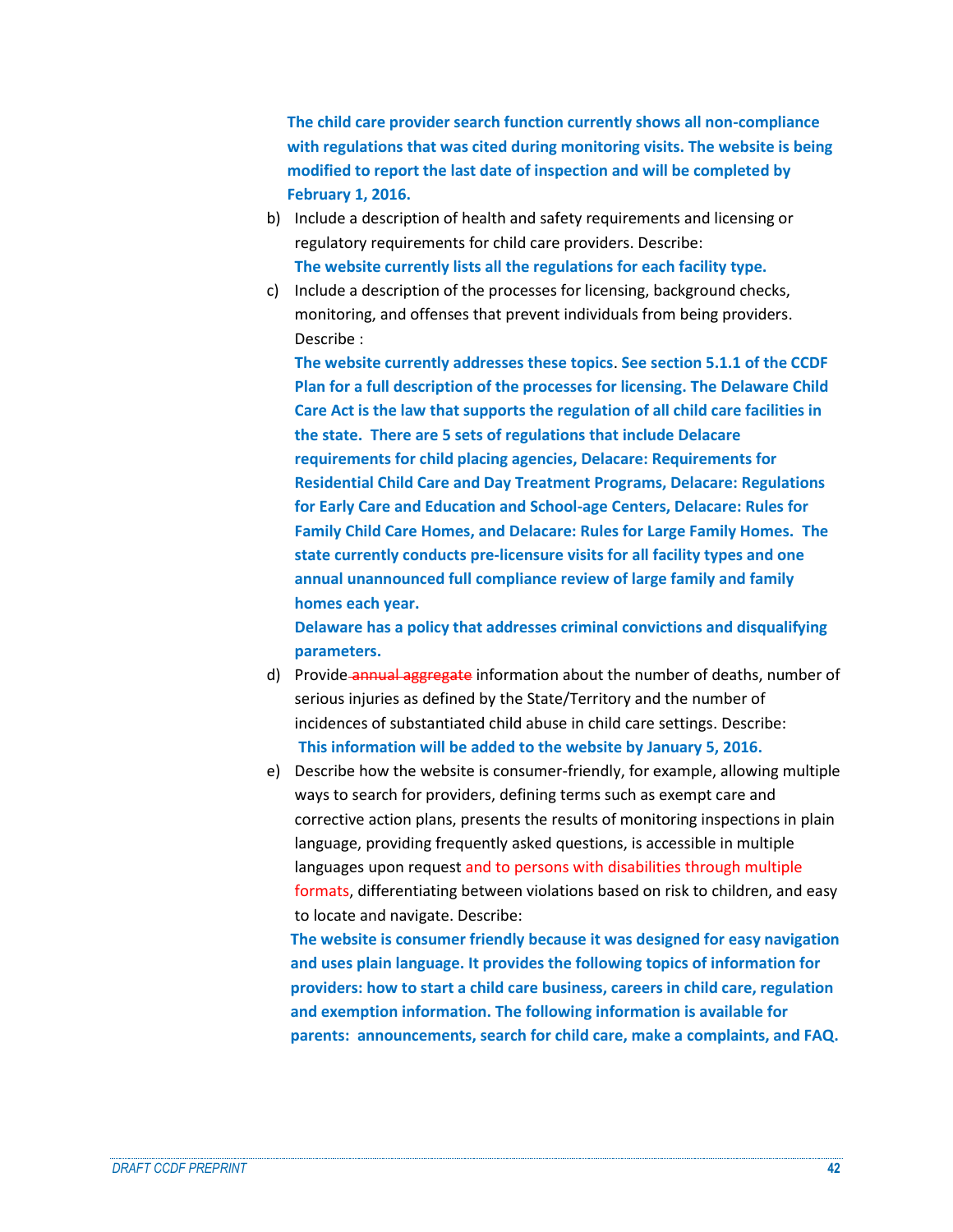**X** Not implemented. If not implemented, the State/Territory must provide a State/Territory-specific implementation plan for achieving compliance with this requirement, including planned activities, necessary legislative or regulatory steps to complete, and target completion date. Please provide brief text responses and descriptions only. Do not cut and paste charts or tables here. Your responses will be consolidated electronically into an Implementation Plan summary report.

- Overall Target Completion Date (no later than September 30, 2016 for all components of the website except posting the results of the monitoring on the website which is November 19, 2017) **February 1, 2016**
- **•** CurrentOverall Status Describe the State/Territory's overall status toward complete implementation for anythis requirement(s) not fully implemented (not yet started, in progress, partially completed, substantially completed, other)

**The website is being modified to report the last date of inspection and substantiated complaints and will be completed by February 1, 2016. The number of deaths, number of serious injuries as defined by the State/Territory and the number of incidences of substantiated child abuse in child care settings is being tallied and a PDF with this information will be added to the website by January 5, 2016.**

 $\circ$  Implementation progress to date Implemented requirement(s) – Identify any requirement(s) partially or substantially implemented to date if applicable

**Adding date of inspection and substantiated complaint information to website by September 30, 2015. We will also add the total number of deaths, serious injuries and substantiated cases of abuse by December 2015.** 

o Unmet Requirement(s) – Identify the requirement(s) that is not fully to be implemented

**The website needs to include substantiated complaints, the last date of inspection, and a tally of the number of deaths, number of serious injuries as defined by the State/Territory and the number of incidences of substantiated child abuse in child care settings.**

- $\circ$  Tasks/Activities What specific steps will you take to implement the unmet requirement (e.g., legislative or rule changes, modify agreements with coordinating agencies, etc.) **The OCCL will need to update the website**
	- Projected start date for each activity: **In progress**
	- Projected end date for each activity: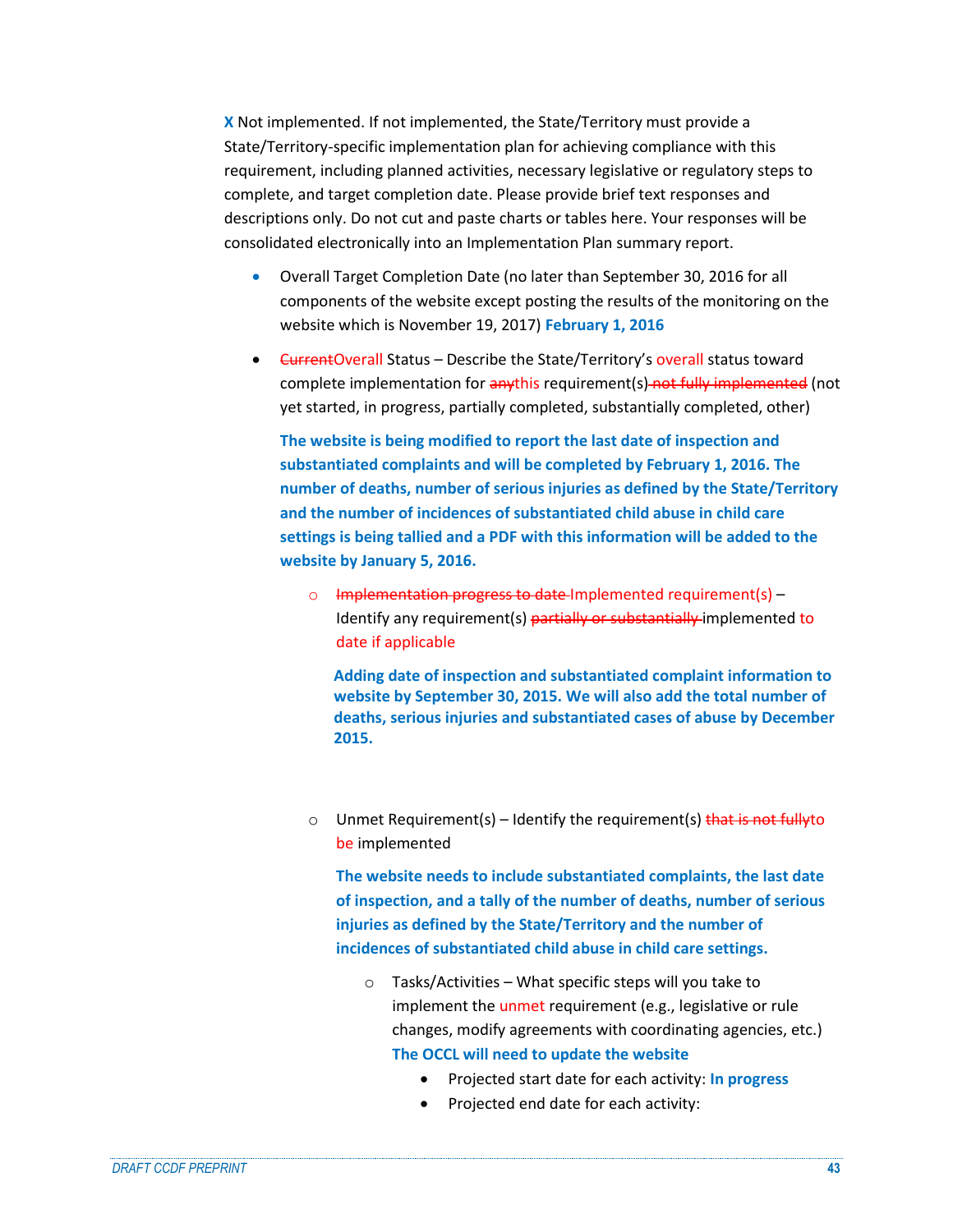**Adding date of inspection and substantiated complaint information to website by February 1, 2016. We will be adding total number of deaths, serious injuries and substantiated cases of abuse by January 5, 2016.** 

- Agency Who is responsible for complete implementation of this activity: **Office of Child Care Licensing**
- Partners Who is the responsible agency partnering with to complete implementation of this activity: **IT Dept**

### **3 Provide Stable Child Care Financial Assistance to Families**

The expanded purposes of CCDBG highlight the opportunities States and Territories have to "deliver high-quality, coordinated early childhood care and education services to maximize parents' options and support parents trying to achieve independence from public assistance"; and "to improve child care and development of participating children." (658A(b)) Young children learn in the context of their relationships with adults, including their child care teacher or provider. The unintentional consequence of child care assistance that is linked to adult work and school obligation is that child care arrangements – and the opportunity for children to form trusting relationships with teachers – are often interrupted and unstable. Child care financial assistance policies that make it easier to get and keep assistance support continuity of care and relationships between the child and child care provider and enable parents to stay employed or complete training/education. Child care support that extends until families are able to pay the full cost of care themselves promotes longer lasting economic stability for families. CCDF funds may support families until they reach 85% of State Median Income (SMI).

The CCDBG Act of 2014 included requirements to establish minimum 12-month eligibility and redetermination periods, requiring that States and Territories have a process to account for irregular fluctuations in earnings, a policy ensuring that families' work schedules are not disrupted by program requirements, policies to provide for job search of not less than three (3) months, and to describe policies for graduated phase- out of assistance. The definition of an eligible child includes that a family's assets may not exceed \$1,000,000 (as certified by a member of such family). Procedures for enrollment of homeless children and children in foster care if served pending completion of documentation are also now required. There is nothing in statute to prohibit States from establishing policies that extend eligibility beyond 12 months or establish other similar policies to align program requirements that allow children enrolled in Head Start, Early Head Start, state or local pre-kindergarten and other collaborative programs to finish the program year and to promote continuity for families receiving services through multiple benefits programs.

### **3.1 Eligible Children and Families**

At the point in time when eligibility is determined, children must (1) be under the age of 13, (2) reside with a family whose income does not exceed 85 percent of the State's median income for a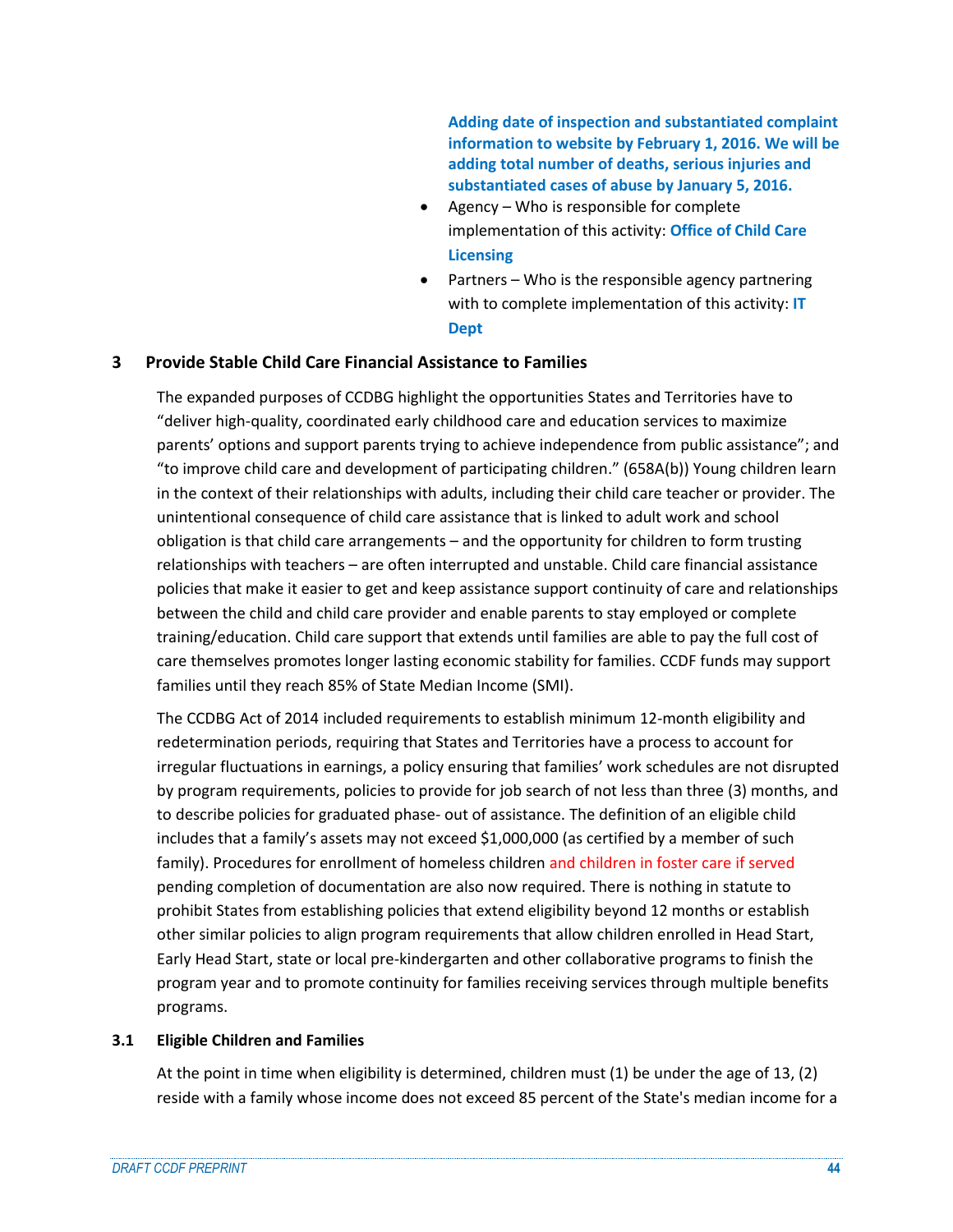family of the same size, and whose family assets do not exceed \$1,000,000 (as certified by a member of such family); and who (3)(a) resides with a parent or parents who are working or attending a job training or educational program; or (b) is receiving, or needs to receive, protective services and resides with a parent or parents not described in (3a.). (658P(4))

3.1.1 Eligibility Criteria Based upon Child's Age

a) The CCDF program serves children from **birth** (weeks/months/years) to **13** years (through age 12).

b) Does the Lead Agency allow CCDF-funded child care for children age 13 and above but below age 19 years who are physically and/or mentally incapable of self-care? (658E(c)(3)(B)), 658P(3))

 $\boxtimes$  Yes, and the upper age is 18 (may not equal or exceed age 19). Provide the Lead Agency definition of physical or mental incapacity

**A child under the age of 19 years of age whos physical, emotional or developmental needs require special care. The need and care must be verified by a medical or other professional with the authority to do so.**

 $\Box$  No.

c) Does the Lead Agency allow CCDF-funded child care for children age 13 and above but below age 19 years who are under court supervision? (658P(3), 658E(c)(3)(B))

Yes, and the upper age is \_\_\_\_\_\_ (may not equal or exceed age 19)  $\boxtimes$  No.

- 3.1.2 How does the Lead Agency define the following eligibility terms?
	- a) residing with **Living in the home of a parent or caretaker**
	- b) in loco parentis **Adult acting in place of a parent**

### 3.1.3 Eligibility Criteria Based on Reason for Care

- a) How does the Lead Agency define "working, attending job training and education" for the purposes of eligibility at the point of determination? Provide a brief description below, including allowable activities and if a minimum number of hours is required by State/Territory (not a federal requirement).
	- working: **Either part time or full time work for which the parent/caretaker receives wages equal to minimum wage or equivalent.**
	- attending job training: **Employment and training where there is a reasonable expectation that the training course will lead to a job within a foreseeable timeframe such as on the job training, an apprenticeship or vocational skills program.**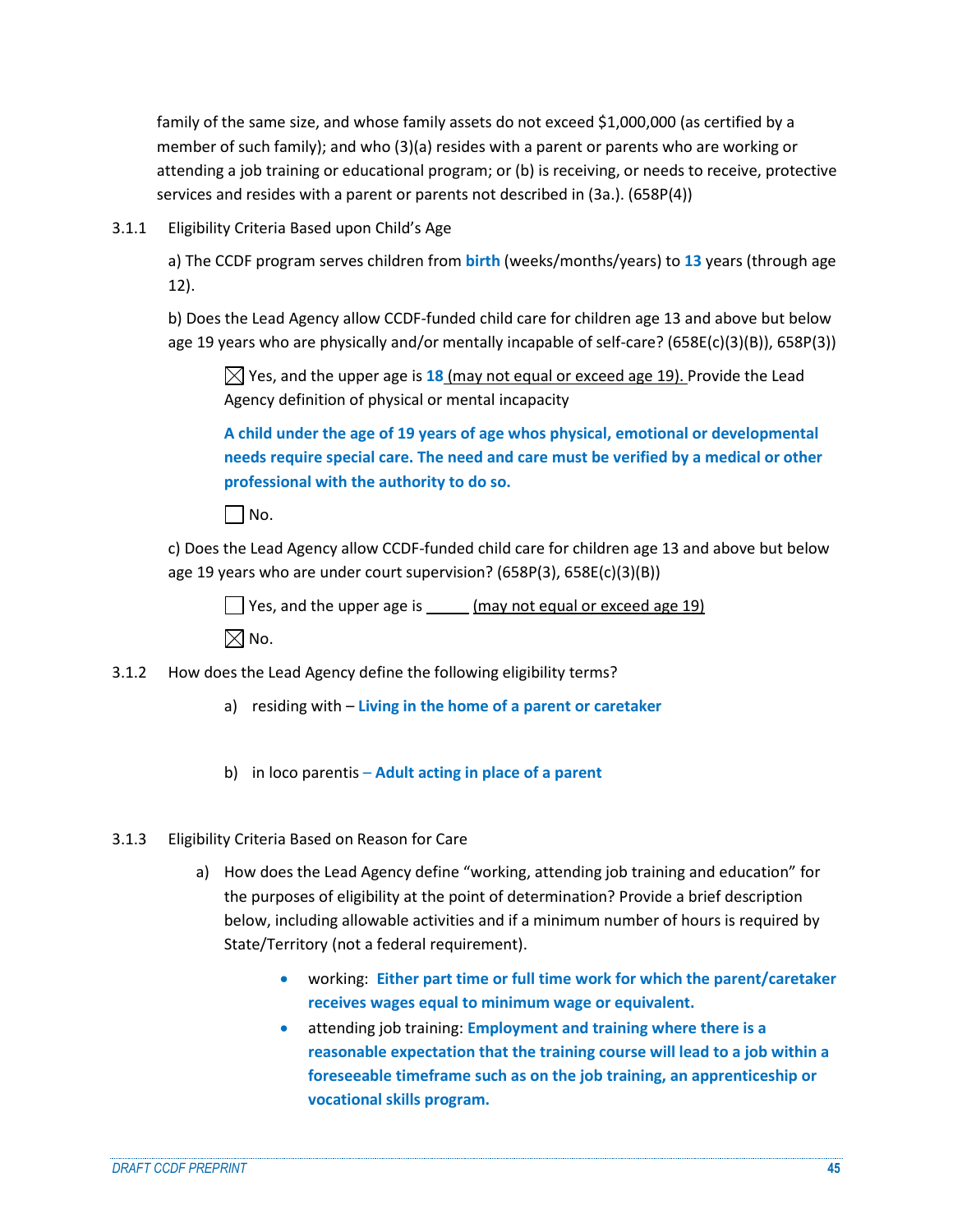- attending education: **This also includes participation in post secondary education as long as it leads to completion of a high school diploma or GED.**
- b) Does the Lead Agency allow parents to qualify for CCDF assistance on the basis of education and training participation alone (without additional minimum work requirements)?

 $\boxtimes$  Yes.

No. If no, describe additional requirements

c) Does the Lead Agency provide child care to children in protective services?

 $\boxtimes$  Yes. If yes, how does the Lead Agency define "protective services" for the purposes of eligibility? Provide a brief description below.

> 1) Definition of protective services: **The supervision/placement of a child by the Division of Family Services for the purposes of monitoring and prevention of abuse/neglect.**

2) Does the Lead Agency waive the co-payment and income eligibility requirements for cases in which children receive, or need to receive, protective services on a case-by-case basis? (658E(c)(5))

 $\boxtimes$ Yes.

 $\Box$ No.

**Note –** If the Lead Agency elects to provide CCDF-funded child care to children in foster care whose foster care parents are not working, or who are not in education/training activities for purposes of CCDF these children are considered to be in protective services and should be included in the protective services definition above.



# 3.1.4 Eligibility Criteria Based on Family Income

a) How does the Lead Agency define "income" for the purposes of eligibility at the point of determination?

 Definition of income – **Any type of monetary payment that is of gain or benefit to a family. Some examples include wages, social security pension, child support, public assistance, etc.** 

b) Provide the CCDF income eligibility limits in the table below. **Complete** columns (a) and (b) based upon maximum eligibility initial entry into the CCDF program. Complete columns (c) and (d) **ONLY IF** the Lead Agency is using income eligibility limits lower than 85% of the current SMI. Complete columns (e) and (f) with the maximum "exit" eligibility level if applicable and below the federal limit of 85% of current SMI. Note – If the income eligibility limits are not statewide,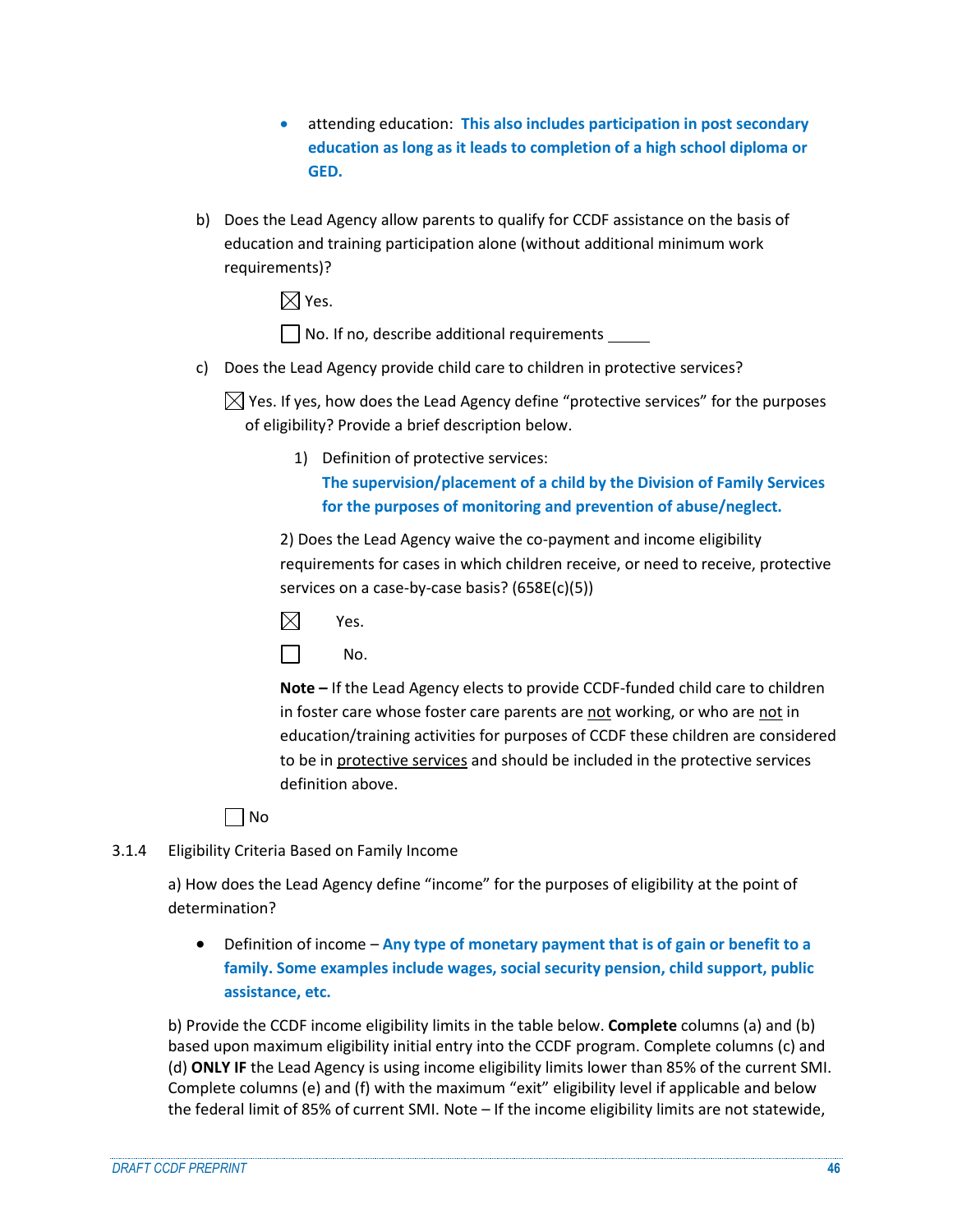| check here $\Box$ . Describe how many jurisdictions set their own income eligibility limits | $\overline{\phantom{a}}$ . Fill |
|---------------------------------------------------------------------------------------------|---------------------------------|
| in the chart based on the most populous area of the state.                                  |                                 |

| Family         | (a)                          | (b)                        | (c)                          | (d)                      | (e)                | (f)                 |
|----------------|------------------------------|----------------------------|------------------------------|--------------------------|--------------------|---------------------|
| <b>Size</b>    |                              |                            |                              |                          |                    |                     |
|                | 100% of                      |                            | 85% of State (IF APPLICABLE) | (IF APPLICABLE)          | (IF APPLICABLE)    | (IF APPLICABLE)     |
|                | State                        | Median                     | \$/month                     | % of SMI                 | \$/month           | % of SMI            |
|                | Median                       | Income                     | Maximum                      | [Divide $(c)$ by $(a)$ , | Maximum "Exit"     | [Divide (e) by (a), |
|                | Income                       | (SMI)                      | "Entry" Income               | multiply by 100]         | Income Level if    | multiply by 100]    |
|                | (SMI)                        | $(\frac{5}{\text{month}})$ | Level if lower               | Income Level if          | lower than 85%     | Income Level if     |
|                | $(\frac{\xi}{\text{month}})$ | [Multiply (a)]             | than 85%                     | lower than 85%           | <b>Current SMI</b> | lower than 85%      |
|                |                              | by 0.85]                   | <b>Current SMI</b>           | <b>Current SMI</b>       |                    | <b>Current SMI</b>  |
| 1              | 4169                         | 3543                       |                              |                          |                    |                     |
| $\overline{2}$ | 5216                         | 4434                       |                              |                          |                    |                     |
| 3              | 6024                         | 5120                       |                              |                          |                    |                     |
| 4              | 6963                         | 5918                       |                              |                          |                    |                     |
| 5              | 6957                         | 5914                       |                              |                          |                    |                     |

**Reminder** - Income limits must be provided in terms of current State Median Income (SMI) (or Territory Median Income) even if federal poverty level is used in implementing the program. Federal [poverty guidelines](file:///C:/Users/dawn.ramsburg/AppData/Local/Microsoft/Windows/Temporary%20Internet%20Files/Content.Outlook/736F2SJA/poverty%20guidelines) are available a[t http://aspe.hhs.gov/poverty/index.cfm](http://aspe.hhs.gov/poverty/index.cfm) .

d) SMI Source and year

**http://www.census.gov/hhes/www/income/data/statemedian/index.html**

d) These eligibility limits in column (c) became or will become effective on **N/A**

e) Provide the link to the income eligibility limits: **[www.dhss.delaware.gov/dss/childcr.html](http://www.dhss.delaware.gov/dss/childcr.html)**

### 3.1.5 **Graduated Phase-Out of Assistance**

The CCDBG Act of 2014 added a provision that requires States and Territories to provide for a graduated phase-out of assistance for families whose income has increased at the time of redetermination, but remains below the federal threshold of 85% of State median income. Providing a graduated phase-out supports long-term family economic stability by allowing for wage growth and a tapered transition out of the child care subsidy program. (658E ©(2)(N)(iv)) This might be achieved through policies such as establishing a second income eligibility threshold at redetermination (e.g., establishing a different eligibility threshold for families first applying for assistance and those already receiving assistance, sometimes called and "exit threshold") or by granting a sustained period of continued assistance to the family before termination.

Describe the status of the State/Territory's policy regarding graduated phase-out of assistance.

 $\Box$  Fully implemented and meeting all Federal requirements outlined above by March 1, 2016. List the Lead Agency's policy citation(s) and describe the policies and procedures for graduated phase-out

**X** Not implemented. The State must provide a State/Territory-specific implementation plan for achieving compliance with this requirement, including planned activities,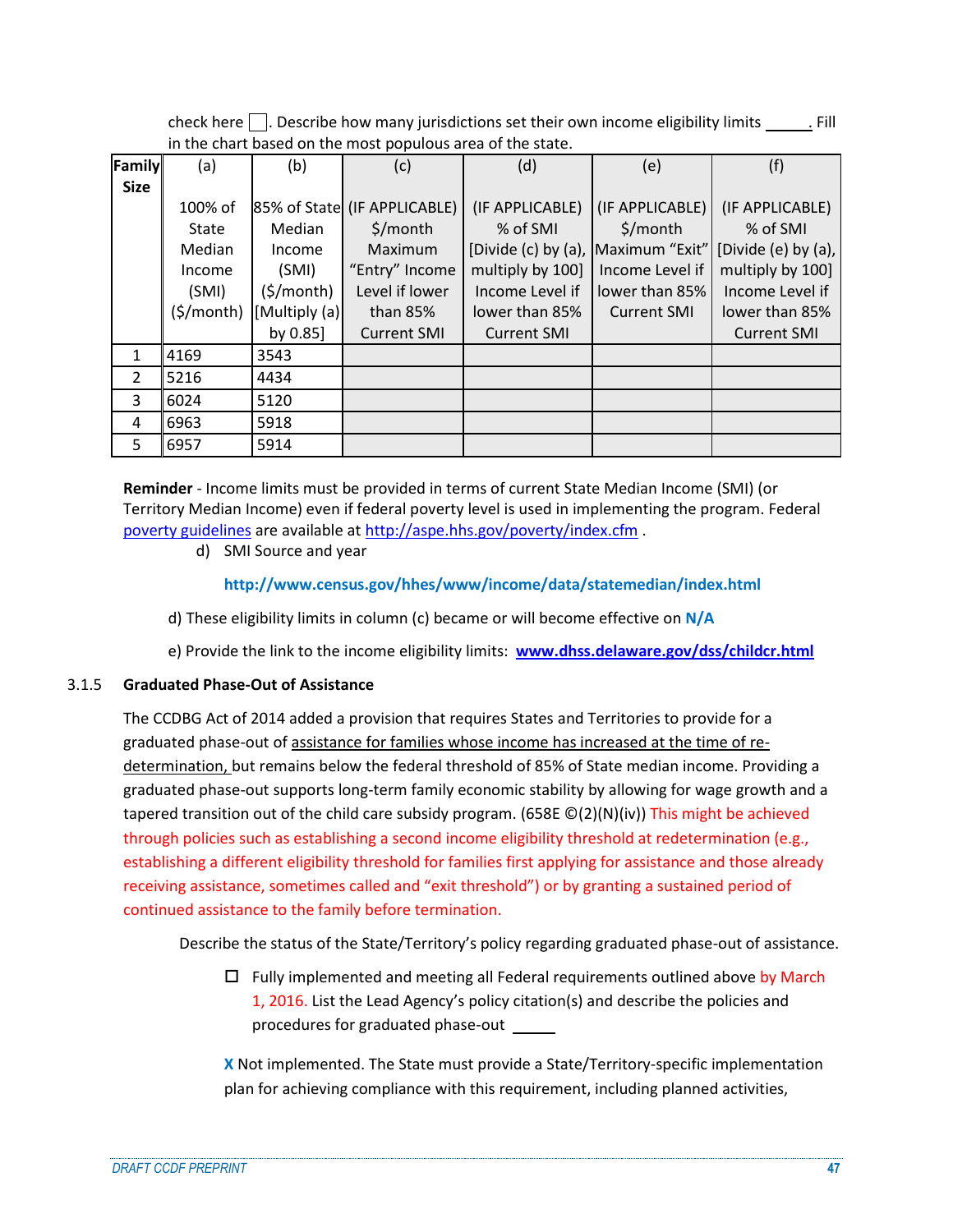necessary legislative or regulatory steps to complete, and target completion date (no later than September 30, 2016). Please provide brief text responses and descriptions only. Do not cut and paste tables here. Your responses here will be consolidated electronically into an Implementation Plan summary report.

- Overall Target Completion Date (no later than September 30, 2016) **September 2016**
- **•** <del>Current</del>Overall Status Describe the State/Territory's overall status toward complete implementation for anythis requirement(s) not fully implemented (not yet started, partially implemented, substantially implemented, other) **Not yet started**
	- o Implementation progress to date Implemented requirement(s) Identify any requirement(s) partially or substantially implemented to date if applicable **Not yet started**
	- o Unmet requirement Identify the requirement(s) not fullyto be implemented

### **The lead agency needs to develop a graduated phase out policy.**

Tasks/Activities – What steps will you take to implement the unmet requirement (e.g., legislative or rule changes, modify agreements with coordinating agencies, etc.)

> **The lead agency will develop a graduated phase out policy, and an internal administrative notice. The policy will be implemented once approved by the director.**

- Projected start date for each activity **1/16-develop policy, 2/16 develop admin notice, 3/16 acquire signature of director and implement policy.**
- **•** Projected end date for each activity: 3/16
- Agency Who is responsible for complete implementation of this activity: **The lead agency**
- Partners Who is the responsible agency partnering with to complete implementation of this activity: **Training unit, Operations**

# 3.1.6 **Fluctuation in Earnings**

The CCDBG Act of 2014 added a requirement that the Plan shall demonstrate how the State**/**Territory's (or designated local entity) processes for initial determination and redetermination take into account irregular fluctuations in earnings. (658E(c)(2)(N)(i)(II))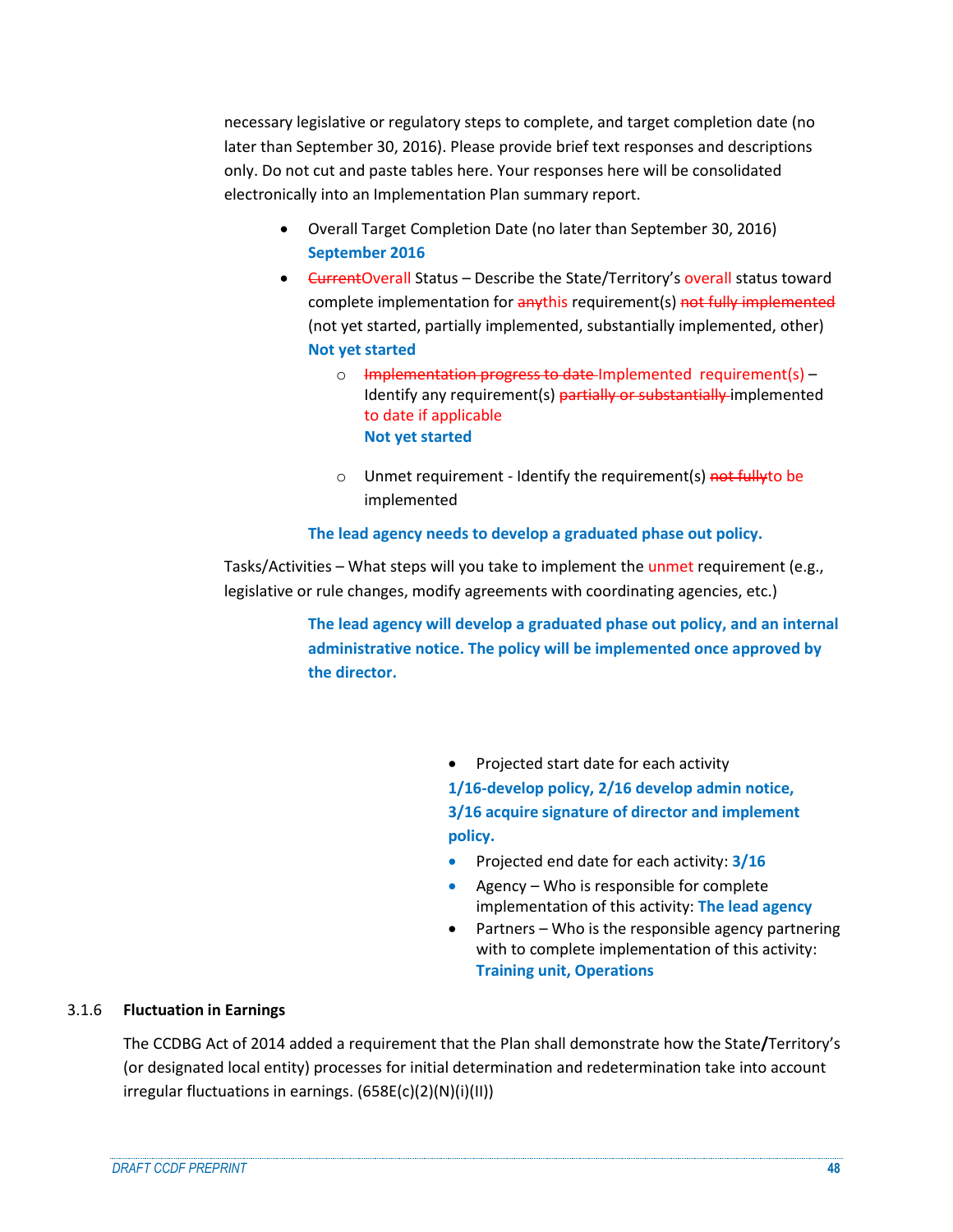Note – this change requires that States and Territories have policies to account for the fact that some parents with seasonal or other types of work schedules may have irregular earnings over the course of a year, including changes that temporarily exceed 85% of SMI. States and Territories should have procedures to guide how eligibility and copayments are set in a manner to take such circumstances into account. For example, averaging family income over a period of time to broaden the scope of income verification to be more reflective of annual income rather than tied to a limited time frame that may have seasonal irregularities.

Describe the status of the State/Territory's policy related to the fluctuation in earnings requirement.

**X** Fully implemented and meeting all Federal requirements outlined above by March 1, 2016. List the Lead Agency's policy citation(s) and describe the circumstances that cover irregular fluctuations of earnings pursuant to this requirement :

### **Policy 11003.9.5 Making Income Determinations**

**Staff will use the gross monthly income in all cases except self employment income. If the income is different from pay to pay use the income from the previous month or the average of the last three months income, whichever is less.**

- $\Box$  Not implemented. If not implemented, the State/Territory must provide a State/Territoryspecific implementation plan for achieving compliance with this requirement, including planned activities, necessary legislative or regulatory steps to complete, and target completion date (no later than September 30, 2016). Please provide brief text responses and descriptions only. Do not cut and paste charts or tables here. Your responses will be consolidated electronically into an Implementation Plan summary report.
	- Overall Target Completion Date (no later than September 30, 2016)
	- CurrentOverall Status Describe the State/Territory's overall status toward complete implementation for anythis requirement(s) not fully implemented (not yet started, partially implemented, substantially implemented, other)
		- Implementation progress to date Implemented requirement(s) Identify any requirement(s) partially or substantially implemented to date if applicable
		- Unmet requirement Identify the requirement(s) not fully to be implemented
			- $\circ$  Tasks/Activities What specific steps will you take to implement the unmet requirement (e.g., legislative or rule changes, modify agreements with coordinating agencies, etc.)
				- Projected start date for each activity
				- Projected end date for each activity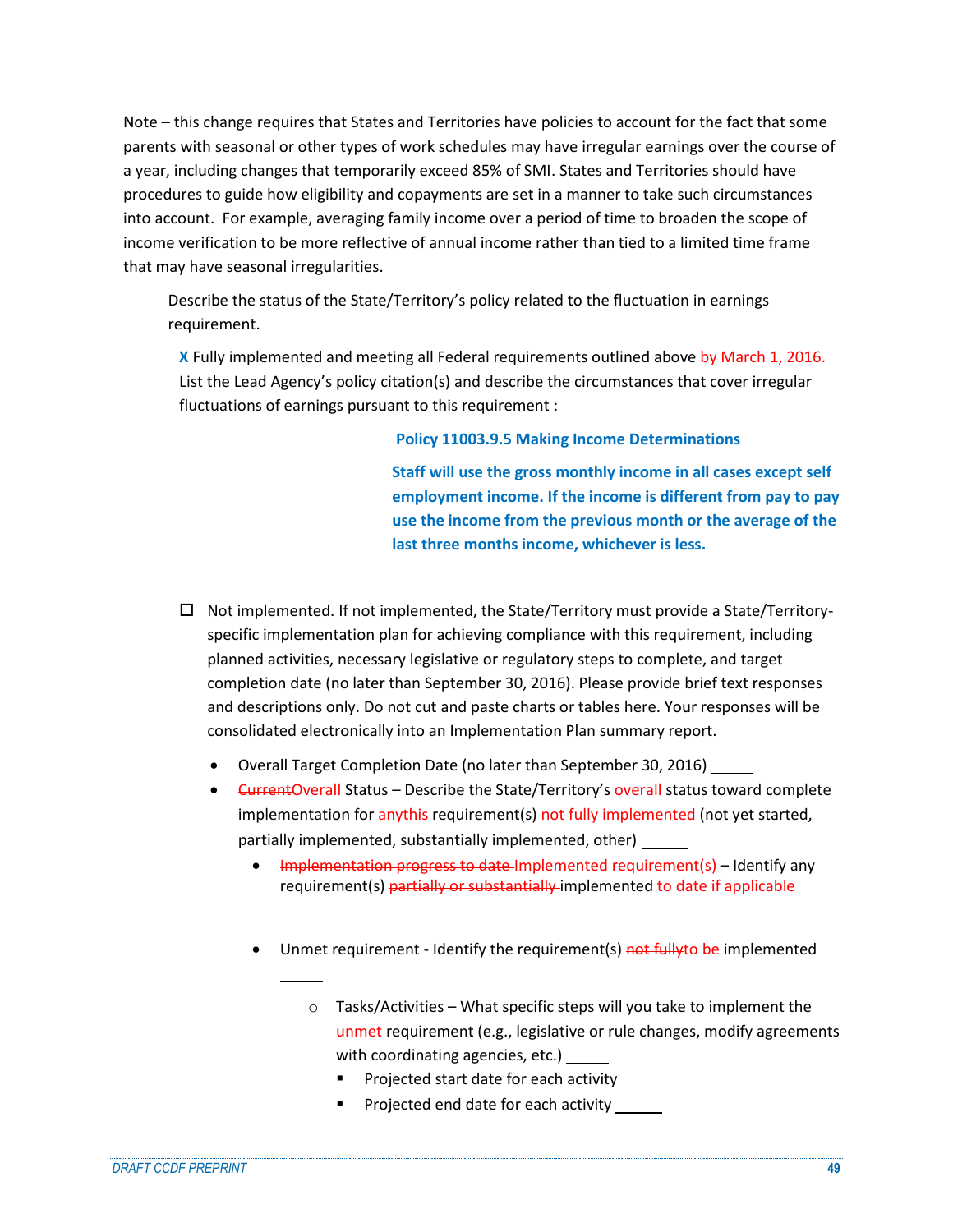- Agency Who is responsible for complete implementation of this activity \_\_\_\_\_
- Partners Who is the responsible agency partnering with to complete implementation of this activity
- 3.1.7 Describe how the Lead Agency documents, verifies and maintains applicant information. Check the information that the Lead Agency documents and include in the description what information is required and how often. There are no federal requirements for specific documentation or verification procedures.

**X** Applicant identity. Describe: **Driver's license**

**X** Applicant's relationship to the child. Describe: **Birth Certificate**

**X** Child's information for determining eligibility (e.g., identity, age, etc.). Describe: **Birth certificate**

**X** Work. Describe: **Pay stubs, or a statement from the employer with work days, hours and wages**

**X** Job training or Educational program. Describe: **A statement from the school/training program with starting and completion dates, days and hours required to attend or a copy of registration form and class schedule.** 

**X** Family income. Describe: **Pay stubs**

**X** Household composition. Describe: **self attestment**

**X** Applicant residence. Describe: **current bill**

□ Other. Describe

**Reminder** – Lead Agencies are reminded that, for purposes of implementing the citizenship verification requirements mandated by title IV of Personal Responsibility and Work Opportunity Reconciliation Act, only the citizenship and immigration status of the child, who is the primary beneficiary of the child care benefit, is relevant for eligibility purposes (ACYF-PI-CC-98-08). States may not deny child care benefits to an eligible child because the parent(s), legal guardians, persons standing in loco parentis, or other household members have not provided information regarding their immigration status. In addition, verification of child citizen status is not required when the child is served in a program meeting Early Head Start/Head Start standards, such as in Early Head Start – Child Care Partnerships, or public educational standards which may include pre-k settings [\(http://www.acf.hhs.gov/programs/occ/resource/pi-2008-01\)](http://www.acf.hhs.gov/programs/occ/resource/pi-2008-01).

3.1.8 Which strategies, if any, will the Lead Agency use to assure the timeliness of eligibility determinations upon receipt of applications?

 $\Box$  Time limit for making eligibility determinations. Describe length of time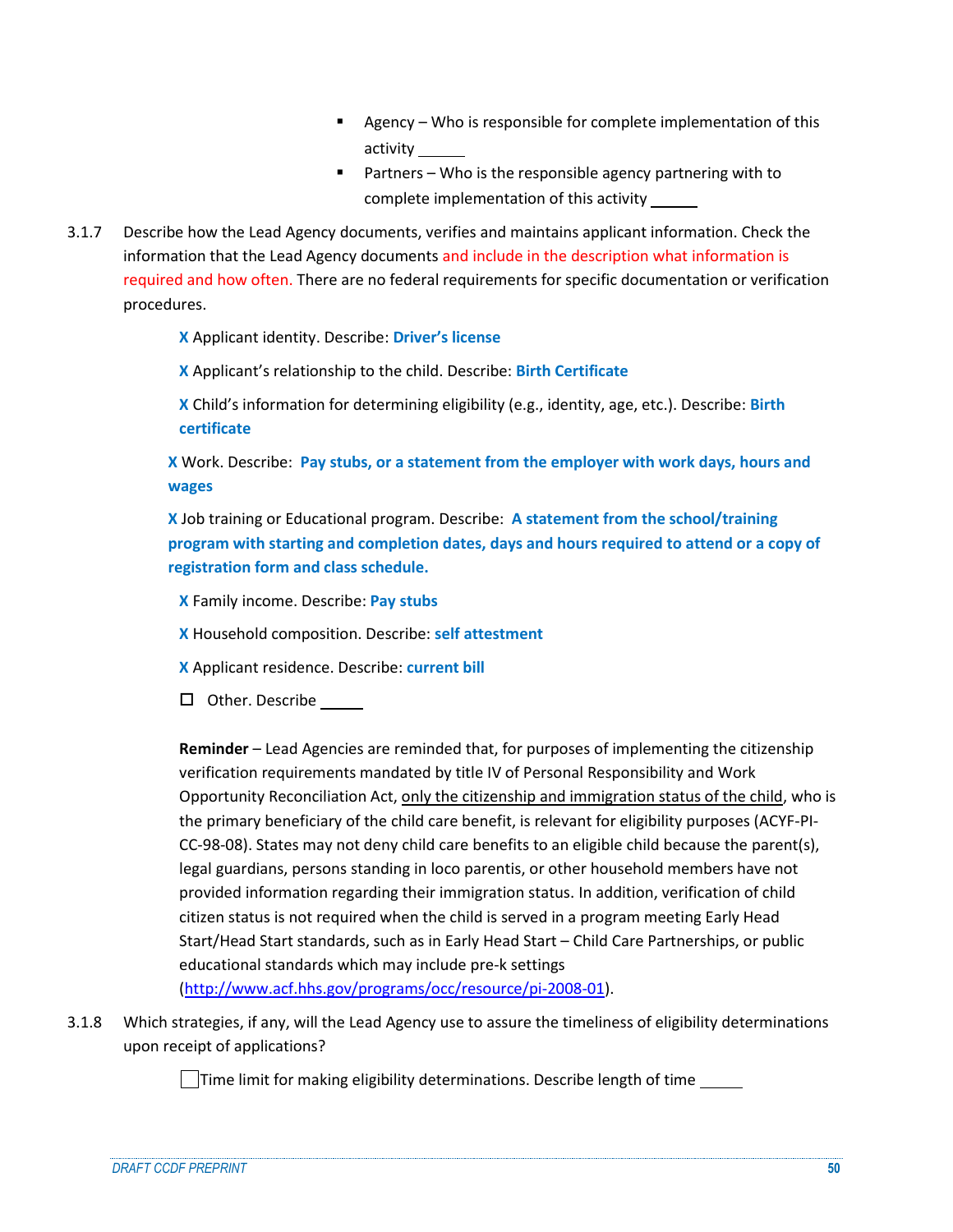$\boxtimes$  Track and monitor the eligibility determination process

Other. Describe

| N∩n |
|-----|
|-----|

3.1.9 Informing parents who receive TANF benefits about the exception to the individual penalties associated with the TANF work requirement

Per CCDF regulations, Lead Agencies are required to inform parents who receive TANF benefits about the exception to the individual penalties associated with the work requirement for any single custodial parent who has a demonstrated inability to obtain needed child care for a child under 6 years of age (98.16(9) and 98.33(b)). This requirement did not change under the reauthorization, however Lead Agencies may wish to re-examine those definitions in light of new purposes articulated in Reauthorization and to promote alignment across programs. Lead Agencies must coordinate with TANF programs to ensure, pursuant that TANF families with young children will be informed of their right not to be sanctioned if they meet the criteria set forth by the State/Territory TANF agency in accordance with section 407(e)(2) of the Social Security Act.

In fulfilling this requirement, the following criteria or definitions are applied by the TANF agency to determine whether the parent has a demonstrated inability to obtain needed child care. **NOTE**: The TANF agency, not the CCDF Lead Agency, is responsible for establishing the following criteria or definitions. These criteria or definitions are offered in this Plan as a matter of public record.

a) Identify the TANF agency that established these criteria or definitions:

State/Territory TANF Agency**: The TANF agency and the lead agency are one in the same.**

b) Provide the following definitions established by the TANF agency.

"appropriate child care" - **Care that meets the health and safety standards as defined by State licensing guidelines, and that meets the age-appropriate needs of the child and the child care needs of the parents.**

"reasonable distance" - **Care that is located in proximity to either a parent's place of employment or near the parent's home (generally, care that is within one hour's drive).**

"unsuitability of informal child care" - **Informal care that would not meet the physical or psychological needs of the child.**

"affordable child care arrangements" - ": **Care that would provide access to a full range of child care categories and types of providers and that would meet the need of most children and their parents.** 

c) How are parents who receive TANF benefits informed about the exception to individual penalties associated with the TANF work requirements?

 $\boxtimes$  In writing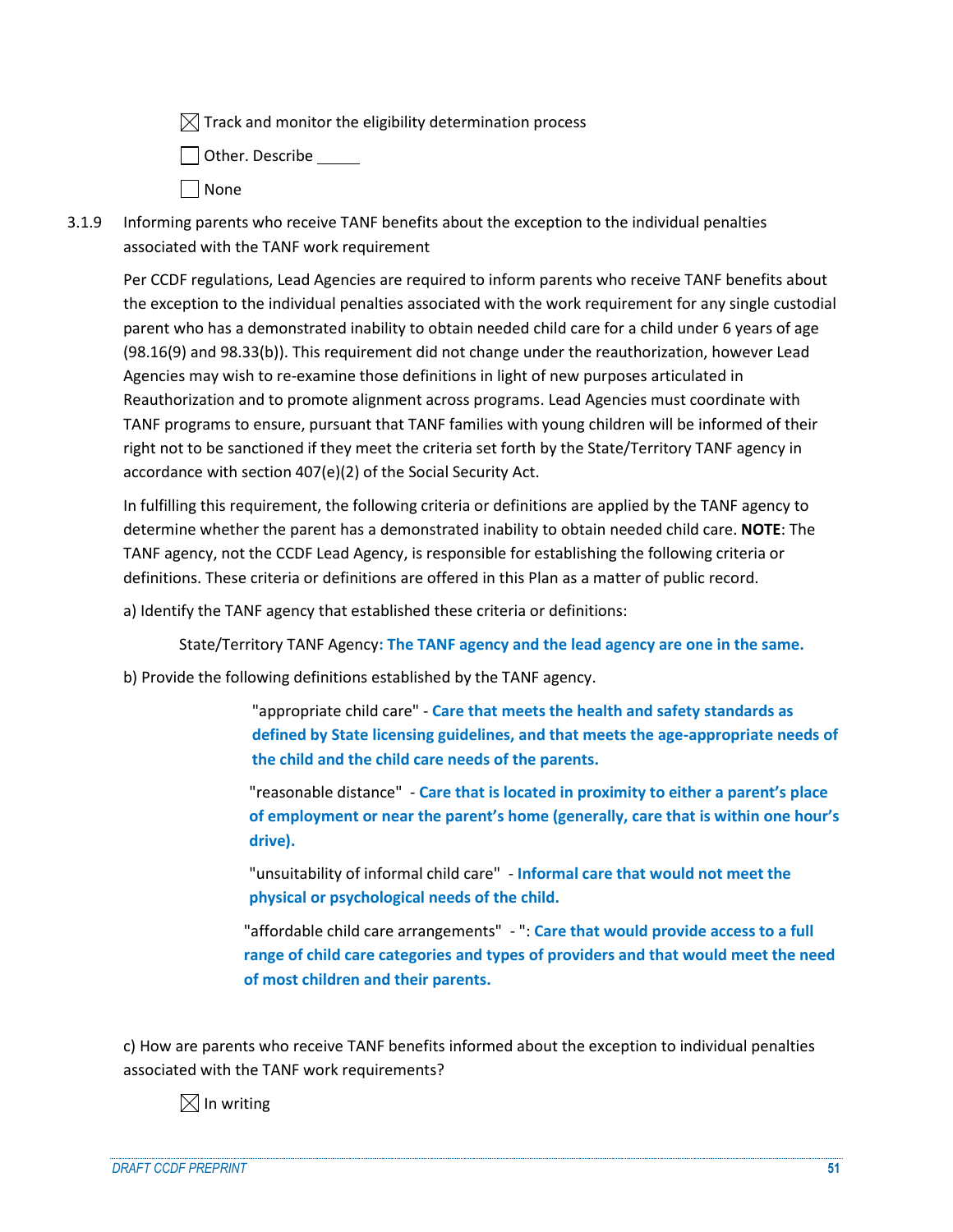$\boxtimes$  Verbally

Other. Describe

 $\vert \ \vert$  List the citation to this TANF policy

3.1.10 The Lead Agency certifies that it will require a family member to certify that the family assets do not exceed \$1,000,000. A check-off on the application is sufficient.

**X** Yes. The Lead Agency certifies that it will require families to certify that the family assets do not exceed \$1,000,000 no later than September 30, 2016.

# **3.2 Increasing Access for Vulnerable Children and Families**

At a minimum, CCDF requires Lead Agencies to give priority for child care assistance to children with special needs, or in families with very low incomes. This did not change under reauthorization. Prioritization of CCDF assistance services is not limited to eligibility determination (i.e., establishment of a waiting list or ranking of eligible families in priority order to be served). Lead Agencies may fulfill priority requirements in other ways such as higher payment rates for providers caring for children with special needs or waiving co-payments for families with very low incomes (at or below the federal poverty level). (658E(c)(3)(B))

- 3.2.1 Describe how the Lead Agency will prioritize or target child care services for the following children and families (658E(c)(3)(B)), including definitions, any time limits, grace periods or priority rules in the description:
	- **a.** Provide definition of "Children with special needs" **A child under the age of 19 years of age whos physical, emotional or developmental needs require special care. The need and care must be verified by a medical or other professional with the authority to do so-** and describe how services are prioritized - P**roviders who care for these children are paid at a higher rate. These providers can also apply for the Capacity Grant in order to purchase special needs materials, equipment, etc.**
	- b. Provide definition of "Families with very low incomes" **families whose household income is less than 200% of the Federal Poverty Level**and describe how services are prioritized **families automatically qualify for subsidy and co-pays may be waived.**
	- c. Describe how services for families receiving Temporary Assistance for Needy Families (TANF), those attempting to transition off TANF through work activities, and those at risk of becoming dependent on TANF are prioritized (Section 418(b)(2) of the Social Security Act) – **These families automatically qualify for child care and co-pays may be waived for TANF families who are below poverty level.**
- 3.2.2 Improving Access for Homeless Children and Families.

The CCDBG Act of 2014 places greater emphasis on serving homeless children and families. Stable access to high-quality child care provides tremendous benefits to all children, especially our most vulnerable children. Children and families who experience homelessness face many challenges.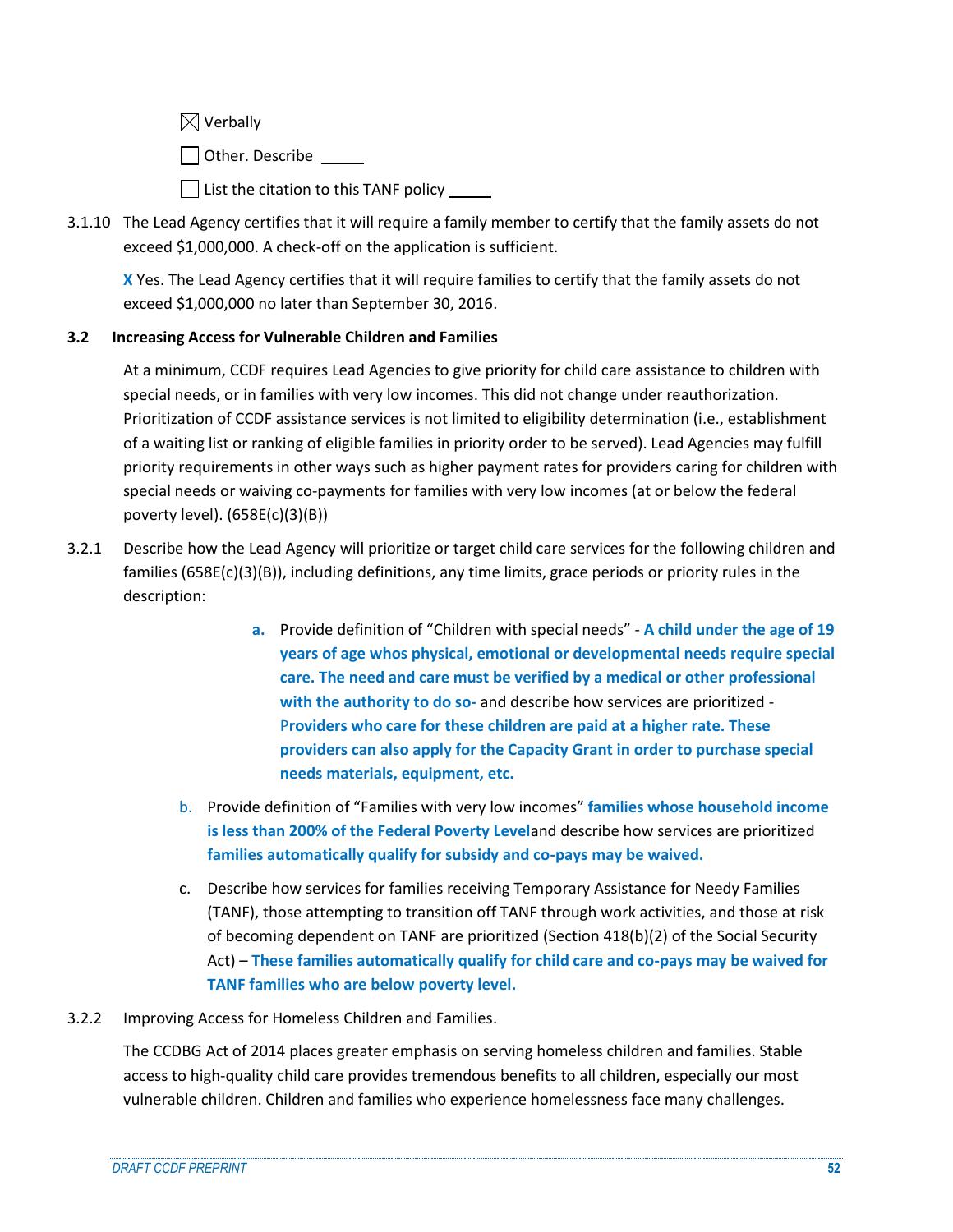Improving access to child care can buffer children and families from the challenges and risks associated with homelessness by supporting children's learning and development in safe, stable and nurturing environments. Under the new law, States and Territories are required to use CCDF funds to 1) allow homeless children to receive CCDF assistance after an initial eligibility determination but before providing required documentation (including documentation related to immunizations); 2) providing training and technical assistance to child care providers on identifying and serving homeless children and families (addressed in Section 6); and 3) conduct specific outreach to homeless families. (658EI(3))

States and Territories also must establish a grace period that allows homeless children and children in foster care (if served by the Lead Agency) to receive CCDF assistance while their families are taking the necessary actions to comply with immunization and other health and safety requirements as described in Section 5. This flexibility will make it significantly easier for these vulnerable families to access child care services. This language is consistent with current requirements established through CCDF regulations in 1998, which required a grace period in which children can receive services while families take the necessary actions to comply with the immunization requirements. (658EI(2)I)(i)(I)) ACF recommends States and Territories consult the definition of homeless in the McKinney-Vento Act (section 725 of subtitle VII-B) as you implement the requirements of this section as that definition is consistent with the required CCDF administrative data reporting requirements.

Describe the status of the State/Territory's procedures to enroll and provide outreach to homeless families and establish a grace period for children in foster care, if served, for meeting immunization requirements

- $\Box$  Fully implemented and meeting all Federal requirements outlined above by March 1, 2016. Describe the following:
	- a. Procedures to increase access to CCDF subsidies for homeless children and families, including the grace period to comply with immunization and health and safety requirements
	- b. Procedures to conduct outreach to homeless families to improve access to child care services
	- c. Procedures to provide a grace period to comply with immunization and other health and safety requirements to expedite enrollment for children who are in foster care if served by the Lead Agency to improve access to child care services

**X** Not implemented. If not implemented, the State/Territory must provide a State/Territory-specific implementation plan for achieving compliance with this requirement, including planned activities, necessary legislative or regulatory steps to complete, and target completion date (no later than September 30, 2016). Please provide brief text responses and descriptions only. Do not cut and paste charts or tables here. Your responses will be consolidated electronically into an Implementation Plan summary report.

Overall Target Completion Date (no later than September 30, 2016) **September 2016**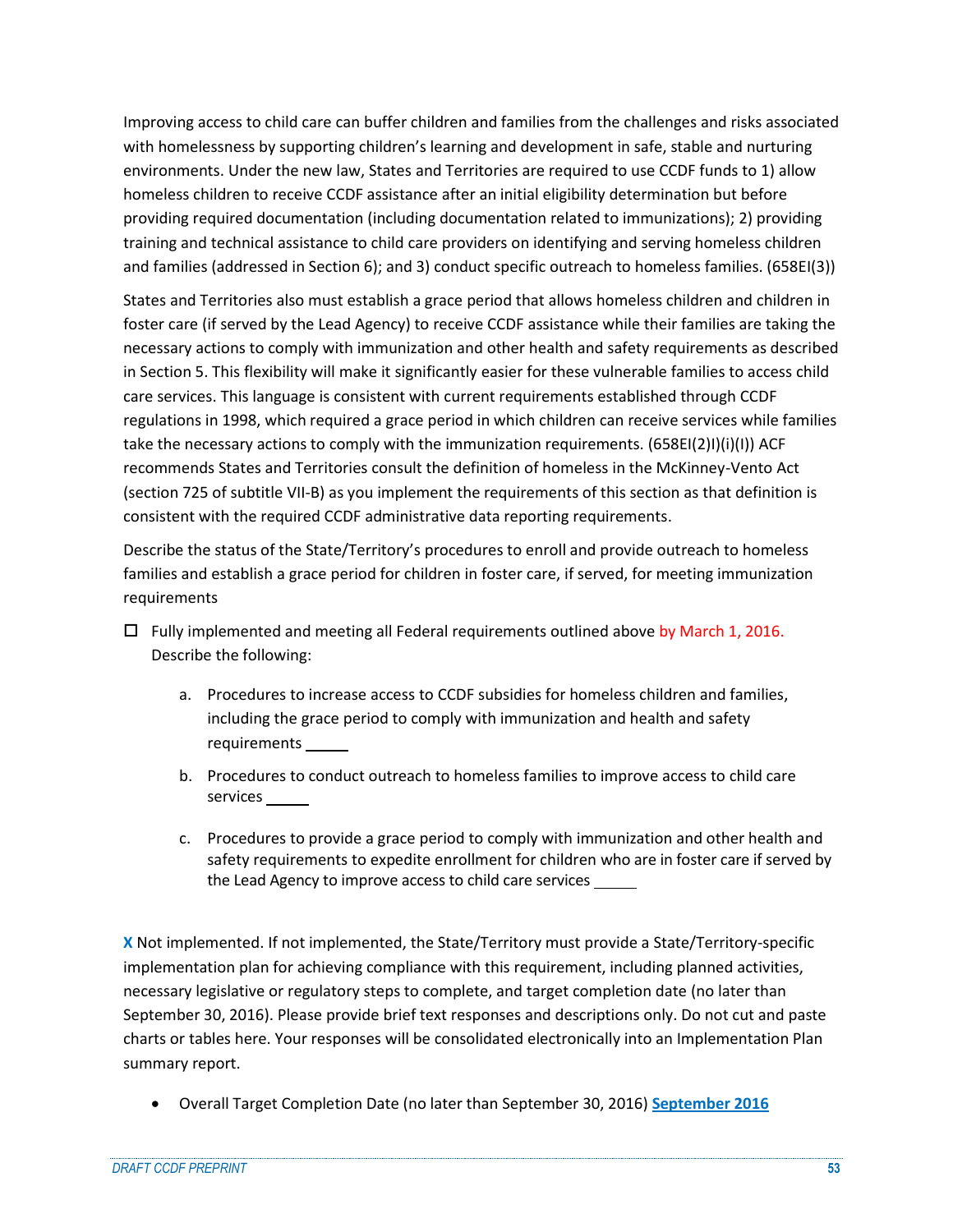- <del>Current</del>Overall Status Describe the State/Territory's overall status toward complete implementation for anythis requirement(s) not fully implemented (not yet started, partially implemented, substantially implemented, other) **Not yet started**
	- $\circ$  Implementation progress to date-Implemented requirement(s) Identify any requirement(s) partially or substantially implemented to date if applicable **The state currently provides a grace period to comply with immunization requirements for homeless families. In Delaware, foster children are considered homeless. DSS also provides child care for up to 3 months or until the family is able to obtain suitable living arrangements. Once they have suitable living arrangements services can be provided based on some other need such as employment.**
	- $\circ$  Unmet requirement Identify the requirement(s) not fully to be implemented **Procedures to conduct outreach to homeless families to improve access to child care services.**

Tasks/Activities – What specific steps will you take to implement the unmet requirement (e.g., legislative or rule changes, modify agreements with coordinating agencies, etc.)

**Develop partnership Delaware Homeless Council, and the local McKinney-Vento liaison, attend Continuum of Care meetings to ensure that members are aware of any and all social services available to this population including childcare. The lead agency will distribute literature regarding services and ensure also that members are knowledgeable about information on the DSS website.**

- o Projected start date for each activity: **November 2015**
- o Projected end date for each activity**: March 2016**
- $\circ$  Agency Who is responsible for complete implementation of this activity: **The lead agency**
- $\circ$  Partners Who is the responsible agency partnering with to complete implementation of this activity- **Homeless Coordinating Council, McKinney-Vento liaison**

# **3.3 Protection for Working Parents**

### 3.3.1 **Twelve-Month Eligibility**

The CCDBG Act of 2014 establishes a minimum 12-month eligibility and redetermination period for CCDF families. States and Territories are required to demonstrate in the Plan that no later than September 30, 2016 each child who receives assistance will be considered to meet all eligibility requirements for such assistance and will receive such assistance, for a minimum of 12 months before the State**/**Territory redetermines the eligibility of the child, regardless of changes in income (as long as income does not exceed the federal threshold of 85% of State median income) or temporary changes in participation in work, training, or education activities. (658E(c)(2)(N)(i) & (ii))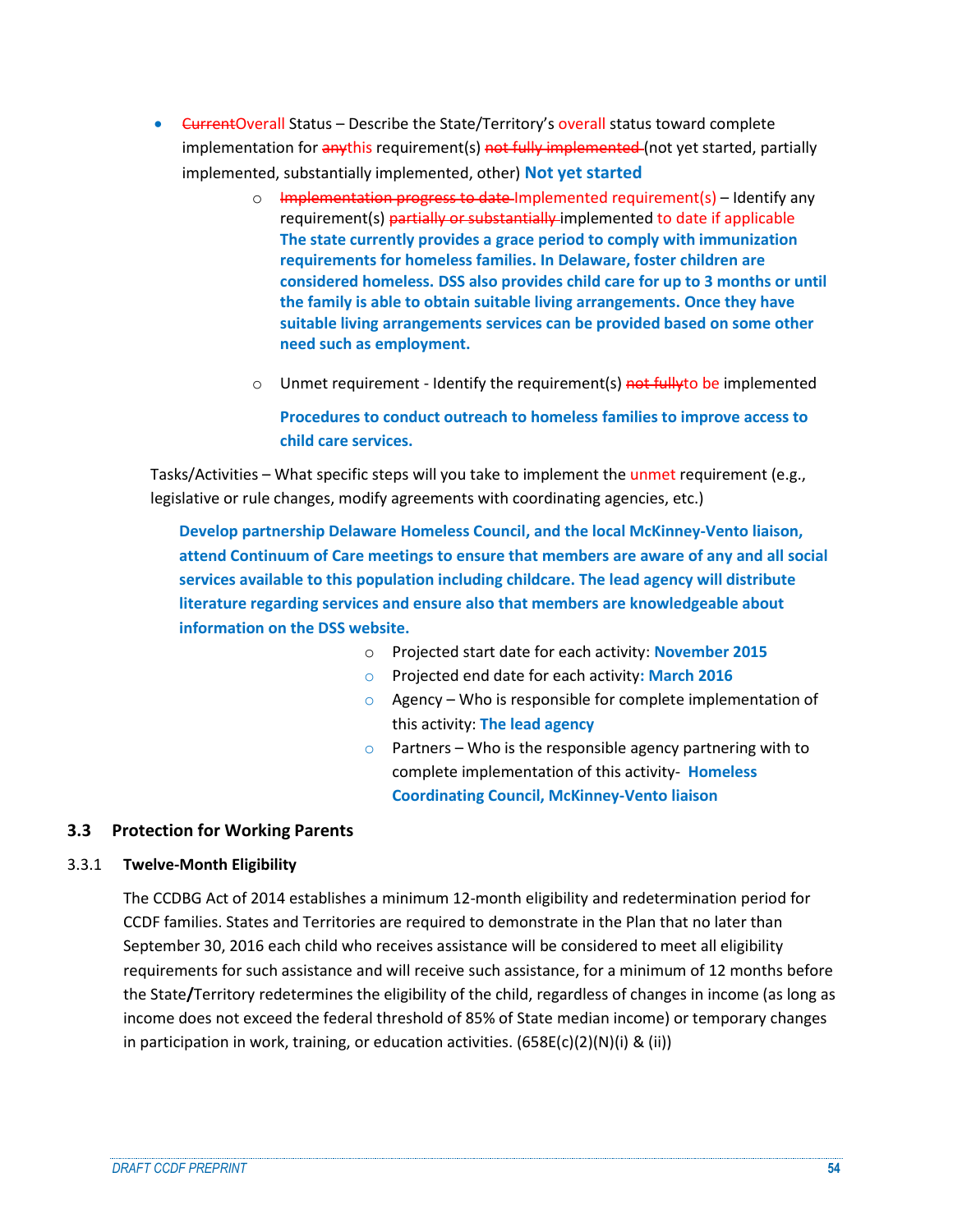Note that this change means a State/Territory may not terminate CCDF assistance during the 12 month period if a family has an increase in income that exceeds the State's income eligibility threshold, but not the federal threshold of 85% SMI.

In addition, this change means the State/Territory may not terminate assistance prior to the end of the 12-month period if family experiences a temporary job loss or temporary change in participation in a training or education activity. Examples of temporary changes include but are not limited to: absence from employment due to maternity or extended medical leave, changes in seasonal work schedule, or if a parent enrolled in training or educational program is temporarily not attending class between semesters.

Describe the status of the State/Territory's establishment of 12-month eligibility and redetermination periods for CCDF families.

**X** Fully implemented and meeting all Federal requirements outlined above by March 1, 2016. List the Lead Agency's policy citation(s) and describe circumstances considered temporary changes in work, education or training that are not subject to termination

### **Policy # 11004.12.1 Continuing Child Care After Loss of Need**

**Under certain circumstances the lead agency will continue child care for up to 3 months after a parent/caretaker's loss of need due to loss of employment, and the need to search for employment, interruption/ break in job training or school schedule, end of education/job training and the need to search for employment. Temporary changes include a break due to seasonal work, medical leave; break in educational program due to end of a semester.**

- $\Box$  Not implemented. If not implemented, the State/Territory must provide a State/Territory-specific implementation plan for achieving compliance with this requirement, including planned activities, necessary legislative or regulatory steps to complete, and target completion date (no later than September 30, 2016). Please provide brief text responses and descriptions only. Do not cut and paste charts or tables here. Your responses will be consolidated electronically into an Implementation Plan summary report.
	- Overall Target Completion Date (no later than September 30, 2016)
	- CurrentOverall Status Describe the State/Territory's overall status toward complete implementation for anythis requirement(s) not fully implemented (not yet started, partially implemented, substantially implemented, other)
		- $\circ$  Implementation progress to date-Implemented requirement(s) Identify any requirement(s) partially or substantially implemented to date
		- $\circ$  Unmet requirement Identify the requirement(s) not fully to be implemented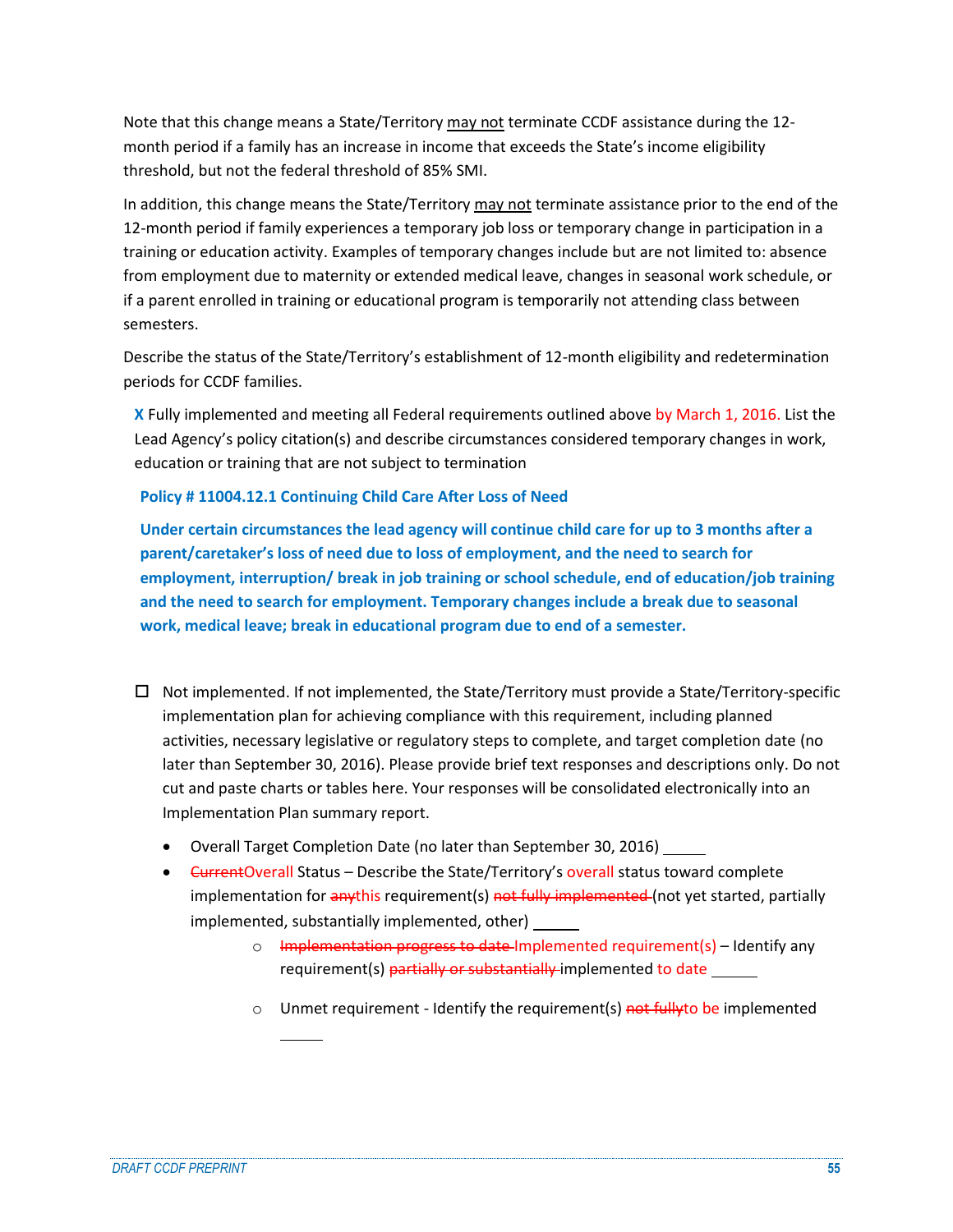- $\circ$  Tasks/Activities What specific steps will you take to implement the unmet requirement (e.g., legislative or rule changes, modify agreements with coordinating agencies, etc.) \_
	- o Projected start date for each activity
	- o Projected end date for each activity
	- o Agency Who is responsible for complete implementation of this activity
	- o Partners Who is the responsible agency partnering with to complete implementation of this activity

### 3.3.2 **State and Territory option to terminate assistance prior to 12 months**

The CCDBG Act of 2014 provides States and Territories the option – but does not require them – to terminate assistance prior to re-determination at 12 months if a parent loses employment or if he or she stops attending a job training or education program (i.e., if the parent experiences a non-temporary change in their status as working, or participating in a training or education program). However, prior to terminating the subsidy, the State/Territory must provide a period of continued child care assistance of at least 3 months to allow parents to engage in job search, resume work, or to attend an education or training program as soon as possible.  $(658E(c)(2)(N)(iii))$  Nothing in the statute prohibits the State/Territory from starting a new 12month eligibility and redetermination period if families are eligible at the end of their job search, training or education attendance period.

Note that unless the State allows a minimum 3-month job search period – the State/Territory may not exercise the option to terminate assistance based on a parent's non-temporary job loss or cessation of attendance at a job training or educational program prior to the end of the minimum 12-month eligibility and re-determination period. The statute does not specify any documentation that States/Territories must require parents to submit regarding activities during periods of job search or finding training or education program requirements for this period.

Does the State/Territory terminate assistance prior to 12 months due to a parent's nontemporary loss of work or cessation of attendance at a job training or education program?

**X** Yes, the State/Territory terminates assistance prior to 12 months due to parent's loss of work or cessation of attendance at a job training or education program ONLY. List the Lead Agency's policy citation(s) and describe the circumstances considered to be non-temporary job, education or training loss and provide the duration allowed for job search or resuming attendance in training or education programs;

### **11004.12.1 Continuing Child Care after Loss of Need, 45 CFR 98.20**

**Under certain circumstances DSS will continue child care for up to three months after parents/caretakers lose their need for service. DSS will continue to authorize service for up to three months for parents/caretakers who: A-lose employment and who need to search for new employment, B-experience a gap in employment because of transition**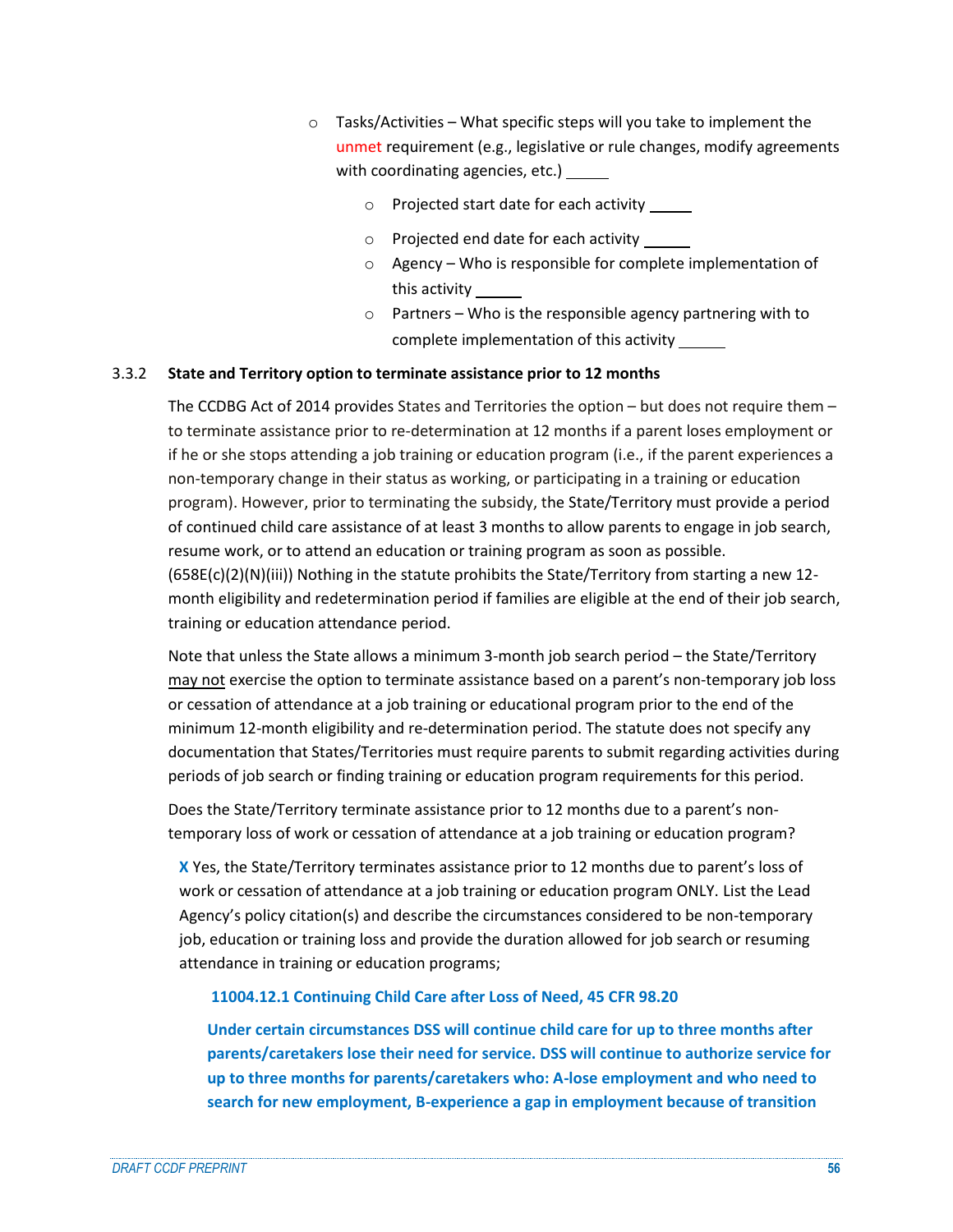**between jobs, C-end and education /training program and need to search for employment or D- experience a break in an education/training program.**

 $\Box$  No, the State/Territory does not allow this option.

#### 3.3.3 **Prevent Disruption of Work**

The CCDBG Act of 2014 added a requirement that States and Territories must describe in the Plan the procedures and policies in place to ensure that parents (especially parents in families receiving assistance under TANF) are not required to unduly disrupt their employment, education or job training activities in order to comply with the State/Territory's or designated local entity's requirements for redetermination of eligibility for assistance. (658E(c)(2)(N)(ii)) Examples include implementing re-determination strategies to verify income and employment electronically as opposed to more onerous practices such as asking parents and families to come to the subsidy office for an in-person visit, or aligning eligibility with other early care and education or public benefits programs to collect information centrally. The process by which States and Territories collect eligibility documentation represents a potential barrier to services, particularly when documentation can only be provided in-person during standard work hours. States and Territories can offer a variety of family-friendly mechanisms for submitting documentation for eligibility determinations and/or re-determination.

Describe the status of the State/Territory's redetermination procedures and policies to ensure that parents (especially parents receiving TANF) do not have their employment, education or job training unduly disrupted in order to comply with the State/Territory's or designated local entity's requirements for redetermination of eligibility.

**X** Fully implemented and meeting all Federal requirements outlined above by March 1, 2016. List the Lead Agency's policy citation(s) and describe the policies and procedures for not unduly disrupting employment:

**A six month interim report is used to re-determine eligibility. Also during the SNAP periodic report families can report changes. Delaware also uses a short form at redetermination so that families are able to submit necessary information online.**

- $\Box$  Not implemented. If not implemented, the State/Territory must provide a State/Territoryspecific implementation plan for achieving compliance with this requirement, including planned activities, necessary legislative or regulatory steps to complete, and target completion date (no later than September 30, 2016). Please provide brief text responses and descriptions only. Do not cut and paste charts or tables here. Your responses will be consolidated electronically into an Implementation Plan summary report.
	- Overall Target Completion Date (no later than September 30, 2016)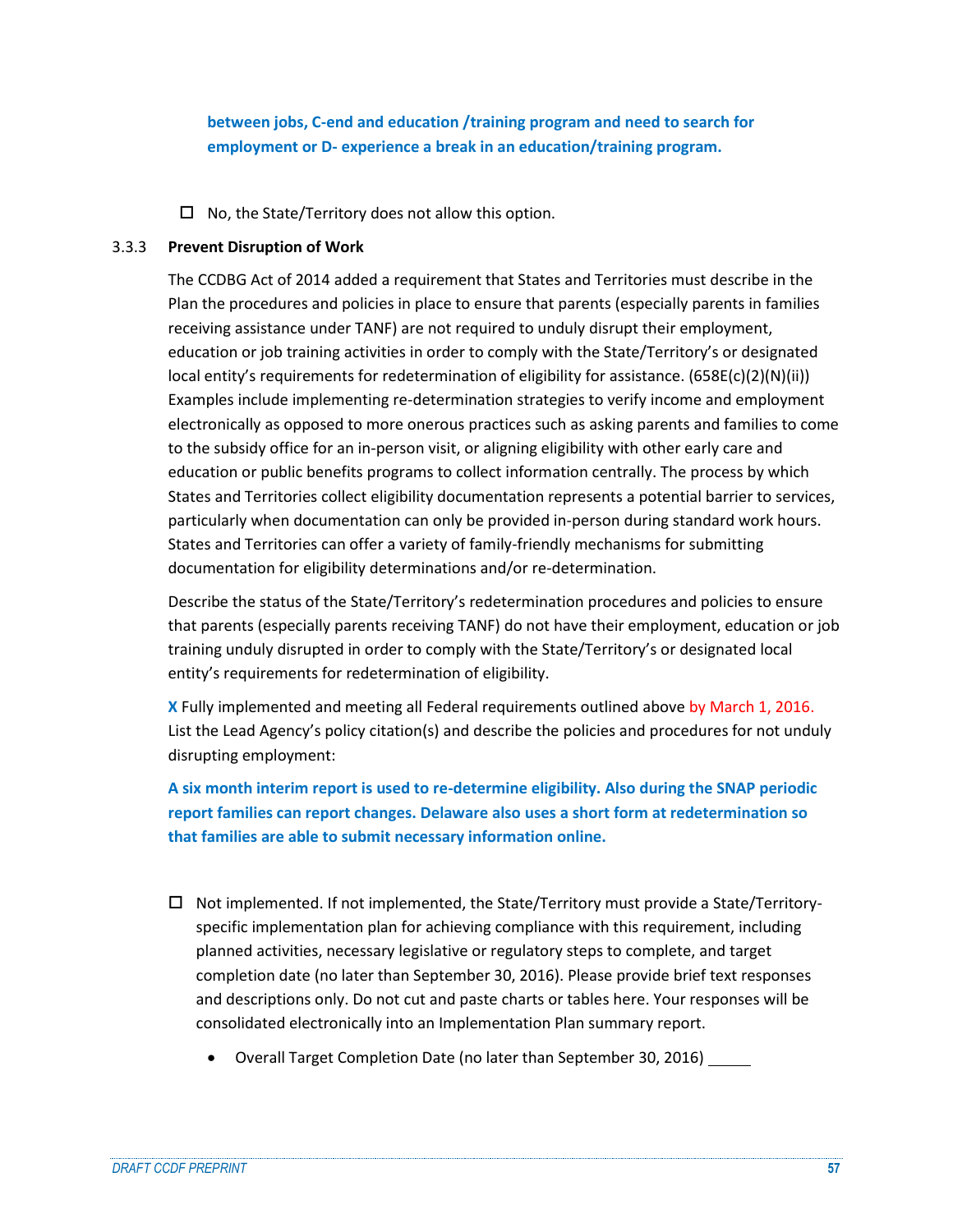- <del>Current</del>Overall Status Describe the State/Territory's overall status toward complete implementation for anythis requirement(s) not fully implemented (not yet started, partially implemented, substantially implemented, other) \_\_\_\_\_
	- o Implementation progress to date Implemented requirement(s) Identify any requirement(s) partially or substantially implemented to date if applicable
	- $\circ$  Unmet requirement Identify the requirement(s) not fully to be implemented
		- $\circ$  Tasks/Activities What specific steps will you take to implement the unmet requirement (e.g., legislative or rule changes, modify agreements with coordinating agencies, etc.)
			- o Projected start date for each activity
			- o Projected end date for each activity
			- o Agency Who is responsible for complete implementation of this activity
			- $\circ$  Partners Who is the responsible agency partnering with to complete implementation of this activity

### **3.4 Family Contribution to Payment**

The statute requires Lead Agencies to establish a sliding fee scale that varies based on income and the size of the family to be used in determining each family's contribution (i.e., co-payment) to the cost of child care that is not a barrier to families receiving CCDF. (658E(c)(5) In addition to income and size of the family, the Lead Agency may use other factors when determining family contributions/co-payments. The sliding fee scale is subject to review by ACF as part of ongoing monitoring efforts to CCDBG compliance.

3.4.1 Provide the CCDF copayments in the chart below according to family size for one child in care. Note – If the sliding fee scale is not statewide, check here  $\vert \cdot \vert$  and describe how many jurisdictions set their own sliding fee scale . Fill in the chart based on the most populous area of the State.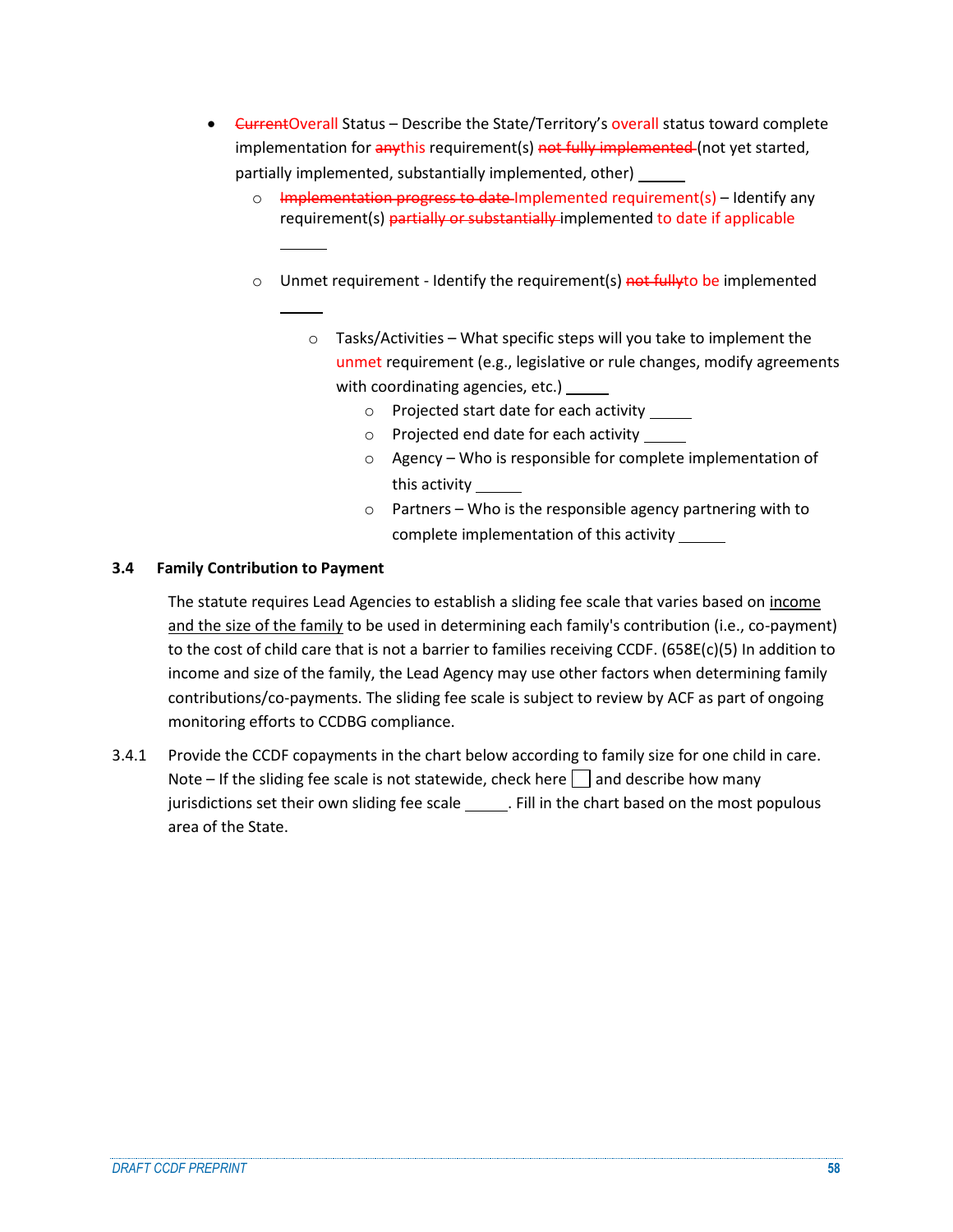|                       | (a)                                                                                               | (b)                                                                                                  | (c)                                                   | (d)                                                                                  | (e)                                                                                                  | (f)                                                   |
|-----------------------|---------------------------------------------------------------------------------------------------|------------------------------------------------------------------------------------------------------|-------------------------------------------------------|--------------------------------------------------------------------------------------|------------------------------------------------------------------------------------------------------|-------------------------------------------------------|
| Family<br><b>Size</b> | <b>MinimumLowest</b><br>"Entry" Income<br>Level Where<br><b>Copayment First</b><br><b>Applied</b> | What is the<br>monthly<br>copayment for a<br>family of this<br>size upon initial<br>entry into CCDF? | What is<br>the<br>percent<br>of income<br>for $(b)$ ? | <b>MaximumHighest</b><br>"Entry" Income Level<br><b>Before No Longer</b><br>Eligible | What is the<br>monthly<br>copayment for a<br>family of this<br>size upon initial<br>entry into CCDF? | What is<br>the<br>percent<br>of income<br>for $(e)$ ? |
| 1                     | 353.00                                                                                            | 5.74                                                                                                 | 1%                                                    | 1962.00                                                                              | 458.98                                                                                               | 80%                                                   |
| $\overline{2}$        | 478.00                                                                                            | 5.74                                                                                                 | 1%                                                    | 2655.00                                                                              | 458.98                                                                                               | 80%                                                   |
| 3                     | 603.00                                                                                            | 5.75                                                                                                 | 1%                                                    | 3349.00                                                                              | 458.98                                                                                               | 80%                                                   |
| 4                     | 728.00                                                                                            | 5.74                                                                                                 | 1%                                                    | 4042.00                                                                              | 458.98                                                                                               | 80%                                                   |
| 5                     | 852.00                                                                                            | 5.74                                                                                                 | 1%                                                    | 4735.00                                                                              | 458.98                                                                                               | 80%                                                   |

- a) What is the effective date of the sliding fee scale(s)? **October 2015**
- **b)** Provide the link to the sliding fee scale**: DHSS/DSS/Policy/Food Supplement Program/FFY 2015 COLA Documents.**
- 3.4.2 How will the family's contribution be calculated and to whom will it be applied? Check all that apply.

 $\boxtimes$  Fee is a dollar amount and

 $\boxtimes$  Fee is per child with the same fee for each child

Fee is per child and discounted fee for two or more children

 $\Box$  Fee is per child up to a maximum per family

No additional fee charged after certain number of children

 $\Box$  Fee is per family

 $\boxtimes$  Fee is a percent of income and

 $\boxtimes$  Fee is per child with the same percentage applied for each child

 $\Box$  Fee is per child and discounted percentage applied for two or more children

 $\Box$  Fee is per child up to a maximum per family

 $\Box$  No additional percentage applied charged after certain number of children

 $\Box$  Fee is per family

Contribution schedule varies because it is set locally/regionally (as indicated in 1.2.1). Describe

Other. Describe \_\_\_\_\_\_

| 3.4.3 | Will the Lead Agency use other factors in addition to income and family size to determine each |
|-------|------------------------------------------------------------------------------------------------|
|       | family's copayment? $(658E(c)(3)(B))$                                                          |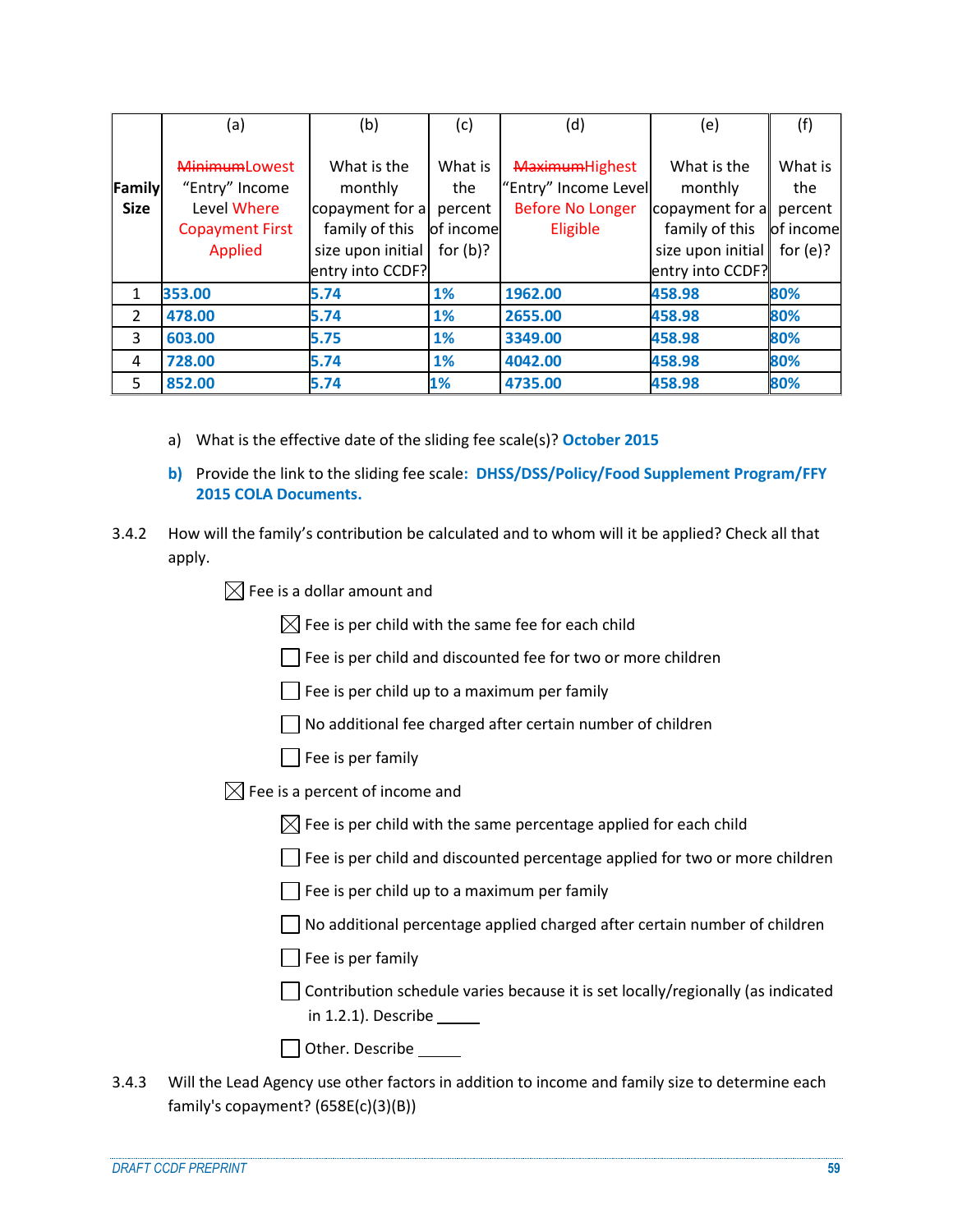|       | $\boxtimes$ | Yes, and describe those additional factors using the checkboxes below.                                                                                                                                                                                                                      |
|-------|-------------|---------------------------------------------------------------------------------------------------------------------------------------------------------------------------------------------------------------------------------------------------------------------------------------------|
|       |             | $\boxtimes$ Number of hours the child is in care                                                                                                                                                                                                                                            |
|       |             | Lower copayments for higher quality of care as defined by the<br>State/Territory                                                                                                                                                                                                            |
|       |             | $\boxtimes$ Other. Describe other factors: Age of child, facility type                                                                                                                                                                                                                      |
|       |             | No.                                                                                                                                                                                                                                                                                         |
| 3.4.4 |             | The Lead Agency may waive contributions/co-payments from families whose incomes are at or<br>below the poverty level for a family of the same size (98.42(c)). Will the Lead Agency waive<br>family contributions/co-payments for families whose incomes are at or below the poverty level? |
|       | $\boxtimes$ | Yes, the Lead Agency waives family contributions/co-payments for families with<br>income at or below the poverty level for families of the same size. The poverty<br>level used by the Lead Agency for a family size of 3 is \$1,675.00                                                     |
|       |             | No, the Lead Agency does not waive family contributions/co-payments.                                                                                                                                                                                                                        |
| 3.4.5 |             | How will the Lead Agency ensure the family contribution/co-payment, based on a sliding fee<br>scale, is affordable and not a barrier to families receiving CCDF? Check all that apply.                                                                                                      |
|       | of care.    | $\boxtimes$ Limits the maximum co-payment per family. Describe: The child care fee is based on<br>household size, and household income, as a percentage of the poverty scale and the cost                                                                                                   |
|       |             | Limits combined amount of copayment for all children to a percentage of family income.<br>List the percentage of the copayment limit and describe _____                                                                                                                                     |
|       | Describe    | Minimizes the abrupt termination of assistance before a family can afford the full cost of<br>care ("the cliff effect") as part of the graduated phase-out of assistance discussed in 3.1.5.                                                                                                |
|       |             | Does not allow providers to charge families the difference between the maximum<br>payment rate (addressed in section 4) and their private pay rate in addition to the<br>copayment they are paying. Describe                                                                                |
|       |             | $\boxtimes$ Covers all fees (such as registration, supplies, field trips) to minimize the additional fees<br>charged to the families by the provider. Describe: Does not allow providers to charge extra<br>fees such as a registration fee.                                                |
|       |             | Other. Describe                                                                                                                                                                                                                                                                             |
| 4     |             | Ensure Equal Access to High Quality Child Care for Low-Income Children                                                                                                                                                                                                                      |
|       |             |                                                                                                                                                                                                                                                                                             |

The 2014 reauthorization of the CCDBG Act is designed to help States and Territories advance improvements to the quality of child care in order to promote the healthy social-emotional, cognitive and physical development of participating children. Ensuring that low-income and vulnerable children can access high-quality care (and remain enrolled to school entry and beyond)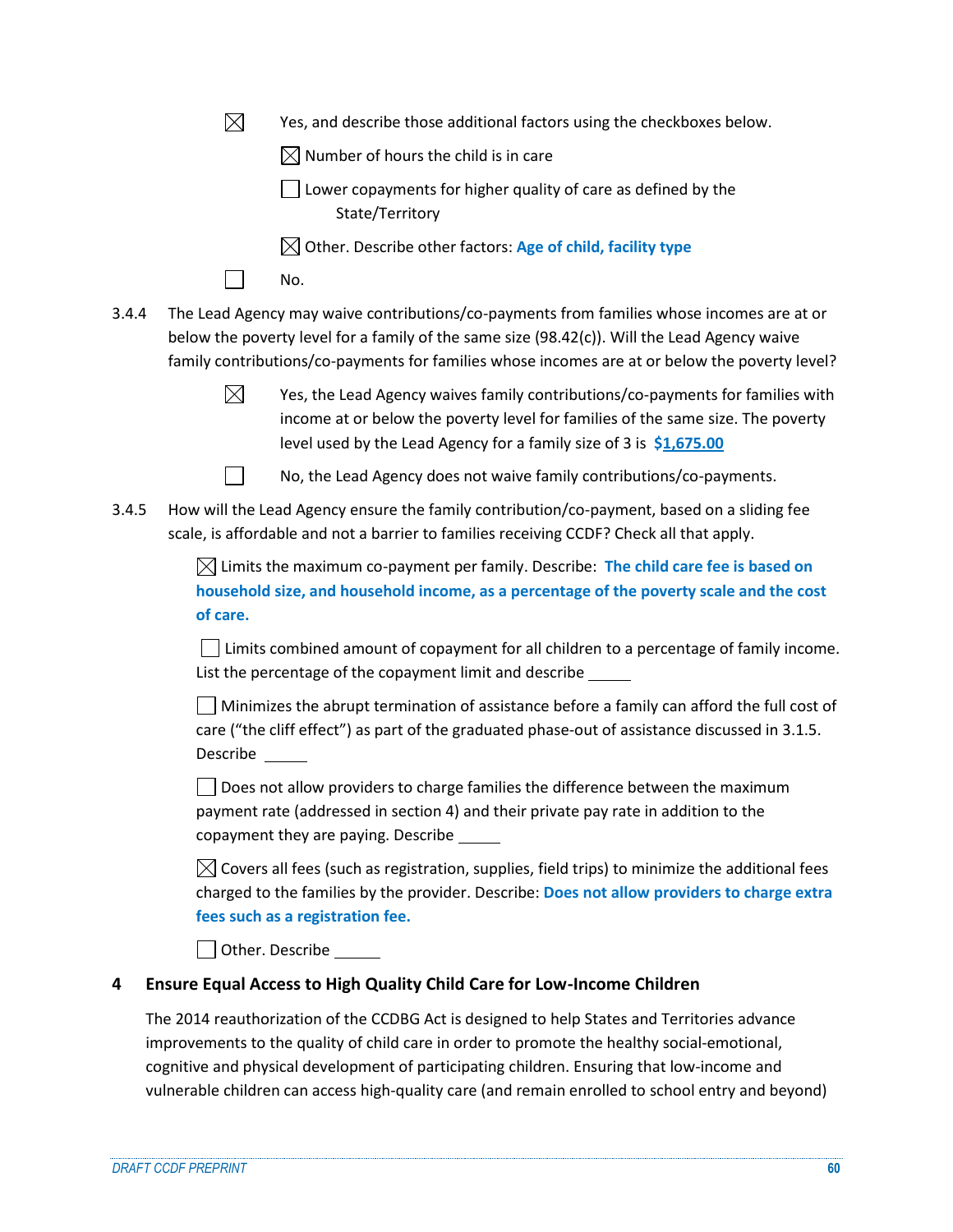is an equally important purpose of CCDBG. Payment levels and policies have a major impact on access.

The CCDBG Act of 2014 revises the requirement for a market rate survey (MRS) so that: (1) it must be statistically valid and reliable; and (2) it must reflect variations in the cost of child care services by geographic area, type of provider, and age of child. Also, a State/Territory may develop and conduct an alternative methodology for setting payment rates, such as a cost estimation model, to take into account the cost of meeting quality requirements.

To provide stability of funding and encourage more child care providers to participate in the subsidy program, the State/Territory's payment practices for CCDF child care providers must reflect generally accepted payment practices of non-CCDF child care providers in the State/Territory, such as paying for supplies, field trips, registration fees. In addition, to the extent practicable, the State/Territory must implement enrollment and eligibility policies that support the fixed costs of providing child care services by delinking provider payments from a child's occasional absence due to holidays or unforeseen circumstances such as illness or closures due to emergency.

The CCDBG Act of 2014 added a provision that the State/Territory must also develop and implement strategies to increase the supply and improve the quality of child care services for: (1) children in underserved areas; (2) infants and toddlers; (3) children with disabilities (the CCDBG Act of 2014 added a new definition of child with disability (658(P)(3)); and (4) children who receive care during non-traditional hours. With respect to investments to increase access to programs providing high-quality child care and development services, the State/Territory must give priority to children of families in areas that have significant concentrations of poverty and unemployment and that do not have such programs. (658 E(c)(2)(M))

# **4.1 Parental Choice In Relation to Certificates, Grants or Contracts**

The parent(s) of each eligible child who receive(s) or is offered financial assistance for child care services has the option of either enrolling such child with a provider that has a grant or contract for the provision of service or receiving a child care certificate. ( $658E(c)(2)(A)$ ) This did not change under the CCDBG Act of 2014.

4.1.1 Describe how the parent of each eligible child is advised that the Lead Agency offers the option of selecting a provider that has a grant or contract or receiving a child care certificate (658E(c)(2)(A)(i), 658P(2))

 **Parents are advised of eligible child care at intake.**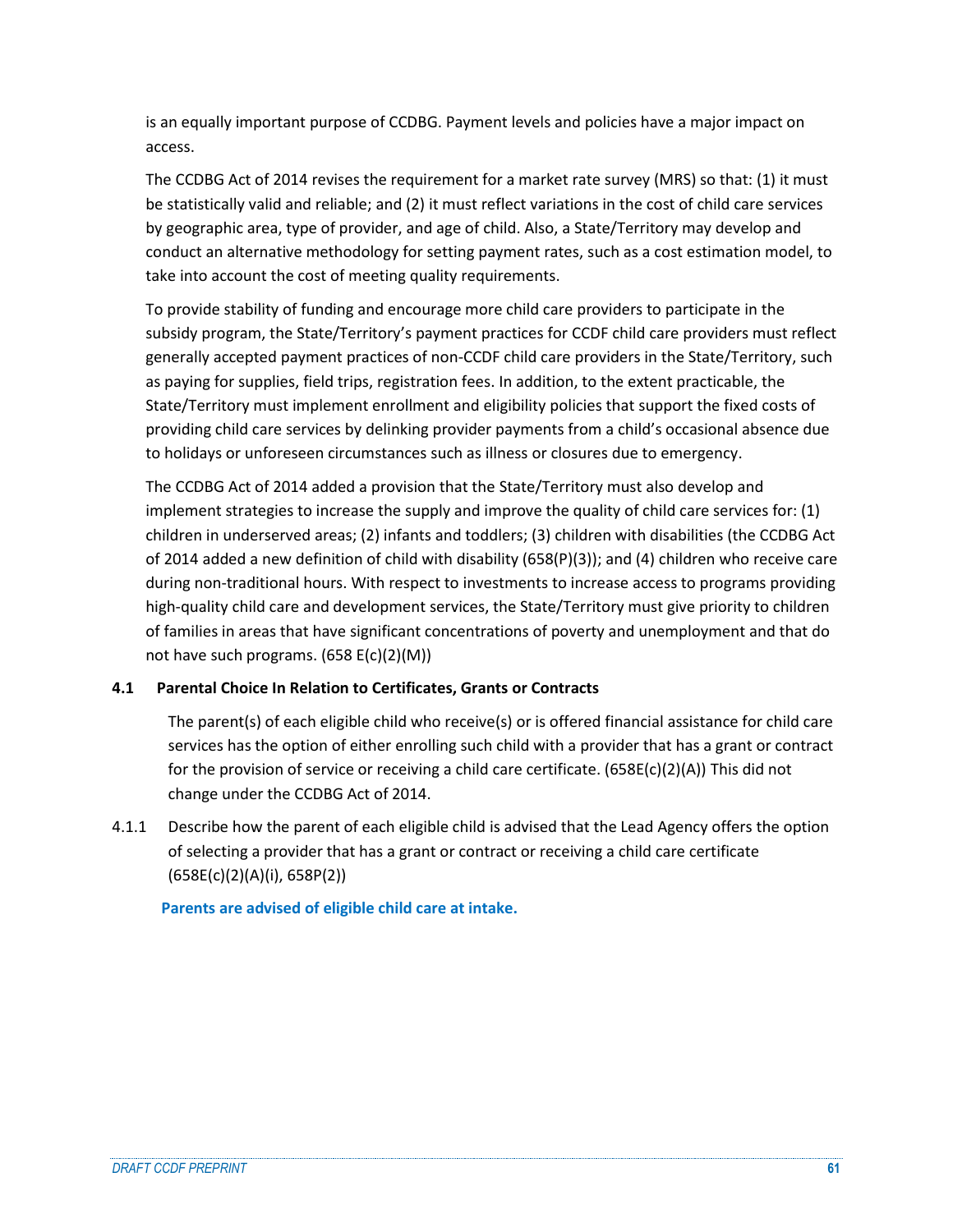4.1.2 Describe how the parent is informed of the option to choose from a variety of child care categories – such as private, not-for-profit, faith-based providers (if using a certificate), centers, family child care homes, or in-home providers. (658EI(2)(A)(i), 658P(2), 658Q)) Check all that apply.

> **X** Certificate form provides information about the choice of providers, including high quality providers

- $\Box$  Certificate is not linked to a specific provider so parents can choose provider of choice **X** Consumer education materials on choosing child care
	- **X** Referral to child care resource and referral agencies
	- $\Box$  Co-located resource and referral in eligibility offices
	- **X** Verbal communication at the time of application
	- $\Box$  Community outreach, workshops or other in-person activities
	- □ Other. Describe
- 4.1.3 Child Care Services Available through Grants or Contracts
	- a) In addition to offering certificates, does the Lead Agency provide child care services through grants or contracts for child care slots? (658A(b)(1)))) **Note**: Do not check "yes" if every provider is simply required to sign an agreement in order to be paid in the certificate program.
		- $\Box$ Yes. If yes, **describe:**
			- o the type(s) of child care services available through grants or contracts
			- $\circ$  the entities who receive contracts (e.g., shared services alliances, child care resource and referral agencies, family child care networks, community based agencies, child care providers, etc.)
			- o the process for accessing grants or contracts
			- o the range of providers available through grants or contracts
			- $\circ$  how rates for contracted slots are set through grants and contracts
			- $\circ$  how the State/Territory determines which entities to contract with for increasing supply and/or improving quality
			- o if contracts are offered statewide and/or locally

 $\boxtimes$ No. If no, skip to 4.1.4.

b) Will the Lead Agency use grants or contracts for child care services to achieve any of the following (check all that apply):

 $\boxtimes$  Increase the supply of specific types of care with grants or contracts for: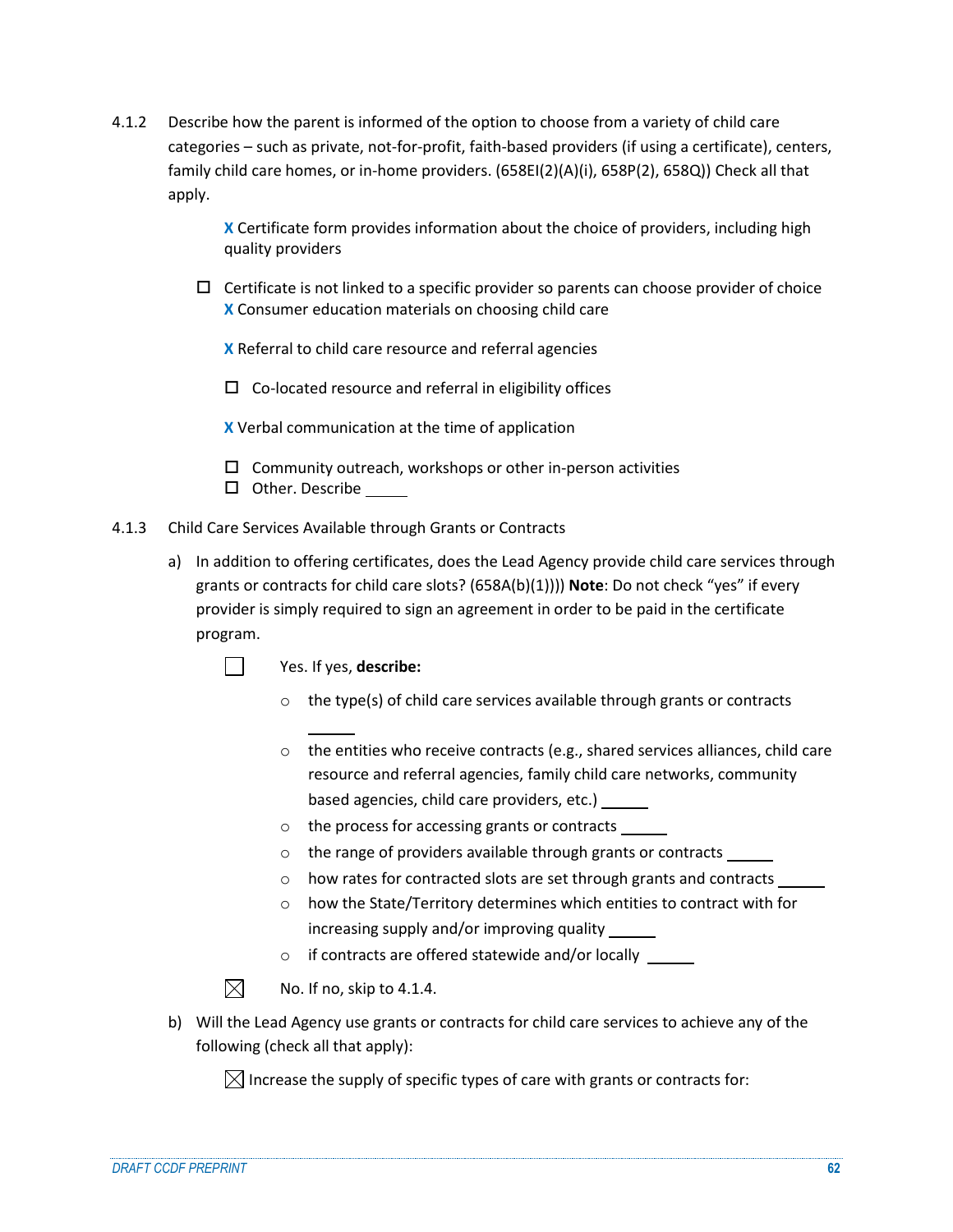|  | $\boxtimes$ Programs to serve children with disabilities |  |  |  |  |
|--|----------------------------------------------------------|--|--|--|--|
|--|----------------------------------------------------------|--|--|--|--|

| $\boxtimes$ Programs to serve infants and toddlers |  |
|----------------------------------------------------|--|
|----------------------------------------------------|--|

|  |  | Programs to serve school-age children |  |
|--|--|---------------------------------------|--|
|  |  |                                       |  |

 $\boxtimes$  Programs to serve children needing non-traditional hour care

Programs to serve homeless children

 $\boxtimes$  Programs to serve children in underserved areas

 $\boxtimes$  Programs that serve children with diverse linguistic or cultural backgrounds

 $\Box$  Programs that serve specific geographic areas

| <b>Illrban</b> |  |
|----------------|--|
|----------------|--|

Rural

| Other. Describe |
|-----------------|
|-----------------|

 $\Box$  Improve the quality of child care programs with grants or contracts for:

 $\boxtimes$  Programs providing comprehensive services, such as integrated child care in Head Start, Early Head Start, summer or other programs

 $\boxtimes$  Programs meeting higher quality standards, such as higher rated QRIS programs, accreditation or state pre-k programs that meet higher quality standards

 $\boxtimes$  Programs that provide financial incentives to teaching staff linked to higher education and qualifications link increased education requirements to higher compensation

 $\boxtimes$  Programs to serve children with disabilities or special needs

 $\boxtimes$  Programs to serve infants and toddlers

Programs to serve school-age children

 $\boxtimes$  Programs to serve children needing non-traditional hour care

 $\Box$  Programs to serve homeless children

 $\boxtimes$  Programs to serve children in underserved areas

 $\boxtimes$  Programs that serve children with diverse linguistic or cultural backgrounds

 $\Box$  Programs that serve specific geographic areas

Rural

Other. Describe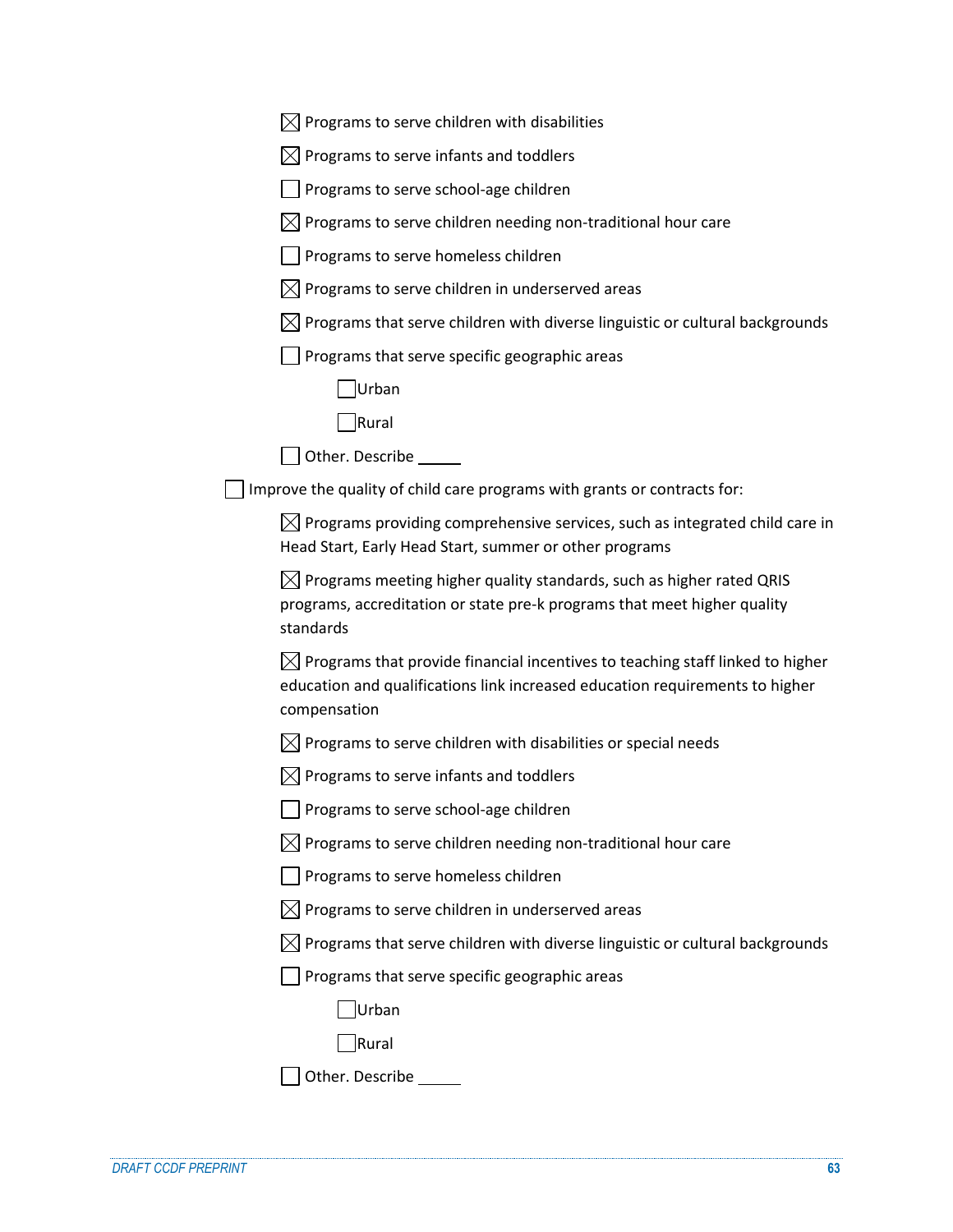4.1.4 The Lead Agency certifies policies and procedures are in place that afford parents unlimited access to their children whenever their children are in the care of a provider who receives CCDF funds. (658E(c)(2)(B)) This requirement did not change under the CCDBG Act of 2014. Describe the policies and procedures for unlimited access:

#### **Policy 11005.1 Parent/Caretaker Rights**

**Parents/Caretakers have the right to to have unlimited access to their children and the child care provider during normal working hours and whenever the children are in the provider's care.**

- 4.1.5 The Lead Agency must allow for in-home care (i.e., care provided in the child's own home) but may limit its use. Will the Lead Agency limit the use of in-home care in any way?
	- $\boxtimes$  Yes. If checked, what limits will the Lead Agency set on the use of in-home care? Check all that apply.

 $\boxtimes$  Restricted based on minimum number of children in the care of the provider to meet minimum wage law or Fair Labor Standards Act. Describe;

**In home care is limited to families in which four or more children require care**.

 $\vert\,\,\,\vert$  Restricted based on provider meeting a minimum age requirement. Describe

Restricted based on hours of care (certain number of hours, non-traditional work hours). Describe

Restricted to care by relatives. Describe

 $\Box$  Restricted to care for children with special needs or medical condition. Describe

Restricted to in-home providers that meet some basic health and safety requirements. Describe

 $\boxtimes$  Other. Describe:

**In home care is limited to families with fewer than four children only as a matter of "last resort".**

 $\Box$  No

### **4.2 Assessing Market Rates and Child Care Costs**

The new law revises the provisions for a market rate survey (MRS) so that: (1) it must be statistically valid and reliable; and (2) it must reflect variations in the price to parents of child care services by geographic area, type of provider, and age of child (658E(c)(4)(B)). A State/Territory has the option to develop and use a statistically valid and reliable alternative methodology for setting payment rates, such as a cost estimation model. Any payment rates established using an alternative methodology or market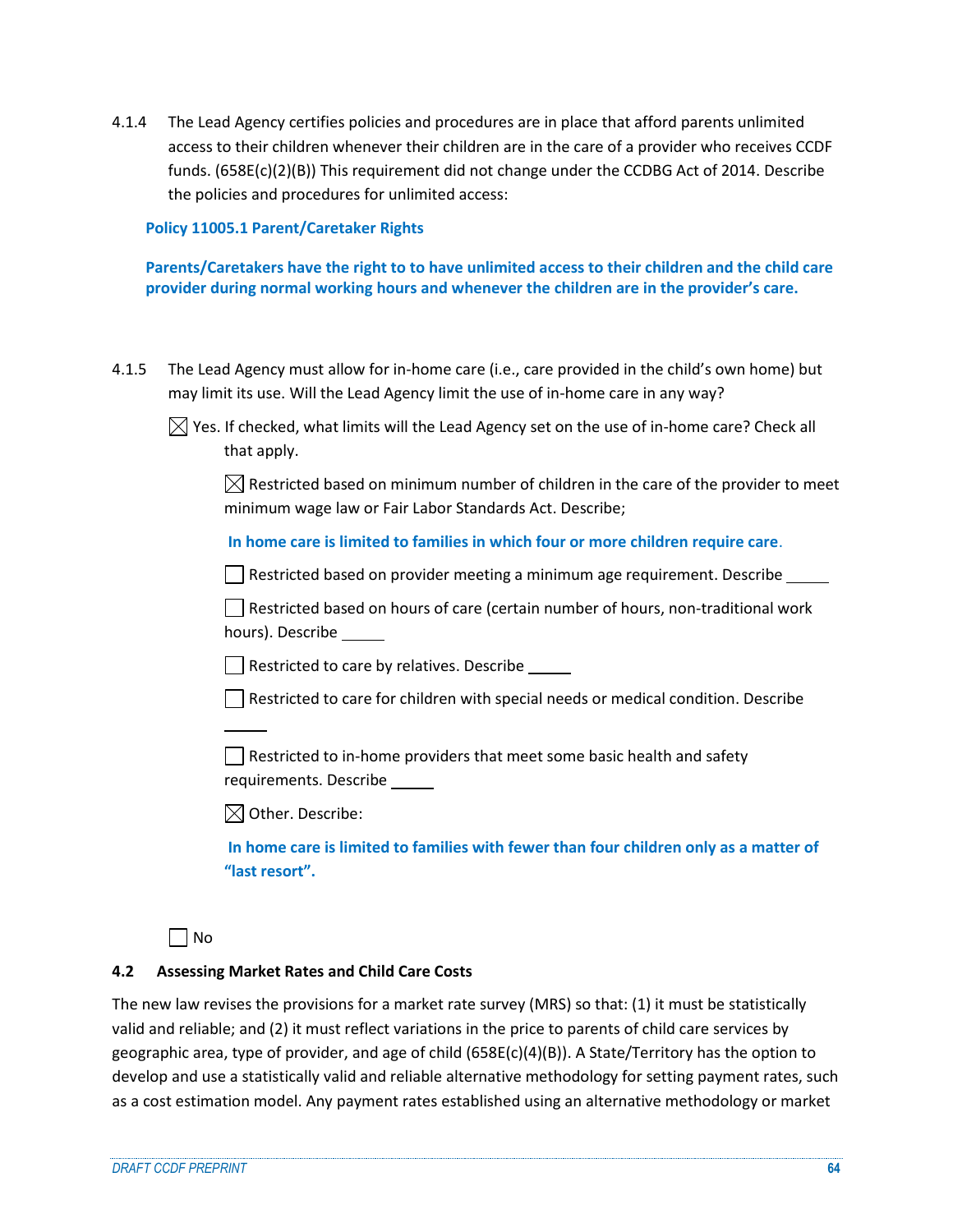rate survey must be reviewed and approved by ACF as part of the CCDF Plan review process. Because the alternative methodology is a new basis for setting payment rates, we highly recommend any State or Territory considering an alternative methodology to submit a description of its proposed approach to the ACF Regional Office in advance of the Plan submittal in order to avoid delays with Plan approval (see <http://www.acf.hhs.gov/programs/occ/resource/ccdf-reauthorization-faq> ).

The MRS or alternative methodology must be developed and conducted no earlier than two years before the date of submission of the Plan (instead of two years before the effective date of the Plan, as previously required for the MRS).

The State must consult with the State Advisory Council (SAC) or other state- or state-designated crossagency body if there is no SAC, local child care program administrators, local child care resource and referral agencies, and other appropriate entities prior to developing and conducting the MRS or alternative methodology.

The State/Territory must prepare a detailed report containing the results of the MRS or alternative methodology. The State must make the report with these results widely available no later than 30 days after completion of the report, including posting the results on the Internet in an easily interpretable and understandable form.

The State/Territory must set CCDF subsidy payment rates in accordance with the results of the current MRS or alternative methodology. When setting payment rates, the law requires States and Territories to take into consideration the cost of providing higher quality child care services than were provided prior to November 2014 (e.g., tiered reimbursement or other methods) and without, **to the extent practicable**, reducing the number of families receiving CCDF relative to the number served as of November 2014. In taking the cost of providing quality into consideration, it is important to consider such key factors as what it takes to support increased stability and reduced provider turnover when setting payment rates.

4.2.1 Developing and Conducting a Market Rate Survey (MRS) and/or an Alternative Methodology. Did the State/Territory conduct a statistically and valid and reliable MRS, alternative methodology or both between July 1, 2013 and March 1, 2016?

# **X** MRS

- □ Alternative Methodology. Describe
- $\Box$  Both. Describe  $\Box$
- $\square$  Other. Describe
- 4.2.2 Describe how the State consulted with the State Advisory Council (SAC) or other state- or statedesignated cross-agency body if there is no SAC, local child care program administrators, local child care resource and referral agencies, and other appropriate entities which could include worker organizations prior to developing and conducting the MRS or alternative methodology.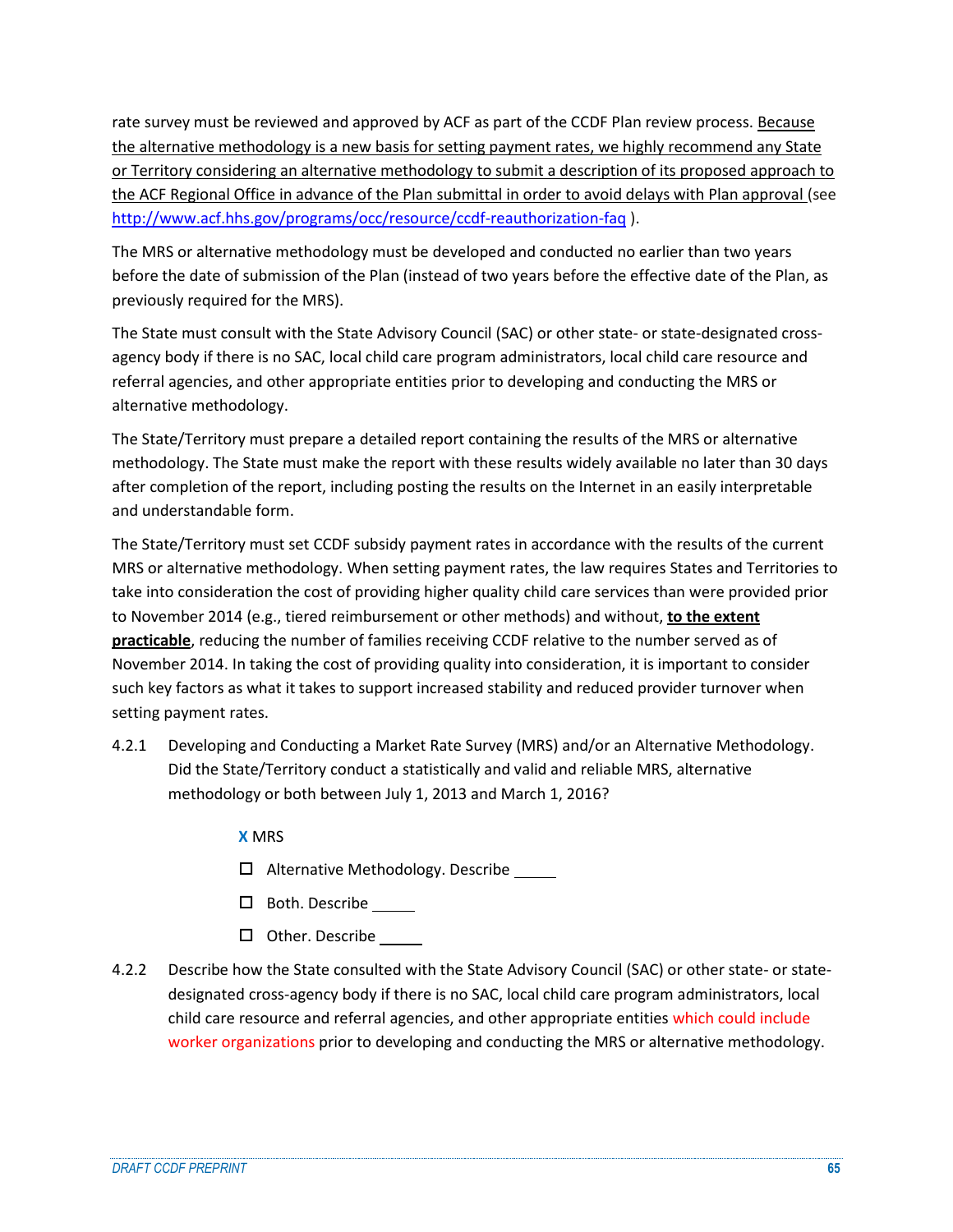**The 2015 Market Rate Survey was conducted by Workplace Solutions in consultation with the lead agency's Director who assistance and supported the contractor by encouraging providers to participate in the study; the lead agency's Chief Administrator who provided ongoing guidance throughout the project. Workplace Solutions also consulted with Children and Families First who assisted with the provider-sampling frame and the Delaware Institute for Excellence in Early Childhood at the University of Delaware who assisted with communication to the provider community.** 

4.2.3 Describe how the market rate survey or alternative methodology is statistically valid and reliable. To be considered valid and reliable, the MRS or alternative methodology must represent the child care market, provide complete and current data, use rigorous data collection procedures, reflect geographic variation, and analyze data in a manner that captures other relevant differences. For example, market rate surveys can use administrative data such as child care resource and referral data if they are representative of the market. If an alternative methodology such as cost modeling is used, demonstrate that the methodology used reliable models that estimated the cost of delivering services in center- and home-based settings at each level of quality defined by the State/Territory.

**The goal of the 2015 Local Child Care Market Rate Study was to develop statistically credible information on the 2015 market prices charged by child careproviders in the state. The Rate Study met this goal since the researchers used a statistically valid methodology and the 2015 market prices for Delaware childcare providers were estimated with a verifiable and high degree of precision. The estimates of precision presented are the 95% confidence intervals for the 75th percentile of prices. For the infant, toddler and preschool-age market segments for family child care markets, the 95% confidence interval is typically about plus or minus 5%-6% of the estimate. The range was higher for family child care for infants in Kent and Sussex counties. There simply were not very many Kent and Sussex family child care providers who had private-paying infants in their care. To increase the accuracy of infant prices for Kent and Sussex counties, the researchers combined the prices for the two counties into one K&S infant cell. These cells had also been combined in previous Delaware market rate studies. This improved the level of accuracy so that the accuracy for this market segment is now in line with the other full-time family child care market segments. To achieve a similar level of accuracy for the infant, toddler and preschool-age market segments for center child care markets, the researchers combined the prices for Kent and Sussex counties in each age group. For infant and school-age care these cells had been combined in previous Delaware child care market rate studies. Again, the estimates of precision presented are the 95% confidence intervals for the 75th percentile of prices. The intervals are typically about plus or minus 5%- 7% of the estimate. For school-age care, the 95% confidence interval is typically about plus or minus 6%-10% of the estimate. This is not because the confidence intervals are wider. It occurs because the prices are lower (this is not full-time care). The sampling design attempted to equalize accuracy in absolute terms, not percentage terms across cells, so there is now a**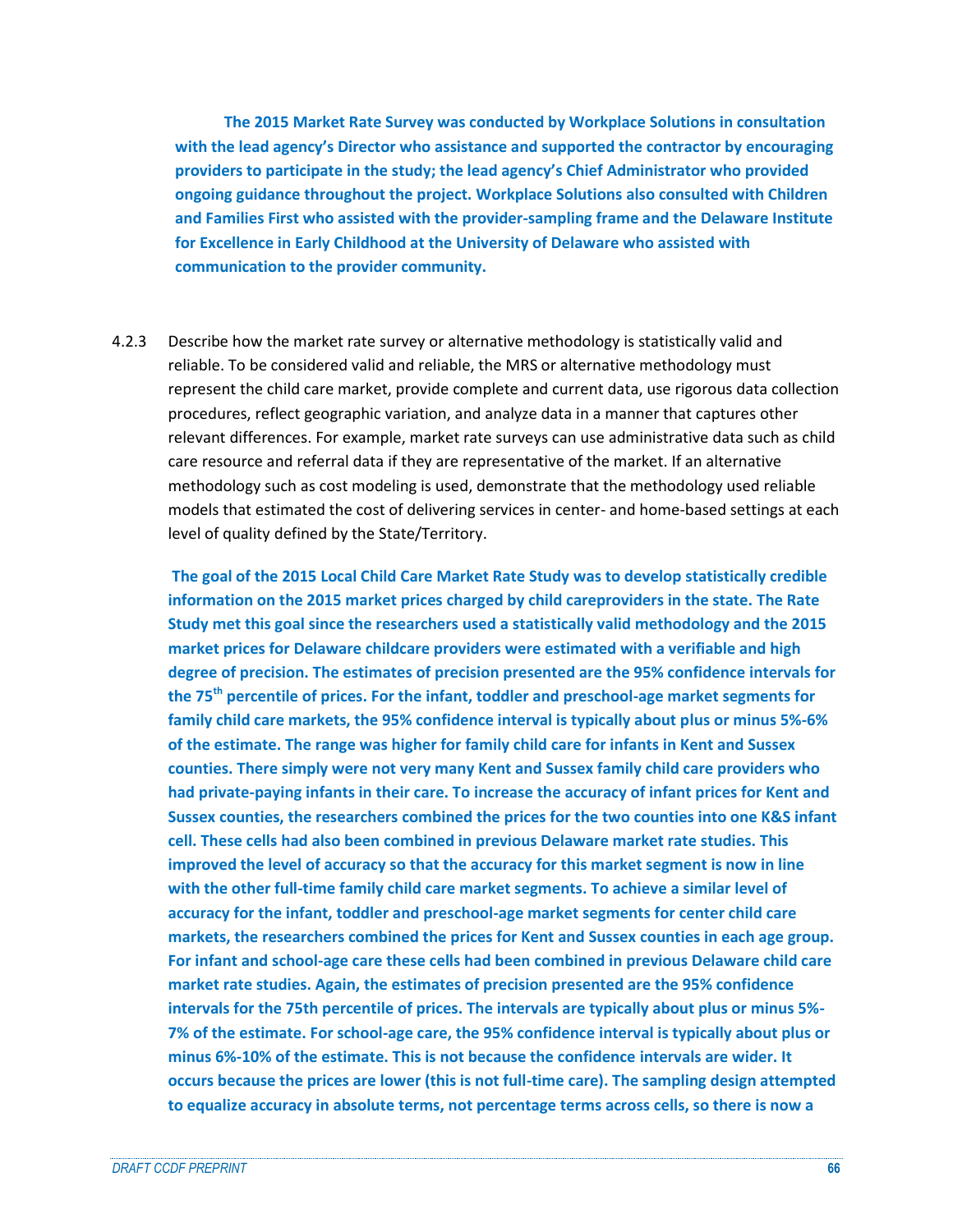**higher uncertainty in percentage terms when the prices are lower, as they are for school-age care. For centers, the Kent and Sussex school-age cells were combined into one K&S cell. This improved the level of accuracy for the center school-age prices at the 75th percentile in both Kent and Sussex counties. For all of the market segments in the study, the level of accuracy achieved would be considered a more than acceptable high level of statistical precision. The researchers stress that it is not just a high degree of precision that was attained, but also that the study quantified how high a degree of precision was attained.** 

- 4.2.4 Describe how the market rate survey reflects variations in the price of child care services by:
	- a) Geographic area (e.g., statewide or local markets):

**Prices varied by geographic area with prices in Kent and Sussex County being lower than prices in New Castle County.**

b) Type of provider:

**At the 75th percentiles, the price of care is lower for family child care than for center care for all age categories for each county.**

c) Age of child:

**The 75th percentile of daily market prices of full-time care in centers decreases as the age of the child increases.**

d) Describe any other key variations examined by the market rate survey, such as quality level

- 4.2.5 Describe the process used by the State/Territory to prepare a detailed report containing the results and make the report widely available to the public.
	- a) Date of completion of the market rate survey or alternative methodology (must be no earlier than July 1, 2013 and no later than March 1, 2016)

**May 2015**

b) Date report containing results was made widely available, no later than 30 days after the completion of the report :

**May 2015**

c) How the report containing results was made widely available and provide the link where the report is posted if available:

**The MRS was made available on the DSS website. www.dhss.gov**

#### **4.3 Setting Payment Rates**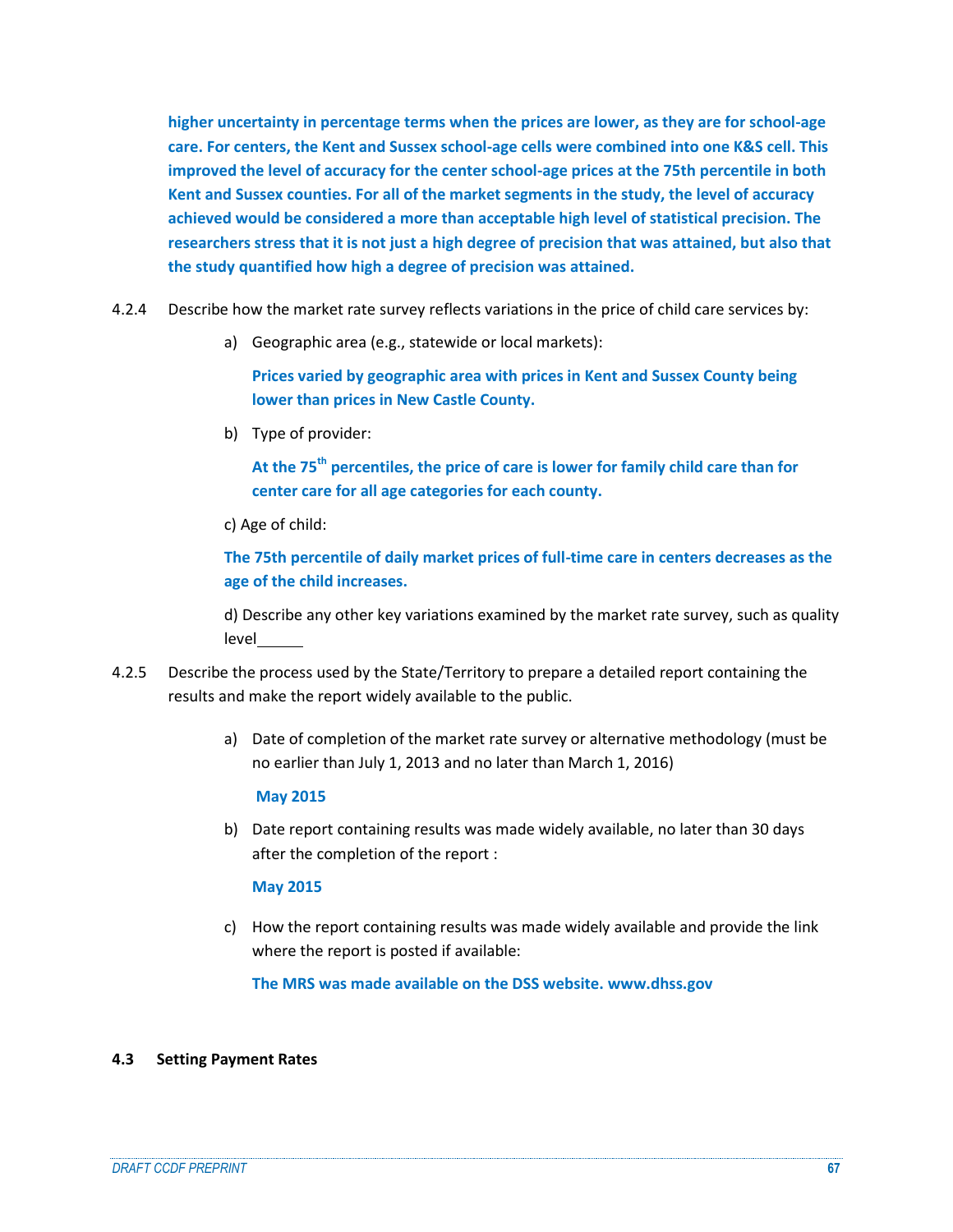- 4.3.1 Provide the base payment rates and percentiles (based on current MRS or alternative methodology) for the following categories. The ages and types of care listed below are meant to provide a snapshot of categories on which rates may be based and are not intended to be comprehensive of all categories that may exist in your State/Territory or reflective of the terms that your State/Territory may use for particular ages. Please use the most populous geographic region (serving highest number of children). Note – If the payment rates are not set by the State/Territory, check here  $\Box$ . Describe how many jurisdictions set their own payment rates ...
	- a) Infant (6 months), full-time licensed center care in most populous geographic region
		- Rate **\$66.51** per **day** unit of time (e.g., hourly, daily, weekly, monthly, etc.)
		- Percentile **75th**
	- b) Infant (6 months), full-time licensed FCC care in most populous geographic region
		- Rate **\$42.00** per **day** unit of time (e.g., hourly, daily, weekly, monthly, etc.)
		- Percentile **75th**
	- c) Toddler (18 months), full-time licensed center care in most populous geographic region
		- Rate **\$72.80** per **day** unit of time (e.g., hourly, daily, weekly, monthly, etc.)
		- Percentile **75th**
	- d) Toddler (18 months), full-time licensed FCC care in most populous geographic region
		- Rate **\$50.00** per **day** unit of time (e.g., hourly, daily, weekly, monthly, etc.)
		- Percentile
	- e) Preschooler (4 years), full-time licensed center care in most populous geographic region
		- Rate **\$72.80** per **day** unit of time (e.g., hourly, daily, weekly, monthly, etc.)
		- Percentile **75th**
	- f) Preschooler (4 years), full-time licensed FCC care in most populous geographic region
		- Rate **\$50.00** per **day** unit of time (e.g., hourly, daily, weekly, monthly, etc.)
		- Percentile **75th**
	- g) School-age child (6 years), full-time licensed center care in most populous geographic region
		- Rate **\$30.40** per **day** unit of time (e.g., hourly, daily, weekly, monthly, etc.)
		- Percentile **75th**
	- h) School-age child (6 years), full-time licensed FCC care in most populous geographic region
		- Rate **\$18.00** per **day** unit of time (e.g., hourly, daily, weekly, monthly, etc.)
		- Percentile**75th**
	- **i)** Describe the calculation/definition of full-time care: **A full week, 30 hours or more per week and at least 6 hours per day.**
	- j) Provide the effective date of the payment rates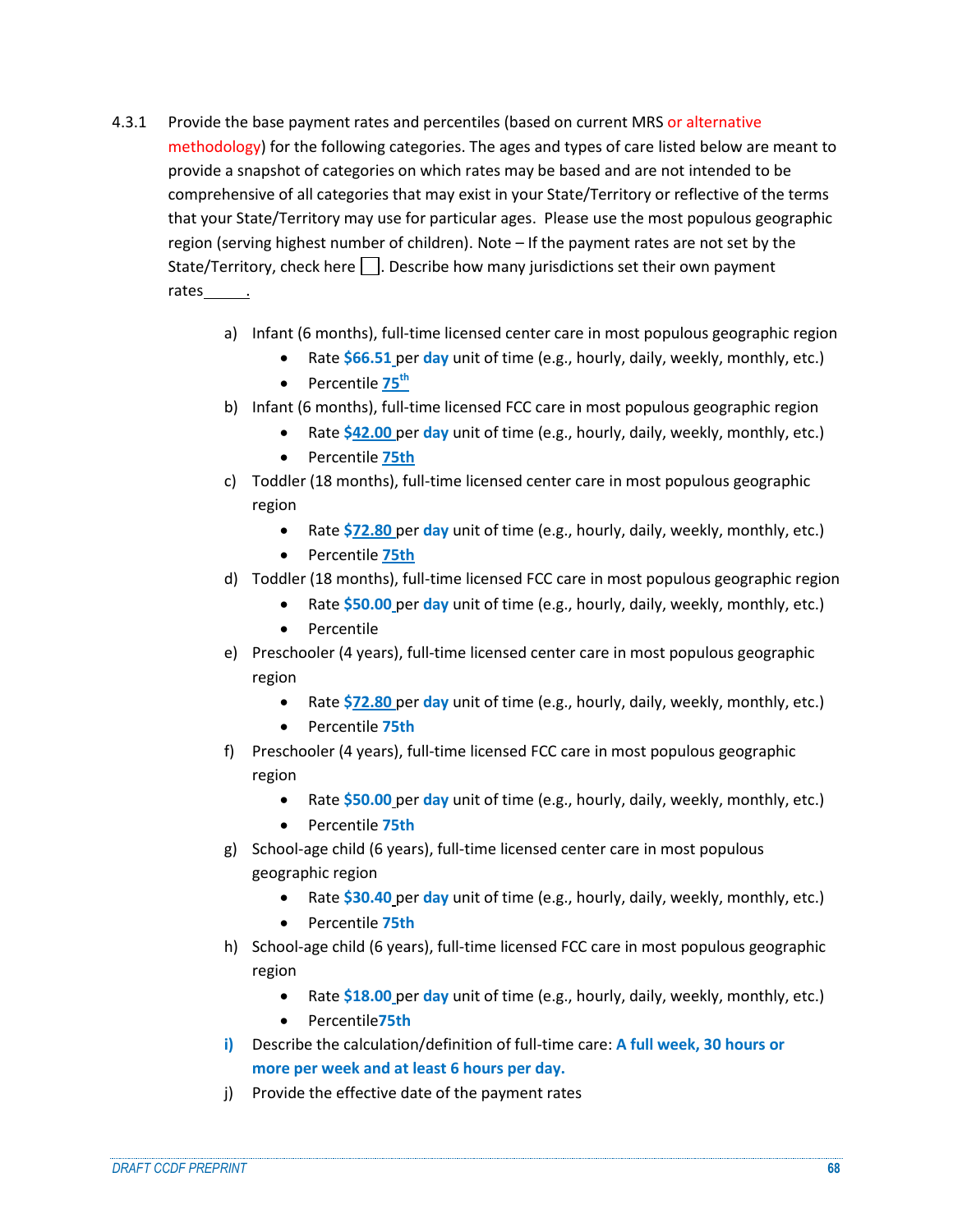- k) Provide the link to the payment rates: **www.dhss.gov**
- 4.3.2 States and Territories may choose to set base payment rates that differ because they take into consideration such factors as 1) geographic location, 2) age of child, 3) needs of children (special needs, protective services, etc.), 4) non-traditional hours of care, or 5) quality of care. In other words, base rates for infants may be set at a higher level than for school-age care because the cost of providing infant care tends to be higher than school-age care. In addition to these rates that differ tied to market variations in prices, States and Territories can choose to establish tiered rates or add-ons on top of these variable base rates as a way to increase payment rates for targeted needs (i.e., higher rate for special needs children as both an incentive for providers to serve children with special needs and as a way to cover the higher costs to the provider to provide care for special needs children).

Check which types of tiered payment or rate add-on, if any, the Lead Agency has chosen to implement. In the description of any tiered rates or add-ons, indicate the process and basis used for determining the tiered rates, amount or percentage of the tiered rate/add-on, and indicate if the rates were set based on the MRS or another process.

- $\square$  Tiered rate/rate add-on for non-traditional hours. Describe  $\square$
- $\Box$  Tiered rate/rate add-on for children with special needs as defined by the State/Territory. Describe
- $\Box$  Tiered rate/rate add-on for infants and toddlers (do not check if you have a different base rate for infants/toddlers with no separate bonus or add-on). Describe

**X** Tiered rate/rate add-on for programs meeting higher quality as defined by the State/Territory. Describe

 **In 2011 the state of Delaware began paying STAR 3, 4, and 5 program**s **Tiered Reimbursement Bonus payments based on the number of days of attendance per child eligible for the Purchase of Care Program and the rates set by the lead agency. Tiered Reimbursement payments reflect the level of quality achieved or sustained by a program during the attendance month.**

- $\square$  Tiered rate/rate add-on for programs serving homeless children. Describe  $\rule{1em}{0.15mm}$
- $\Box$  Other tiered rate/rate add-on beyond the base rate. Describe
- $\Box$  None.
- 4.3.3 Describe how the State/Territory set payment rates for child care services in accordance with the results of the most recent market rate survey or alternative methodology:

# **The state sets payment rates at the 75th percentile and arebased on the results of the MRS.**

4.3.4 In setting payment rates, how did the State/Territory take into consideration the cost of providing higher quality child care services than were provided prior to November 2014 (e.g., tiered payment or other methods) and without, to the extent practicable, reducing the number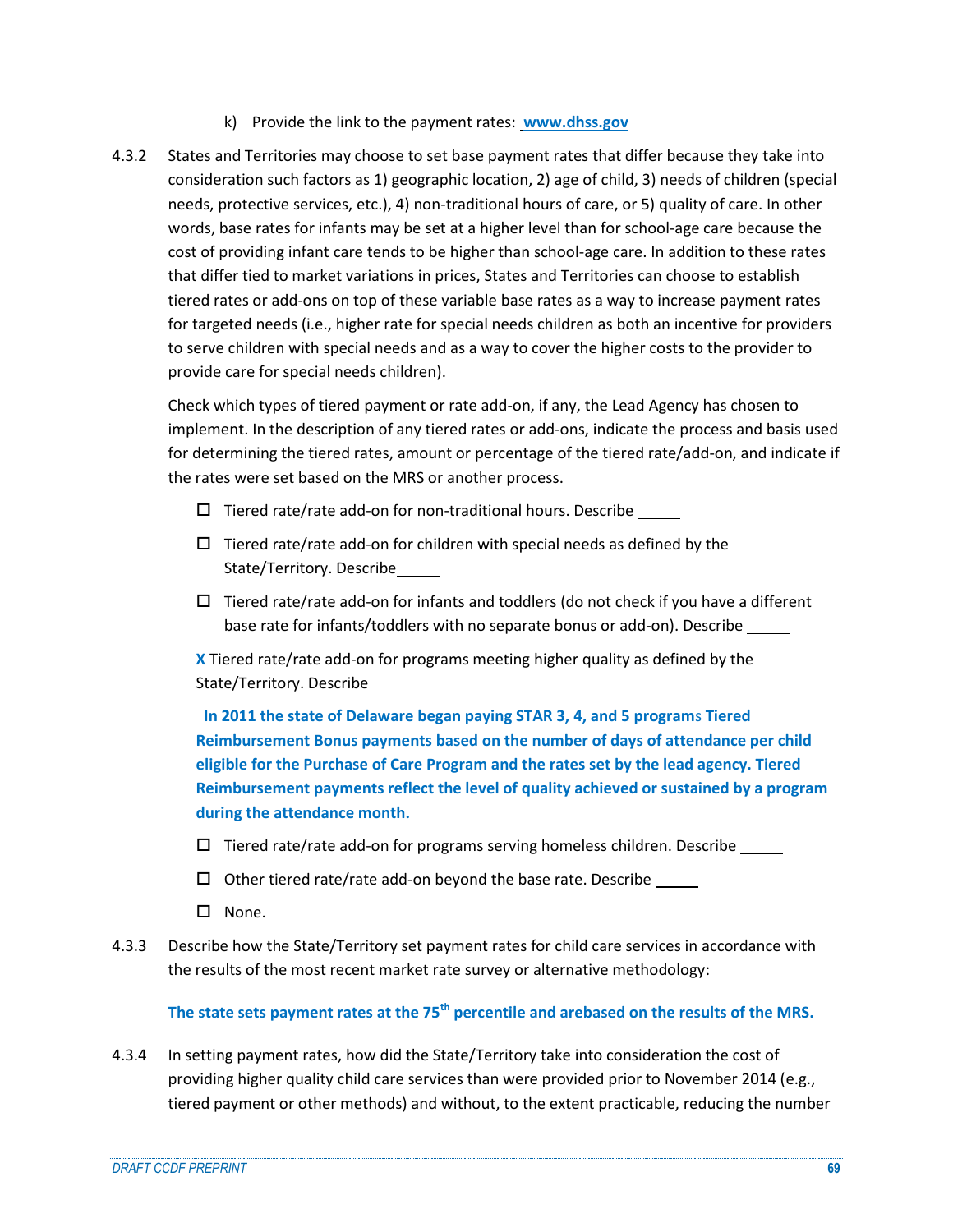of families receiving CCDF relative to the number of families served as of November 2014. For example, providing tiered payment with a sufficient differential to support higher quality, considering the cost of quality using a cost estimation model or other method, or examining the participation rate of high-quality providers in the subsidy system (e.g., using indicators from a quality rating system, accreditation or other state-defined indicators of quality) and adjusting payment rates if necessary.

**In 2011 the state of Delaware began paying STAR 3, 4, and 5 programs Tiered Reimbursement Bonus payments based on the number of days of attendance per child eligible for the Purchase of Care Program and the rates set by the lead agency. Tiered Reimbursement payments reflect the level of quality achieved or sustained by a program during the attendance month.**

#### **4.4 Summary of Facts Used to Determine that Payments Rates Are Sufficient to Ensure Equal Access**

The CCDF plan shall provide a summary of data and facts relied on by the State/Territory to certify that payment rates are sufficient to ensure equal access. (658E (c)(4)(A)) Equal access is not limited to a single percentile alone but is inclusive of various metrics or benchmarks that would offer children receiving CCDF access to the same services (type of care, quality of care) as children not receiving CCDF.

- 4.4.1 What data and facts did the State use to determine equal access (i.e., what is your metric or benchmark of equal access – such as percentile that rates cover or proportion of costs covered)? Check all that apply and describe.
	- **X** Payment rates are set at the 75th percentile or higher of the most recent survey. Describe:

**The lead agency contracted with Workplace Solutions and planned the study from November to January. Interviews were conducted from February to April. Workplace Solutions submitted the final estimates of the 75th percentile prices to the lead agency in May 2015.The lead agency uses the information obtained from the survey to inform state decisions regarding reimbursement rates for child care services purchased by the state. Information from the study helps ensure that reimbursement rates allow subsidized low-income children equal access to early education and care.**

- $\Box$  Using tiered rates/differential rates as described in 4.3.3 to increase access for targeted needs.
- $\Box$  Rates based on data on the cost to the provider of providing care meeting certain standards. Describe
- $\square$  Data on the size of the difference (in terms of dollars) between payment rates and the 75th percentile in the most recent survey, if rates are below the 75th percentile. Describe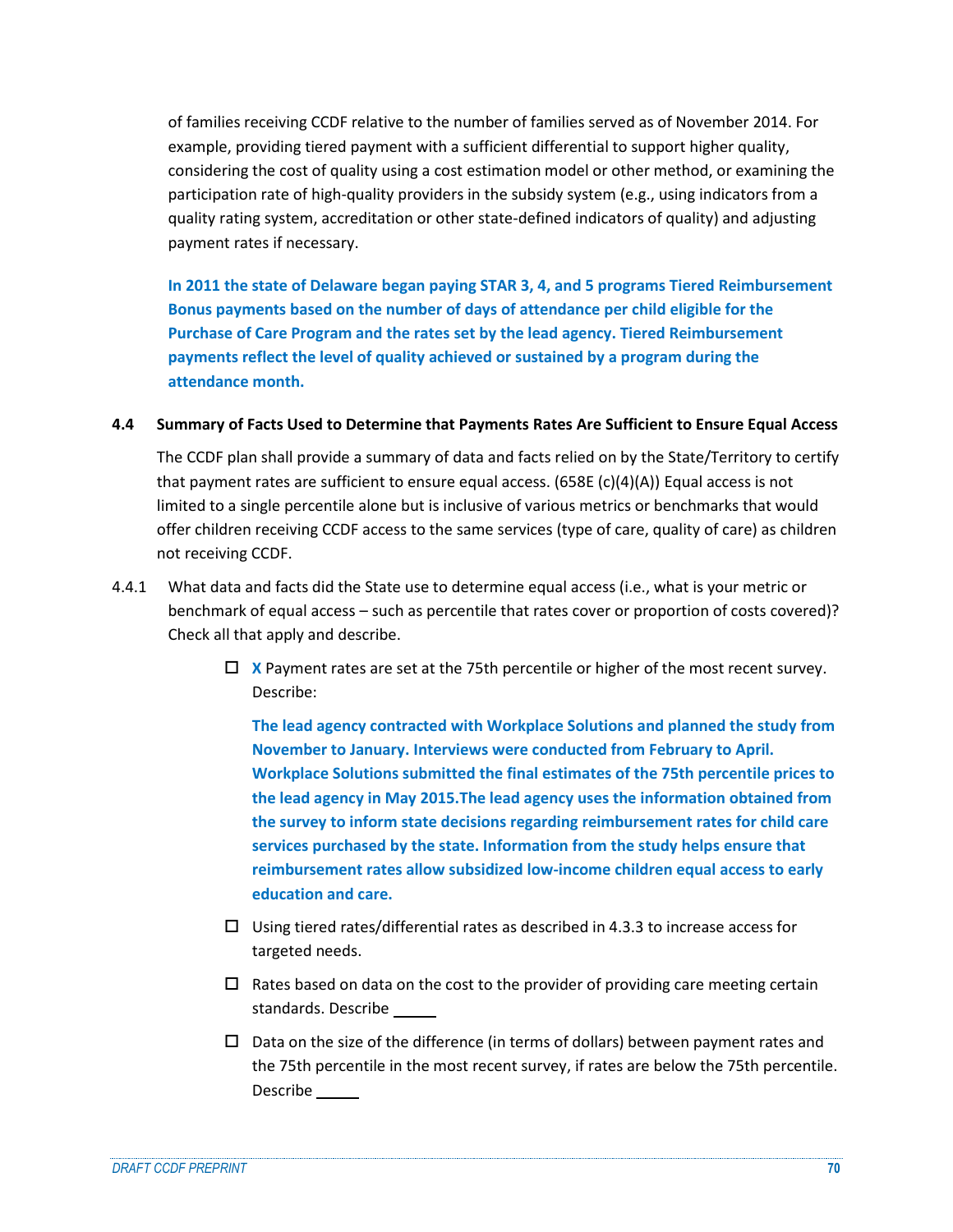- $\square$  Data on the proportion of children receiving subsidy being served by high-quality providers. Describe
- $\square$  Data on where children are being served showing access to the full range of providers. Describe
- $\Box$  Data on how rates set below the 75<sup>th</sup> percentile allow CCDF families access to the same quality of care as families not receiving CCDF. Describe
- $\Box$  Feedback from parents, including parent survey or parent complaints. Describe
- □ Other. Describe
- 4.4.2 Does the State/Territory certify that payment rates are sufficient to ensure equal access either based on the current MRS or alternative methodology?
	- $\Box$  **X** Yes. The State/Territory certifies that payment rates are sufficient to ensure equal access by March 1, 2016. Provide the State/Territory definition of how its payment rates are sufficient to ensure equal access:

**The lead agency contracted with Workplace Solutions and planned the Market Rate study from November to January. Interviews were conducted from February to April. Workplace Solutions submitted the final estimates of the 75th percentile prices to the lead agency in May 2015.The lead agency uses the information obtained from the survey to inform state decisions regarding reimbursement rates for child care services purchased by the state. Information from the study helps ensure that reimbursement rates allow subsidized low-income children equal access to early education and care**.

- $\Box$  No. If no, the State/Territory must provide a State/Territory-specific implementation plan for achieving compliance with this requirement, including planned activities, necessary legislative or regulatory steps to complete, and target completion date (no later than September 30, 2016). Please provide brief text responses and descriptions only. Do not cut and paste charts or tables here. Your responses will be consolidated electronically into an Implementation Plan summary report.
	- Overall Target Completion Date (no later than September 30, 2016)
	- **•** <del>Current</del>Overall Status Describe the State/Territory's overall status toward complete implementation for anythis requirement(s) not fully implemented (not yet started, partially implemented, substantially implemented, other)
		- o Implementation progress to date Implemented requirement(s) Identify any requirement(s) partially or substantially implemented to date if applicable
		- o Unmet requirement Identify the requirement(s) not fullyto be implemented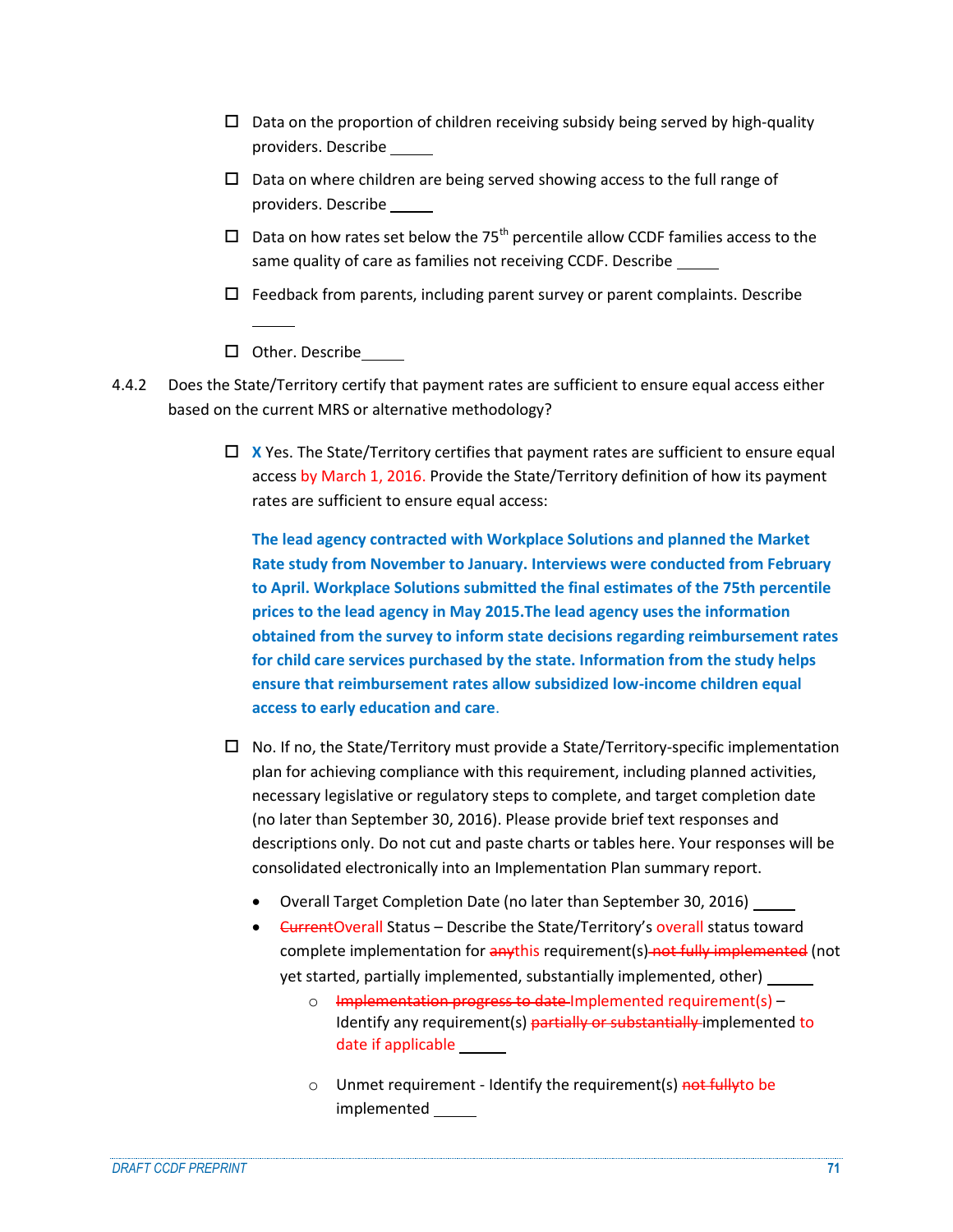- $\circ$  Tasks/Activities What specific steps will you take to implement the unmet requirement (e.g., legislative or rule changes, modify agreements with coordinating agencies, etc.)
	- Projected start date for each activity \_\_\_\_\_
	- Projected end date for each activity
	- Agency Who is responsible for complete implementation of this activity
	- Partners Who is the responsible agency partnering with to complete implementation of this activity

### **4.5 Payment Practices and Timeliness of Payments**

The CCDBG Act of 2014 added a provision that requires States and Territories to describe in the Plan how the State/Territory's payment practices for CCDF child care providers reflect generally accepted payment practices of non-CCDF child care providers in the State/Territory —so as to provide stability of funding and encourage more child care providers to participate in the subsidy program. To the extent practicable, the State/Territory must implement enrollment and eligibility policies that support the fixed costs of providing child care services by delinking provider payments from a child's occasional absences due to holidays or unforeseen circumstances such as illness. (658E(c)(2)(S))

- 4.5.1 Describe the status of State/Territory's payment practices for CCDF child care providers that reflect generally accepted payment practices of non-CCDF child care providers in the State/Territory.
	- **X** Fully implemented and meeting all Federal requirements outlined above by March 1, 2016. Describe using 4.5.2 through 4.5.3 below.
	- $\Box$  Not implemented. If not implemented, the State/Territory must provide a State/Territory-specific implementation plan for achieving compliance with this requirement, including planned activities, necessary legislative or regulatory steps to complete, and target completion date (no later than September 30, 2016). Please provide brief text responses and descriptions only. Do not cut and paste charts or tables here. Your responses will be consolidated electronically into an Implementation Plan summary report.
		- Overall Target Completion Date (no later than September 30, 2016)
		- **CurrentOverall Status Describe the State/Territory's overall status toward** complete implementation for anythis requirement(s) not fully implemented (not yet started, partially implemented, substantially implemented, other)
			- o Implementation progress to date Implemented requirement(s) Identify any requirement(s) partially or substantially implemented to date if applicable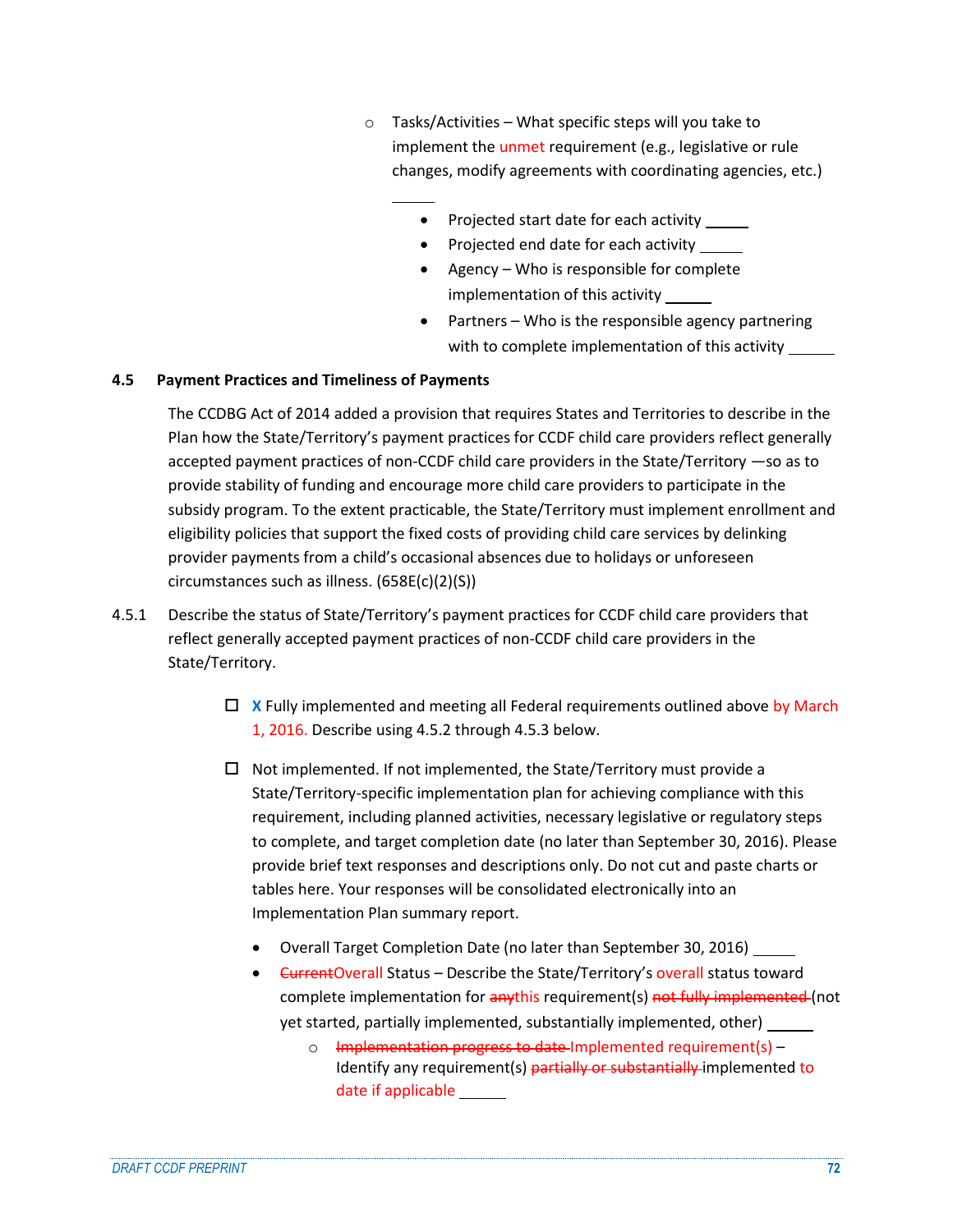- o Unmet requirement Identify the requirement(s) not fullyto be implemented
	- o Tasks/Activities What specific steps will you take to implement the unmet requirement (e.g., legislative or rule changes, modify agreements with coordinating agencies, etc.)
		- Projected start date for each activity \_\_\_
		- Projected end date for each activity
		- Agency Who is responsible for complete implementation of this activity
		- Partners Who is the responsible agency partnering with to complete implementation of this activity
- 4.5.2 Describe how the payment practices to child care providers who serve CCDF-assisted children reflect generally accepted payment practices of other child care providers in the State/Territory to ensure stability of funding to encourage more child care providers to serve children who receive CCDF assistance. Check all that apply and describe. The Lead Agency ...

 $\square$  Pays prospectively prior to the delivery of services. Describe  $\square$ 

**X** Pays within no more than 21 days of billing for services. Describe:

**Providers are generally paid within 10 days of billing or submission of attendance.**

Supports fixed costs of providing child care services by delinking provider payments from a child's occasional absences by paying based on enrollment instead of attendance. Describe including the State/Territory's definition of occasional absences

 $\square$  Supports fixed costs of providing child care services by delinking provider payments from a child's occasional absences by providing full payment if a child attends at least a certain percent of authorized time. Specify percent and describe

**X** Supports fixed costs of providing child care services by delinking provider payments from a child's occasional absences by providing full payment if a child is absent for a certain number of days in a month. Specify the number of absence days allowed and paid for and describe:

#### **Providers are paid for 5 absent days.**

**X** Pays on a full-time or part-time basis (rather than smaller increments such as hourly) **Child care fees are based on full time (5 days a week, 4 or more hours a day and part time(4 hour or less a day).** 

**X** Pays for standard and customary fees that the provider charges private-paying parents (e.g., registration fees, deposits, supplies, field trips, etc.):

**Providers are required to waive registration fees.**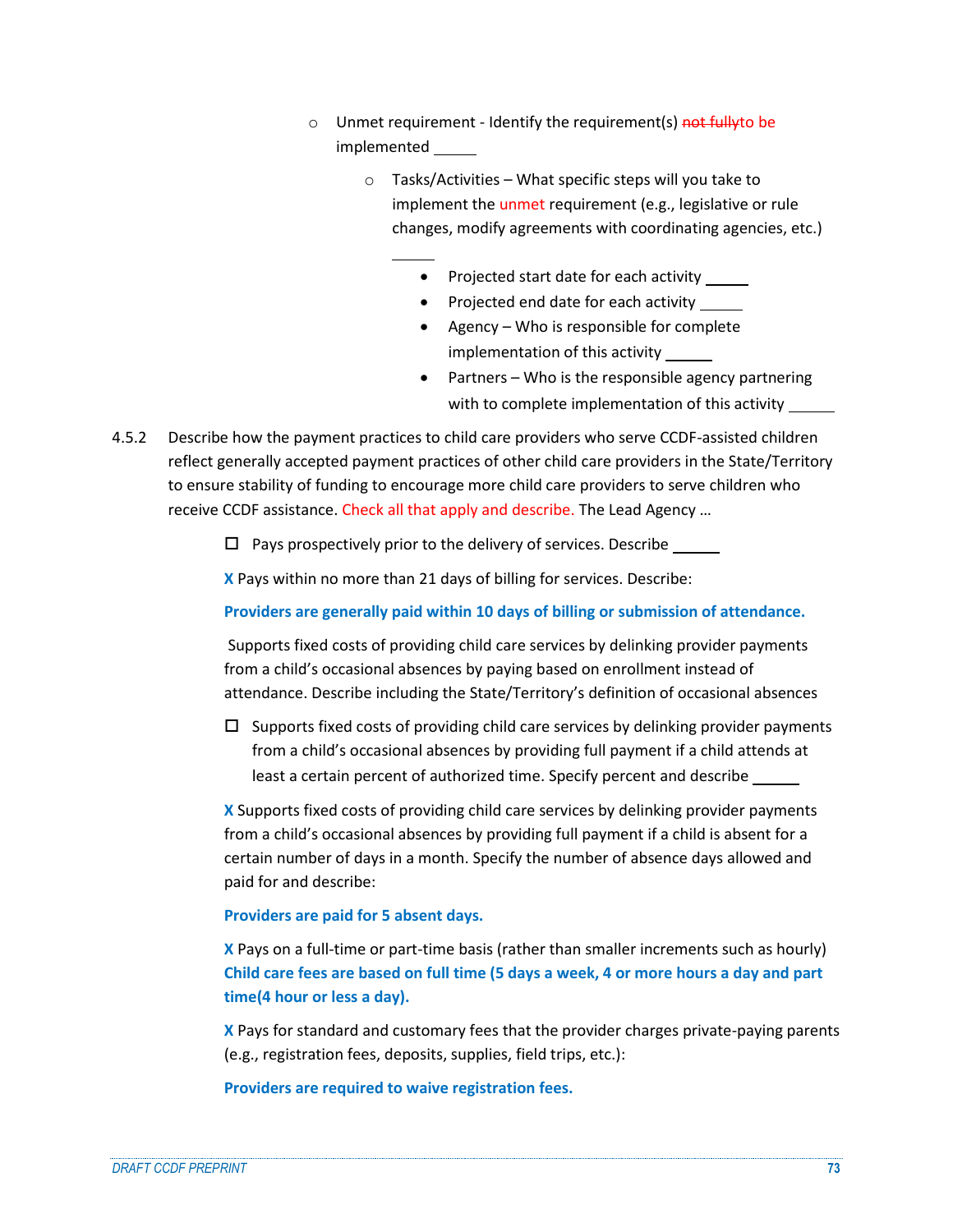**X** Provides prompt notice to providers regarding any changes to the family's eligibility status that may impact payment:

**Providers have 24 hour access to that information on the Provider Self Service Portal.** Has a timely appeal and resolution process for payment inaccuracies and disputes. Describe:

**All inaccuracies and disputes are given priority and resolved in a timely manner by the Purchase of Care team.**

- $\Box$  Other. Describe
- $\Box$  For those options not checked above, explain why these options are not generally accepted payment practices in your State/Territory: **The lead agency's policy dictates that providers are paid following the month of service and is based on the submission of an attendance record. The lead agency's policy dictates that fees are paid based on attendance rather than enrollment.**
- 4.5.3 Check and describe the strategies the State/Territory will use to ensure the timeliness of payments.
	- **X** Policy on length of time for making payments. Describe length of time:

**The lead agency policy dictates that payments are to be made within 30 days of submission of attendance record, however providers are typically paid within 10 days.**

**X** Track and monitor the payment process:

**The payment process is tracked and monitored through an electronic system.**

 $\Box$  **X** Use of electronic tools (e.g., automated billing, direct deposit, etc.) Describe:

**The lead agency uses an automated billing system where providers submit attendance electronically; providers are also required to have direct deposit in order to receive payments.**

□ Other. Describe

#### **4.6 Supply Building Strategies to Meet the Needs of Certain Populations**

The CCDBG Act of 2014 added a provision that the State/Territory will develop and implement strategies to increase the supply and improve the quality of child care services for children in underserved areas, infants and toddlers, children with disabilities, and children who receive care during non-traditional hours. (658 E(c)(2)(M))

- 4.6.1 Has the State/Territory conducted data analysis of existing and growing supply needs?
	- **X** Yes. Describe data sources :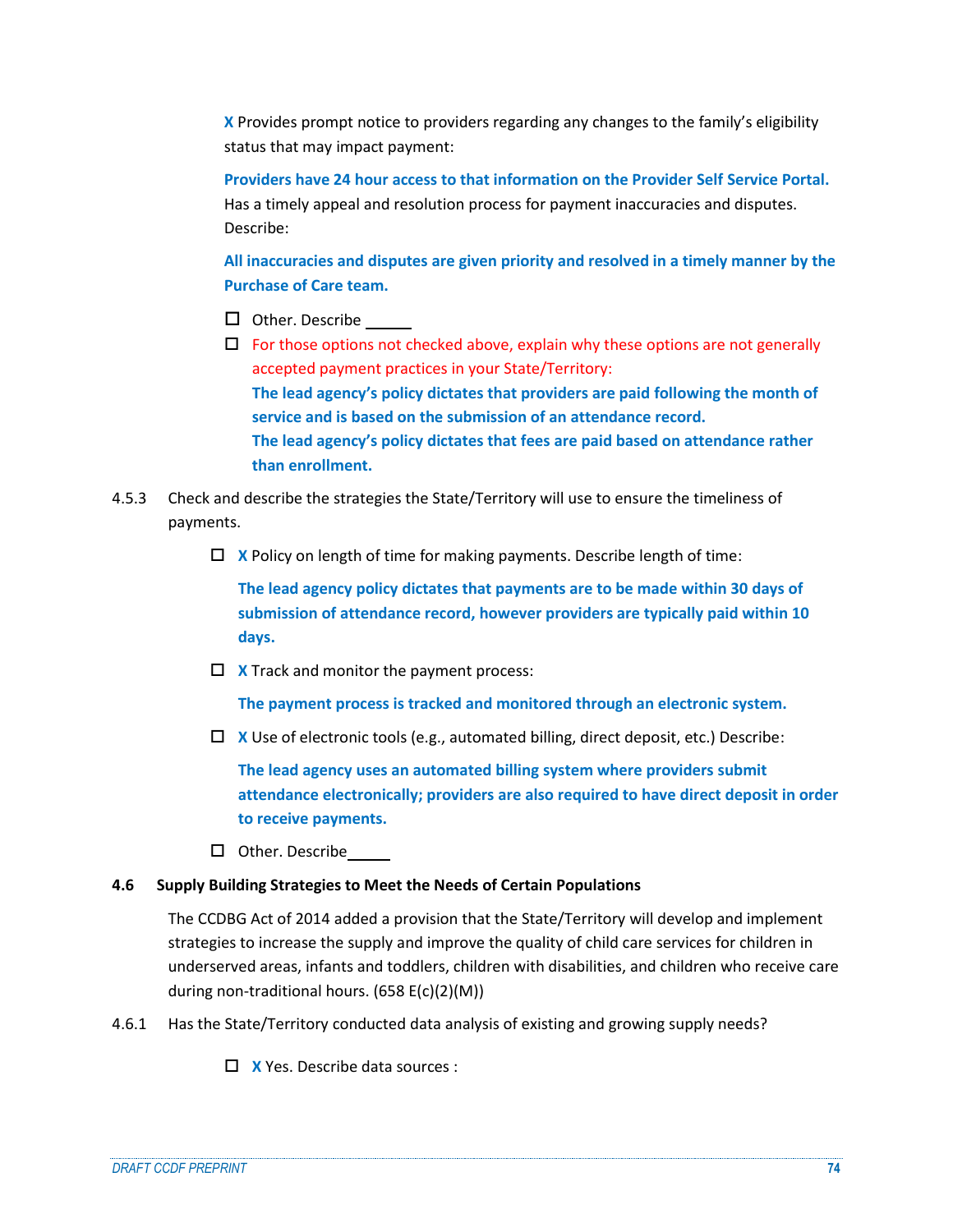**The The lead agency contracts with Children and Families First to provide grants and technical assistance to providers who serve children and families with an emphasis on serving low-income children in high needs areas, infants/toddlers, English Language Learners, children who need care during non traditional hours and children with special needs.** 

- $\Box$  No. If no, how does the State/Territory determine most critical supply needs?
- 4.6.2 Describe what method(s) is used to increase supply and improve quality for:
	- a) Infants and toddlers (check all that apply)

**X** Grants and contracts (as discussed in 4.1.3)

**X** Family child care networks

 $\square$  Start-up funding

**X** Technical assistance support

**X** Recruitment of providers

**X** Tiered payment rates (as discussed in 4.4.1)

 $\Box$  Other. Describe  $\Box$ 

b) Children with disabilities (check all that apply)

**X** Grants and contracts (as discussed in 4.1.3)

- **X** Family child care networks
- $\square$  Start-up funding
- **X** Technical assistance support
- **X** Recruitment of providers
- **X** Tiered payment rates (as discussed in 4.4.1)
- $\square$  Other. Describe  $\rule{1em}{0.15mm}$
- c) Children who receive care during non-traditional hours (check all that apply)
	- **X** Grants and contracts (as discussed in 4.1.3)
	- **X** Family child care networks
	- $\square$  Start-up funding
	- **X** Technical assistance support
	- **X** Re cruitment of providers
	- **X**Tiered payment rates (as discussed in 4.4.1)
	- □ Other. Describe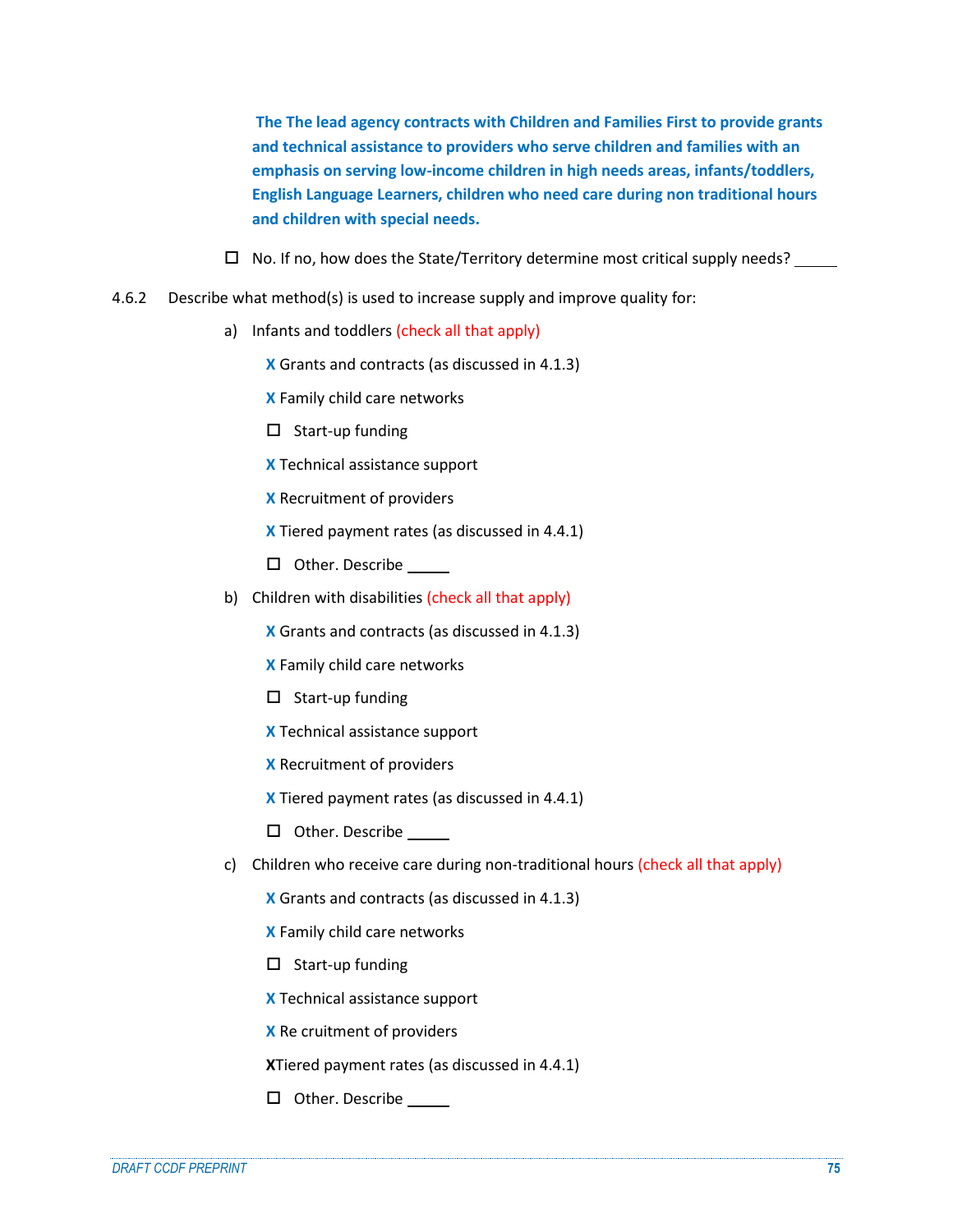- d) Homeless children (check all that apply)
	- $\Box$  Grants and contracts (as discussed in 4.1.3)
	- $\Box$  Family child care networks
	- $\square$  Start-up funding
	- $\square$  Technical assistance support
	- $\square$  Recruitment of providers
	- $\Box$  Tiered payment rates (as discussed in 4.4.1)
	- □ Other. Describe
- 4.6.3 The CCDBG Act of 2014 requires States to describe the procedures and process it uses, in terms of the investments made to increase access to programs providing high quality child care and development services, to give priority for those investments to children in families in areas that have significant concentrations of poverty and unemployment and that do not have such highquality programs. (658E(c)(2)(Q)) Describe the status of State/Territory's process and procedures to give priority for investments to children and families from areas with high concentrations of poverty and unemployment that do not have high-quality programs.
	- **X** Fully implemented and meeting all Federal requirements outlined above by March 1, 2016. Describe:

**The The lead agency contracts with Children and Families First to provide grants and technical assistance to providers who serve children and families with an emphasis on serving low-income children in high needs areas, infants/toddlers, English Language Learners, children who need care during non traditional hours and children with special needs. High needs areas are identified in the following: Wilmington River Area, Center City of Wilmington, Western Wilmington, Southern Kent, Southern Dover, Georgetown area, Northern Sussex, Western Sussex, and Eastern Sussex.**

- $\Box$  Not implemented. If not implemented, the State/Territory must provide a State/Territory-specific implementation plan for achieving compliance with this requirement, including planned activities, necessary legislative or regulatory steps to complete, and target completion date (no later than September 30, 2016). Please provide brief text responses and descriptions only. Do not cut and paste charts or tables here. Your responses will be consolidated electronically into an Implementation Plan summary report.
	- Overall Target Completion Date (no later than September 30, 2016)
	- **•** <del>Current</del>Overall Status Describe the State/Territory's overall status toward complete implementation for anythis requirement(s) not fully implemented (not yet started, partially implemented, substantially implemented, other)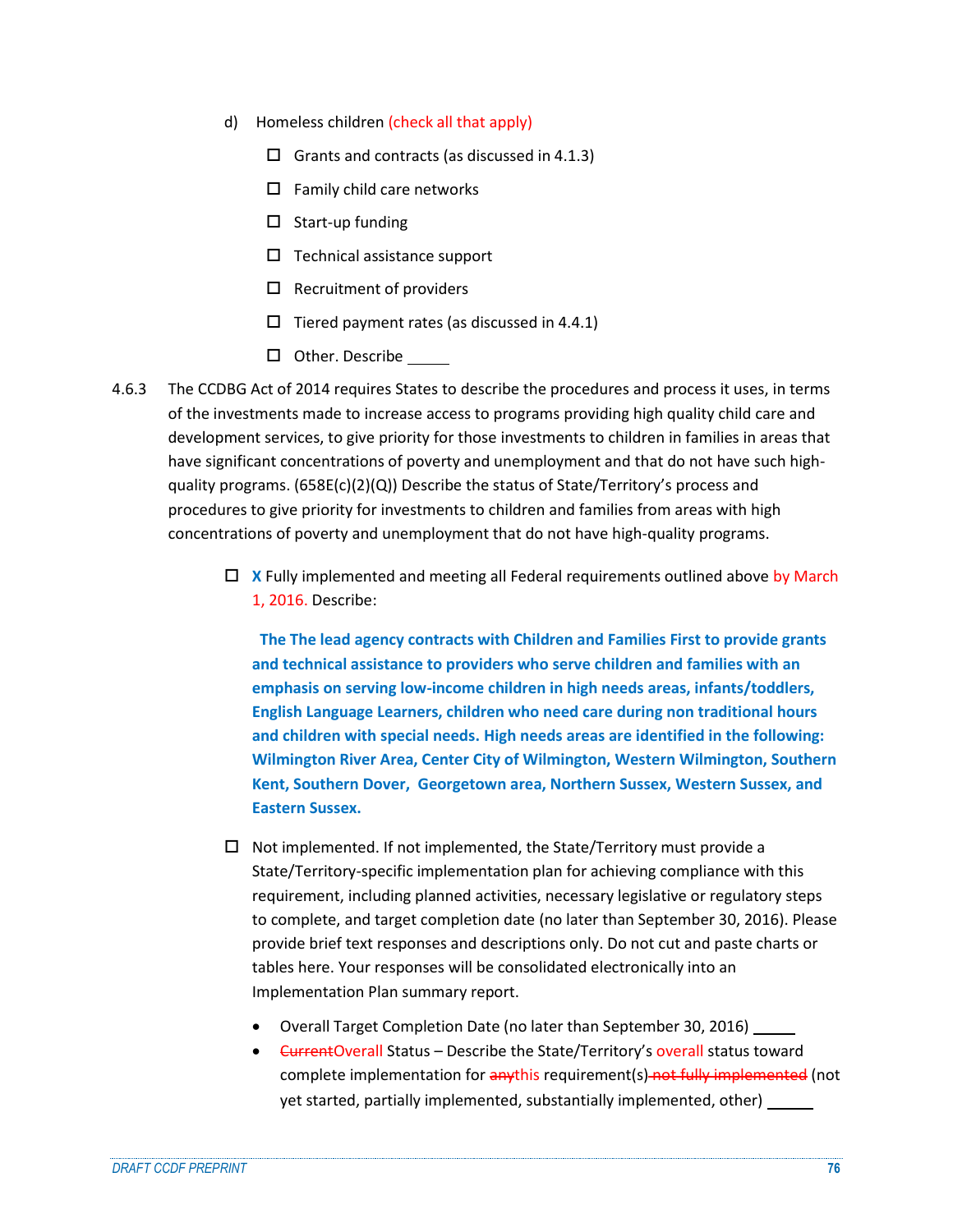- o Implementation progress to date Implemented requirement(s) Identify any requirement(s) partially or substantially implemented to date if applicable
- o Unmet requirement Identify the requirement(s) not fullyto be implemented
	- o Tasks/Activities What specific steps will you take to implement the unmet requirement (e.g., legislative or rule changes, modify agreements with coordinating agencies, etc.)
		- Projected start date for each activity
		- Projected end date for each activity \_\_\_\_\_
		- Agency Who is responsible for complete implementation of this activity
		- Partners Who is the responsible agency partnering with to complete implementation of this activity

# **5 Establish Standards and Monitoring Processes to Ensure the Health and Safety of Child Care Settings**

The CCDBG Act of 2014 makes child care safer by defining minimum health and safety requirements for child care providers. This includes both the standards that must be established and the preservice/orientation and ongoing minimum training required. States and Territories must also explain why exemptions to any of the licensing standards do not endanger the health and safety of CCDF children in license-exempt care. States and Territories are required to have standards for CCDF providers regarding group size limits and appropriate child-to-provider ratios based on the age of children in child care.

Pre-licensure and annual unannounced inspections of licensed CCDF providers and annual inspections of license-exempt CCDF providers are now required. The CCDBG Act of 2014 requires States and Territories to establish qualifications and training for licensing inspectors and appropriate inspector-to-provider ratios. It also requires States and Territories to conduct criminal background checks for all child care staff members, including staff members who don't care directly for children but have unsupervised access to children and lists specific disqualifying crimes. States and Territories must certify that all child care providers comply with child abuse reporting requirements of Child Abuse Prevention and Treatment Act (CAPTA), mandatory reporting of known and suspected instances of child abuse and neglect).

### **5.1 Licensing Requirements and Standards**

Each State/Territory is required to certify it has in effect licensing requirements applicable to all child care services provided within the State/Territory (not restricted to providers receiving CCDF), and to provide a detailed description of such requirements and how such requirements are effectively enforced. (658E(c)(2)(F) Nothing in the statute prohibits the State/Territory from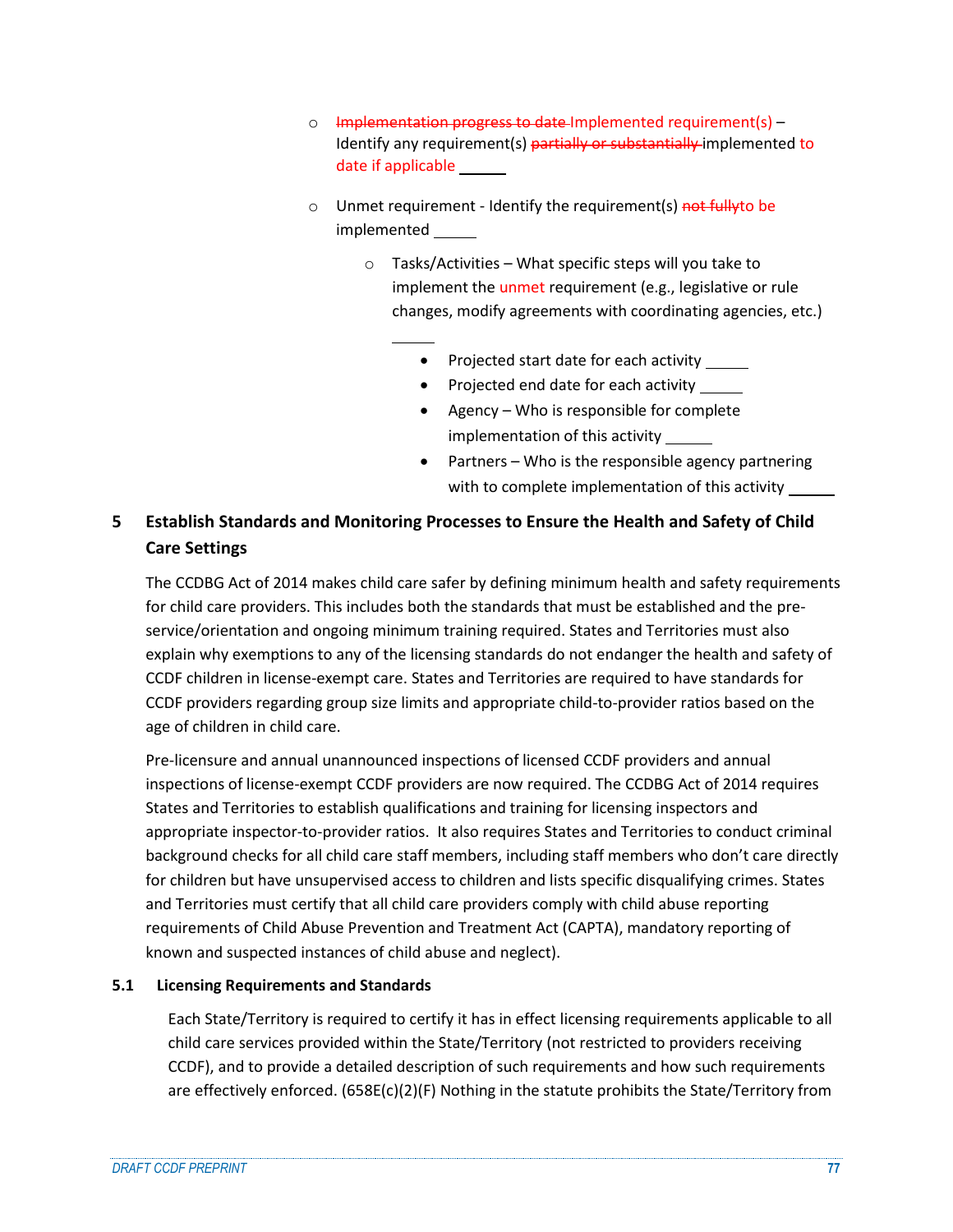exempting child care providers from licensing requirements. But, if the State/Territory exempts any child care providers from State/Territory licensing requirements, the CCDBG Act of 2014 requires States and Territories to describe how such licensing exemptions do not endanger the health, safety, and development of children receiving CCDF who are cared for by the licenseexempt providers. (658E(c)(2)(F)(ii))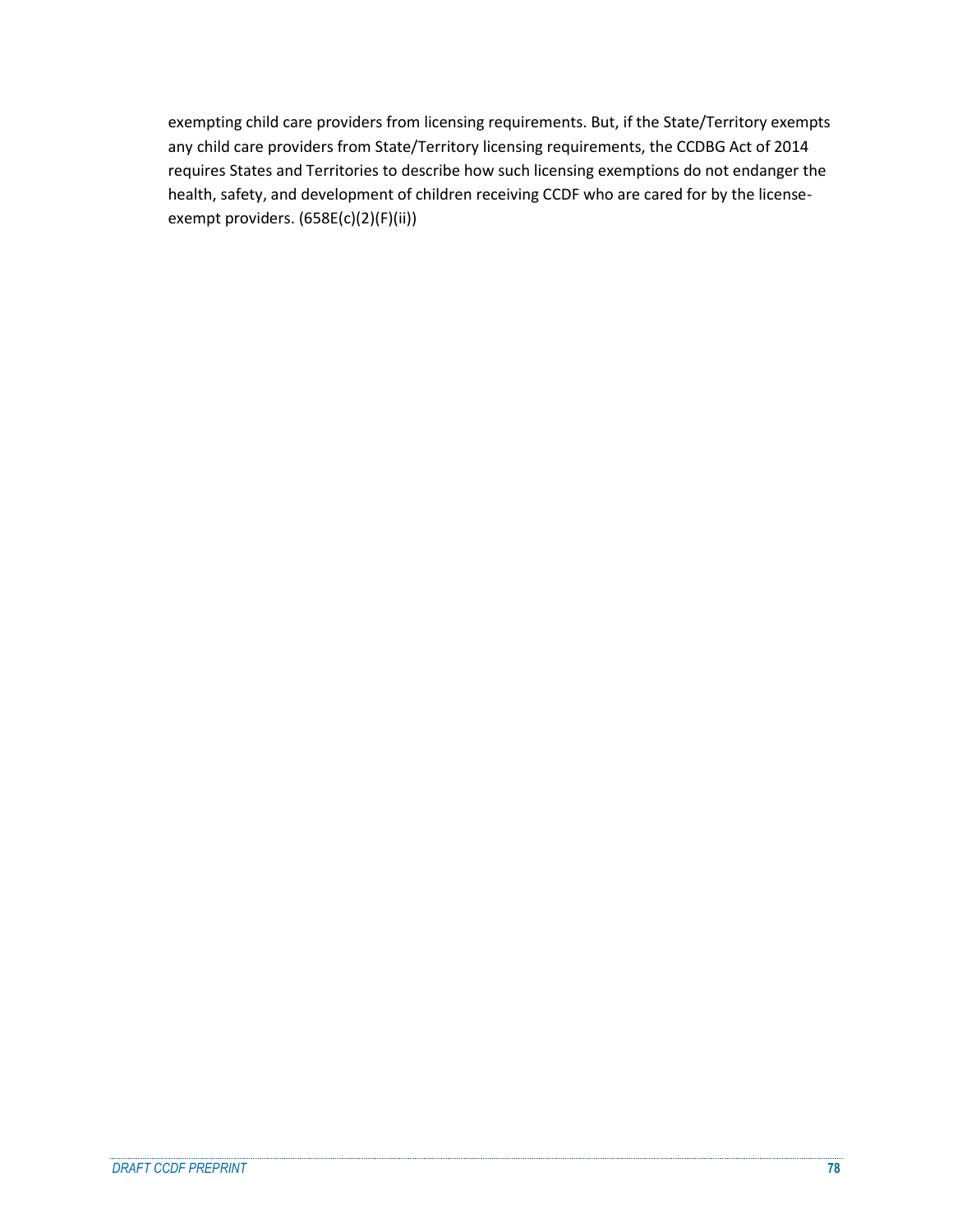5.1.1 The State/Territory certifies that it has licensing requirements applicable to all child care services provided within the State.  $(658(c)(2)(F))$  This requirement did not change under the CCDBG Act of 2014. List the categories of care that your State/Territory licenses and provide your definition of each licensed category of care:

**Family Child Care Homes- Family Child Care is a licensed child care service provided for part of a twenty-four (24) hour day, offered by a person who advertises or holds himself or herself out as conducting such a service on a regular basis, unattended by parent or guardian, and receives compensation for the service. This person has in custody or control one (1) to a maximum of six (6) children preschool-age or younger who live at and/or are present at the Family Child Care Home. In addition to the children preschool-age or younger, this person may also have custody or control of one (1) to a maximum of three (3) school-age children who do not live at the Family Child Care Home but are present only for before and after school, and/or during school holidays, and/or school vacation during the summer. All of these children are provided care, education, protection, supervision or guidance in the person's private home.** 

**Large Family Child Care Homes- Large Family Child Care is a licensed child care service provided for part of a twenty-four (24) hour day, offered by any person or entity including but not limited to an owner, association, agency or organization that advertises or holds himself, herself or itself out as conducting such a service. This person or entity has in custody or control seven (7) to a maximum of twelve (12) children preschool-age or older who live at and/or are present at the Large Family Child Care Home. In addition to the children preschoolage or younger, this person or entity may also have custody or control of one (1) to a maximum of two (2) school-age children who do not live at the Large Family Child Care Home but are present only for before and after school, and/or during school holidays, and/or during the summer. All of these children are provided care, education, protection, supervision or guidance in a private home or non-residential setting.** 

**Early Care and Education and School-age Centers- Early care and education and school-age centers provide care, education, protection, supervision, or guidance for 13 or more children, including children who are related to the licensee. Service is provided on a regular basis for periods of less than 24 hours per day, unattended by parent or guardian, and for compensation. This definition shall include but is not limited to full- and part-time day care, child care, early care and education, early childhood education, preschool, nursery school, extended child care, independently operated kindergartens, before-or after-school care, school-age care, school"s out care, school vacation or holiday care, and summer child care**.

5.1.2 Does your State/Territory exempt any child care providers that can receive CCDF from its licensing requirements?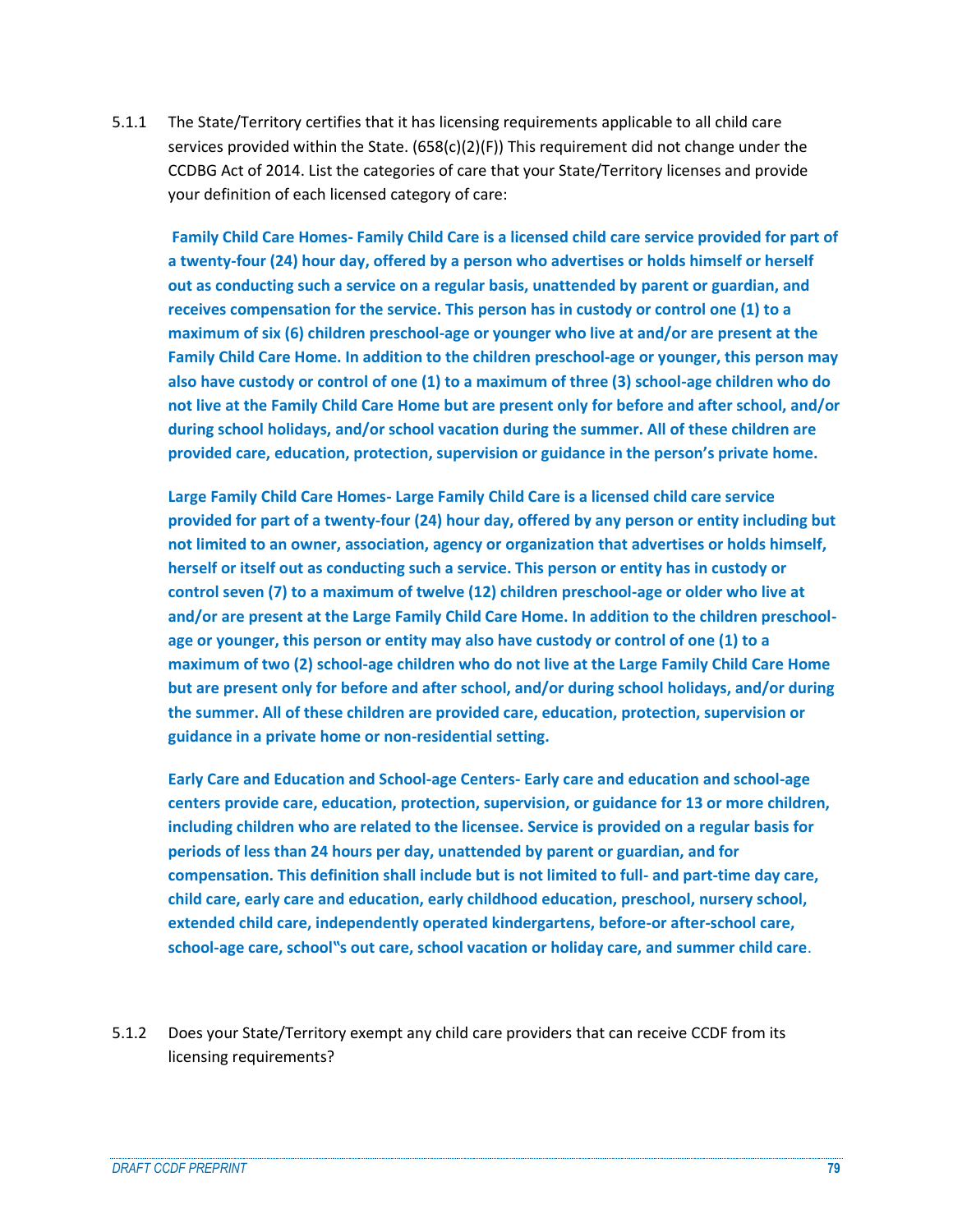**X** Yes. Describe which types of providers that can receive CCDF are exempt from licensing and how such exemptions do not endanger children who receive CCDF services from license-exempt providers:

**Currently Delaware exempts summer camps and Early Education Centers. License Exempt providers who receive CCDF funds will be required to obtain a license by November 2016.**

### $\square$  No

5.1.3 Describe the status of the State/Territory's development and implementation of child care standards for providers receiving CCDF that address appropriate ratios between the number of children and the number of providers and group size, in terms of the age of the children for each type of setting. (658E(c)(2)(H))

> **X** Fully implemented and meeting all Federal requirements outlined above by March 1, 2016. Describe using 5.1.4 and 5.1.5 below.

- $\Box$  Not implemented. If not implemented, the State/Territory must provide a State/Territory-specific implementation plan for achieving compliance with this requirement, including planned activities, necessary legislative or regulatory steps to complete, and target completion date (no later than September 30, 2016). Please provide brief text responses and descriptions only. Do not cut and paste charts or tables here. Your responses will be consolidated electronically into an Implementation Plan summary report.
	- Overall Target Completion Date (no later than September 30, 2016)
	- **•** <del>Current</del>Overall Status Describe the State/Territory's overall status toward complete implementation for anythis requirement(s) not fully implemented (not yet started, partially implemented, substantially implemented, other)
		- o Implementation progress to date Implemented requirement(s) Identify any requirement(s) partially or substantially implemented to date if applicable
		- o Unmet requirement Identify the requirement(s) not fully to be implemented
			- o Tasks/Activities What specific steps will you take to implement the unmet requirement (e.g., legislative or rule changes, modify agreements with coordinating agencies, etc.)
				- Projected start date for each activity \_\_\_\_\_
				- Projected end date for each activity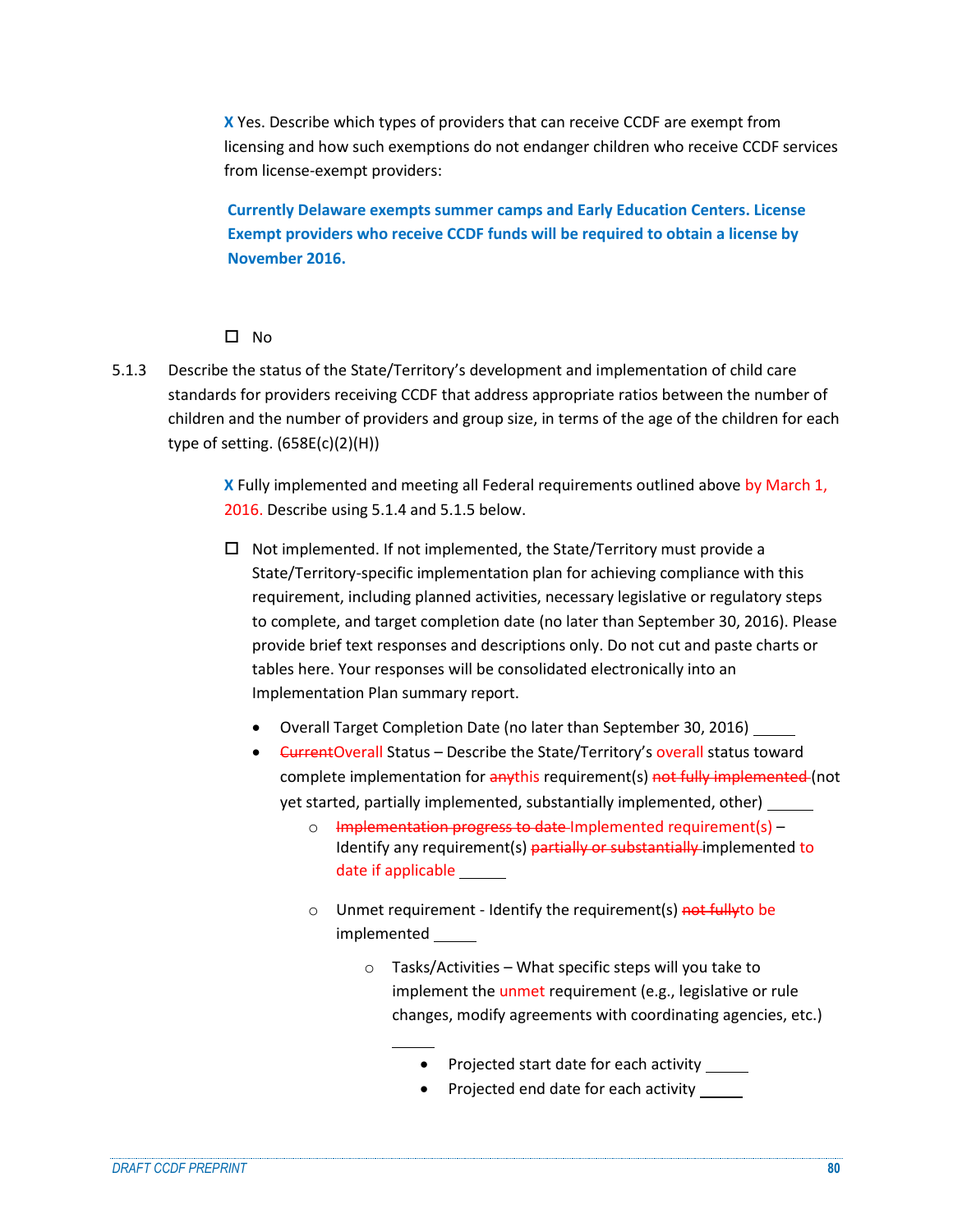- Agency Who is responsible for complete implementation of this activity
- Partners Who is the responsible agency partnering with to complete implementation of this activity
- 5.1.4 Describe how the State/Territory child care standards for providers receiving CCDF address appropriate ratios between the number of children and the number of providers and group size, in terms of the age of the children for each type of setting. (658E(c)(2)(H))
	- a) Licensed Center-Based Care
		- 1. Infant
			- State/Territory age definition: **a child less than a year old**
			- Ratio : **1 staff to 4 infants**
			- Group size : **8**
		- 2. Toddler
			- State/Territory age definition: **a child between the age of 12 months but less than 36 months of age.**
			- Ratio: **1 staff to 6 toddlers**
			- Group size: **12**
		- 3. Preschool
			- State/Territory age definition: **a child three through five years of age who is not yet attending a public or private kindergarten program. If a child is older than five years of age and is not yet attending a public or private kindergarten program, that child shall be considered in the preschool-age group until attending kindergarten or first grade, whichever comes first**
			- Ratio: **1 staff to 8 toddlers**
			- Group size: **16**
		- 4. School-Age
			- State/Territory age definition: **a child who is attending kindergarten or a higher grade. A child shall be considered school-age for staff/child ratio purposes beginning the first day of attending kindergarten or first grade, whichever comes first.**
			- Ratio: **1 staff to 15 school age students**
			- Group size: **30**
		- 5. If any of the responses above are different for exempt child care centers, describe
		- 6. Describe, if applicable, ratios and group sizes for centers with mixed age groups: **The ratio used is always for the youngest child present in the room.**

b) Licensed Group Child Care Homes:

1. Infant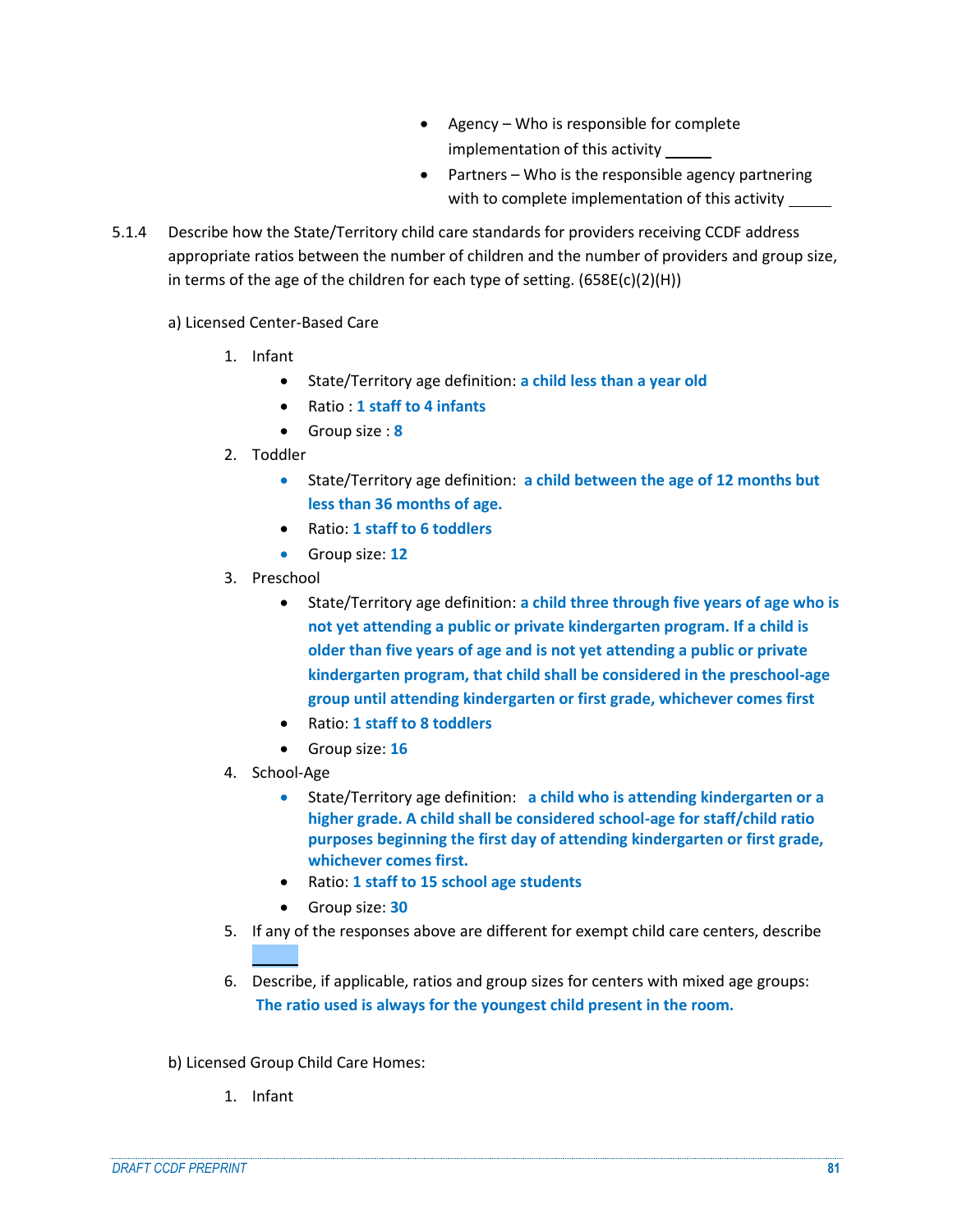- State/Territory age definition: **a child less than a year old**
- Ratio: **1 staff to 4 infants**
- Group size: **8**
- 2. Toddler
	- State/Territory age definition: **same as defined in 5.1.4**
	- Ratio: **same as defined in 5.1.4**
	- Group size: **same as defined in 5.1.4**
- 3. Preschool
	- State/Territory age definition: **same as defined in 5.1.4**
	- Ratio: **same as defined in 5.1.4**
	- Group size: **same as defined in 5.1.4**
- 4. School-Age
	- State/Territory age definition: **same as defined in 5.1.4**
	- Ratio: **same as defined in 5.1.4**
	- Group size: **same as defined in 5.1.4**
- 5. Describe the maximum number of children that are allowed in the home at any one time, if the State/Territory requires related children to be included in the child-toprovider ratio or group size, or the limits on infants and toddlers or additional school-age children that are allowed for part of the day:

### **The ratio used is always based on the age of the youngest child in the room.**

- 6. If any of the responses above are different for exempt group child care homes, describe
- $\Box$  N/A. State/Territory does not have group child care homes.

c) Licensed Family Child Care:

1. Describe the ratios and proup size the threshold for when licensing is required , maximum number of children that are allowed in the home at any one time  $\Box$ , if the State/Territory requires related children to be included in the Childto-Provider ratio or group size , or the limits on infants and toddlers or additional school-age children that are allowed for part of the day **cannot**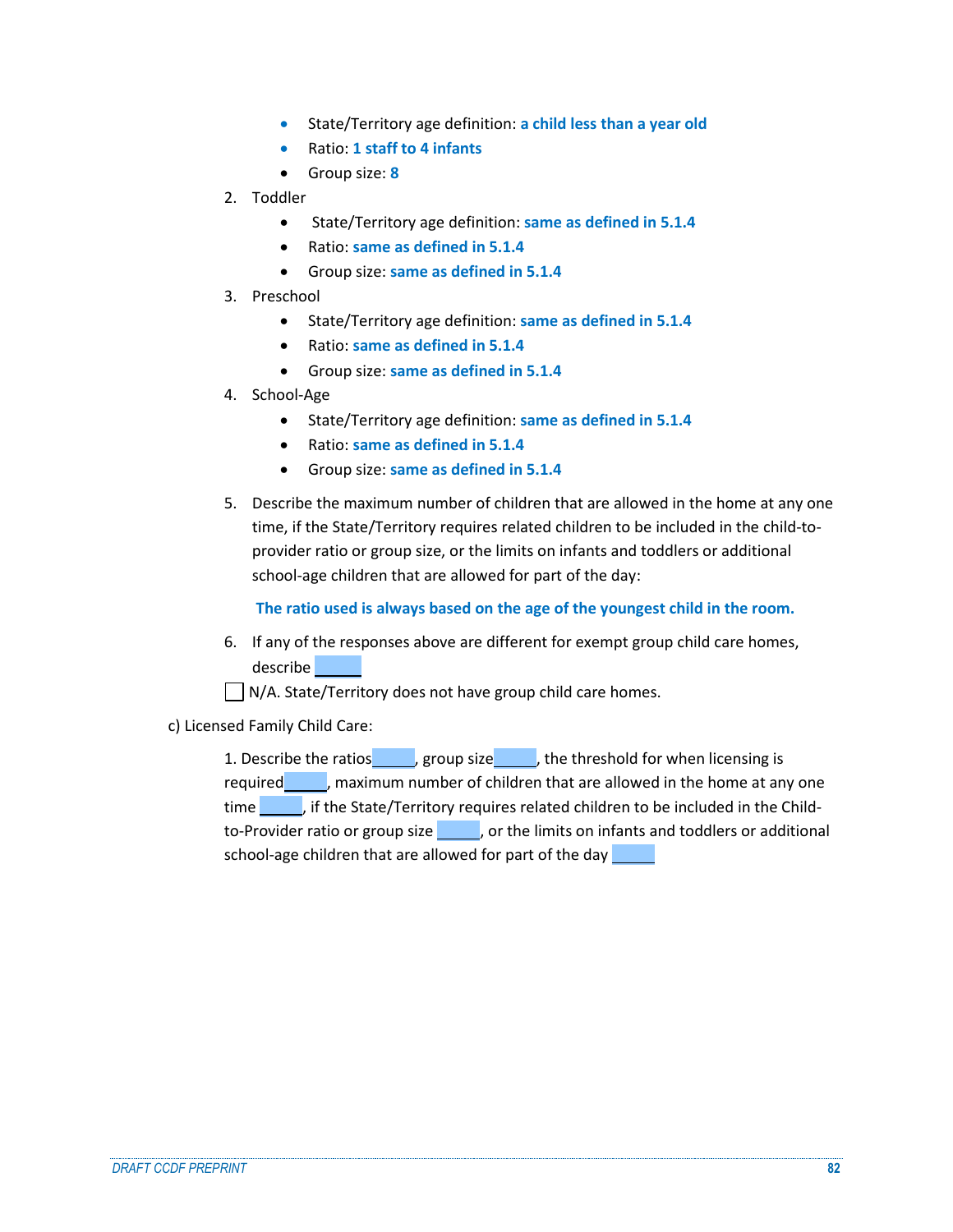**5.1.5 A Level I Family Child Care Home is licensed to provide child care as follows: A. Total of five children preschool-age or younger; and no additional school-age children that do not live in the Family Child Care Home; i. No more than two of the five children preschool-age or younger as mentioned above are under the age of 12 months; and ii. No more than three of the five children preschool-age or younger as mentioned above are under the age of 24 months; or B. Total of four children preschool-age or younger; and two additional school-age children that do not live in the Family Child Care Home and attend only for before and/or after school, and/or during school holidays, and/or school vacation during the summer; i. No more than two of the four children preschool-age or younger as mentioned above are under the age of 12 months; and ii. No more than three of the four children preschool-age or younger as mentioned above are under the age of 24 months; or C. Total of six school-age children who do not live in the Family Child Care Home and attend only for before and/or after school, and/or during school holidays, and/or school vacation during the summer; and no children preschool-age or younger. D. Other combinations of age-groupings of children shall be possible when staying within the limits of the maximum number of children allowed for an age group and for this Level Level I Family Child Care Home there are two types ratios are one provider for up to six children.** 

**A Level II Family Child Care Home shall be licensed to provide child care as follows: A. Total of six children preschool-age or younger; and three additional school-age children who do not live in the Family Child Care Home and attend only for before and/or after school, and/or during school holidays, and/or school vacation during the summer; i. No more than two of the six children preschool-age or younger as mentioned above are under the age of 12 months; and ii. No more than three of the six children preschool-age or younger as mentioned above are under the age of 24 months; or B. Total of six children preschool-age or younger; and two additional school-age children who do not live in the Family Child Care Home and attend only for before and/or after school, and/or during school holidays, and/or school vacation during the summer; i. No more than two of the six children preschool-age or younger as mentioned above are under the age of 12 months; and ii. No more than four of the six children preschool-age or younger as mentioned above are under the age of 24 months; or C. Total of five children preschool-age or younger; and no additional school-age children who do not live in the Family Child Care Home; i. No more than three of the five children preschool-age or younger as mentioned above are under the age of 12 months; and ii. No more than four of the five children preschool-age or younger as mentioned above are under the age of 24 months; or D. Total of four children under the age of 24 months; and two additional school-age children who do not live in the Family Child Care Home and attend only for before and/or after school, and/or during school holidays, and/or school vacation during the summer; i. No more than three of the four children preschool-age or younger as mentioned above are**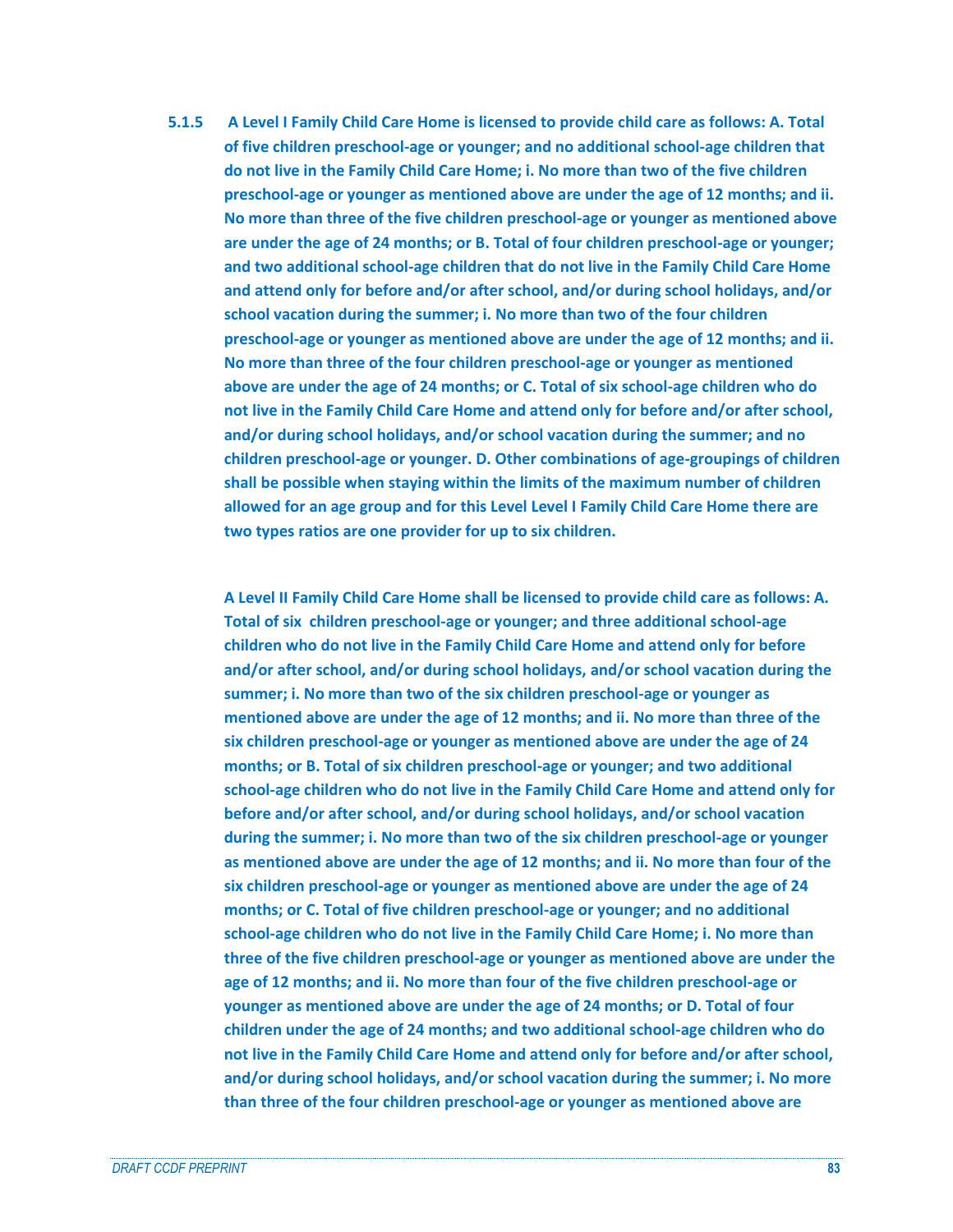**under the age of 12 months; or E. Total of nine school-age children who do not live in the Family Child Care Home and attend only for before and/or after school, and/or during school holidays, and/or school vacation during the summer; and no children preschool-age or younger. F. Other combinations of age-groupings of children shall be possible when staying within the limits of the maximum number of children allowed for an age group and for this level.**

2. If any of the responses above are different for exempt family child care home providers, describe

d) Any other eligible CCDF provider categories:

Describe the ratios expressive provide is required to the threshold for when licensing is required , maximum number of children that are allowed in the home at any one time , if the State/Territory requires related children to be included in the child-toprovider ratio or group size  $\frac{1}{2}$ , or the limits on infants and toddlers or additional school-age children that are allowed for part of the day

- 5.1.6 Describe how the State/Territory child care standards address required qualifications for providers appropriate to each type of setting, including the minimum age allowed, minimum education level, any specific content required related to the age of children. (658E(c)(2)(H))
	- a) Licensed Center-Based Care:

Infant lead teacher: **The lead Teacher must be at least 18 years of age and Bachelor's degree or associate degree from a regionally accredited college or university and successful completion of at least six credits in child development or early childhood education and three months of supervised student teaching birth through second grade - or - six months of experience working with children birth through second grade in a group setting.** and assistant teacher qualifications: **The assistant teacher qualifications at least 18 years of age and high school diploma or equivalent recognized by Delaware Department of Education and Successful completion of at least three credits in early childhood education and three credits in child development - or - Successful completion of Training for Early Care and Education 1 or TECE 1 - or - Successful completion of a traditional high school's career pathway program in early childhood education approved by Delaware's Department of Education and six months of experience working with children birth through second grade in a group setting.**

- **1.** Toddler lead teacher **same as above** and assistant teacher qualifications **same as above**
- 2. Preschool lead teacher **same as above** and assistant teacher qualifications **same as above**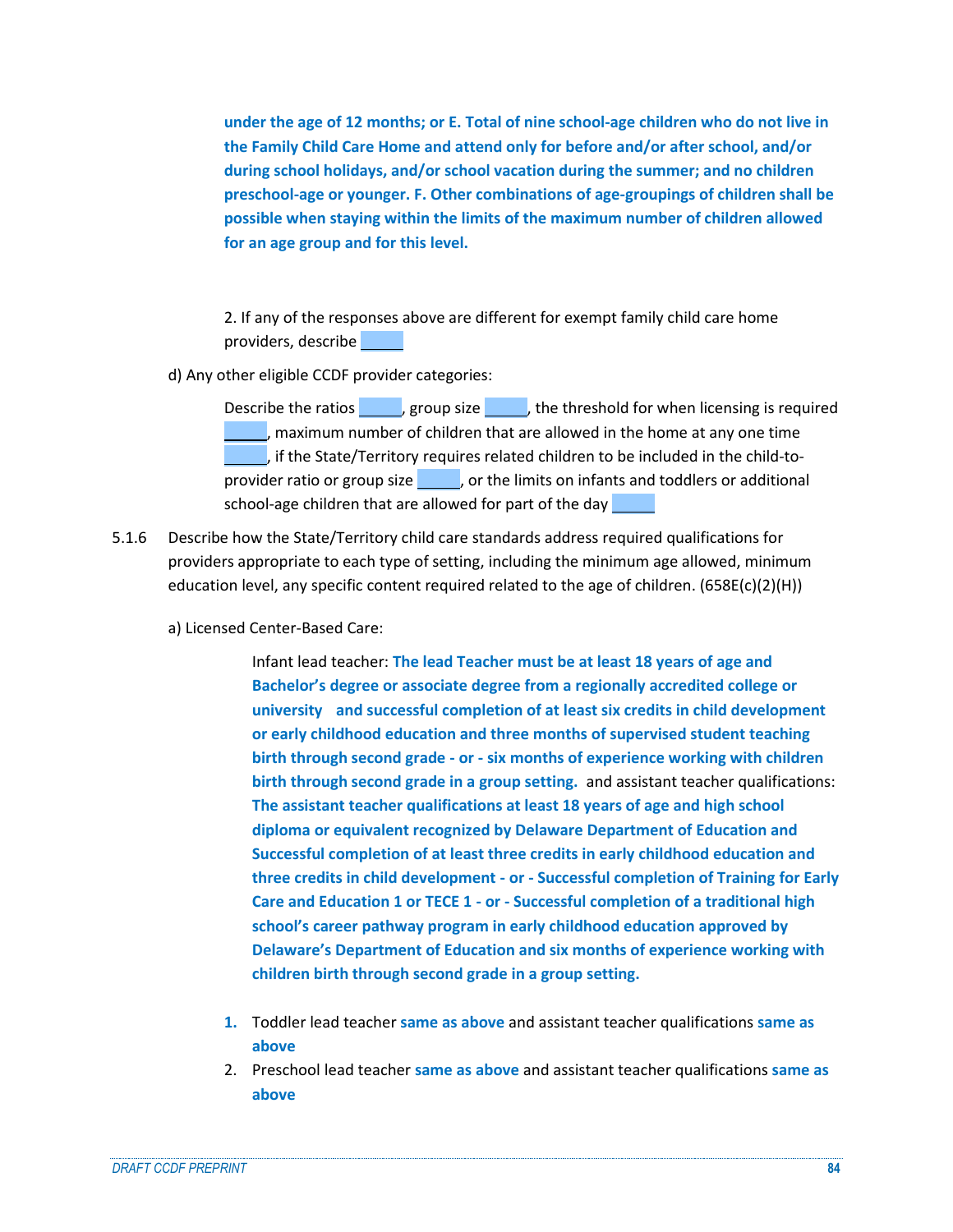- **3.** School-Age lead teacher **The lead teacher at least 20 years of age and at least a high school diploma or equivalent recognized by the Delaware Department of Education Successful completion of at least 12 college or university credits in recreation, elementary education, school-age care, or school-age administration and 12 months of experience working with children kindergarten through sixth grade in a group setting** and assistant teacher qualifications **Must be at least 18 years of age and high school diploma or equivalent recognized by Delaware Department of Education Successful completion of three credits in recreation, elementary education, school-age care, or schoolage administration - or - 45 clock hours of quality assured training related to the needs of the school-age children served or successful completion of at least 15-clock-hours of quality-assured training in school-age care within 12 months of employment and Part-time employment for one school year from September to June providing education/care to children kindergarten through sixth grade in a group setting - or - Full-time employment during the majority of one summer season (June through August) providing education/care to children kindergarten through sixth grade in a group setting or if only having the 15 clock hours staff must have the following experience Part-time employment from September to June for two school years or full-time employment for one school year providing education/care to children kindergarten through sixth grade in a group setting - or - Full-time employment during the majority of two summer seasons (June through August) providing education/care to children kindergarten through sixth grade in a group setting.**
- 4. Director qualifications: **The Director must be at least 21 years of age and have at least a bachelor's degree or associate degree from a regionally accredited college or university with successful completion of at least 15 credit hours from a regionally accredited college or university with at least three credit hours in each of the following areas: child development/learning, environment/curriculum, social-emotional development, observation/assessment; and one three-hour school-age elective of the learner's choice and 18 months of experience working with children kindergarten through sixth grade in a group setting.**
- b) Licensed Group Child Care Homes:
	- 1. Infant lead teacher **Must be at least 21 and have completed one of the following: Training for Early Care and Education 1 and 2; B. A Child Development Associate Credential (CDA) that is kept valid/current; C. Delaware Department of Labor's Early Childhood Apprenticeship Program; D. A high school diploma from a vocational/technical high school three (3) year program in early childhood education approved by Delaware's Department of Education; E. Nine college/university credits – three in early childhood education, three in child development, and three in positive behavior management; F. One year early childhood diploma program from a two year college; G. An Associate degree from**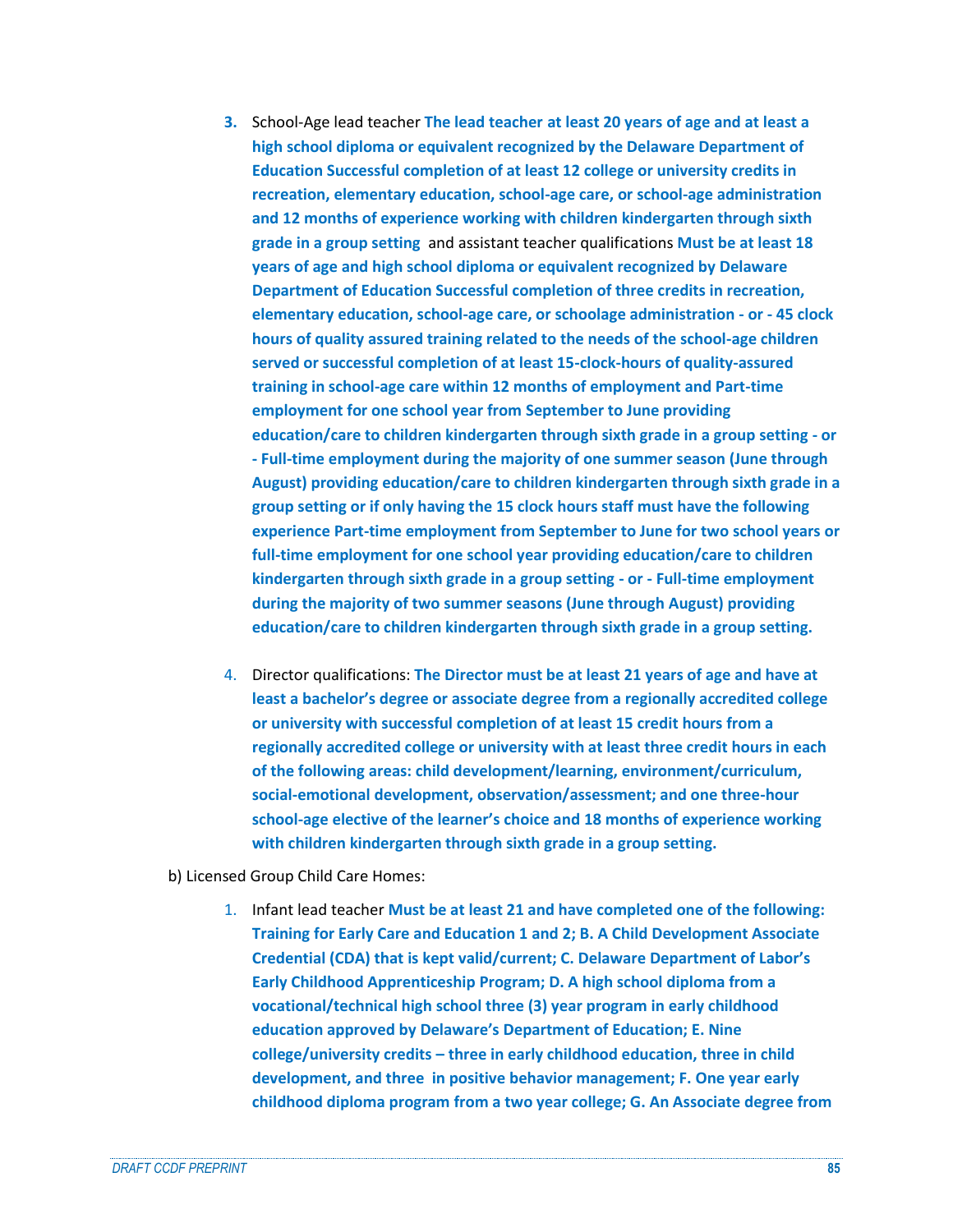**an accredited college or university and six college/university credits of child development or early childhood education; or H. Qualified as an at least an Early Childhood Teacher as per Delacare; Rules for Early Care and Education and School-Age Centers** and assistant qualifications **There are two types of assistants those with no previous experience or training and those with experience and training. To qualify as an assistant with no previous experience or training a person must be 18 and have proof of completing First Aid course and current certification in CPR within six months of the date of hire. The First Aid and CPR training shall be in accordance with the ages of the children enrolled in the Large Family Child Care Home at any given time; and B. Twelve clock hours of training within 12 months of the date of hire. This training shall be approved by the Office of Child Care Licensing specifically for qualifying for a Large Family Child Care Assistant and include at least three clock hours in each of the following topic areas: Child Development, Educational Activities for Children, Positive Behavior Management, and Families/Communities; or C. Qualified as an Early Childhood Intern as per Delacare: Rules for Early Care and Education and School-Age Centers (2007) within 12 months of the date of hire. This person can never be left alone with a group of children. An assistant with training and experience may be left alone with children and must have completed one of the following in addition to having six months of experience working with children in a group setting: 60 clock hours of training with at least a minimum of three clock hours in each of the following core topic areas: Child Development, Educational Activities for Children, Positive Behavior Management, Health, Safety, Nutrition, Families/Communities, and Professionalism; B. Three college/university credits in courses related to any of the following core topic areas: Child Development, Educational Activities for Children, Positive Behavior Management, Health, Safety, Nutrition, Families/Communities, and Professionalism; or C. Qualified as at least an Early Childhood Assistant Teacher as per Delacare: Rules for Early Care and Education and School-Age Centers (2007).**

- 2. Toddler lead teacher **same as above** and assistant qualifications **same as above**
- 3. Preschool lead teacher **same as above** and assistant qualifications **same as above**

4. School-Age lead teacher **same as above** and assistant qualifications **same as above**  $\Box$  N/A. State/Territory does not have group child care homes.

c) Licensed Family Child Care home provider qualifications: **Must be at least 18 and have a high school diploma.**

d) Other eligible CCDF provider qualifications

5.1.7 The CCDBG Act of 2014 added a new provision specifying that States and Territories must 1) establish health and safety requirements for providers serving children receiving CCDF assistance relating to matters included in the topics listed below, and 2) have pre-service or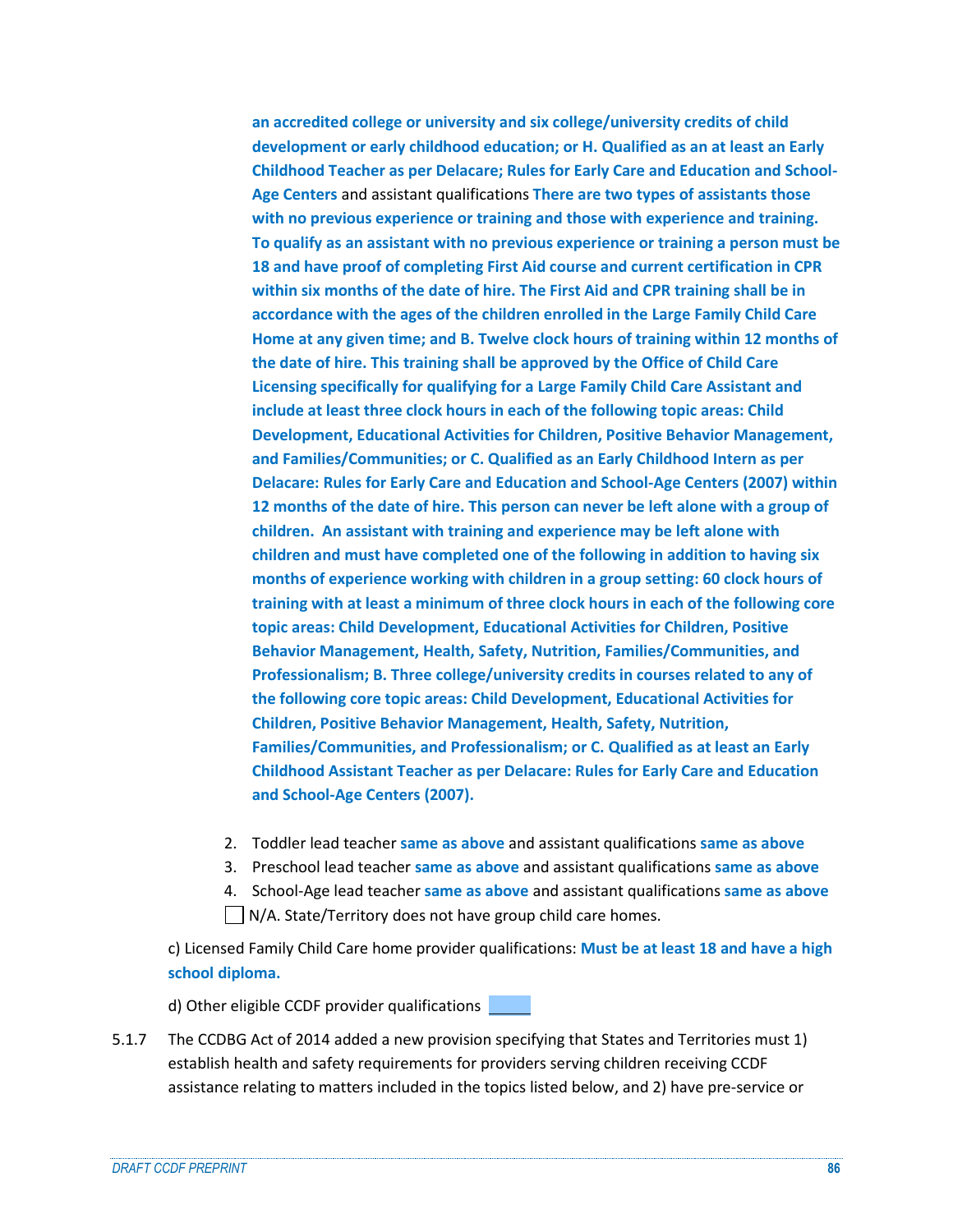orientation training requirements, appropriate to the provider setting, that address these health and safety topics.  $(658E(c)(2)(1)(i))$  This requirement is applicable to all child care providers receiving CCDF regardless of licensing status (licensed or license-exempt). The only exception to this requirement is for providers who are caring for their own relatives, as States have the option of exempting relatives from some or all CCDF health and safety requirements. When establishing these requirements, States are encouraged to consider the age of children and type of child care setting to ensure that they are appropriate to the health and safety needs of the children from birth through age 12 and the providers who care for them.

- a) The State/Territory certifies that it has health and safety requirements for providers receiving CCDF in the following areas:
	- Prevention and control of infectious diseases (including immunization)
	- Prevention of sudden infant death syndrome and use of safe sleeping practices
	- Administration of medication, consistent with standards for parental consent
	- Prevention of and response to emergencies due to food and allergic reactions
	- Building and physical premises safety, including identification of and protection from hazards that can cause bodily injury such as electrical hazards, bodies of water, and vehicular traffic
	- Prevention of shaken baby syndrome and abusive head trauma
	- Emergency preparedness and response planning for emergencies resulting from a natural disaster, or a man-caused event (such as violence at a child care facility), within the meaning of those terms under section 602(a) (1) of the Robert T. Stafford Disaster Relief and Emergency Assistance Act (42 U.S.C. 5195a(a)(1))
	- Handling and storage of hazardous materials and the appropriate disposal of bio contaminants
	- Precautions in transporting children (if applicable)
	- First aid and cardiopulmonary resuscitation (CPR) certification
- $\Box$  Yes. The State/Territory certifies that it has health and safety requirements for CCDF providers in these areas as of March 1, 2016. Provide a citation and a link if available

**X** No. If no, the State/Territory must provide a State/Territory-specific implementation plan for achieving compliance with this requirement, including planned activities, necessary legislative or regulatory steps to complete, and target completion date (no later than September 30, 2016). Please provide brief text responses and descriptions only. Do not cut and paste charts or tables here. Your responses will be consolidated electronically into an Implementation Plan summary report.

 Overall Target Completion Date (no later than September 30, 2016) **September 2016**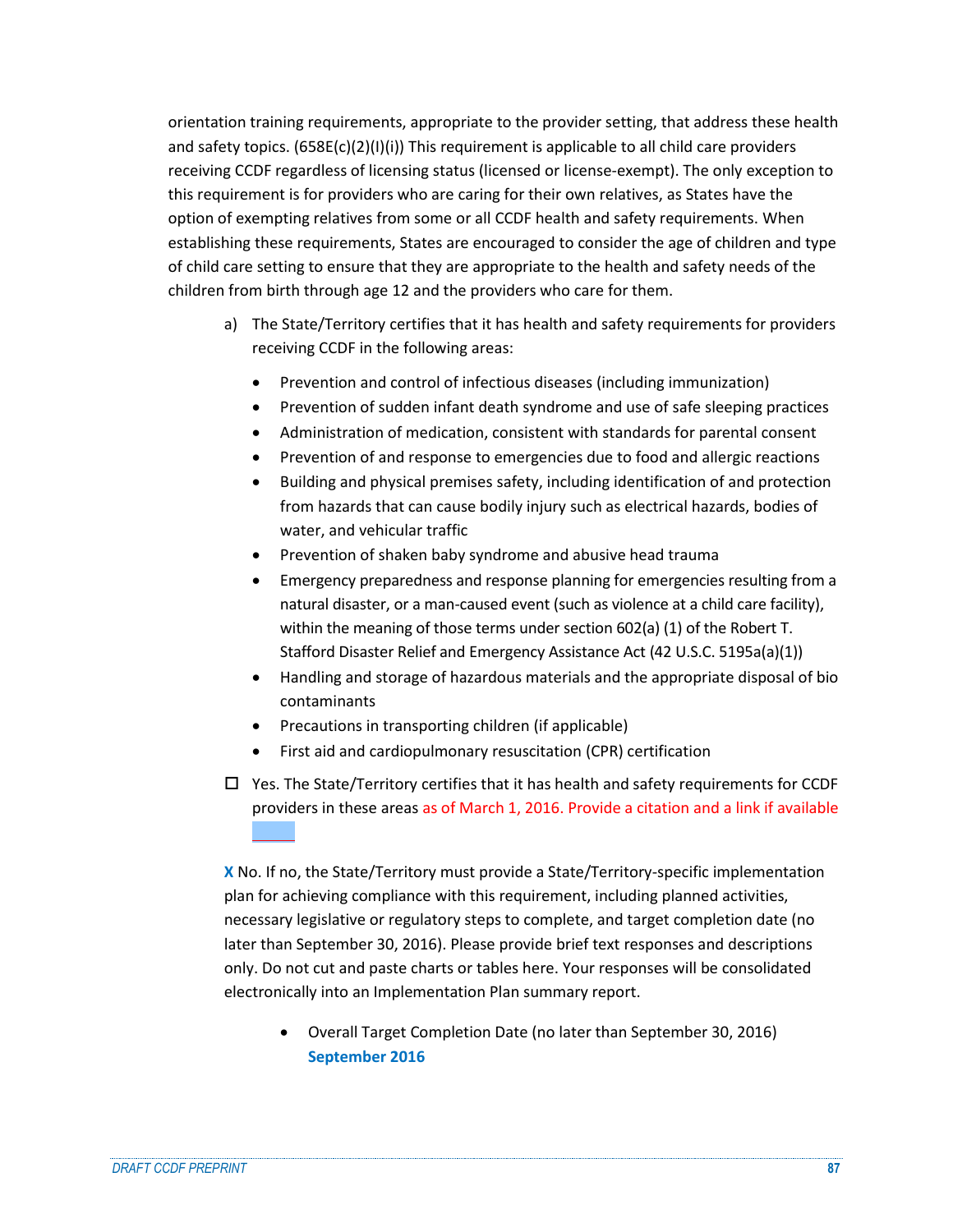- **•** <del>Current</del>Overall Status Describe the State/Territory's overall status toward complete implementation for anythis requirement(s) not fully implemented (not yet started, partially implemented, substantially implemented, other) **The regulations for centers were changed to reflect these topics. The family and large family child care regulations will be changed to reflect these topics. Also, the state is working to create online trainings to meet these requirements.** 
	- o Implementation progress to date Implemented requirement(s) Identify any requirement(s) partially or substantially implemented to date if applicable: **Regulation changes have been partially implemented.**
	- o Unmet requirement Identify the requirement(s) not fullyto be implemented :

**The Family and Large Family Child Care regulations need to be changed to include prevention of sudden infant death syndrome and use of safe sleeping practices, due to food and allergic reactions, building and physical premises safety, including identification of and protection from hazards that can cause bodily injury such as electrical hazards, bodies of water, and vehicular traffic, prevention of shaken baby syndrome and abusive head trauma, Emergency preparedness and response planning for emergencies resulting from a natural disaster, or a man‐caused event (such as violence at a child care facility), within the meaning of those terms under section 602(a) (1) of the Robert T. Stafford Disaster Relief and Emergency Assistance Act (42 U.S.C. 5195a(a)(1), and handling and storage of hazardous materials and the appropriate disposal of bio contaminants.**

> Tasks/Activities – What specific steps will you take to implement the unmet requirement (e.g., legislative or rule changes, modify agreements with coordinating agencies, etc.) :

#### **Regulation changes for Family and Large Family Child Care Homes.**

- o Projected start date for each activity: **Family and Large Family revision of regulations 12/1/15,Web-based training 11/1/15**
- o Projected end date for each activity: **Family and Large Family revision of regulations 5/1/16**
	- o Agency Who is responsible for complete implementation of this activity: **OCCL**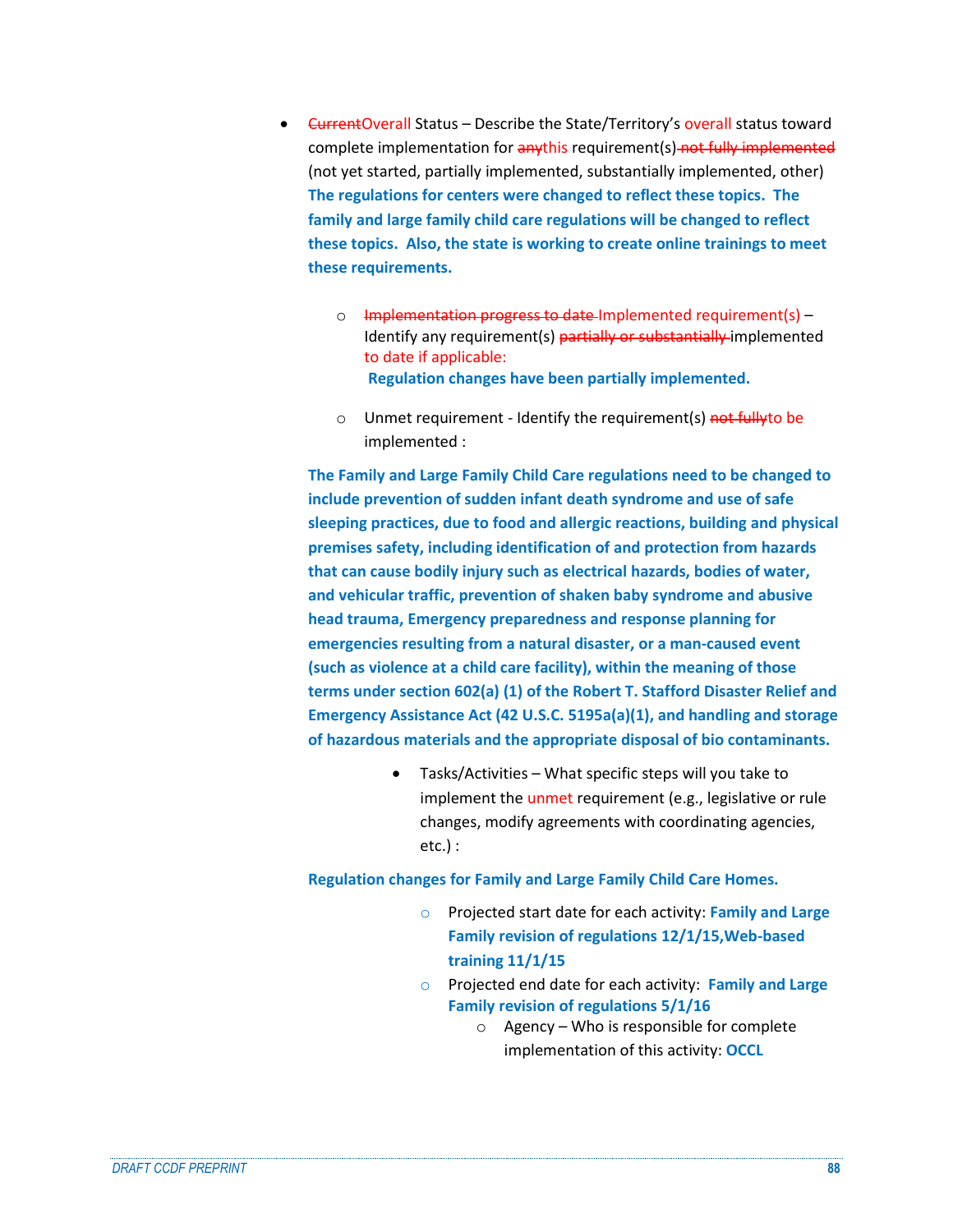- $\circ$  Partners Who is the responsible agency partnering with to complete implementation of this activity
- b) The State/Territory certifies that it has pre-service (prior to initial service) or orientation (period from when service started) and ongoing training requirements, appropriate to the provider setting that address each of the requirements relating to the topic areas listed above. ACF expects these trainings will be part of a broader systematic approach and progression of professional development (as described in Section 6) within a State/Territory that will result in opportunities for child care providers to accumulate knowledge, competencies and credits toward eventual completion of a professional certification or higher education. The law does not specify a specific number of training or education hours but States and Territories are encouraged to consult with *Caring for our Children Basics* for best practices and recommended time needed to address these training requirements.
	- $\Box$  Yes. The State/Territory certifies that it has pre-service or orientation and ongoing training requirements appropriate to the provider setting that address each of the requirements relating to the topics listed above as of March 1, 2016. Describe, including at a minimum 1) how the state/territory defines preservice or orientation period, 2) the minimum number of annual preservice or orientation hours required to meet these health, and safety requirements, and 3) ongoing training or education hours required to meet these health and safety requirements

**X** No. If no, the State/Territory must provide a State/Territory-specific implementation plan for achieving compliance with this requirement, including planned activities, necessary legislative or regulatory steps to complete, and target completion date (no later than September 30, 2016). Please provide brief text responses and descriptions only. Do not cut and paste charts or tables here. Your responses will be consolidated electronically into an Implementation Plan summary report.

**Family Child Care Home- first aid and CPR pre-service, 12 hours of annual training required, attend an orientation regarding the regulations**

**Large Family Child Care Home- CPR and First Aid, 15 hours of annual training, attend an orientation regarding the regulations**

**Center- staff must receive an orientation prior to working with children, CPR and first aid must be completed within 2 months of hire. Staff must be qualified to be left alone with children. 18 hours of annual training are required for staff working more than 25 hours a week and nine clock hours are required for those working less than 25 hours a week.**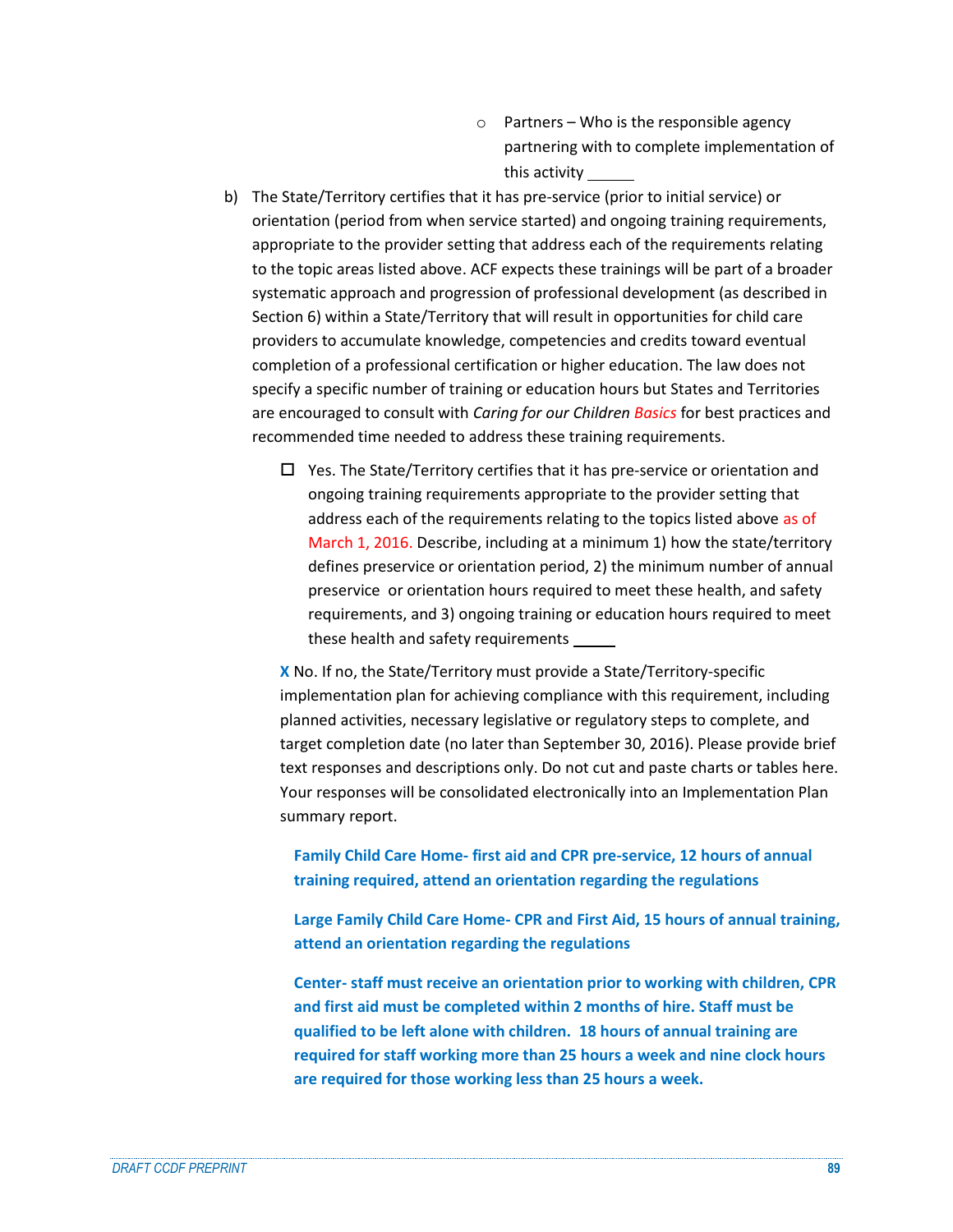o Overall Target Completion Date (no later than September 30, 2016):

**These training topics will be added to the Family and Large Family Child Care regulations and become a part of the licensing process by 5/16. These trainings will be available online**.

- **•** <del>Current</del>Overall Status Describe the State/Territory's overall status toward complete implementation for anythis requirement(s) not fully implemented (not yet started, partially implemented, substantially implemented, other): **The center regulations were changed to reflect these requirements and the trainings will be online in the Fall of 2015.** 
	- **Implementation progress to date Implemented** requirement(s) – Identify any requirement(s) partially or substantially implemented
	- Unmet requirement Identify the requirement(s) not fully to be implemented:

**Currently, Family and Large Family Providers do not need training in all of the above specified topics. The additional topics will be added to the regulations as well as become part of the licensing process.**

Tasks/Activities – What specific steps will you take to implement the unmet requirement (e.g., legislative or rule changes, modify agreements with coordinating agencies, etc.):

**These training topics will be added to the Family and Large Family Child Care regulations and become a part of the licensing process by 5/16. These trainings will be available online.**

- o Projected start date for each activity: **The family and large family regulations will begin to be revised in 12/1/15.**
- o Projected end date for each activity: **Regulations should be completed by 5/16.**
	- o Agency Who is responsible for complete implementation of this activity: **OCCL**
	- $\circ$  Partners Who is the responsible agency partnering with to complete implementation of this activity: **IT Department**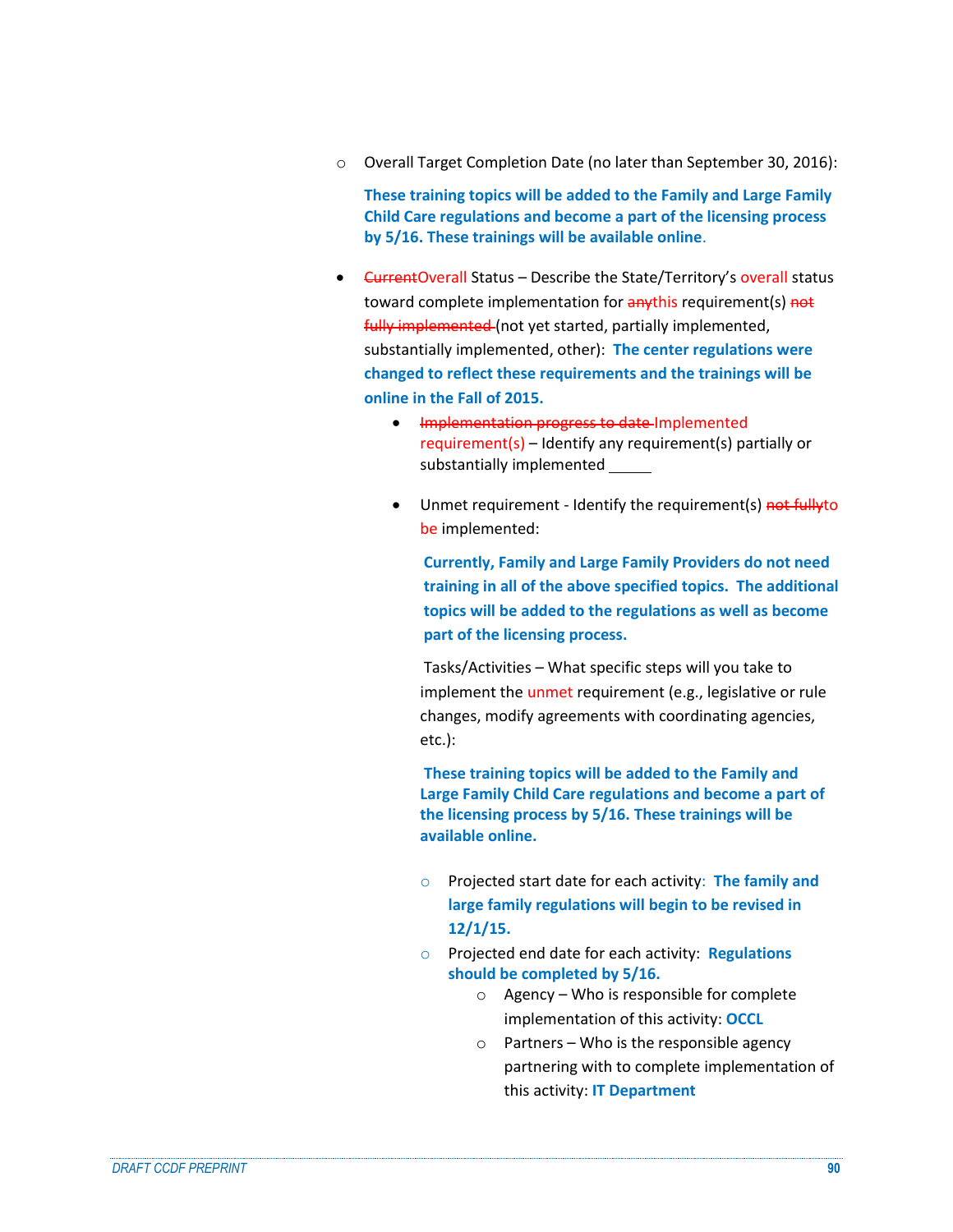5.1.8 Does the State/Territory have health and safety requirements for any of the following optional areas?

**X** Nutrition (including age appropriate feeding). Describe: **There are numerous regulations regarding nutrition.**

**X** Access to physical activity. Describe: **There are numerous regulations that require a certain amount of physical activity per day in additionto scheduled outdoor play each day.**

 $\Box$  Screen time. Describe

**X** Caring for children with special needs. Describe: **There are regulations that require non-**

**discrimination and adaptations to be made for those with special needs.**

Recognition and reporting of child abuse and neglect. Describe:

- $\Box$  Other subject areas determined by the State/Territory to be necessary to promote child development or to protect children's health and safety. Describe
- 5.1.9 States and Territories have the option to exempt relatives (as defined in CCDF regulations as grandparents, great-grandparents, siblings if living in a separate residence, aunts, and uncles, (98.41(A)(ii)(A)) from CCDF health and safety training requirements. Does the State/Territory exempt relatives from the requirement to receive pre-service or orientation health and safety training on any or all of the listed topics? Note this exception applies if the individual cares ONLY for relative children.

**X** Yes, all relatives are exempt from all health and safety training requirements. If the State/Territory exempts all relatives from the CCDF health and safety training requirements, describe how the State ensures the health and safety of children in relative care.

**As a condition of being a Purchase of Care provider relative caregivers receive health and safety reviews, at least annually, by the Division of Social Services Child Care monitors who use a checklist when conducting site visits to ensure compliance with health and safety concerns. Some of the health/safety concerns reviewed by monitors include: a check of whether the trash in the home is properly contained, a check of whether there are working utilities, i.e. water, electric, phone, etc., a check for signs of mold or infestation of insects or rodents, a check of the Outdoor play area to determine if there are any hazards endangering the child such as abandoned cars, equipment, unsecured trash, etc. Also relative caregivers are required to take 28 hours of pre-service and on-going professional development on health and safety topics that include nutrition, child development, first aid/CPR, prevention / response to emergencies due to food and allergic reactions, etc. Providers have 12 months to complete the training and are required to take 3 hours of professional development annually. The lead agency contracts with the University of Delaware to provide this service as well as track provider participation.**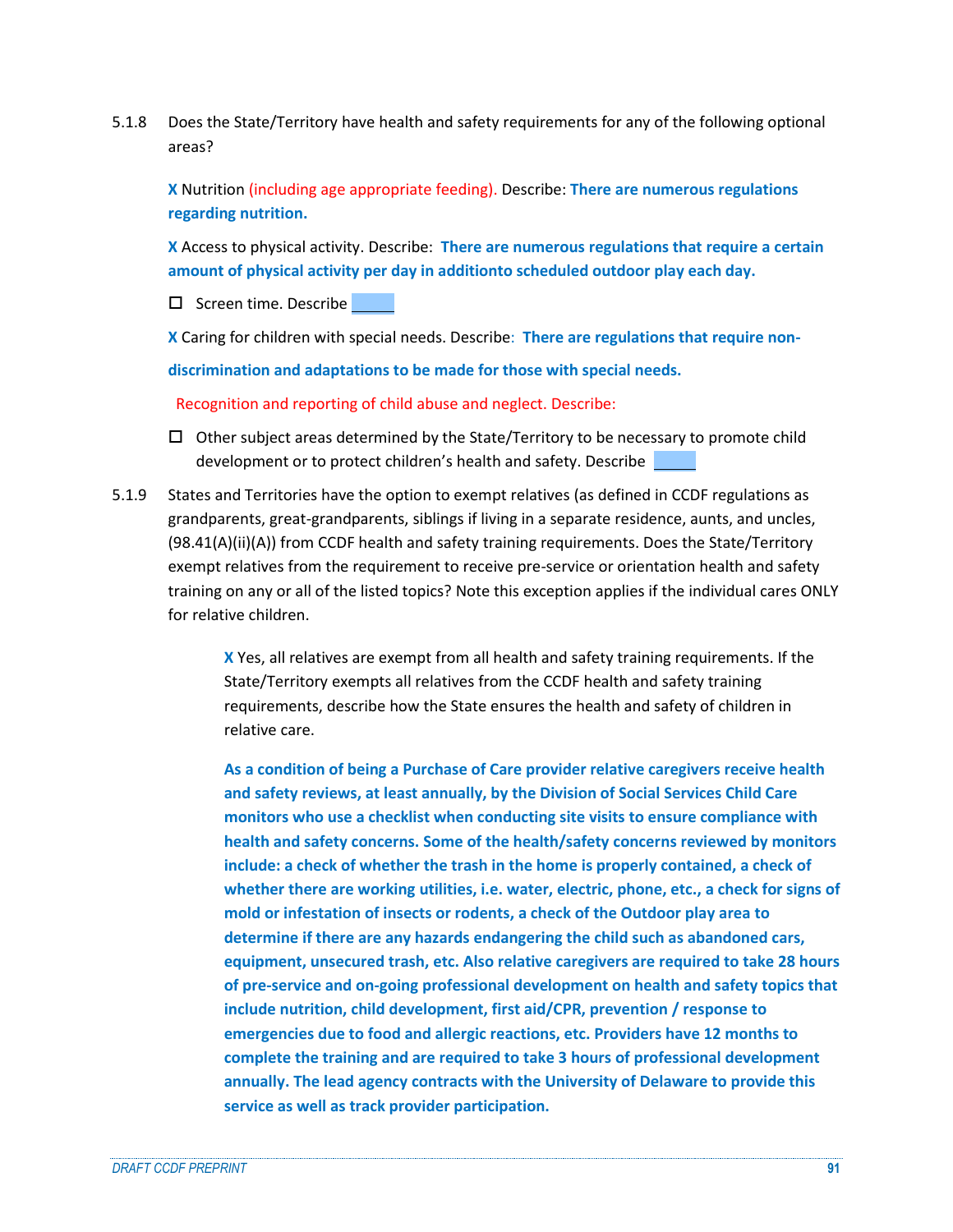- $\Box$  Yes, some relatives are exempt from health and safety training requirements. If the State/Territory exempts some relatives from the CCDF health and safety training requirements, describe which relatives are exempt from which requirements (all or some) and include how the State/Territory ensures the health and safety of children in relative care.
- $\Box$  No, relatives are not exempt from CCDF health and safety training requirements.

### **5.2 Monitoring and Enforcement Policies and Practices**

5.2.1 The State/Territory certifies that the State/Territory has in effect policies and practices to ensure that providers for children receiving assistance and their facilities comply with applicable State or local licensing and health and safety requirements. (658E(c)(2)(J))

**X** Yes. The State/Territory certifies that it has policies and practices to ensure compliance with applicable licensing and health and safety requirements for providers receiving CCDF and their facilities as of March 1, 2016. List the policy citation

> **The Delaware Child Care Act is the law that supports the regulation of all child care facilities in the state. There are 5 sets of regulations that include Delacare requirements for child placing agencies, Delacare: Requirements for Residential Child Care and Day Treatment Programs, Delacare: Regulations for Early Care and Education and School-age Centers, Delacare: Rules for Family Child Care Homes, and Delacare: Rules for Large Family Homes.**

- $\Box$  No. If no, the State/Territory must provide a State/Territory-specific implementation plan for achieving compliance with this requirement, including planned activities, necessary legislative or regulatory steps to complete, and target completion date (no later than September 30, 2016). Please provide brief text responses and descriptions only. Do not cut and paste charts or tables here. Your responses will be consolidated electronically into an Implementation Plan summary report.
	- Overall Target Completion Date (no later than September 30, 2016)
	- CurrentOverall Status Describe the State/Territory's overall status toward complete implementation for anythis requirement(s) not fully implemented (not yet started, partially implemented, substantially implemented, other)
		- o Implementation progress to date Implemented requirement(s) Identify any requirement(s) partially or substantially implemented to date if applicable
		- o Unmet requirement Identify the requirement(s) not fully to be implemented
			- $\circ$  Tasks/Activities What specific steps will you take to implement the unmet requirement (e.g.,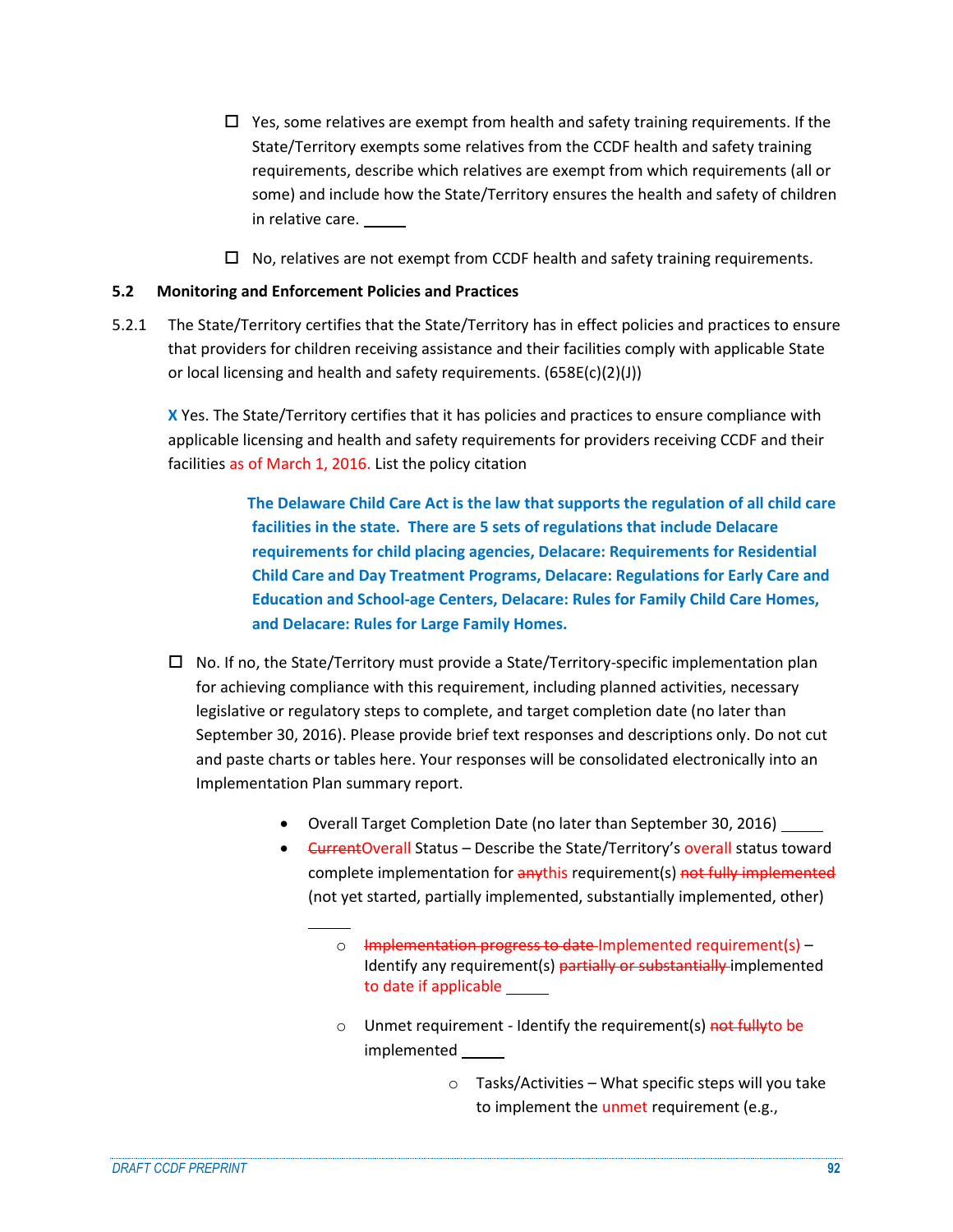legislative or rule changes, modify agreements with coordinating agencies, etc.)

- o Projected start date for each activity
- o Projected end date for each activity
- o Agency Who is responsible for complete implementation of this activity
- $\circ$  Partners Who is the responsible agency partnering with to complete implementation of this activity
- 5.2.2 The CCDBG Act of 2014 added the following provisions for enforcement of licensing which must be in effect no later than November 19, 2016 for all providers who serve children receiving CCDF (with the option to exempt relatives). While the law does not specify strategies to meet these requirements, States and Territories could consider implementing a differential monitoring approach as long as the full complement of licensing and CCDF health and safety standards was representative and the frequency was at least annually.
	- c) **Licensing Inspectors** It will have policies and practices that ensure that individuals who are hired as licensing inspectors in the State/Territory are qualified to inspect those child care providers and facilities and have received training in related health and safety requirements, and are trained in all aspects of the State's licensure requirements. (658E(c)(2)(K)(i)(I))

**X** Yes. The State/Territory certifies that as of March 1, 2016 it has policies and practices that ensure that individuals who are hired as licensing inspectors in the State/Territory are qualified to inspect those child care providers and facilities and have received training in related health and safety requirements, and are trained in all aspects of the State's licensure requirements. List the policy citation and describe the qualifications, including at a minimum how inspector qualifications address training related to the language and cultural diversity of the providers, and how qualifications address being appropriate to the age of children in care and type of provider setting:

# **OCCL requires licensing staff to have a bachelor's degree in human services or a related field. Specialists are required to receive training in the health and safety regulations for each facility type they monitor.**

 $\square$  No. If no, the State/Territory must provide a State/Territory-specific implementation plan for achieving compliance with this requirement, including planned activities, necessary legislative or regulatory steps to complete, and target completion date (no later than November 19, 2016). Please provide brief text responses and descriptions only. Do not cut and paste charts or tables here. Your responses will be consolidated electronically into an Implementation Plan summary report.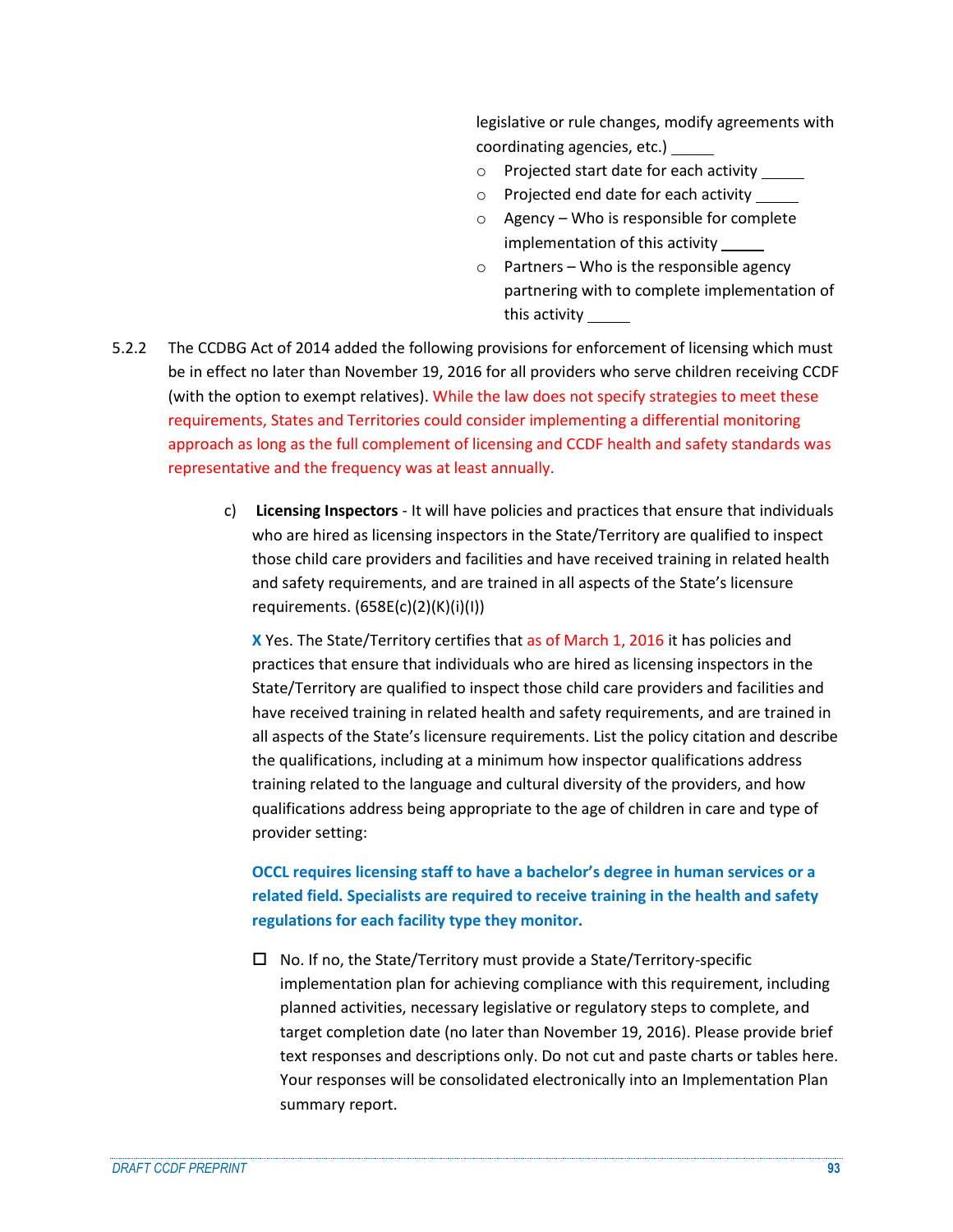- Overall Target Completion Date (no later than November 19, 2016)
- **•** <del>Current</del>Overall Status Describe the State/Territory's overall status toward complete implementation for anythis requirement(s) not fully implemented (not yet started, partially implemented, substantially implemented, other)
	- o Implementation progress to date Implemented requirement(s) Identify any requirement(s) partially or substantially implemented to date if applicable
	- o Unmet requirement Identify the requirement(s) not fully to be implemented
		- Tasks/Activities What specific steps will you take to implement the unmet requirement (e.g., legislative or rule changes, modify agreements with coordinating agencies, etc.)
			- o Projected start date for each activity
			- o Projected end date for each activity
			- o Agency Who is responsible for complete implementation of this activity
			- o Partners Who is the responsible agency partnering with to complete implementation of this activity
- d) **Inspections for Licensed CCDF Providers** It will require licensing inspectors to perform inspections, with not less than one prelicensure inspection, for compliance with health, safety, and fire standards, of each such child care provider and facility in the State/Territory. It will require licensing inspectors to perform not less than annually, one unannounced inspection of licensed CCDF providers for compliance with all child care licensing standards, which shall include an inspection for compliance with health, safety, and fire standards (inspectors may inspect for compliance with all 3 standards at the same time. (658E(c)(2)(K)(i)(II))
	- $\Box$  Yes. The State/Territory certifies that as of March 1, 2016 it has policies and practices regarding inspections for licensed CCDF providers. List the policy citation and describe the inspection requirements including the frequency of announced and unannounced visits

**X** No. If no, the State/Territory must provide a State/Territory-specific implementation plan for achieving compliance with this requirement, including planned activities, necessary legislative or regulatory steps to complete, and target completion date (no later than November 19, 2016). Please provide brief text responses and descriptions only. Do not cut and paste charts or tables here.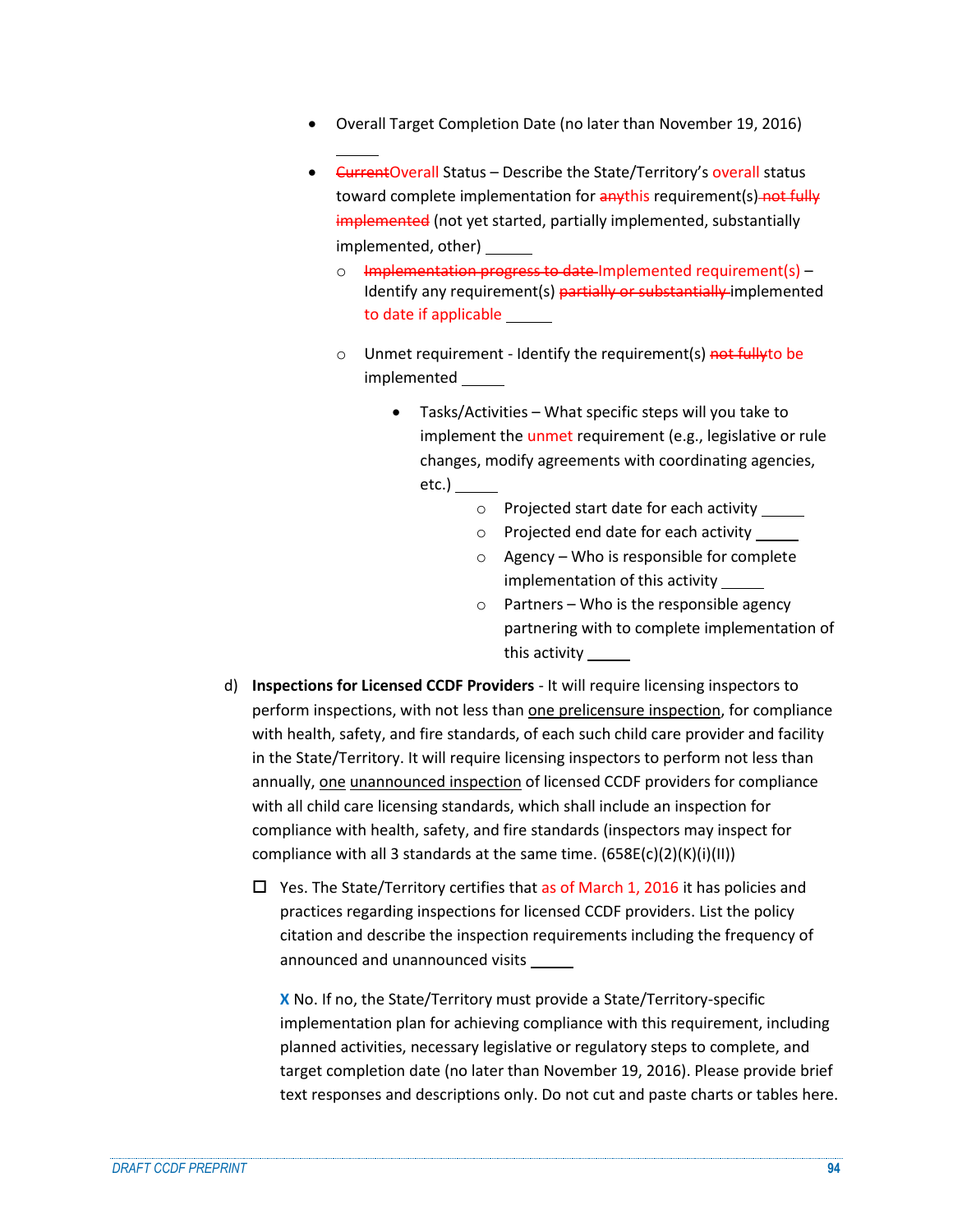Your responses will be consolidated electronically into an Implementation Plan summary report.

- Overall Target Completion Date (no later than November 19, 2016): **January 1, 2016**
- **•** CurrentOverall Status Describe the State/Territory's overall status toward complete implementation for anythis requirement(s) not fully implemented (not yet started, partially implemented, substantially implemented, other):

**In progress, the state currently conducts pre-licensing visits for all facility types. The state also conducts a minimum of one unannounced full compliance review of large family and family homes each year.**

o Implementation progress to date Implemented requirement(s) – Identify any requirement(s) partially or substantially implemented to date if applicable: **In progress, the state currently conducts pre-licensing visits for all** 

**facility types. The state also conducts a minimum of one unannounced full compliance review of large family and family homes each year.**

Unmet requirement - Identify the requirement(s) not fully to be implemented:

**The state currently does not conduct unannounced inspections of child care centers.**

- Tasks/Activities What specific steps will you take to implement the unmet requirement (e.g., legislative or rule changes, modify agreements with coordinating agencies,  $etc.)$   $\overline{\phantom{0}}$ 
	- o Projected start date for each activity**: January 1, 2016**
	- o Projected end date for each activity**: November 2016**
	- $\circ$  Agency Who is responsible for complete implementation of this activity: **OCCL**
	- $\circ$  Partners Who is the responsible agency partnering with to complete implementation of this activity: **N/A**

c) **Inspections for License-Exempt CCDF Providers (except those serving relatives)** – It will have policies and practices that require licensing inspectors (or qualified monitors designated by the lead agency) of child care providers and facilities to perform an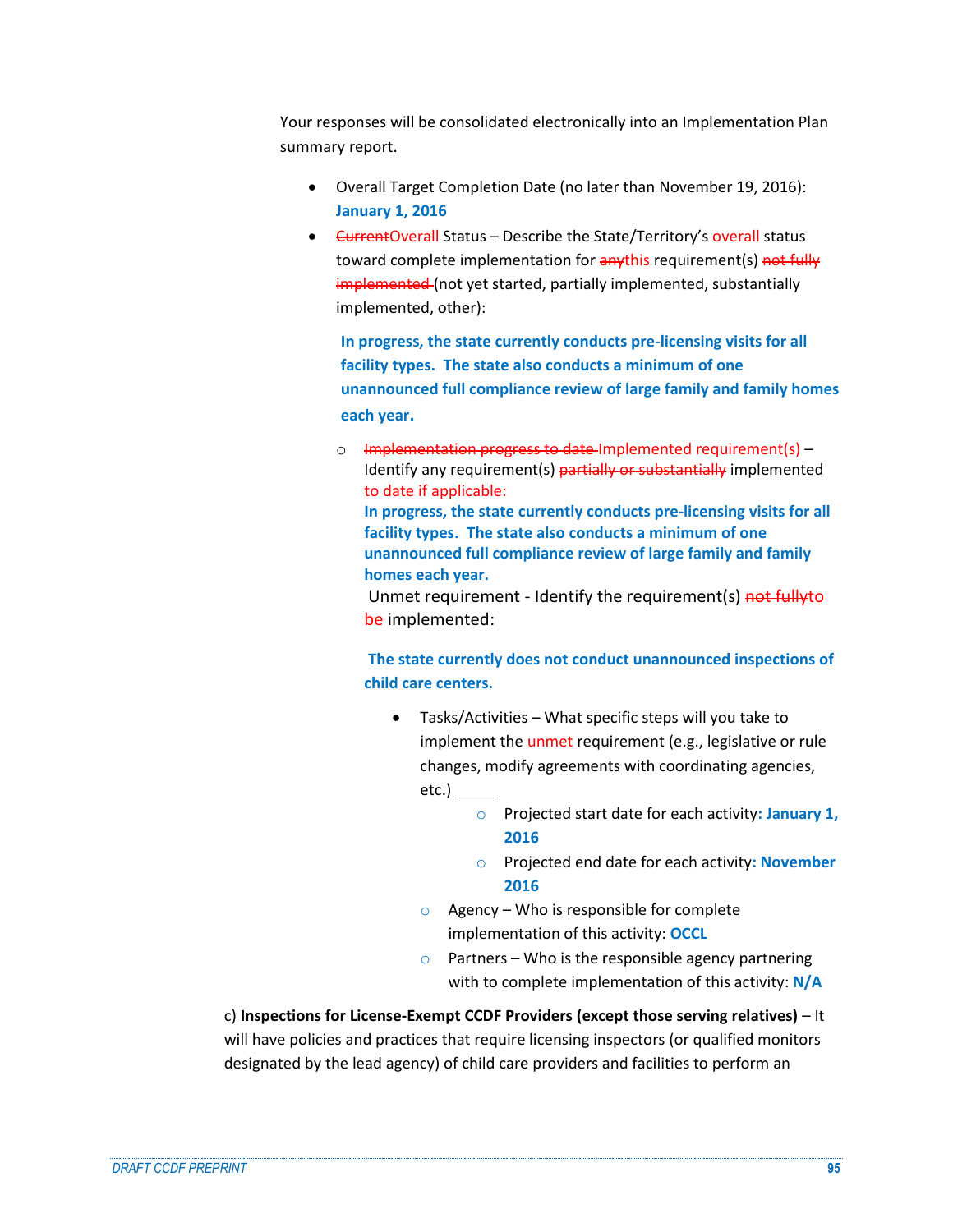annual monitoring visit of each license-exempt CCDF provider (unless the provider is described in section (658P(6)(B)). (658E(c)(2)(K)(ii)(IV))

 $\Box$  Yes. The State/Territory certifies that as of March 1, 2016 it has policies and practices regarding inspections for license-exempt CCDF providers. List the policy citation and describe the annual monitoring visit requirements:

**X** No. If no, the State/Territory must provide a State/Territory-specific implementation plan for achieving compliance with this requirement, including planned activities, necessary legislative or regulatory steps to complete, and target completion date (no later than November 19, 2016). Please provide brief text responses and descriptions only. Do not cut and paste charts or tables here. Your responses will be consolidated electronically into an Implementation Plan summary report.

- Overall Target Completion Date (no later than November 19, 2016) **November 1, 2016**
- **•** <del>Current</del>Overall Status Describe the State/Territory's overall status toward complete implementation for anythis requirement(s) not fully implemented (not yet started, partially implemented, substantially implemented, other): **Not yet started**
	- o Implementation progress to date-Implemented requirement(s) -Identify any requirement(s) partially or substantially implemented to date if applicable: **License exempt providers were informed of the new regulations in June 2015 via email and some one on one site visits. The lead agency will require License exempt providers to become licensed by November 2016. A information session and Q/A is planned for January 6, 2016. The lead agency will offer one on one TA to aid providers in the development of a plan**
	- o Unmet requirement Identify the requirement(s) not fullyto be implemented:

**License exempt providers currently are not inspected.**

**toward licensure.**

- Tasks/Activities What specific steps will you take to implement the unmet requirement (e.g., legislative or rule changes, modify agreements with coordinating agencies, etc.)
	- o Projected start date for each activity: **December 2015**
	- o Projected end date for each activity**: November 2016**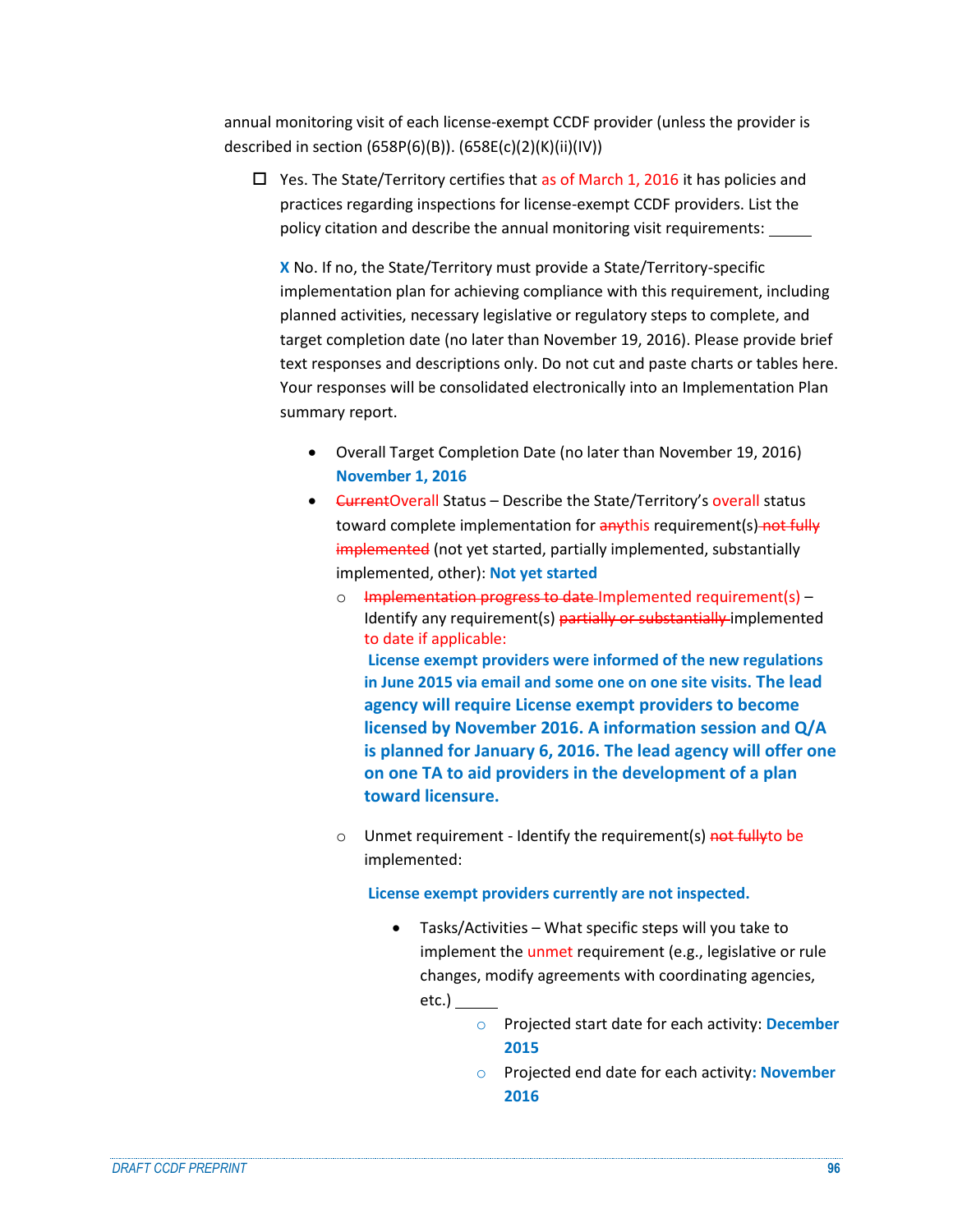- $\circ$  Agency Who is responsible for complete implementation of this activity: **The lead agency**
- $\circ$  Partners Who is the responsible agency partnering with to complete implementation of this activity: **OCCL**
- d) **Ratio of Licensing Inspectors**  It will have policies and practices that require the ratio of licensing inspectors to such child care providers and facilities in the State/Territory to be maintained at a level sufficient to enable the State to conduct inspections of such child care providers and facilities on a timely basis in accordance with Federal, State, and local law. (658E(c)(2)(K)(i)(III))

**X** Yes. The State/Territory certifies that as of March 1, 2016 it has policies and practices regarding the ratio of licensing inspectors to such child care providers and facilities in the State/Territory. List the policy citation and list the State/Territory ratio of licensing inspectors:

**The caseloads set by state law are 1 specialist to 150 sites. The current ratio is 1 specialist to 85 sites. 100% of the annual unannounced visits were completed on time for the past 7 years.** 

- $\Box$  No. If no, the State/Territory must provide a State/Territory-specific implementation plan for achieving compliance with this requirement, including planned activities, necessary legislative or regulatory steps to complete, and target completion date (no later than November 19, 2016). Please provide brief text responses and descriptions only. Do not cut and paste charts or tables here. Your responses will be consolidated electronically into an Implementation Plan summary report.
	- Overall Target Completion Date (no later than November 19, 2016)
	- <del>Current</del>Overall Status Describe the State/Territory's overall status toward complete implementation for anythis requirement(s) not fully implemented (not yet started, partially implemented, substantially implemented, other)
		- o Implementation progress to date Implemented requirement(s) -Identify any requirement(s) partially or substantially implemented to date if applicable
		- o Unmet requirement Identify the requirement(s) not fully to be implemented
			- Tasks/Activities What specific steps will you take to implement the unmet requirement (e.g., legislative or rule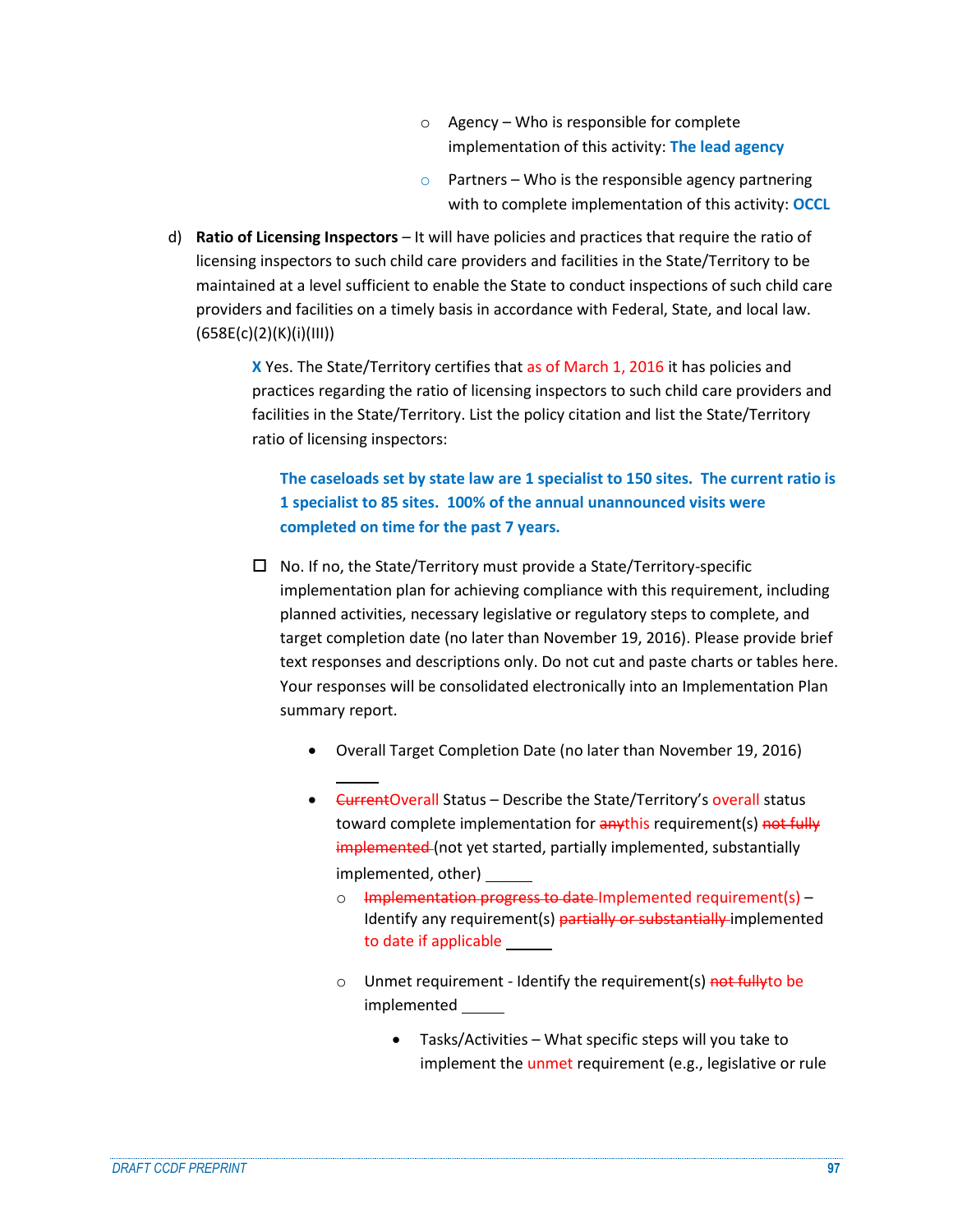changes, modify agreements with coordinating agencies, etc.)

- o Projected start date for each activity
- o Projected end date for each activity
- $\circ$  Agency Who is responsible for complete implementation of this activity
- $\circ$  Partners Who is the responsible agency partnering with to complete implementation of this activity

e) **Child Abuse and Neglect Reporting –** That child abuse reporting requirements are in place and comply with section of the Child Abuse Prevention and Treatment Act (42 U.S.C. 5106a(b)(2)(B)(i)) (658E(c)(2)(L))

 $\Box$  Yes. Fully implemented and meeting all Federal requirements outlined above by March 1, 2016. List the Lead Agency's policy citation(s)

**X** No. If no, the State/Territory must provide a State/Territory-specific implementation plan for achieving compliance with this requirement, including planned activities, necessary legislative or regulatory steps to complete, and target completion date (no later than November 19, 2016). Please provide brief text responses and descriptions only. Do not cut and paste charts or tables here. Your responses will be consolidated electronically into an Implementation Plan summary report.

- Overall Target Completion Date (no later than November 19, 2016) [Co.
- <del>Current</del>Overall Status Describe the State/Territory's overall status toward complete implementation for anythis requirement(s) not fully implemented (not yet started, partially implemented, substantially implemented, other)

o Unmet requirement - Identify the requirement(s) not fullyto be implemented:

**Partially completed- center regulations require annual training on recognizing and reporting child abuse and neglect. The family and large family regulations will be revised to reflect these changes.**

 Tasks/Activities – What specific steps will you take to implement the requirement (e.g., legislative or rule

o Implementation progress to date Implemented requirement(s) – Identify any requirement(s) partially or substantially implemented to date if applicable: **Partially completed- center regulations require annual training on recognizing and reporting child abuse and neglect. The family and large family regulations will be revised to reflect these changes.**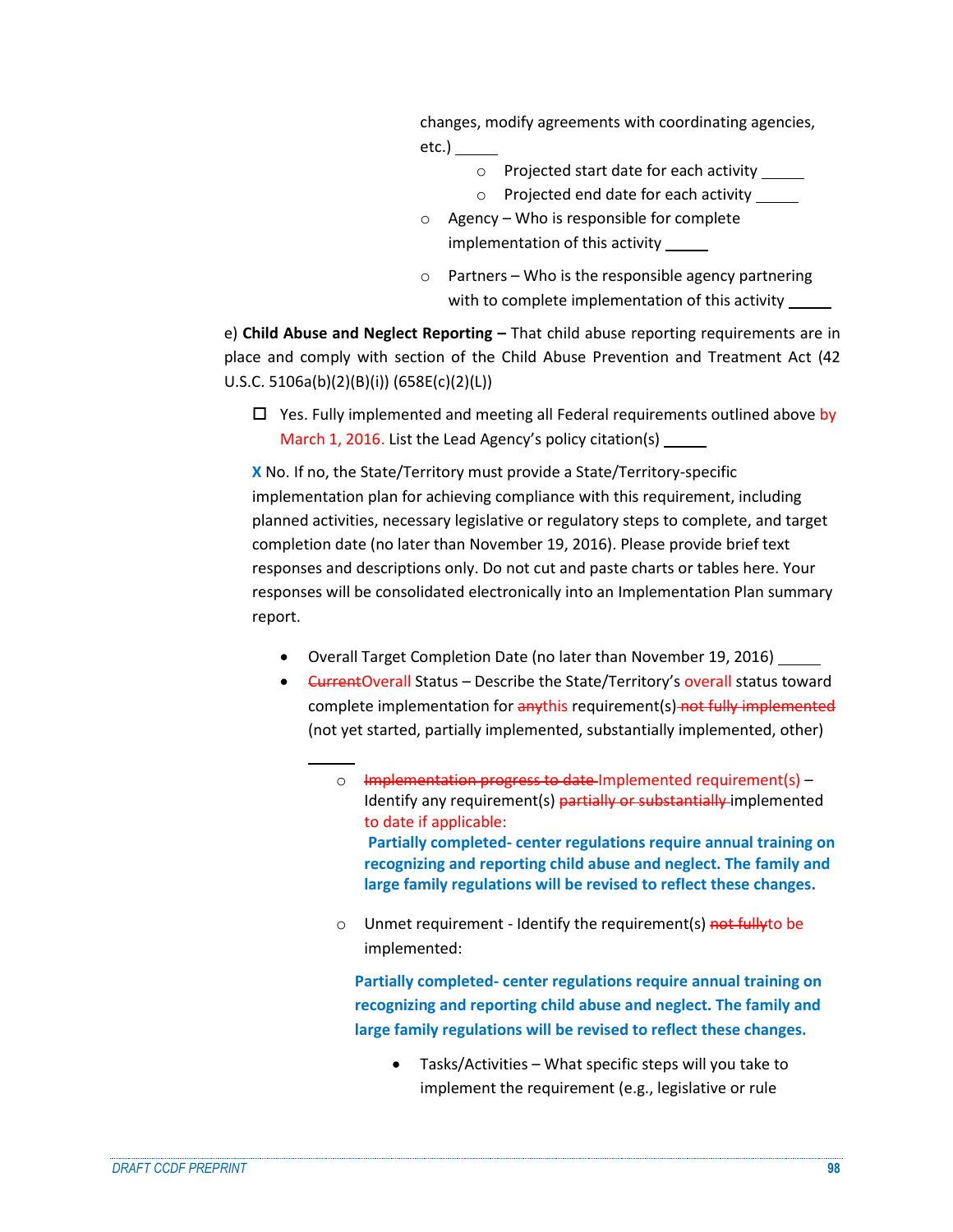changes, modify agreements with coordinating agencies, etc.):

**The family and large family regulations will be revised to reflect the changes and to comply with the new laws.**

- o Projected start date for each activity: **December 2015**
- o Projected end date for each activity: **January 2016**
- o Agency Who is responsible for complete implementation of this activity: **OCCL**
- $\circ$  Partners Who is the responsible agency partnering with to complete implementation of this activity: **N/A**
- 5.2.3 States and Territories have the option to exempt relatives (as defined in CCDF regulations as grandparents, great-grandparents, siblings if living in a separate residence, aunts, and uncles, (98.41(A)(ii)(A)) from inspection requirements. Note this exception only applies if the individual cares ONLY for relative children. Does the State/Territory exempt relatives from inspection requirements listed in 5.2.2?

**X** Yes, all relatives are exempt from all inspection requirements. If the State/Territory exempts all relatives from the inspection requirements, describe how the State ensures the health and safety of children in relative care.

**The lead agency contracts with the University of Delaware who provides pre-service training and on-going professional development to our relative care providers. The curriculum has been revised to include all required health and safety topics.**

- $\Box$  Yes, some relatives are exempt from inspection requirements. If the State/Territory exempts some relatives from the inspection requirements, describe which relatives are exempt from which requirements (all or some) and include how the State/Territory ensures the health and safety of children in relative care.
- $\Box$  No, relatives are not exempt from inspection requirements.

### **5.3 Criminal Background Checks**

The CCDBG Act of 2014 added new requirements for States and Territories receiving CCDF funds to conduct criminal background checks on child care staff members and prospective staff members of child care providers. States and Territories are required tomust have requirements, policies, and procedures in place to conduct criminal background checks for staff members of child care providers (other than relatives) that are licensed, regulated or registered under State/Territory law or receive CCDF funds. Background check requirements apply to any staff member who is employed by a child care provider for compensation or whose activities involve the care or supervision of children or unsupervised access to children. For family child care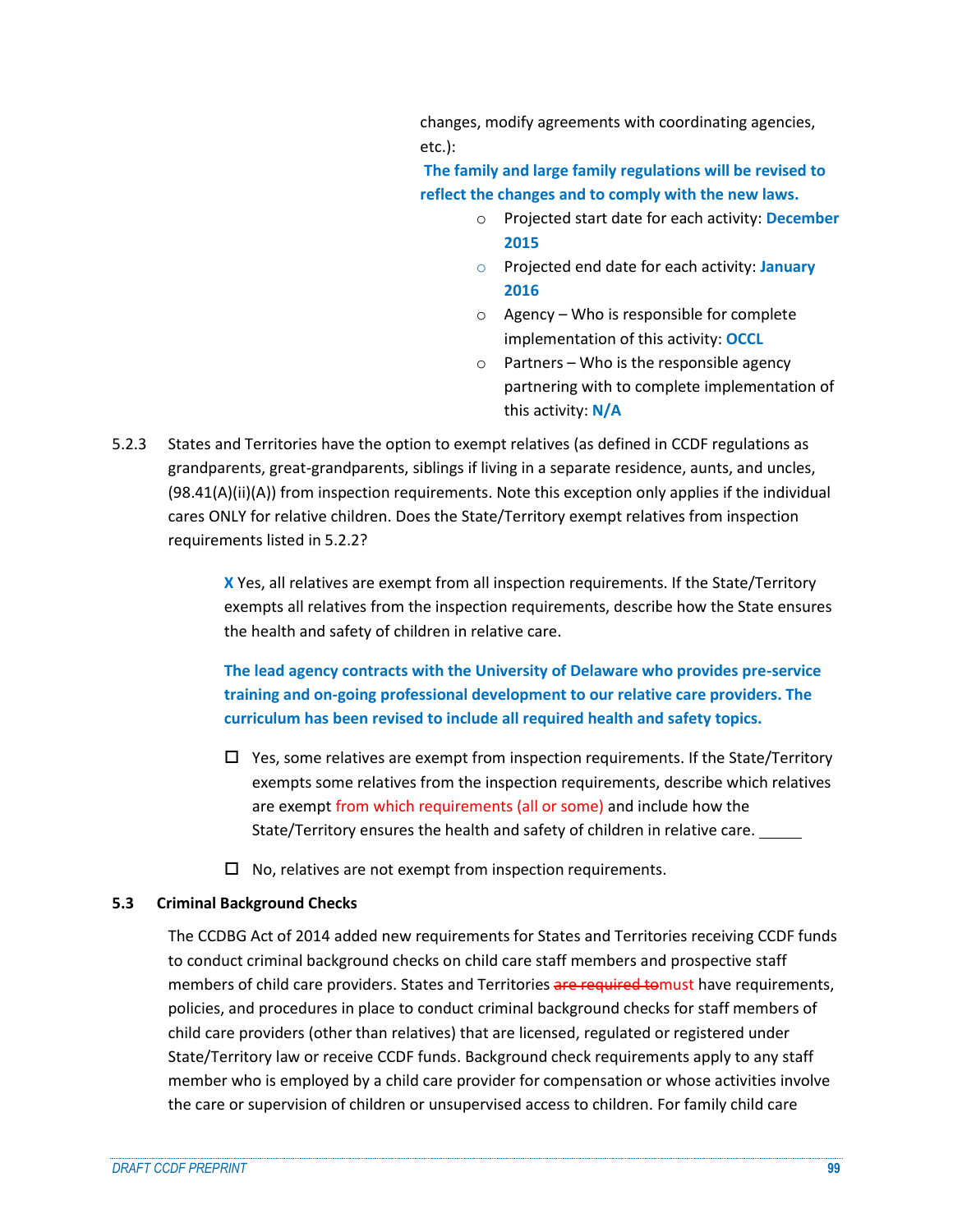homes, this includes the caregiver requesting a check of him/herself, as well as any other individualsadults in the household that may have unsupervised access to children. These provisions must be in place no later than September 30, 2017.

The CCDBG Act of 2014 specifies what a comprehensive criminal background check includes and a child care provider must submit a request to the appropriate State/Territory agency for a criminal background check for each child care staff member, including prospective child care staff members at least once every 5 years. A criminal background check must include a search of: State criminal and sex offender registry in the State where the staff member resides and each State where the staff member has resided over the past 5 years; State child abuse and neglect registry in the State where the staff member resides and each State where the staff member has resided over the past 5 years, National Crime Information Center (run by the FBI); FBI fingerprint check using Next Generation Identification ; and National Sex Offender Registry.

Child care staff members cannot be employed by a provider receiving CCDF if they refuse a background check; make materially false statements in connection with the background check; are registered or required to be registered on the State or National Sex Offender Registry; have been convicted of a felony consisting of: murder, child abuse or neglect, crimes against children, spousal abuse, crime involving rape or sexual assault, kidnapping, arson, physical assault or battery, or subject to an individual review, at the State's option, a drug-related offense committed during the preceding 5 years; or have been convicted of a violent misdemeanor committed as an adult against a child.

Timeliness of background checks - The State/Territory must conduct the background checks as quickly as possible and shall not exceed 45 days after the child care provider submitted the request. The State**/**Territory shall provide the results of the background check in a statement that indicates whether the staff member is eligible or ineligible, without revealing specific disqualifying information. If the staff member is ineligible, the State/Territory will provide information about each disqualifying crime to the staff member.

Fees for background checks – Fees that a State/Territory may charge for the costs of processing applications and administering a criminal background check may not exceed actual costs to the State/Territory for processing and administration.

Transparency – The State/Territory must ensure that policies and procedures for conducting criminal background checks are published on the State/Territory's consumer education website (also see section 2.3) or other publicly available venue.

Appeals process – The State/Territory shall have a process for a child care staff member to appeal the results of their background check to challenge the accuracy and completeness.

Privacy considerations - Lead Agency may not publicly release the results of individual background checks. They may release aggregated data by crime as long as the data does not include personally identifiable information.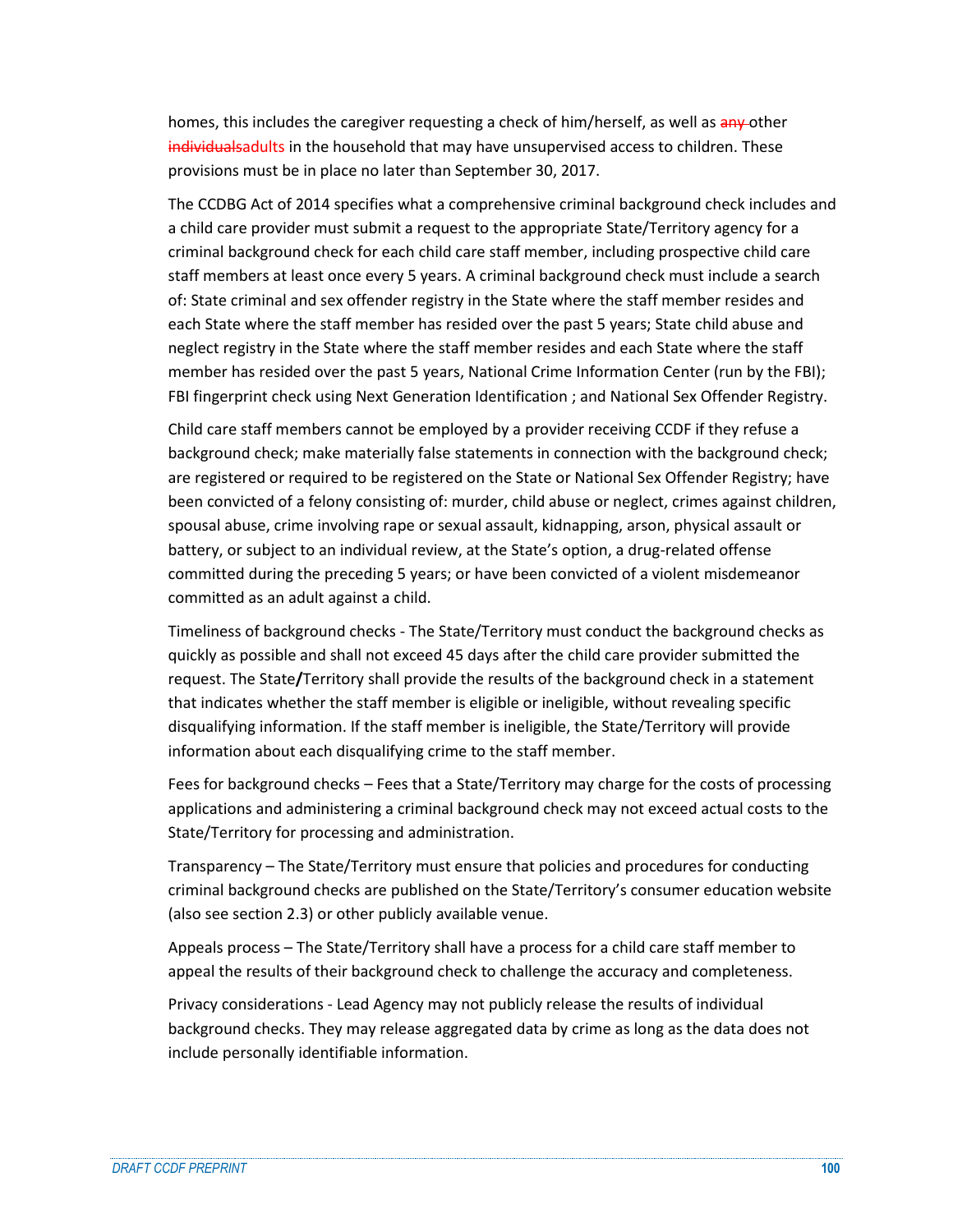- 5.3.1 Describe the status of the State/Territory's requirements, policies, and procedures for criminal background checks for child care staff members and child care providers.
	- $\Box$  Fully implemented and meeting all Federal requirements outlined above by March 1, 2016. List the policy citation within the Lead Agency's rules \_\_\_\_\_ and describe the policies and procedures for criminal background checks using 5.3.2 through 5.3.9 below.

**X** Not implemented. The State/Territory must provide a State/Territory-specific implementation plan for achieving compliance with this requirement, including planned activities, necessary legislative or regulatory steps to complete, and target completion date (no later than September 30, 2017). Please provide brief text responses and descriptions only. Do not cut and paste charts or tables here. Your responses will be consolidated electronically into an Implementation Plan summary report.

- Overall Target Completion Date (no later than September 30, 2017): **September 30, 2017**
- **CurrentOverall Status Describe the State/Territory's overall status toward** complete implementation for anythis requirement(s) not fully implemented (not yet started, partially implemented, substantially implemented, other) : **Partially implemented**
	- o Implementation progress to date Implemented requirement(s) Identify any requirement(s) partially or substantially implemented to date if applicable: **Additional staff is needed to accomplish all the additional requirements, regulation changes, modifications and enhancements to department computer system pertaining to background checks. Forms will need to be updated, and the**
	- o Unmet requirement Identify the requirement(s) not fullyto be implemented :

**website will need to be revised.**

**Criminal background check for each child care staff member, including prospective child care staff members every 5 years, sex offender registry in the State where the staff member resides and each State where the staff member has resided over the past 5 years, State child abuse and neglect registry where the staff member has resided over the past 5 years, National Crime Information Center check (run by the FBI), and National Sex Offender Registry check.** 

 Tasks/Activities – What specific steps will you take to implement the unmet requirement (e.g., legislative or rule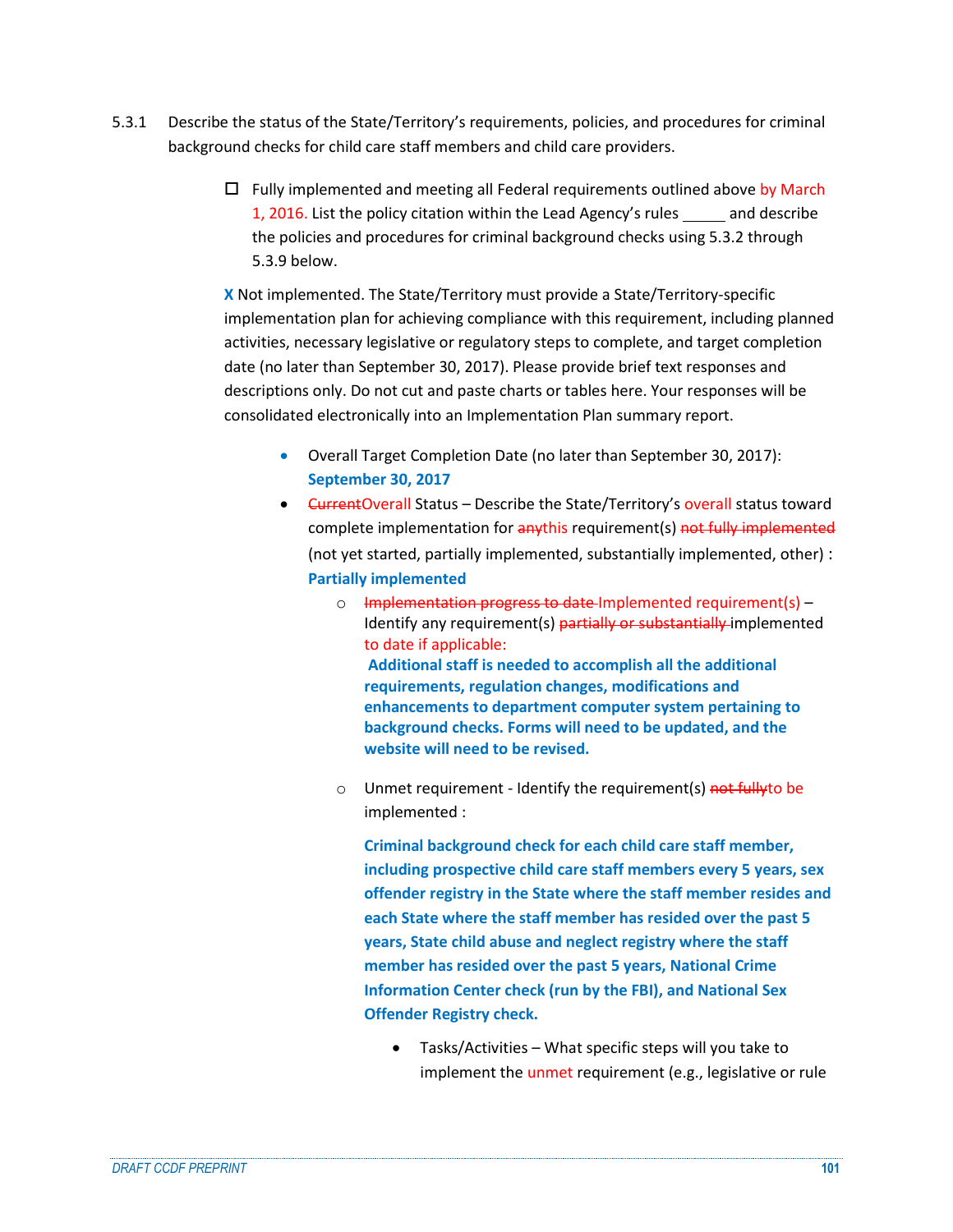changes, modify agreements with coordinating agencies, etc.):

**Additional staff is needed to accomplish all the additional requirements, regulation changes, modifications and enhancements to department computer system pertaining to background checks. Forms will need to be updated, and the website will need to be revised.**

- o Projected start date for each activity: **We are not sure if funding will be available to begin implementation.**
- o Projected end date for each activity: **We are not sure if funding will be available to begin implementation.**
- $\circ$  Agency Who is responsible for complete implementation of this activity: **The Department of Services for Children, Youth and Their Families**
- $\circ$  Partners Who is the responsible agency partnering with to complete implementation of this activity: **The lead agency, IT Department**

o

5.3.2 Describe the process and procedures for conducting background checks in a timely manner, including which agency/entity is responsible and how the Lead Agency ensures that background checks performed by a  $3^{rd}$  party meet the requirements, protecting the privacy of child care staff members, and appealing providing opportunities for applicants to appeal the results of background checks.

**The lead agency, DHSS, defers to DSCYF to conduct the background checks. DSCYF is audited by the the State Bureau of Identification and the Federal Bureau of Investigation to ensure checks are being conducted in a manner consistent with confidentiality requirements and that appeals are provided when an adverse decision is made or when a person questions the background checks results.** 

5.3.3 Describe how the State/Territory is helpingassisting other States process background checks, including any agencies/entities responsible for responding to requests from other states:

**DSCYF works with other states when receiving requests to conduct child abuse and neglect checks under the Adam Walsh Act. DSCYF complies with all out of state requests under this ACT and provides results in a timely manner.**

5.3.4 Does the State/Territory have a review process for individuals disqualified due to a felony drug offense to determine if that individual is still eligible for employment?

**X** Yes. Describe: **Delaware has policy surrounding criminal convictions and disqualifying parameters.**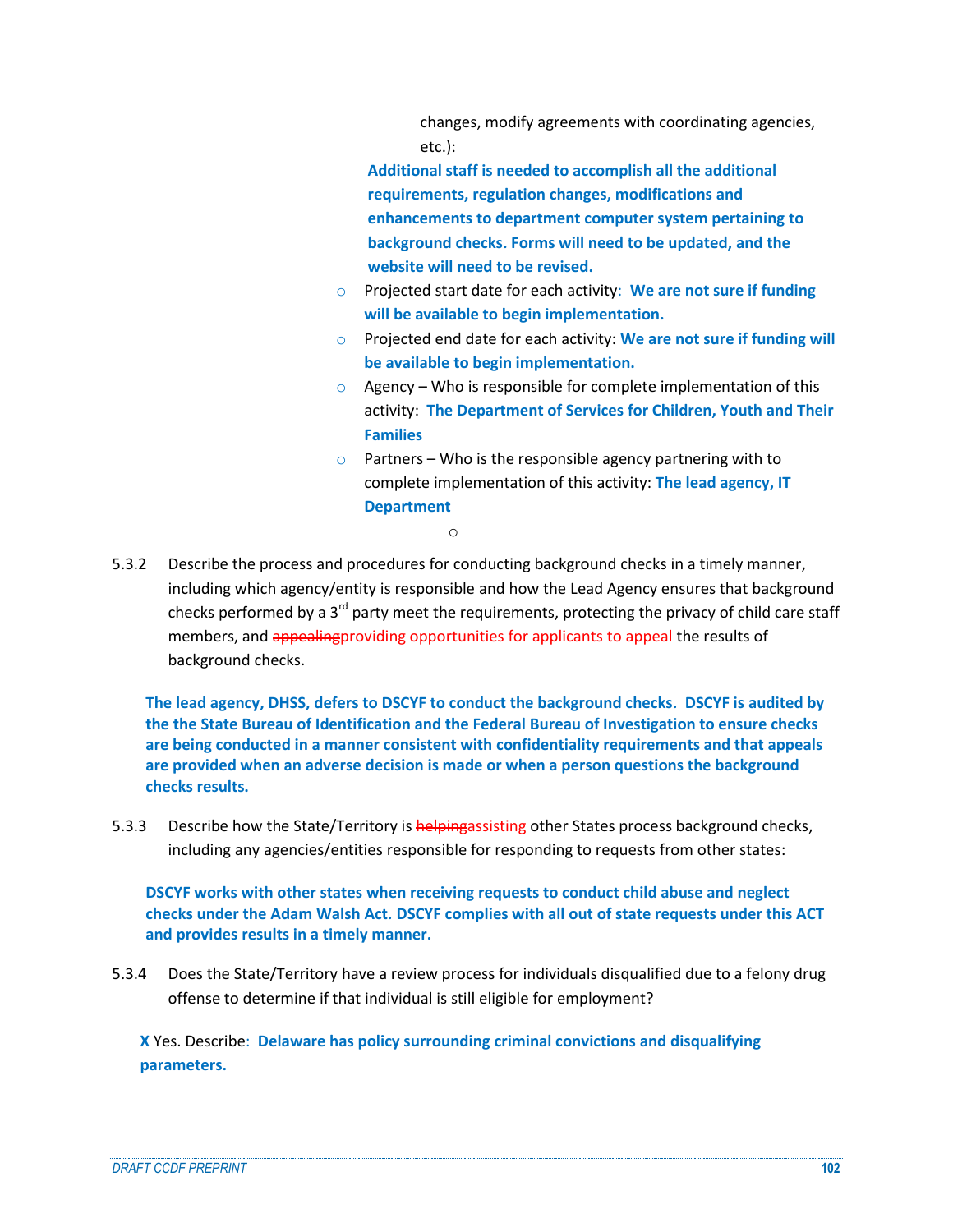$\square$  No

5.3.5 Does the State/Territory disqualify child care staff members based on their conviction for other crimes not specifically listed in 5.3?

**X** Yes. Describe: **Delaware has policy surrounding criminal convictions and disqualifying parameters.**

 $\square$  No

- 5.3.6 States and Territories have the option to exempt relatives (as defined in CCDF regulations as grandparents, great-grandparents, siblings if living in a separate residence, aunts, and uncles, (98.41(A)(ii)(A)) from background check requirements. Note this exception only applies if the individual cares ONLY for relative children. Does your State State/Territory exempt relatives from background checks?
	- $\Box$  Yes, all relatives are exempt from all background check requirements.
	- $\Box$  Yes, some relatives are exempt from the background check requirements. Describelf the State/Territory exempts some relatives from background check requirements, describe which relatives are exempt from which requirements (some or all).
	- **X** No, relatives are not exempt from background checks.
- 5.3.7 Describe how the State/Territory ensures that fees charged for completing the background checks do not exceed the actual cost of processing and administration, regardless of whether conducted by the State/Territory or a 3<sup>rd</sup> party vendor or contractor. Lead Agencies can report that no fees are charged if applicable. **No fees are charged**
- 5.3.8 Describe how background check policies and procedures are published on the State/Territory consumer education website or made publicly available on another venue:

**Information regarding our criminal background check policy and procedures can be found on the website of the Office of Child Care Licensing.**

- 5.3.9 Does the Lead Agency release aggregated data by crime?
	- $\Box$  Yes. List types of crime included in the aggregated data

 $\square$  No

# **6 Recruit and Retain a Qualified and Effective Child Care Workforce**

Teacher-child interactions and relationships, intentional strategies to engage children and their parents, and use of curriculum and assessment to inform practices with children are key components of high quality child care. These require a competent, skilled, and stable workforce. Research has shown that specialized training and education, positive and well-organized work environments and adequate compensation promote teacher recruitment, stability, diversity of the early childhood workforce, and effectiveness with young children in child care. In addition, professional development strategies that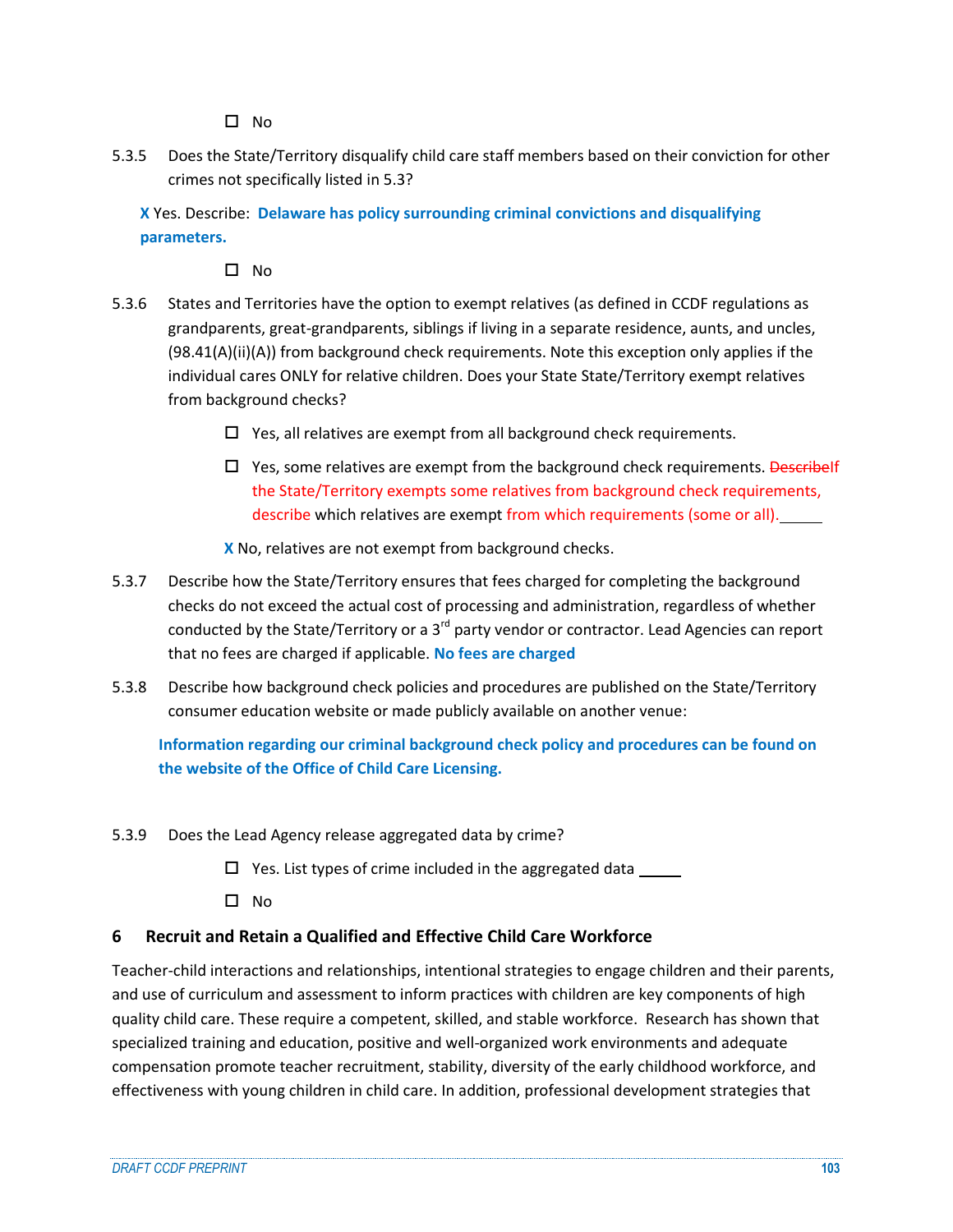emphasize on-site mentoring and coaching of teachers have emerged as promising to change practices with children and families. Professional development, whether training, on-site coaching and mentoring, registered apprenticeship, or higher education coursework, should reflect the research and best practices of child development in all domains and cultural competence.

The CCDBG Act of 2014 requires States and Territories to establish professional development and training requirements in key areas such as health and safety, early learning guidelines, responding to challenging behavior and engaging families. States and Territories are required to offer ongoing annual training and to establish a progression of professional development opportunities to improve knowledge and skills of CCDF providers. (658E(c)(2)(G)) An example of how a State/Territory might address this is to establish a system or framework of professional development that includes professional standards, a "career ladder" that allows an individual to build knowledge and skills in a cumulative manner from introductory training to advance level education, including obtaining credentials and post-secondary degrees. Professional development should be designed in a manner that aligns to competencies and qualifications that reflect working with children of different ages, English language learners, children with disabilities and the differentiated roles in all settings, such as teachers, teacher assistants, and directors. Training and education supporting professional development is also one of the options States and Territories have for investing their CCDF quality funds. (658G(b)(1)) ACF encourages States and Territories to collaborate and coordinate with other early childhood educator professional development resources, such as Race to the Top Early Learning Challenge grants, quality funds available through the Preschool Development grants, and funds available through Head Start and Early Head Start, to the extent practicable. Responsive, well-qualified adult caregivers are one of the most important factors in children's development and learning in child care settings. ACF strongly encourages States and Territories to link CCDF health and safety trainings (see Section 5) and child development trainings and education to this broader professional development framework as the foundation for building a knowledgeable early childhood education workforce. Questions related to requirements for recruiting and retaining a qualified and effective child care workforce have been consolidated into Section 6.

### **6.1 Training and Professional Development Requirements**

The CCDBG Act of 2014 added a requirement that the State/Territory develop training and professional development requirements designed to enable child care providers to promote the social, emotional, physical and cognitive development of children and to improve the knowledge and skills of the child care workforce. Such requirements shall be applicable to child care providers caring for children receiving CCDF across the entire age span from birth through age 12. (658E(c)(2)(G)) Training and professional development should be accessible and appropriate across settings and types of providers, including family child care home providers and child care center staff.

The State/Territory also must develop and implement strategies to strengthen the business practices of child care providers to expand the supply and improve the quality of child care services. (658E(c)(2)(V))

For purposes of this section, the term professional development is inclusive of credit bearing coursework, postsecondary degree programs, and technical assistance (targeted assistance such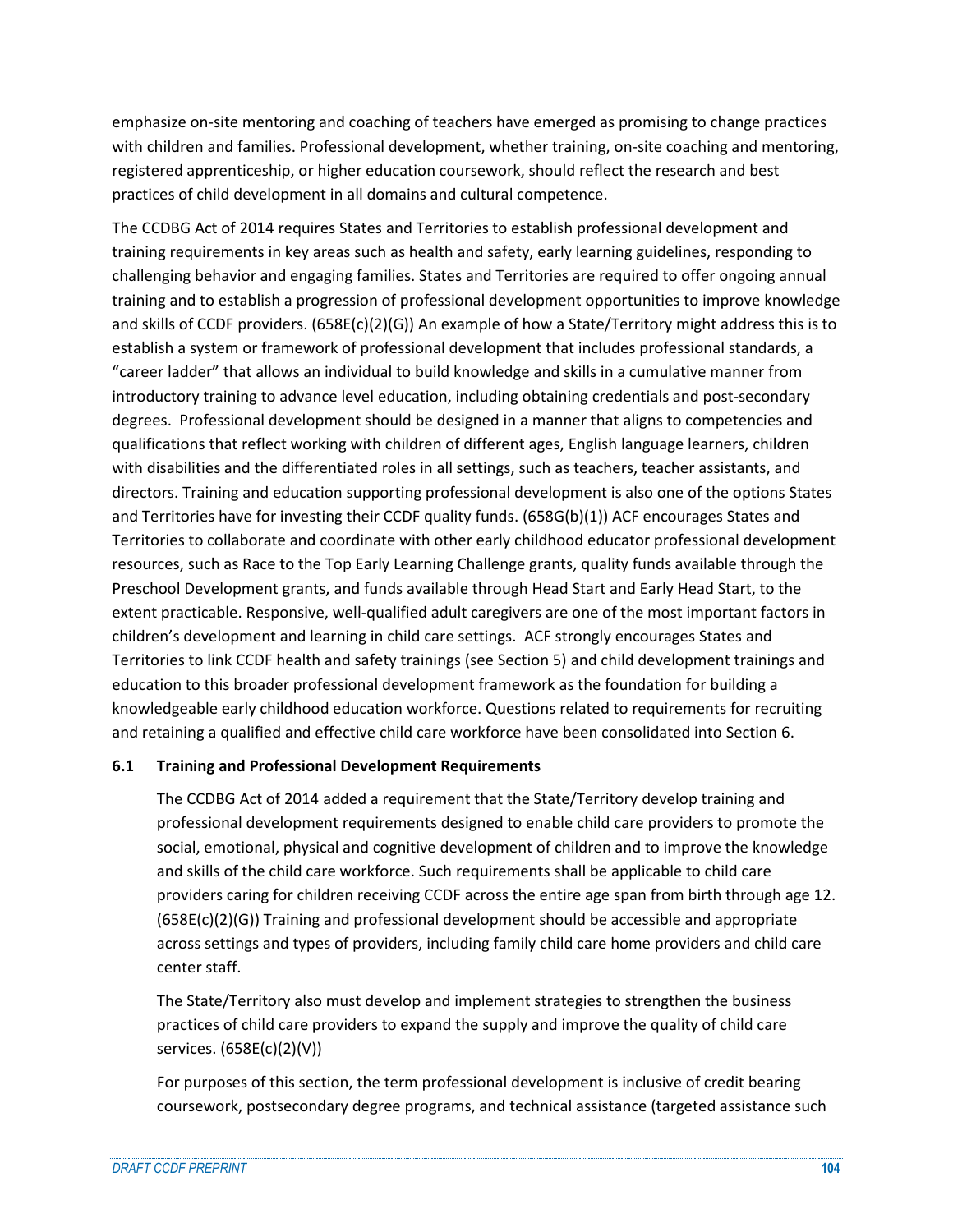as mentoring, coaching or consultation) activities. Health and safety topics that require renewal of a credential or certification should be considered continuing education unit trainings.

6.1.1 Describe the status of the State/Territory's professional development system or framework, including training and professional development requirements to enable child care providers to promote the social, emotional, physical, and cognitive development of children and to improve the knowledge and skills of the child care workforce.

The Lead Agency assures that the State/Territory's training and professional development requirements:

- a) Provide ongoing training and professional development that is accessible for the diversity of providers in the State/Territory; provide for a progression of professional development reflecting research and best practice to meet the developmental needs of participating infants, toddlers, preschool, and school-age children and that is aligned to foundational and specialized competencies (including different ages of children, English language learners, and children with disabilities); and improve the quality and stability of the child care workforce (such as supports an individual to build on entry- and midlevel training and education (which may include higher education) to attain a higher level credential or professional certification and retention in the child care program).
- b) Are developed in consultation with the State Advisory Council (SAC) on Early Childhood Education and Care or other state or state-designated cross-agency body if there is no SAC that addresses training, professional development and education of child care providers and staff.
- c) Incorporate knowledge and application of the State/Territory's early learning and developmental guidelines (where applicable), the State/Territory's health and safety standards (as described in section 5), and incorporate social-emotional/behavioral and early childhood mental health intervention models, which may include positive behavior intervention and support models (as described in Section 2)
- d) Are accessible to providers supported through Indian tribes or tribal organizations receiving CCDF
- e) Appropriate, to the extent practicable, for child care providers caring for children receiving child care subsidies, including children of different age groups, English language learners, children with disabilities, and Native Americans, including Indians and Native Hawaiians.

**X** Fully implemented and meeting all Federal requirements outlined above by March 1, 2016. Describe using 6.1.2 through 6.1.6 below.

 $\Box$  Not implemented. The State/Territory must provide a State/Territory-specific implementation plan for achieving compliance with this requirement, including planned activities, necessary legislative or regulatory steps to complete, and target completion date (no later than September 30, 2016). Please provide brief text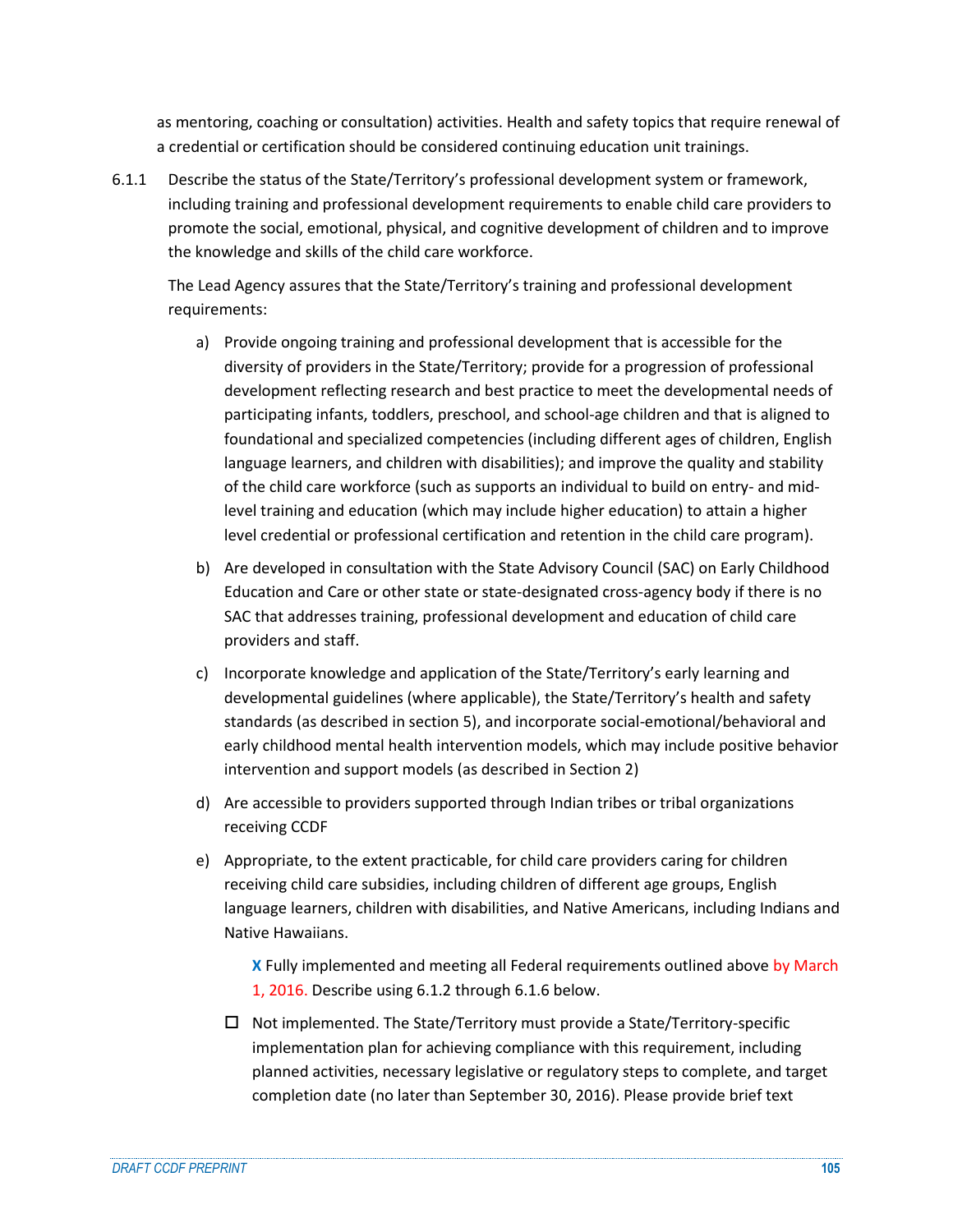responses and descriptions only. Do not cut and paste charts or tables here. Your responses will be consolidated electronically into an Implementation Plan summary report.

- Overall Target Completion Date (no later than September 30, 2016) \_\_\_\_\_\_
- CurrentOverall Status Describe the State/Territory's overall status toward complete implementation for anythis requirement(s) not fully implemented (not yet started, partially implemented, substantially implemented, other)
	- o Implementation progress to date Implemented requirement(s) Identify any requirement(s) partially or substantially implemented to date if applicable
	- $\circ$  Unmet requirement Identify the requirement(s) not fully to be implemented
		- Tasks/Activities What specific steps will you take to implement the unmet requirement (e.g., legislative or rule changes, modify agreements with coordinating agencies, etc.)
			- o Projected start date for each activity
			- o Projected end date for each activity
			- $\circ$  Agency Who is responsible for complete implementation of this activity
			- $\circ$  Partners Who is the responsible agency partnering with to complete implementation of this activity
- 6.1.2 Describe how the State/Territory provides ongoing training and professional development that is accessible for the diversity of providers in the State/Territory, provides for a progression of professional development reflecting research and best practice to meet the developmental needs of participating infants, toddlers, preschool and school-age children and that is aligned to foundational and specialized competencies (including different ages of children, English language learners, and children with disabilities) and improves the quality and stability of the child care workforce. Use the checkboxes below to identify and describe the elements of the progression of professional development. Check all that apply.

**X** State/Territory professional standards and competencies. Describe:

**The state has Early Learning Foundations (standards for children to receive opportunities to learn as a part of activities, lesson plans and curriculum) for Infants, Toddlers and Preschoolers aligned with Common Core for children from Kindergarten through high school; and competencies (Core Knowledge and Skills – what**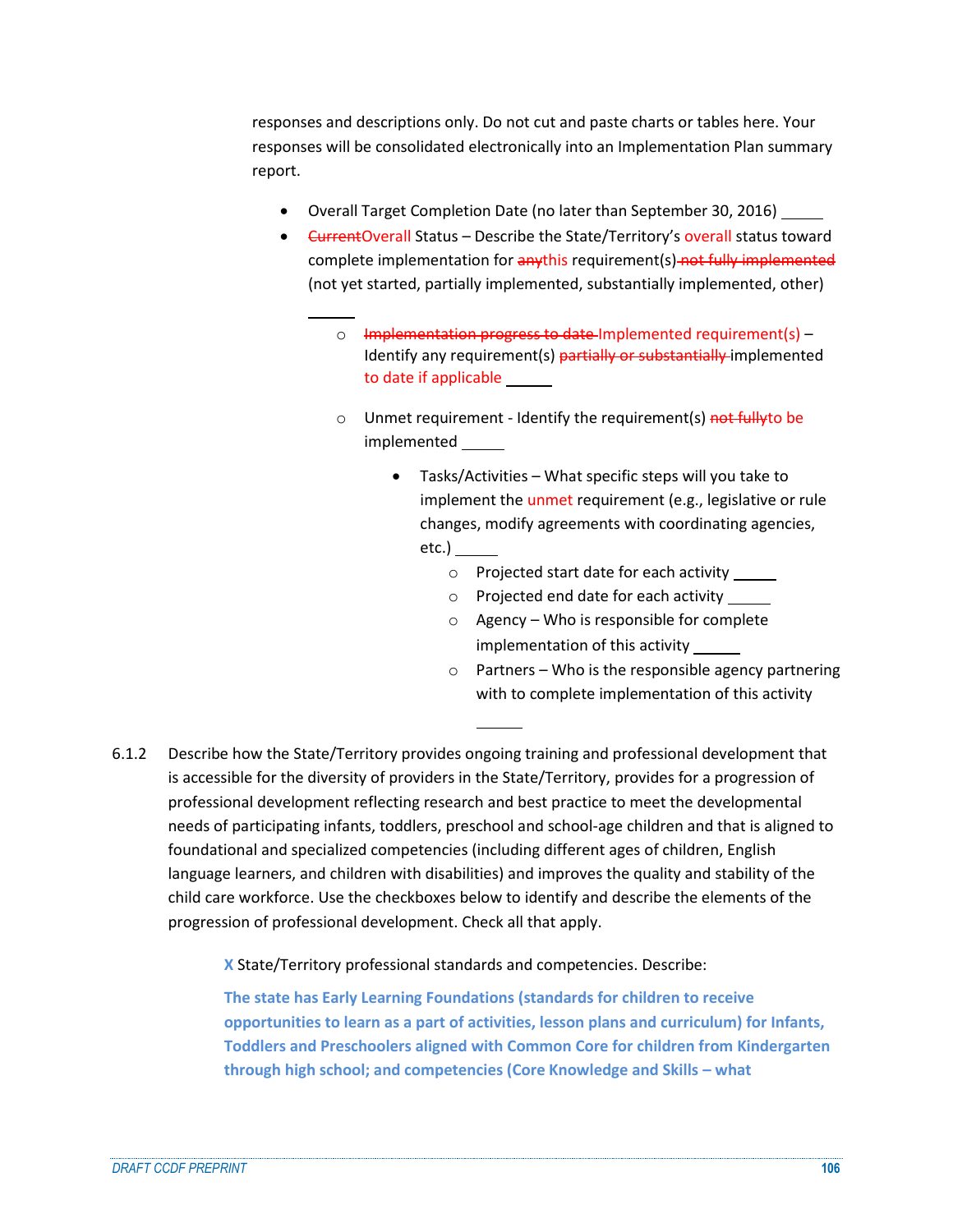**professionals should know and be able to do) for both early childhood and school-age professionals.**

**X** Career ladder or lattice. Describe:

**The state has a Career Lattice reflecting the educational requirements an early childhood or school-age professional needs at Steps 1-10. This Career Lattice is used in the state's QRIS, Delaware Stars, as a standard and is used for the state's compensation system, CORE.**

**X** Articulation agreements between two- and four-year postsecondary early childhood education or degree programs. Describe:

**The state has a long-standing articulation agreement between the two and four year higher education institutions**.

**X** Community-based training approved by a state regulatory body to meet licensing or regulatory requirements. Describe:

**The state supports community-based training through a contract between the Delaware Department of Education and the University of Delaware, the Delaware Institute for Excellence in Early Childhood (DIEEC). DIEEC coordinates the training, maintains a web-based list or offerings and a registry with transcripts for those who successfully complete these trainings. In addition, the Office of Child Care Licensing maintains successful completion of trainings not approved by DIEEC as a part of their regulatory process for required annual hours.**

**X** Workforce data, including recruitment, retention, registries or other documentation, and compensation information. Describe:

**The state maintains workforce data directly and through contracts with community partners: DIEEC and the Delaware Association for the Education of Young Children, DAEYC. The state has completed three workforce studies: 2002, 2007 and 2012 through contracts with the University of Delaware. The state is in process of contracting with the University to complete a workforce study in 2016 for centerbased professionals. In addition, OCCL and DDOE maintains workforce information reflecting regulatory requirements, in their databases: OCCL has a regulatory database, FACTS; DDOE has a database, DPEC (Delaware Practitioners in Early Childhood) and has access to the K-12 DEEDS database, where some professionals retain dual cerification. DIEEC maintains a database for on-going, quality assured professional development (training). DAEYC maintains a database on professional through T.E.A.C.H. Early Childhood and CORE**.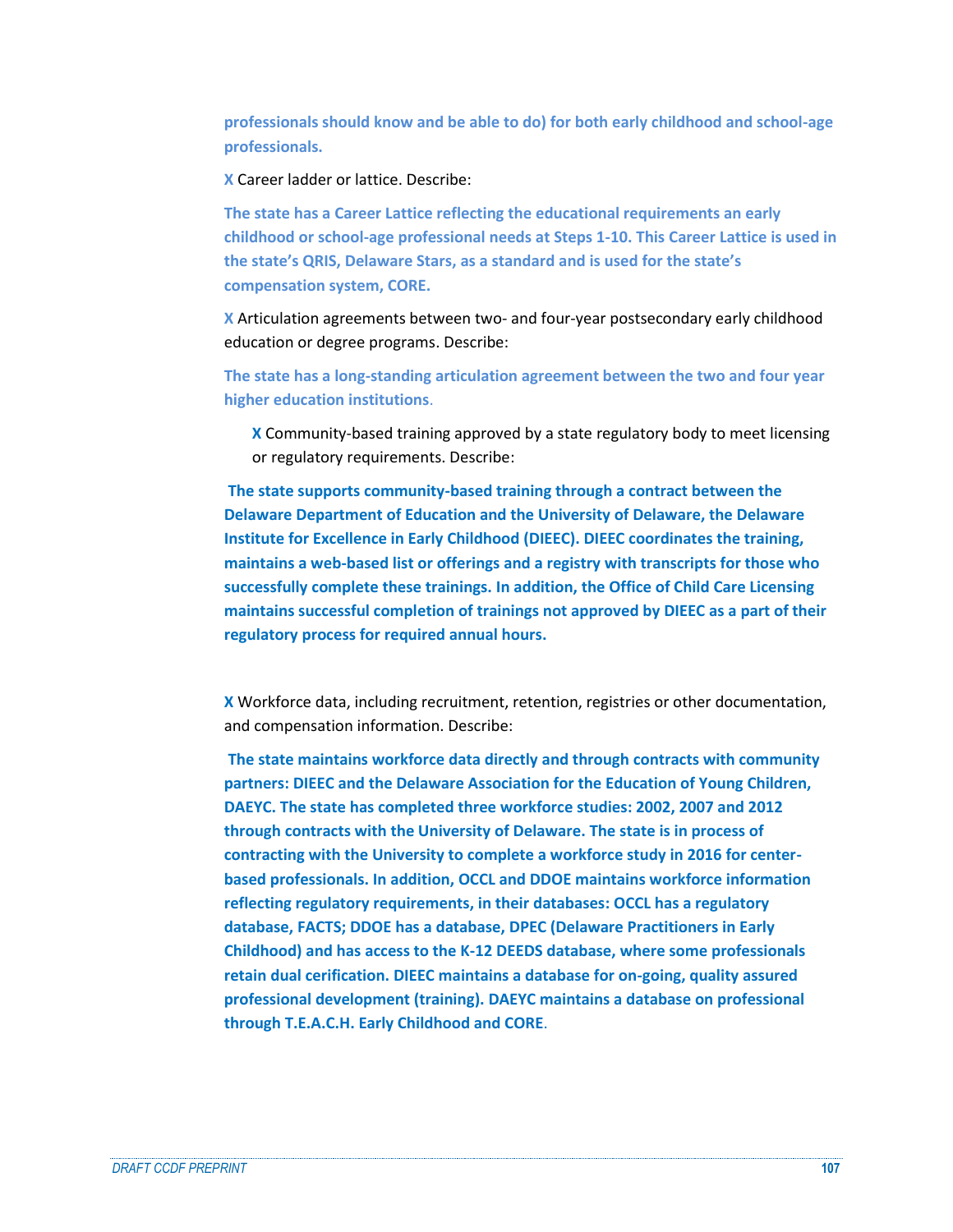**X** Advisory structure that provides recommendations for the development, revision, and implementation of the professional development system or framework. Describe:

**The state has an advisory structure through the Early Childhood Council.**

**X** Continuing education unit trainings and credit-bearing professional development. Describe:

**The state has continuing professional development hours through the PD system or quality assurance and the annual licensing hours as required through regulations. The state acknowledges credit-bearing continuing education through regionally accredited higher education institutions and has at least one articulation agreement for Adminitration and Leadership, leading to nine college credits.**

**X** State-approved trainings. Describe:

 **See above. The state has a training approval system.**

**X** Inclusion in state and/or regional workforce and economic development plans. Describe:

**The state has a cross sector professional development system, working with Part C Early Intervention, Part B Section 619, home visting, head start and child care.**

**X** Other. Describe:

**The state has an active scholarship program for those pursuing CDA, State Credentials (credit-bearing), Associate and Bachelor Degrees, through T.E.A.C.H. Early Childhood.**

6.1.3 Describe how the State/Territory developed its training and professional development requirements in consultation with the State Advisory Council (SAC) on Early Childhood Education and Care (if applicable) or other state or state-designated cross-agency body if there is no SAC

**The state developed Delaware First in 1991. As the state's strategic plan (Early Success) began in the early 2000's, the Delaware Early Childhood Council (DECC) had a Professional Development Advisory Committee that reported to DECC. The most recent strategic plan revision, the workforce issues (education, professional development, recruitment, retention and compensation) became part of a larger Quality Programs and Professional Goal 2 Committee.**

6.1.4 Describe how the State/Territory incorporates knowledge and application of the State's early learning and developmental guidelines (where applicable), the State/Territory's health and safety standards (as described in section 5), and incorporates social-emotional/behavioral and early childhood mental health intervention models, which may include positive behavior intervention and support models (as described in Section 2) into its training and professional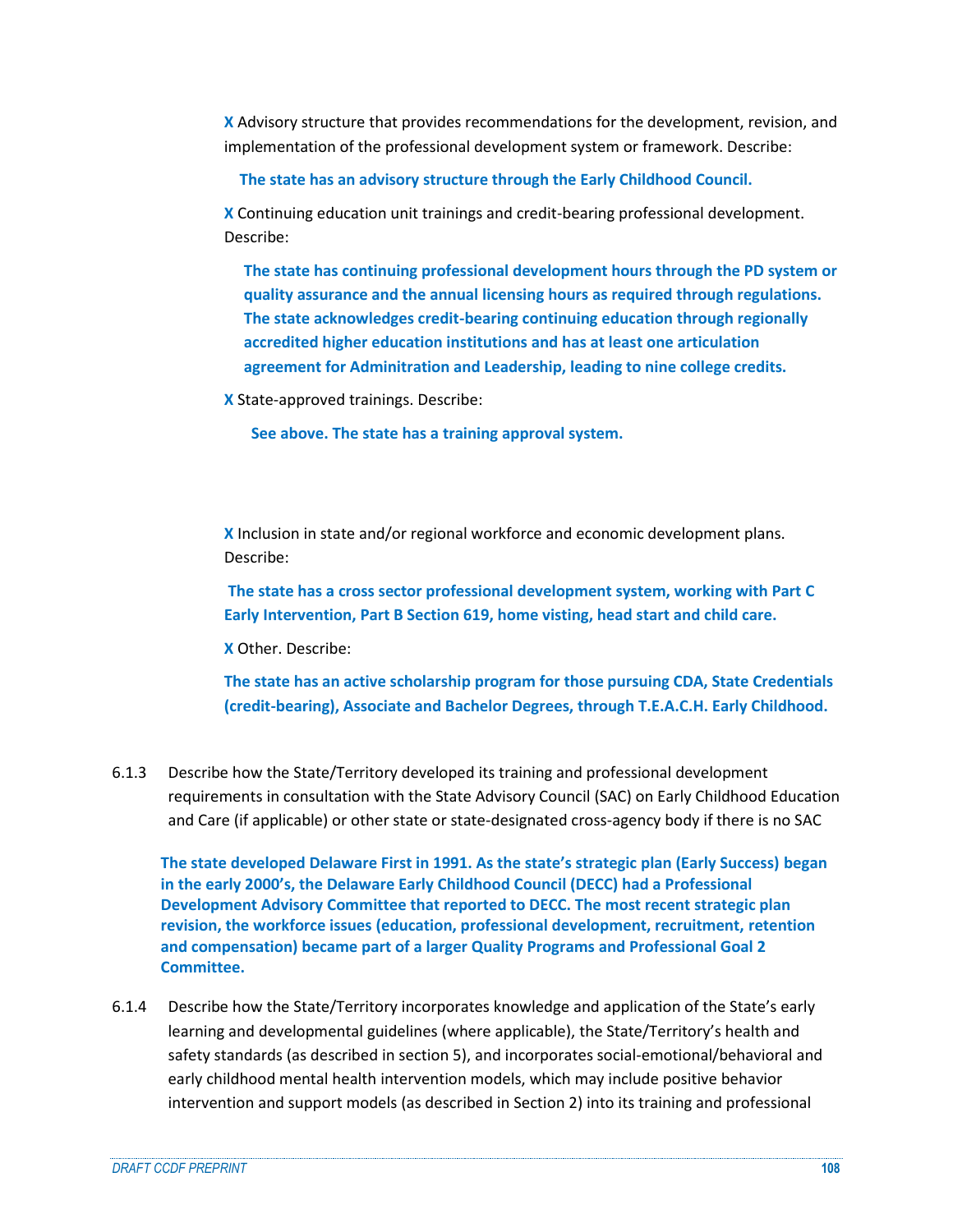development requirements (see Information Memorandum on Children's Social Emotional and Behavioral Health<http://www.acf.hhs.gov/programs/occ/resource/im-2015-01> ):

**The state contracts with DIEEC to coordinate on-going training, including the topics of early learning foundations, health and safety and social emotional development/behavioral supports. These trainings include community-based face-to-face and online through a state developed website: www.depdnow.com**

**6.1.5** Describe how the State's training and professional development requirements are accessible to providers supported through Indian tribes or tribal organizations receiving CCDF (as applicable)

**N/A**

6.1.6 Describe how the State/Territory's training and professional development requirements are appropriate, to the extent practicable, for child care providers caring for children receiving child care subsidies, including children of different age groups (such as specialized credentials for providers who care for infants and/or school-age children), English language learners, children with disabilities, and Native Americans, including Indians and Native Hawaiians.

**Early childhood professionals are not required to complete specific training topics, but are able to complete courses on a wide variety of topics, including infants, toddlers, preschoolers and school-age; inclusion, and diversity. DIEEC coordinates and advertises topics approved through the quality assurance process through an on-line calendar. The training/professional development is offered by DIEEC and other partners such as Cooperative Extension, Nemours, Prevent Child Abuse Delaware, Children's Beach House and Prevention & Behavioral Health.**

6.1.7 Describe the strategies the State/Territory uses to recruit and retain providers who will serve eligible children. Check all that apply and describe.

**X** Financial assistance for attaining credentials and post-secondary degrees. Describe:

**Through T.E.A.C.H. Early Childhood, early childhood professionals are able to obtain scholarships for state credentials, CDA, Associate and Bachelor degrees. Some individual early childhood programs have chosen to use their Tiered Reimbursement Bonus and/or QRIS grants for this purpose.** 

**X** Financial incentives linked to education attainment and retention. Describe:

 **The state created a compensation program in 2013, through the Early Learning Challenge Grant. The comensation program, CORE, provides Awards to qualified professionals working in programs participating in Delaware Stars, the state's QRIS. Qualified professionals receive CORE Awards as they move up the Career Lattice and/or for retaining their employment in their early childhood programs year to year. Qualificaion include working a minimum of 30 hours per week with children Birth through five years and meeting salary maximums. Some individual early childhood programs have chosen to use their Tiered Reimbursement Bonus and/or QRIS grants for this purpose.**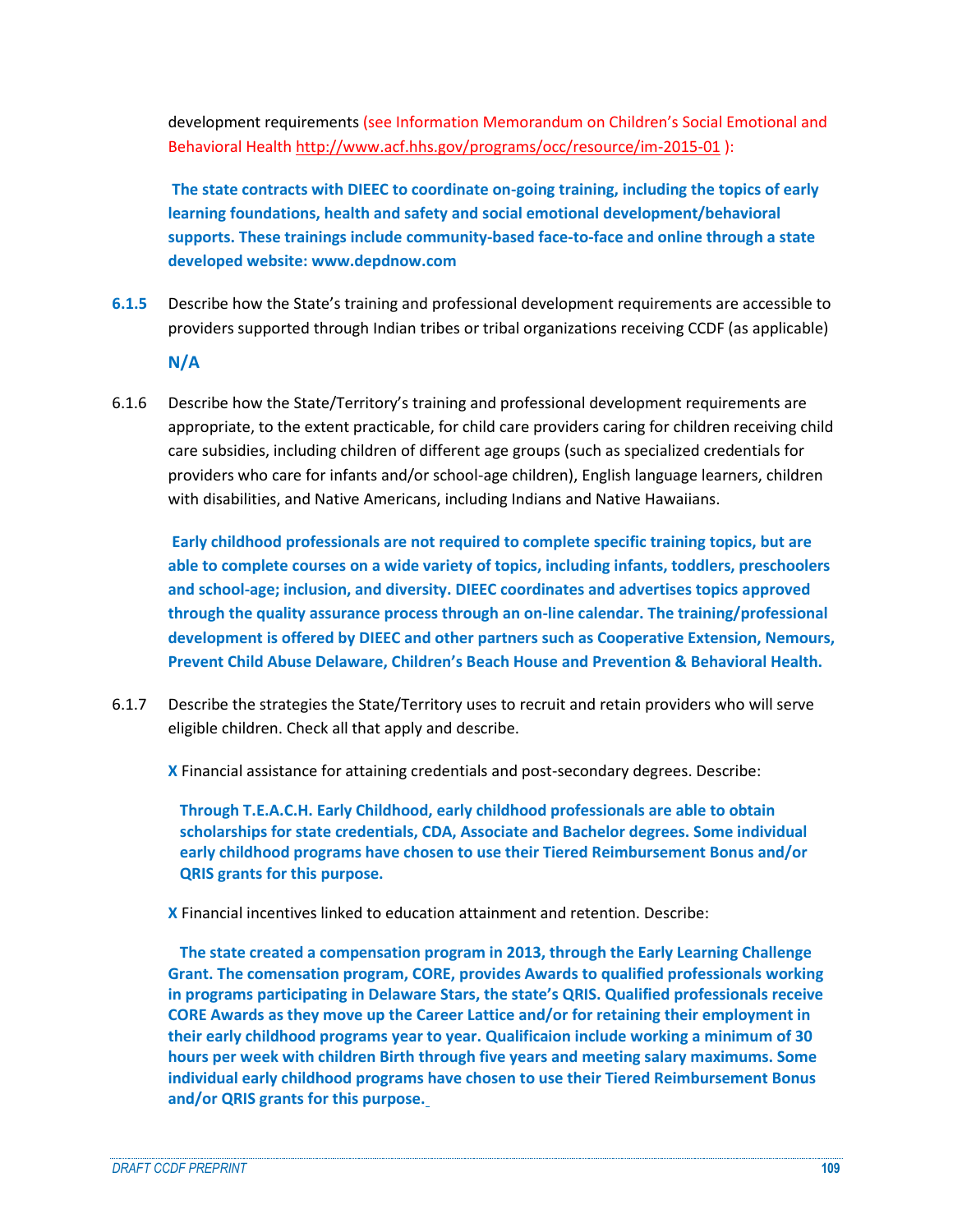**X** Registered apprenticeship programs. Describe:

 **The state has had an Early Childhood Apprenticeship program for over 13 years, managed through the Delaware Department of Labor. The first year, apprentices successfully complete the 120 hour state developed training, Training for Early Care and Education (TECE) 1 & 2. The second year apprentices successfully complete three 3-credit college courses. During the two year commitment, apprentices receive on-the-job training and then become a Journeyperson upon completion.**

**X** Outreach to high school (including career and technical) students. Describe:

 **The state has eleven comprehensive and three VoTech high schools that offer an early childhood career path. Three of these high schools have piloted a dual enrollment with higher education institutions through the Early Learning Challenge Grant. The high school curriculum is aligned with the early childhood system: Early Learning Foundations, Competencies, Delaware Stars and Regulations.**

**X** Policies for paid sick leave. Describe:

 **The state encourages this through the QRIS, Delaware Stars standards. Some individual early childhood programs have chosen to use their Tiered Reimbursement Bonus and/or QRIS grants for this purpose.** 

**X** Policies for paid annual leave. Describe:

 **The state encourages this through the QRIS, Delaware Stars standards. Some individual early childhood programs have chosen to use their Tiered Reimbursement Bonus and/or QRIS grants for this purpose.**

**X** Policies for health care benefits. Describe:

 **The state encourages this through the QRIS, Delaware Stars standards. Some individual early childhood programs have chosen to use their Tiered Reimbursement Bonus and/or QRIS grants for this purpose.** 

**X** Policies for retirement benefits. Describe:

 **The state encourages this through the QRIS, Delaware Stars standards. Some individual early childhood programs have chosen to use their Tiered Reimbursement Bonus and/or QRIS grants for this purpose.**

 $\Box$  Support for providers' mental health (such as training in reflective practices and stress reduction techniques, health and mental health consultation services). Describe

**X** Other. Describe:

 **The state provides free leadership professional development through the Early Learning Challenge Grant: Early Learning Leadership Initiative is a partnership with the McCormick Early Childhood Leadership Center at National Louis University, makes the Aim4Excellence**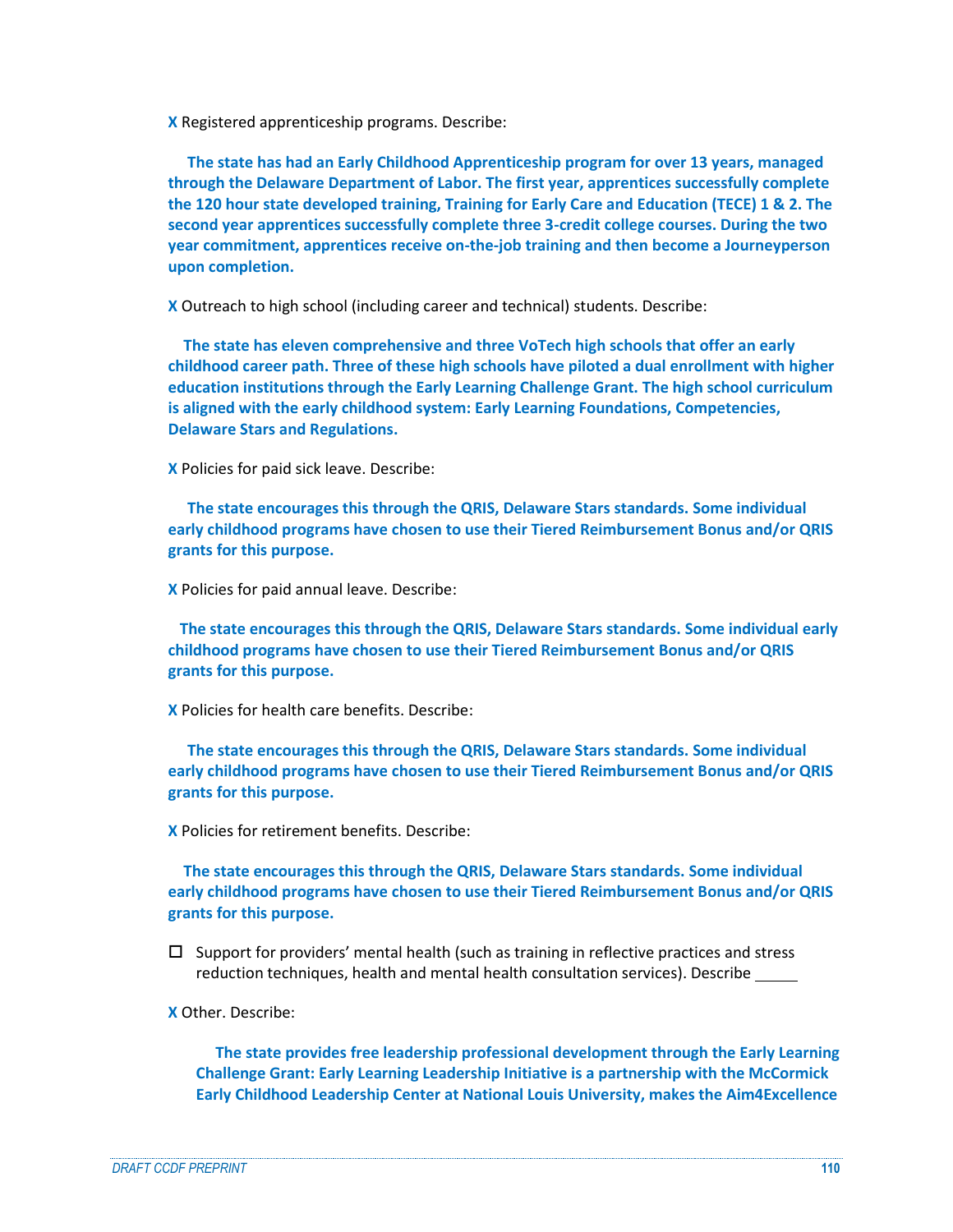**curriculum available to Administrators and other leaders employed by programs participating in Delaware Stars. This series of nine modules is an online self-paced series with intensive homework and tests that participants complete over a nine month period of time. Each month, participants meet in a community of practice with tghier peers. This series is available to articulate into nine college credits with support from T.E.A.C.H. Early Childhood.**

6.1.8 Describe how the State/Territory will recruit providers for whom English is not their first language, or who will serve and be available for families for whom English is not their first language.

**The state will need to develop strategies to recruit providers for whom English is not their first language, or who will serve and be available for families for whom English is not their first language.**

6.1.9 How will the Lead Agency overcome language barriers to serve providers for whom English is not their first language? Check the strategies, if any, that your State/Territory has chosen to implement.

 $\boxtimes$  Informational materials in non-English languages

 $\vert \ \vert$  Training and technical assistance in non-English languages

 $\Box$  CCDF health and safety requirements in non-English languages

**Provider contracts or agreements in non-English languages** 

 $\Box$  Website in non-English languages

 $\boxtimes$  Bilingual caseworkers or translators available

 $\Box$  Collect information to evaluate on-going need, recruit, or train a culturally or linguistically diverse workforce

 $\Box$  Other  $\_\_\_\_\$ 

None

If the Lead Agency checked any option above related to providing information or services in other non-English languages, please list the primary languages offered (top 3) or specify that the State has the ability to have translation/interpretation in all primary and secondary :

**The lead agency contracts with several translation services and is able to assist clients whose primary languages are Spanish, Creole, Korean, etc. The services include Alina's Consulting and Enviromental**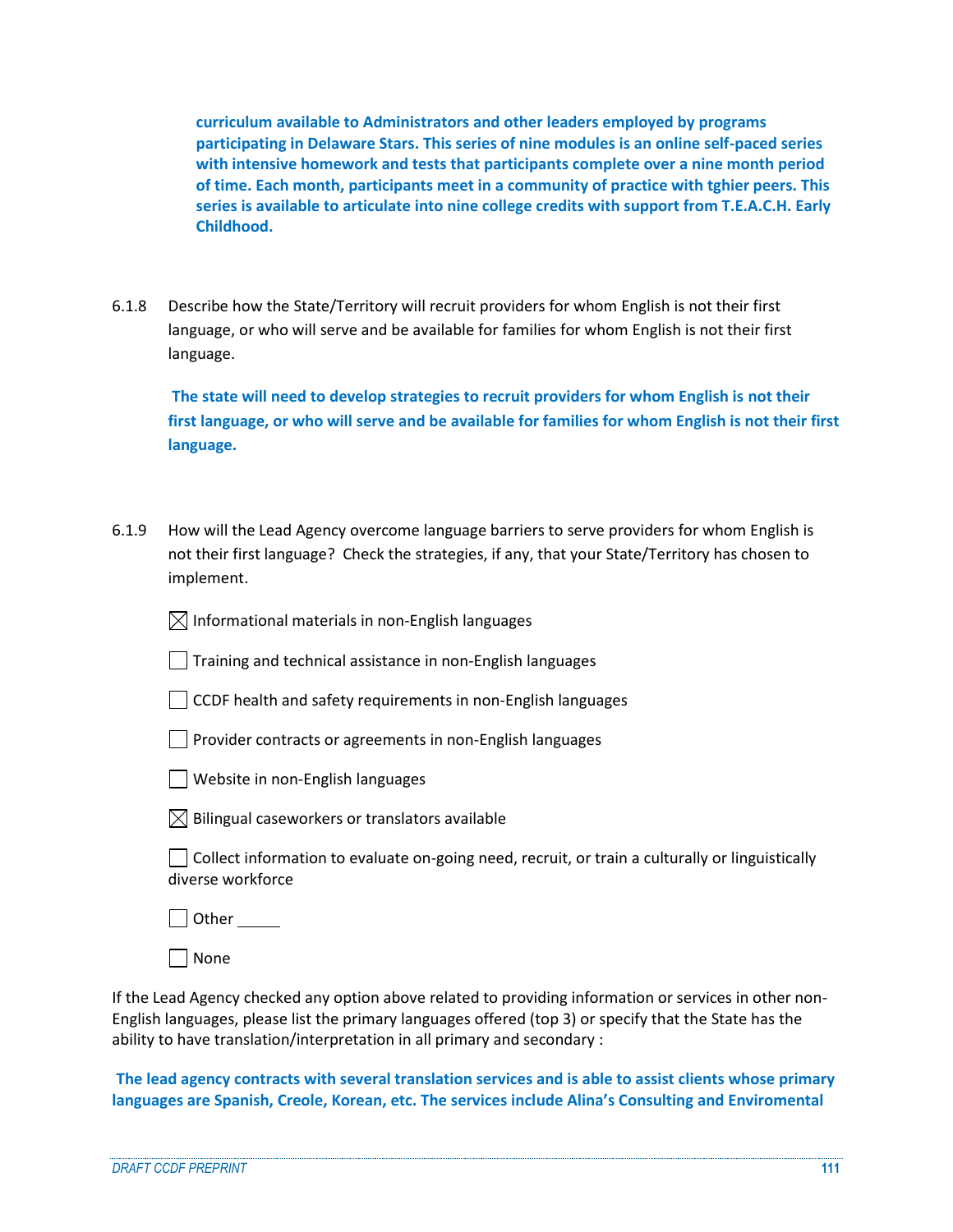**Services (this service is provided via phone), Para Plus Translation Services (in office), All World Language Consultation (provide sign language), Delaware Relay Service (for hearing impaired), and HP Enterprise Services (Spanish only-in office and over the phone). We are able to provide application interviews, employment and training interviews, child care eligibility interviews, fair hearings and written translation services.**

6.1.10 The State/Territory must use CCDF for activities to improve the quality or availability of child care, including training and technical assistance to providers on identifying and serving homeless children and families. (658E(c)(3)(B)(i) Describe the status of the State/Territory's training and technical assistance to providers on identifying and serving homeless children and their families (connects to Section 3.2.2).

> **X** Yes. The State certifies that no later than March 1, 2016 it will provide training and technical assistance to providers on identifying and serving homeless children and their families. Describe that training and technical assistance for providers:

**DIEEC is in the process of developing training on serving children homeless children and families. The training will have two parts, one for all teachers and educatorsand one for administrators. The early head start child care partners are working on meeting that head start standard.**

- $\Box$  No. The State/Territory must provide a State/Territory-specific implementation plan for achieving compliance with this requirement, including planned activities, necessary legislative or regulatory steps to complete, and target completion date (no later than September 30, 2016). Please provide brief text responses and descriptions only. Do not cut and paste charts or tables here. Your responses will be consolidated electronically into an Implementation Plan summary report.
	- Overall Target Completion Date (no later than September 30, 2016)
	- **•** <del>Current</del>Overall Status Describe the State/Territory's overall status toward complete implementation for anythis requirement(s) not fully implemented (not yet started, partially implemented, substantially implemented, other)
		- o Implementation progress to date Implemented requirement(s) Identify any requirement(s) partially or substantially implemented to date if applicable
		- o Unmet requirement Identify the requirement(s) not fullyto be implemented
			- Tasks/Activities What specific steps will you take to implement the unmet requirement (e.g., legislative or rule changes, modify agreements with coordinating agencies, etc.)
				- o Projected start date for each activity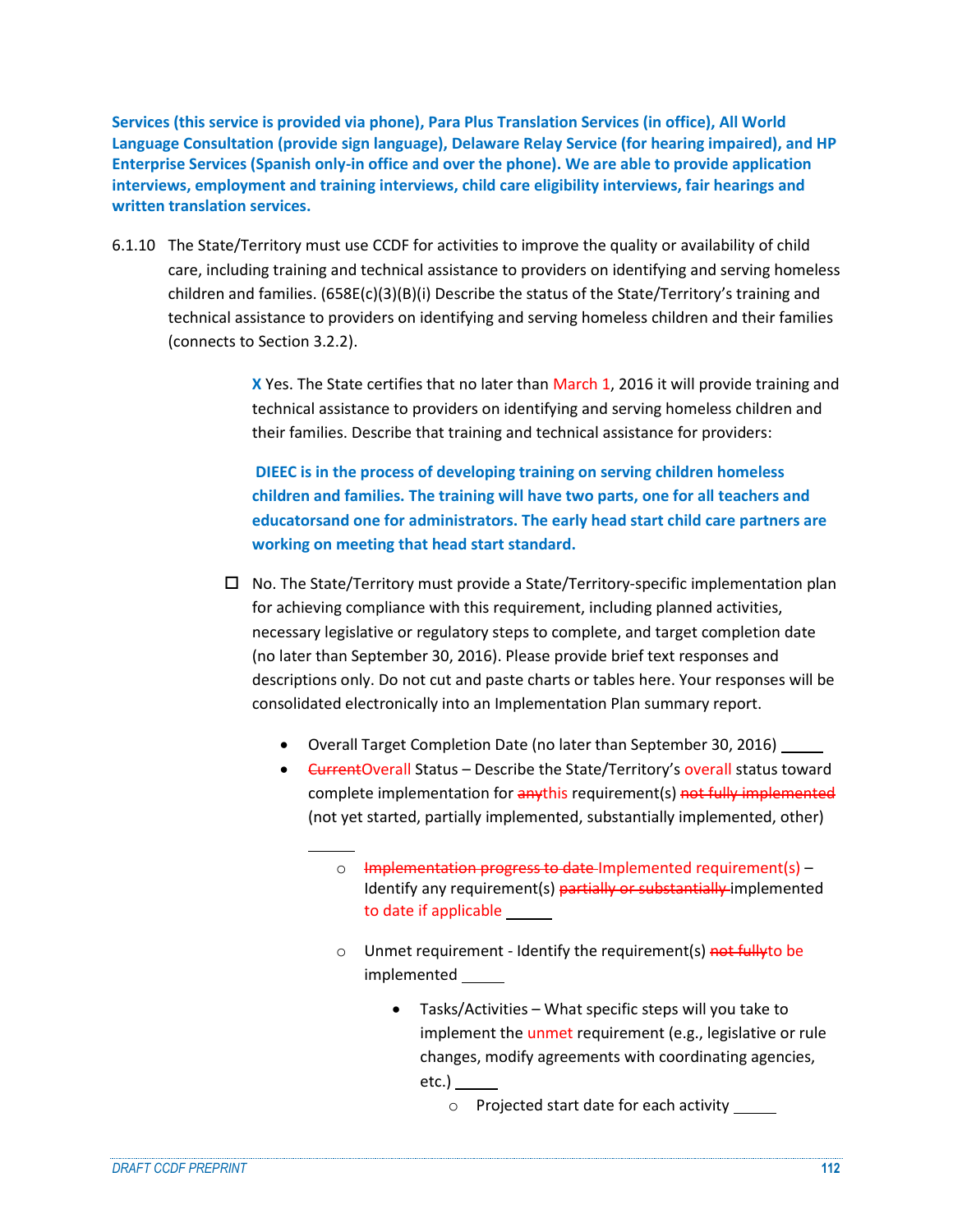- o Projected end date for each activity
- o Agency Who is responsible for complete implementation of this activity
- o Partners Who is the responsible agency partnering with to complete implementation of this activity

# **6.2 Supporting Training and Professional Development of the Child Care Workforce with CCDF Quality Funds**

States and Territories may use the quality set-aside discussed in detail in section 7 to support the training and professional development of the child care workforce.

6.2.1 Does the State/Territory fund the training and professional development of the child care workforce?

**X** Yes. If yes,

a) Describe the measures relevant to this use of funds that the State/Territory will use to evaluate the State/Territory's progress in improving the quality of child care programs and services in the State/Territory.

**CCDF funds are used for the professional development system's coordination, development and delivery through a contract with DIEEC. CCDF funds are also used for training for Relative Caregivers, exempt from Child Care Licening through a contract with DIEEC. CCDF funds are used for T.E.A.C.H. Early Childhood. CCDF funds are used for technical assistance and resources in the City of Wilmington for the Teacher's Resource Center. CCDF funds are used for Capacity Building through a contract with Children and Families First, in which programs can request funds for professional development.**

b) Indicate which funds will be used for this activity (check all that apply)

**X** CCDF funds. Describe: **Funds to DIEEC, see above details.**

**X** Other funds. Describe: **State General Funds are also used for professional development, Early Childhood Apprenticeship, T.E.A.C.H. Early Childhood and career development. Early Learning Challeneg Grant funds are used for TEACH Early Childhood, Aim4Excellence, targeted professional development related to Stars standards and CORE Awards.**

c) Check which content is included in training and professional development activities. Check all that apply.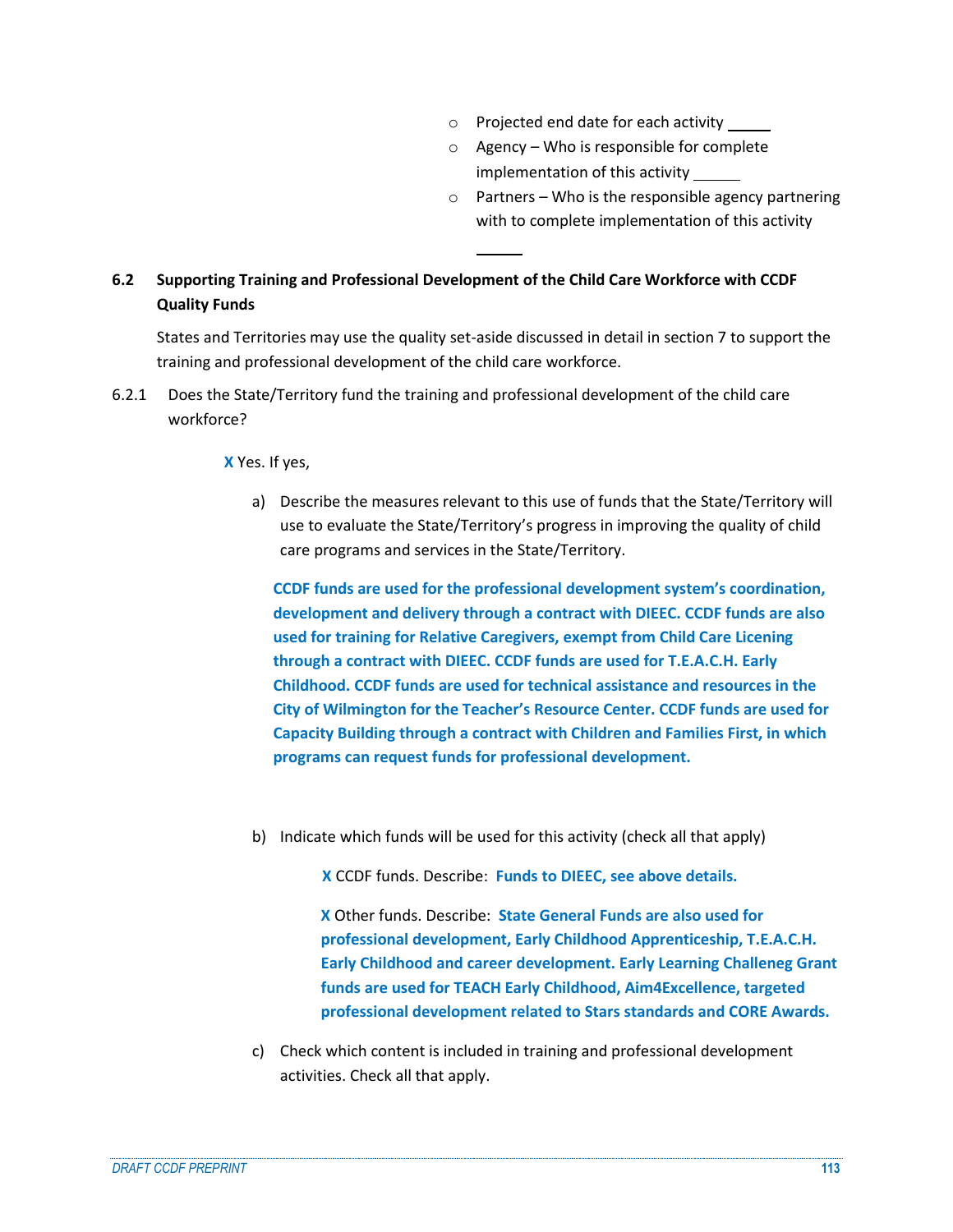**X** Promoting the social, emotional, physical, and cognitive development of children, including those related to nutrition and physical activity, using scientifically-based, developmentally-appropriate and age-appropriate strategies as required in 6.1.1c. Describe:

**Numerous trainings are offered in this domain through DIEEC, Prevention & Behavioral Health and Prevent Child Abuse Delaware, as face-to-face trainings in the community. Other offerings in this domain are free and available through www.depdnow.com.**

**X** Implementing behavior management strategies, including positive behavior interventions and support models that promote positive social emotional development and early childhood mental health and reduce challenging behaviors, including reducing expulsions of preschool-aged children from birth to five for such behaviors (see also Section 2). Describe:

#### **See above**

**X** Engaging parents and families in culturally and linguistically appropriate ways to expand their knowledge, skills, and capacity to become meaningful partners in supporting their children's positive development. Describe:

#### **See above**

**X** Developmentally appropriate, culturally and linguistically responsive instruction and evidence-based curricula, and learning environments that are aligned with the State/Territory Early Learning and Development Standards. Describe:

**Numerous trainings are offered inn this domain through DIEEC, Prevention & Behavioral Health and Prevent Child Abuse Delaware, as face-to-face trainings in the community. Other offerings in this domain are free and available through www.depdnow.com.**

**X** On-site or accessible comprehensive services for children and community partnerships that promote families' access to services that support their children's learning and development. Describe: **see above**

**X** Using data to guide program evaluation to ensure continuous improvement. Describe: **see above**

 $\Box$  Caring for children of families in geographic areas with significant concentrations of poverty and unemployment. Describe

**X** Caring for and supporting the development of children with disabilities and developmental delays. Describe: **see above**

**X** Supporting positive development of school-age children. Describe: **see above**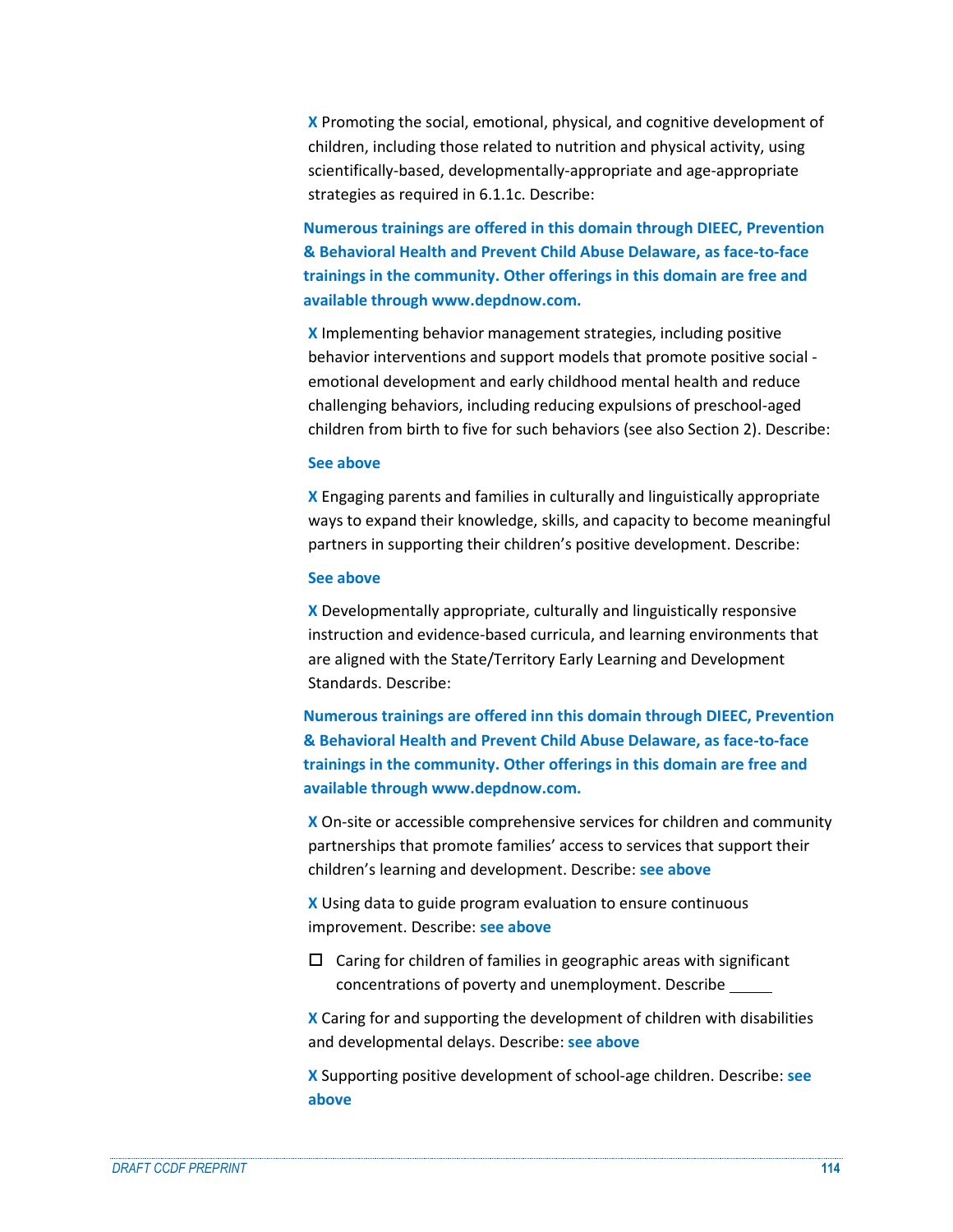**X** Other. Describe:

**Other topics include those in supportof the state Credentials: Administration, Curriculum & Assessment, Infant/Toddler, Preschool, School-Age and Inclusion.**

d) Check how the State/Territory connects child care providers with available Federal and State/Territory financial aid, or other resources for pursuing postsecondary education relevant for the early childhood and school-age workforce. Check all that apply.

> **X** Coaches, mentors, consultants, or other specialists available to support access to postsecondary training including financial aid and academic counseling

**X** State/Territory-wide, coordinated, and easily accessible clearinghouse (i.e. online calendar or listing of opportunities) of relevant postsecondary education opportunities

**X** Financial awards (such as scholarships, grants, loans, reimbursement for expenses) from State/Territory for completion of postsecondary education

**X** Other. Describe:

# **Resources for providers are available through the City of Wilmington's Professional Development Center.**

 $\square$  No

6.2.2 Does the State/Territory require a specific number of annual training hours for child care providers caring for children receiving CCDF subsidies and in particular content areas? States and Territories are encouraged to consult with *Caring for our Children* for best practices and recommended time needed to address training hour requirements.

**X** Yes. If yes, describe:

- a) Licensed Center-Based Care
	- 1) Number of pre-service or orientation hours and any required areas/content **Full time center staff is required to attend 18 hours annually; part time center staff is required to attend 9 hours annually. Attendance at a Licensing Orientation is required if not completed previously.**
	- 2) Number of on-going hours and any required areas/content: **A minimum of three content domains is required**
- b) Licensed Group Child Care Homes
	- 1) Number of pre-service or orientation hours and any required areas/content: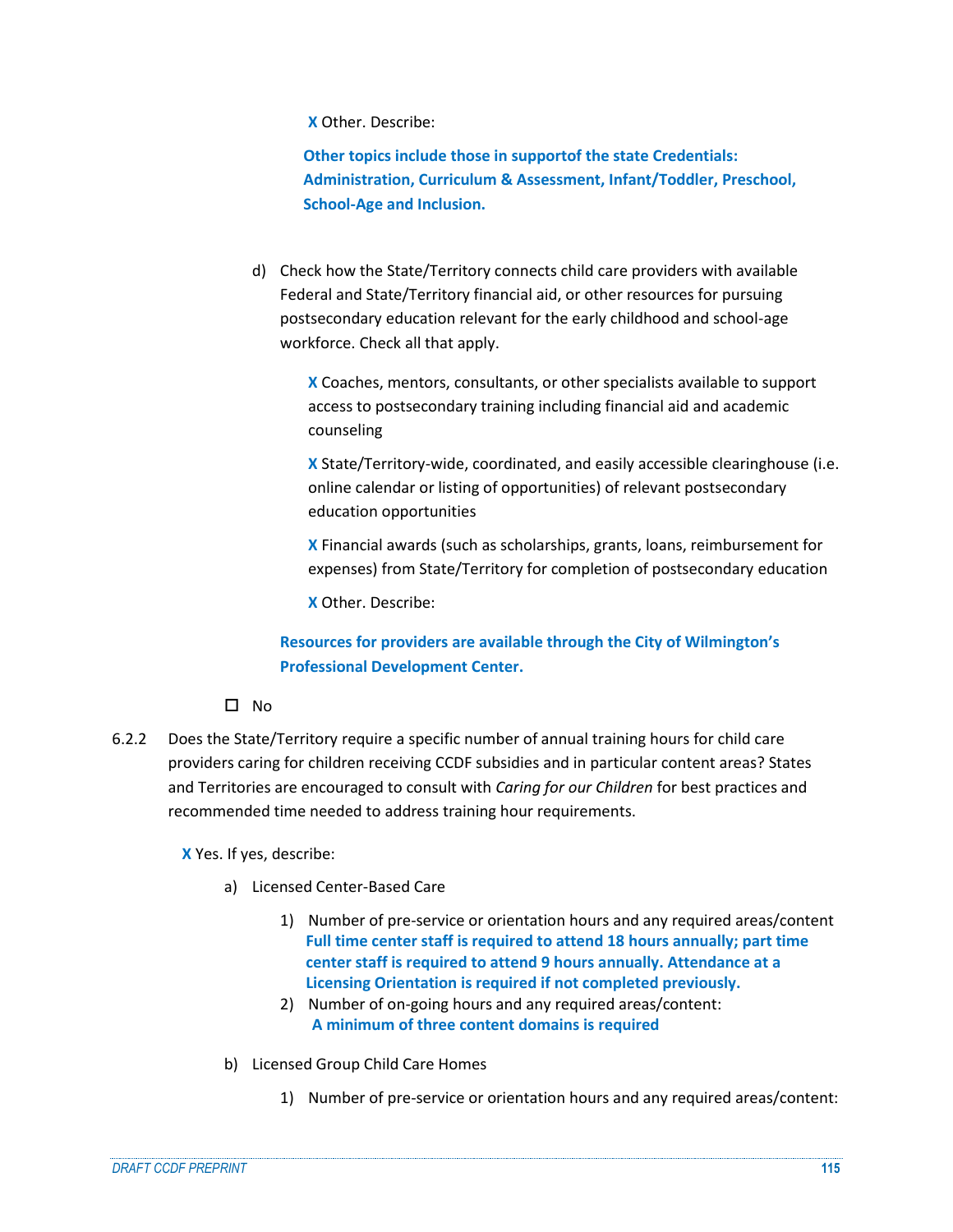**Large Family Child Care Providers are required to attend 15 hours annually. Attendance at a Licensing Orientation is required if not completed previously.**

- 2) Number of on-going hours and any required areas/content: **A minimum of three content domains is required**
- c) Licensed Family Child Care Provider
	- 1) Number of pre-service or orientation hours and any required areas/content: **Family Child Care Providers are required to attend 12 hour annually. Attendance at a Licensing Orientation is required if not completed previously.**
	- 2) Number of on-going hours and any required areas/content: **A minimum of three content domains are required**
- d) Any other eligible CCDF provider
	- 1) Number of pre-service or orientation hours and any required areas/content: **Relative Caregivers, who are license exempt and contract with the Division of Social Services for child care subsidy, are required to complete 9 hours of pre-service training and 21 hours of subsequent trainings in different content areas within 12 months.**
	- 2) Number of on-going hours and any required areas/content: **They are also now required to take 3 hours of training annually**.
- $\Pi$  No.
- 6.2.3 Describe the status of the State/Territory's policies and practices to strengthen provider's business practices.

**X** Fully implemented as of March 1, 2016. Describe the State strategies including training, education, and technical assistance to strengthen provider's business practices. This may include, but is not limited to, such practices related to fiscal management, budgeting, record-keeping, hiring, developing, and retaining qualified staff, risk management, community relationships, marketing and public relations, and parentprovider communications, including who delivers the training, education and/or technical assistance:

**A series of business practice trainings are available for Family Child Care as a part of the Family Child Care Credential. Aim4Excellence delves into these topics as a part of the Administration Credential for center-based leaders. Both center and family child care providers receive technical assistance in these areas through Delaware Stars and/or through the Capacity Building Grant. In addition, Delaware Stars has identified Family Child Care Ambassadors who provide support to their peers.**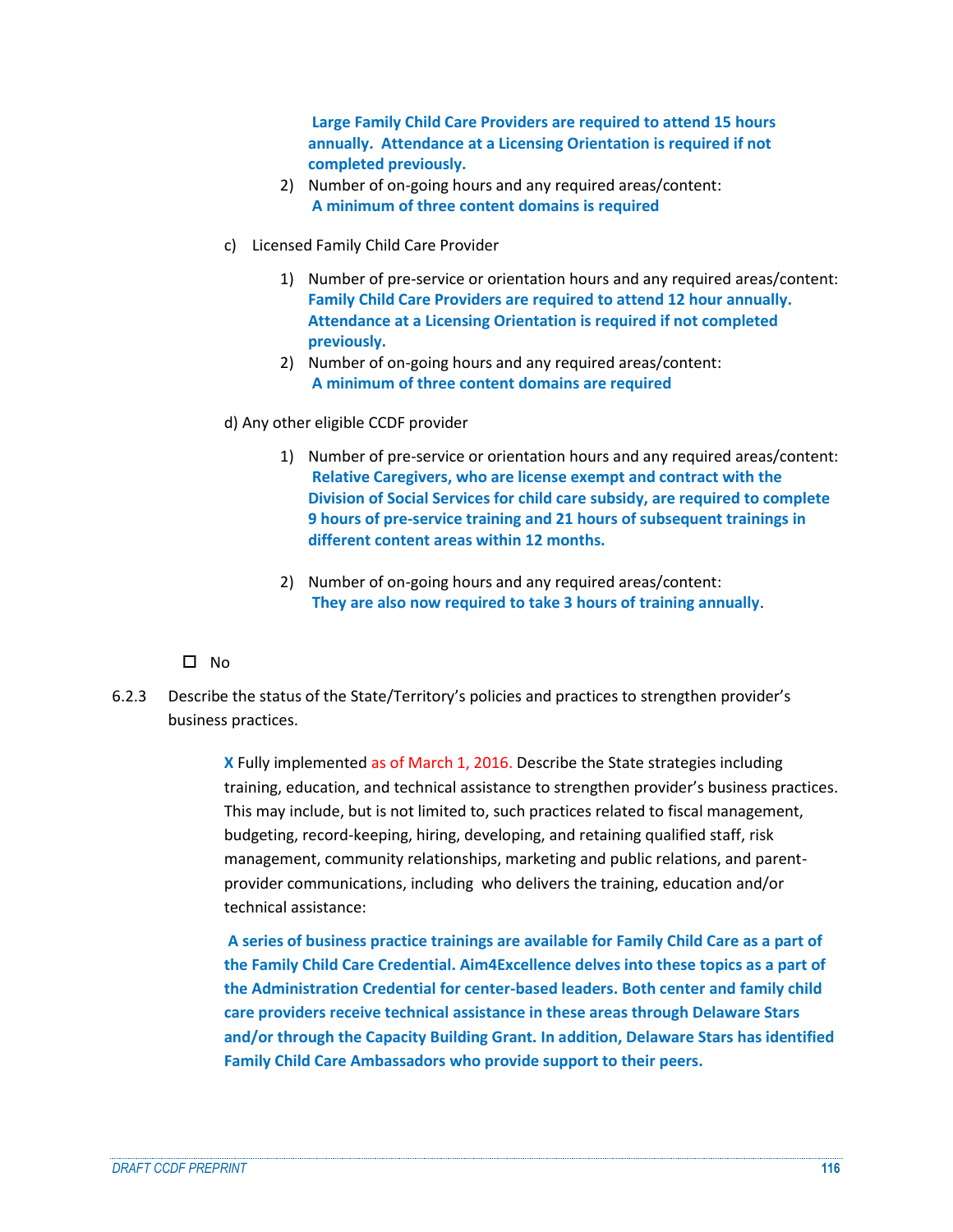- $\Box$  Not implemented. The State/Territory must provide a State/Territory-specific implementation plan for achieving compliance with this requirement, including planned activities, necessary legislative or regulatory steps to complete, and target completion date (no later than September 30, 2016). Please provide brief text responses and descriptions only. Do not cut and paste charts or tables here. Your responses will be consolidated electronically into an Implementation Plan summary report.
	- Overall Target Completion Date (no later than September 30, 2016) \_
	- <del>Current</del>Overall Status Describe the State/Territory's overall status toward complete implementation for anythis requirement(s) not fully implemented (not yet started, partially implemented, substantially implemented, other)
		- o Implementation progress to date Implemented requirement(s) Identify any requirement(s) partially or substantially implemented to date if applicable
		- o Unmet requirement Identify the requirement(s) not fully to be implemented
			- Tasks/Activities What specific steps will you take to implement the unmet requirement (e.g., legislative or rule changes, modify agreements with coordinating agencies, etc.)
				- o Projected start date for each activity
				- o Projected end date for each activity
				- o Agency Who is responsible for complete implementation of this activity
				- $\circ$  Partners Who is the responsible agency partnering with to complete implementation of this activity

# **6.3 Early Learning and Developmental Guidelines**

The CCDBG Act of 2014 added a requirement that the State/Territory will develop, maintain, or implement early learning and developmental guidelines that are appropriate for children in a forward progression from birth to kindergarten entry (i.e., birth-to-three, three-to-five, or birthto-five), describing what such children should know and be able to do, and covering the essential domains of early childhood development for use State/Territory wide by child care providers. (658E(c)(2)(T)) At the option of the State/Territory, early learning and development guidelines for out-of-school time may be developed. States and Territories may use the quality set-aside as discussed in section 7 to improve on the development or implementation of early learning and development guidelines.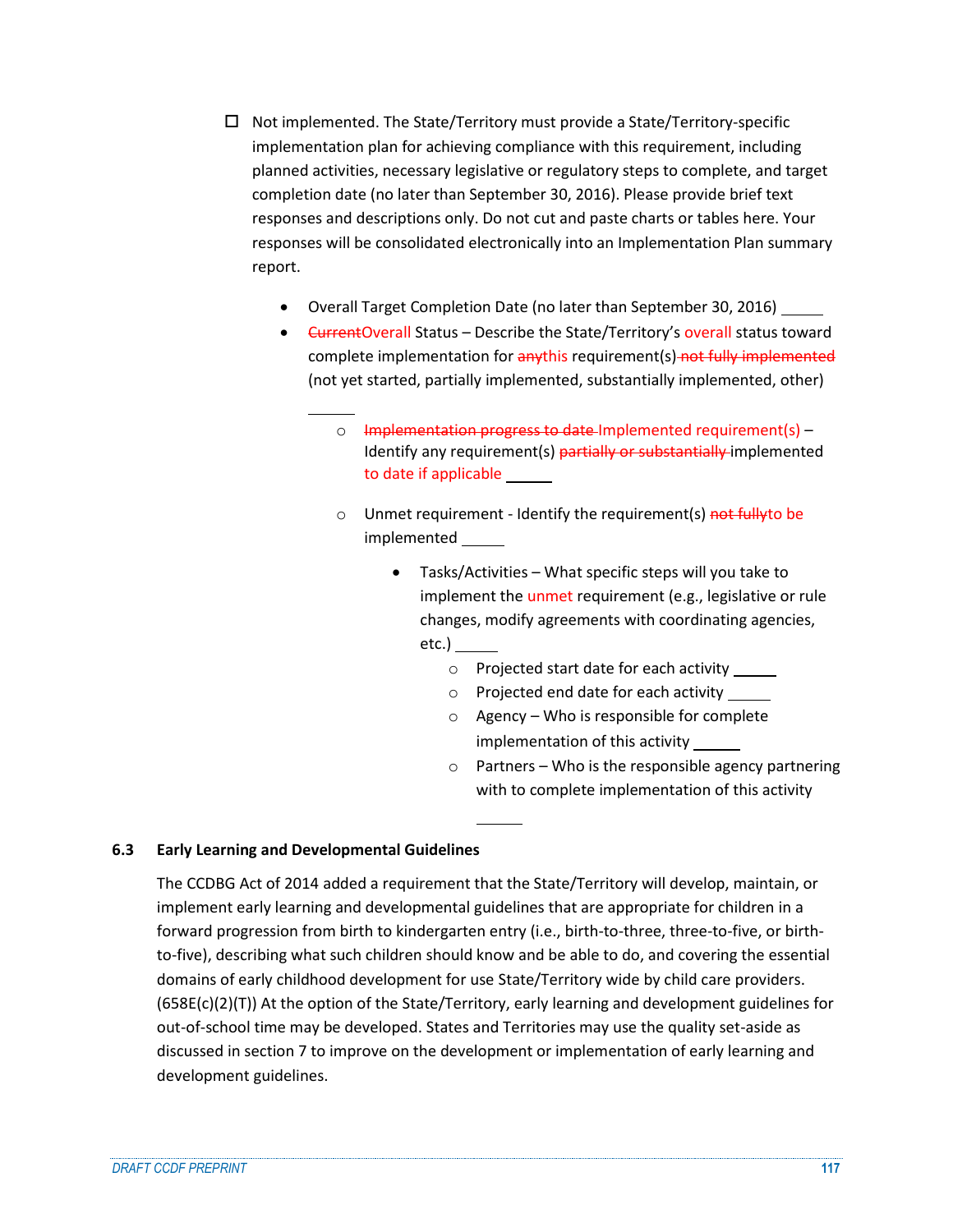6.3.1 Describe the status of the State/Territory's early learning and development guidelines appropriate for children from birth to kindergarten entry.

 $\boxtimes$  The State/Territory assures that the early learning and development guidelines are:

- Research-based, developmentally appropriate, culturally and linguistically appropriate, and aligned with entry to kindergarten
- Implemented in consultation with the State educational agency and the State Advisory Council (SAC) or other state or state-designated cross-agency body if there is no SAC
- Updated as determined by the State. List the date or frequency:

**Early Learning and Development Guidelines are updated approximately every five years. The Foundations are in process of revision in 2015-2016**.

**X** Fully implemented and meeting all Federal requirements outlined above as of March 1, 2016. List the Lead Agency's policy citation(s) and describe using 6.3.2 through 6.3.4 below

- $\Box$  Not implemented. The State/Territory must provide a State/Territory-specific implementation plan for achieving compliance with this requirement, including planned activities, necessary legislative or regulatory steps to complete, and target completion date (no later than September 30, 2016). Please provide brief text responses and descriptions only. Do not cut and paste charts or tables here. Your responses will be consolidated electronically into an Implementation Plan summary report.
	- Overall Target Completion Date (no later than September 30, 2016) \_
	- <del>Current</del>Overall Status Describe the State/Territory's overall status toward complete implementation for anythis requirement(s) not fully implemented (not yet started, partially implemented, substantially implemented, other)

- o Unmet requirement Identify the requirement(s) not fullyto be implemented
	- Tasks/Activities What specific steps will you take to implement the unmet requirement (e.g., legislative or rule changes, modify agreements with coordinating agencies, etc.)
		- o Projected start date for each activity

o Implementation progress to date Implemented requirement(s) – Identify any requirement(s) partially or substantially implemented to date if applicable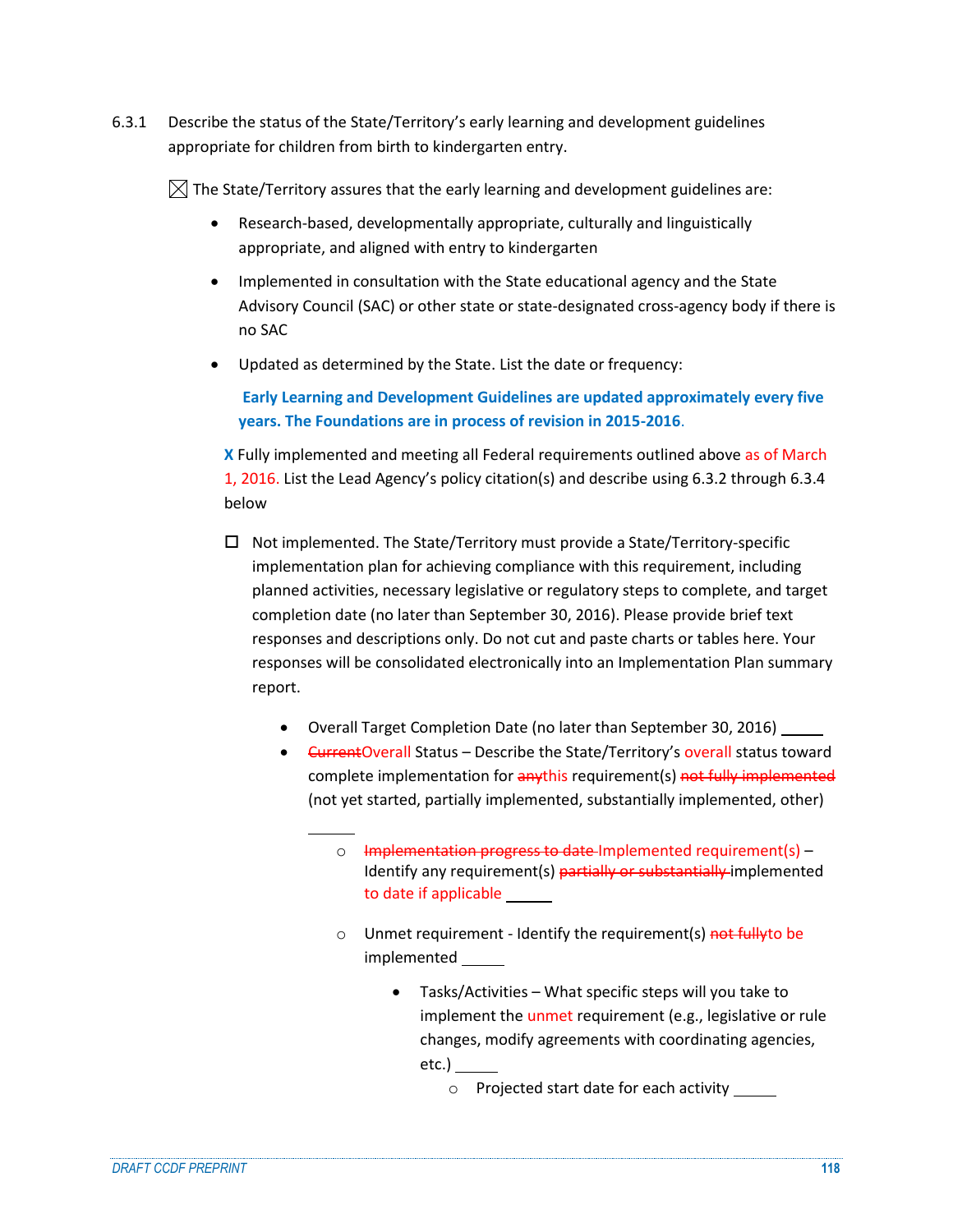- o Projected end date for each activity
- o Agency Who is responsible for complete implementation of this activity
- o Partners Who is the responsible agency partnering with to complete implement this activity
- 6.3.2 Check for which age group(s) the State/Territory has established early learning and development guidelines:

 $\boxtimes$  Birth-to-three. Provide a link:

**Infant/Toddler Early Learning Foundations (PDF 707K) (updated 9/10)**

 $\boxtimes$  Three-to-Five. Provide a link:

**Preschool Early Learning Foundations (PDF 672K) (updated 9/10)**

| Birth-to-Five. Provide a link

 $\Box$  Five and older (check if State/Territory has standards for five and older that complement academic but cover child development areas not covered by k-12 academic standards). Describe and provide a link

Other. Describe

- 6.3.3 Does the State/Territory use CCDF quality funds to improve on the development or implementation of early learning and development guidelines by providing technical assistance to child care providers to enhance children's cognitive, physical, social and emotional development and support children's overall well-being?
	- **X** Yes, the State/Territory has a system of technical assistance operating State/Territory-wide
	- $\Box$  Yes, the State/Territory has a system of technical assistance <u>operating as a pilot or in a</u> few localities but not State/Territory-wide
	- $\square$  No, but the State/Territory is in the development phase
	- $\square$  No, the State/Territory has no plans for development
		- a) If yes, check all that apply to the technical assistance and describe.
			- $\Box$  Child care providers are supported in developing and implementing curriculum/learning activities based on the State's/Territory's early learning and development guidelines. Describe
			- **X** The technical assistance is linked to the State's/Territory's quality rating and improvement system. Describe: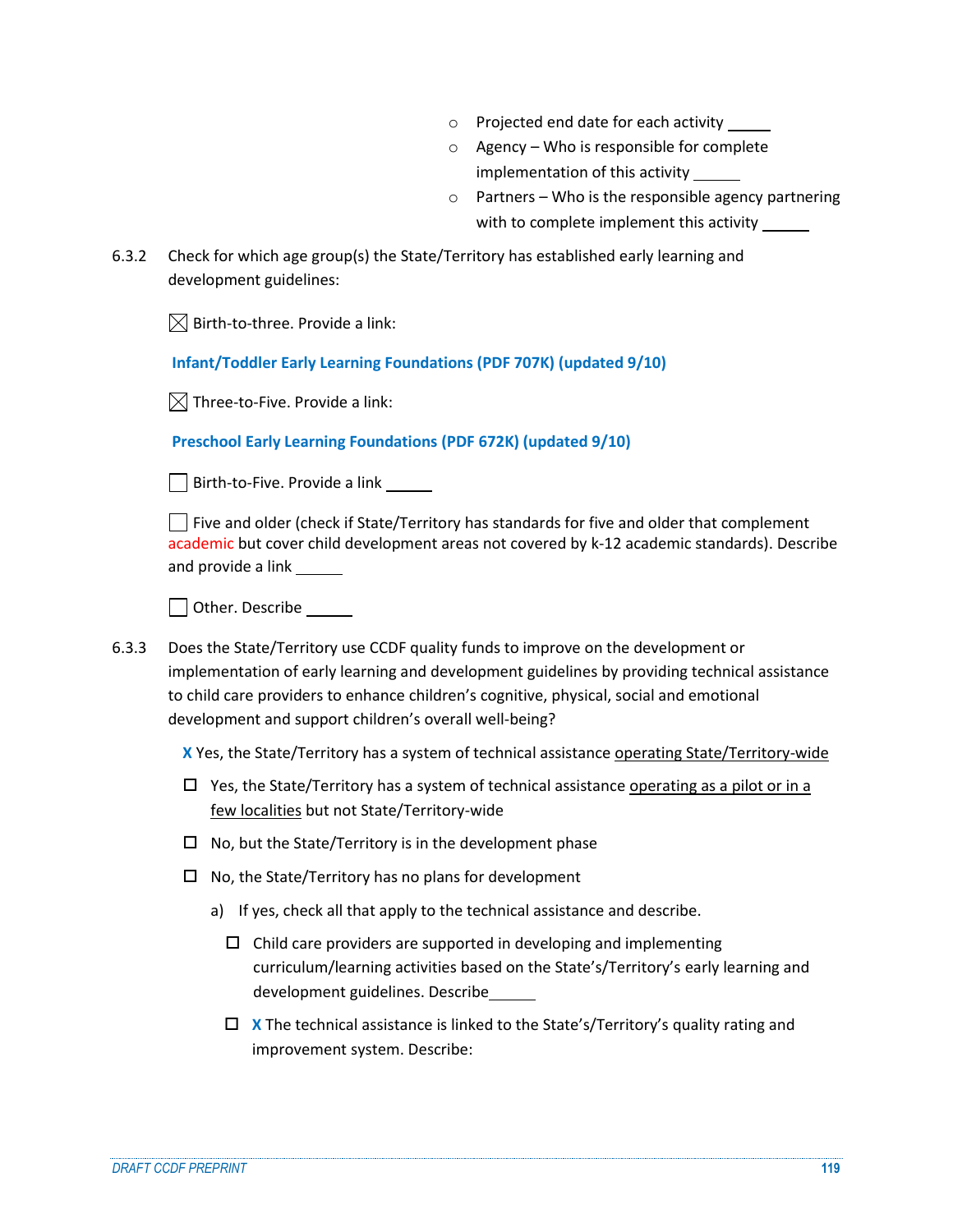**Stars establishes quality standards for programs, provides technical assistance and limited financial support to enrolled programs as they engage in quality improvement efforts.Providers who enter the QRIS program are provided with ongoing technical assistance in their endeavor to move up in STARS and maintain their STAR levels.**

 **X** Child care providers working with infants and/or toddlers have access to the technical assistance for implementing early learning and development guidelines. Describe:

**Providers working with infants and toddlers receive TA and financial incentives through the STARS program.**

- $\Box$  Child care providers working with preschool-age children have access to the technical assistance for implementing early learning and development guidelines. Describe
- $\square$  Child care providers working with school-age children have access to the technical assistance for implementing early learning and development guidelines. Describe
- b) Indicate which funds are used for this activity (check all that apply)
	- CCDF funds. DescribeDescribe CCDF funds (e.g., quality set-aside, infant-toddler set aside, etc.)
	- **X** Other funds. Describe other funding sources (e.g., Race to the Top Early Learning Challenge, state or local funds, etc.)

**Race to the Top Early Learning Challenge funds and state funds.**

- 6.3.4 Check here  $\boxtimes$  to demonstrate that State/Territory assures that CCDF funds will not be used to develop or implement an assessment for children that: (658E(c)(2)(T)(ii)(I))
	- Will be the primary or sole basis to determine a child care provider ineligible to participate in the CCDF program
	- Will be used as the primary or sole basis to provide a reward or sanction for an individual provider
	- Will be used as the primary or sole method for assessing effectiveness of child care programs
	- Will be used to deny children eligibility to participate in the CCDF program

# **7 Support Continuous Quality Improvement**

Lead Agencies are required to reserve and use a portion of their Child Care and Development Block Grant funds for activities designed to improve the quality of child care services and increase parental options for, and access to, high-quality child care. Support for continuous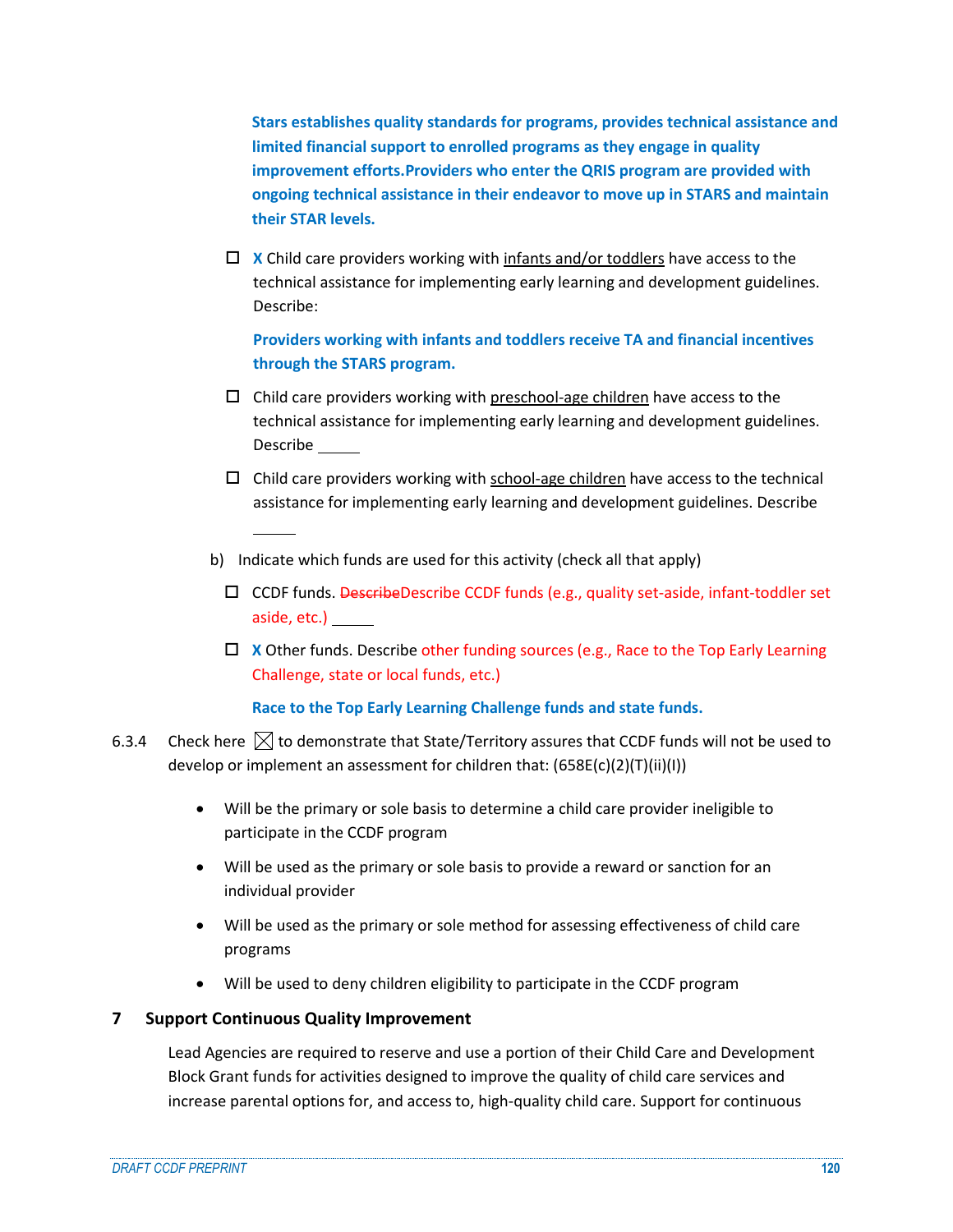quality improvement is expected to cover the entire age span of children supported by CCDF, from birth through age 12. States/Territories may provide these quality improvement activities directly, or through grants or contracts with local child care resource and referral organizations or other appropriate entities. The activities should be in alignment with a State/Territory-wide assessment of the State's/Territory's needs to carry out such services and care. These quality investments can align with, support and help sustain additional quality efforts developed under Race to the Top Early Learning Challenge grants, Early Head Start/Head Start partnerships and other funding efforts.

States and Territories will report on these quality improvement investments through CCDF in three ways: 1) ACF will collect annual data on how much CCDF funding is spent on quality activities using the expenditure report (ACF-696); 2) In the Plan, States and Territories will describe the types of activities supported by quality investments over the three-year period; and 3) For each three-year Plan period, States and Territories will submit a separate annual report that will show the measures used by the State/Territory to evaluate its progress in improving the quality of child care programs and services in the State/Territory.

The CCDBG Act of 2014 requires States and Territories to use the quality set-aside to fund at least one of the following 10 activities:

- 1) Supporting the training and professional development of the child care workforce (as described in Section 6)
- 2) Improving on the development or implementation of early learning and development guidelines (as described in Section 6)
- 3) Developing, implementing, or enhancing a tiered quality rating system for child care providers and services
- 4) Improving the supply and quality of child care programs and services for infants and toddlers
- 5) Establishing or expanding a Statewide system of child care resource and referral services (as described Section 1)
- 6) Supporting compliance with State/Territory requirements for licensing, inspection, monitoring, training, and health and safety (as described in Section 5)
- 7) Evaluating the quality of child care programs in the State/Territory, including evaluating how programs positively impact children
- 8) Supporting providers in the voluntary pursuit of accreditation
- 9) Supporting the development or adoption of high-quality program standards related to health, mental health, nutrition, physical activity, and physical development
- 10) Other activities to improve the quality of child care services as long as outcome measures relating to improved provider preparedness, child safety, child well-being, or kindergarten-entry are possible.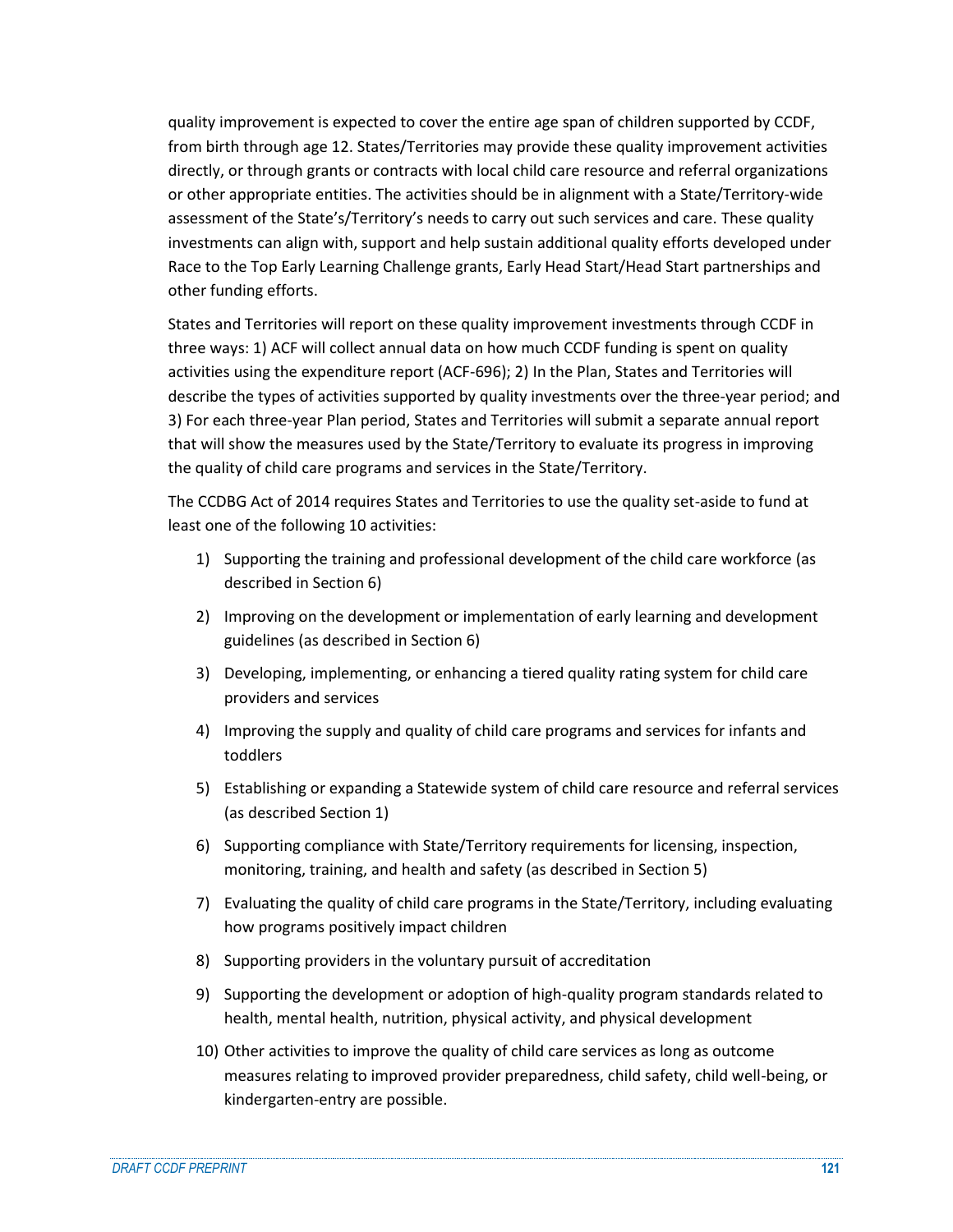Throughout this Plan, States and Territories will describe the types of quality improvement activities where CCDF investments are being made, including but not limited to, the quality setaside funds. We recognize that for some areas, States and Territories may leverage other funds to support the quality improvement goals, which we encourage and support. For example, activities related to early learning and development guidelines may be supported by a combination of CCDF and education funding. States and Territories continue to have such flexibility.

# **7.1 Activities to Improve the Quality of Child Care Services**

7.1.1 What are your overarching goals for quality improvement? Please describe how the State/Territory selected these goals, including any data or the State/Territory-wide assessment of needs that identified the needs for quality improvement services:

**The overacrching goal is to ensure all children will have access to high-quality early childhood programs and professionals; and to invest in participating programs to increase access to high quality care for all of Delaware's children, especially those from low-income families. Delaware Stars for Early Success is a Quality Rating and Improvement System for early care and education programs, used to assess, improve and communicate the level of quality. Stars establishes quality standards for programs, provides technical assistance and limited financial support to enrolled programs as they engage in quality improvement efforts.**

7.1.2 Check and describe which of the following specified quality improvement activities the State/Territory is investing in:

> **X** Developing, implementing or enhancing a tiered quality rating system. If checked, respond to 7.2.

 $\Box$  Indicate which funds will be used for this activity (check all that apply)

 $\square$  CCDF funds. Describe CCDF funds (e.g., quality set-aside, infanttoddler set aside, etc.)

**X** Other funds. Describe other funding sources (e.g., Race to the Top Early Learning Challenge, state or local funds, etc.):

**State General Funds and Early learning Challenge funds are used for Tiered reimbursement Bonuses.**

> **X** Improving the supply and quality of child care services for infants and toddlers. If checked, respond to 7.3.

 $\Box$  Indicate which funds will be used for this activity (check all that apply)

**X** CCDF funds. Describe CCDF funds (e.g., quality set-aside,, including whether designated infant- and toddler set aside, etc.)funds are being used along with other CCDF funds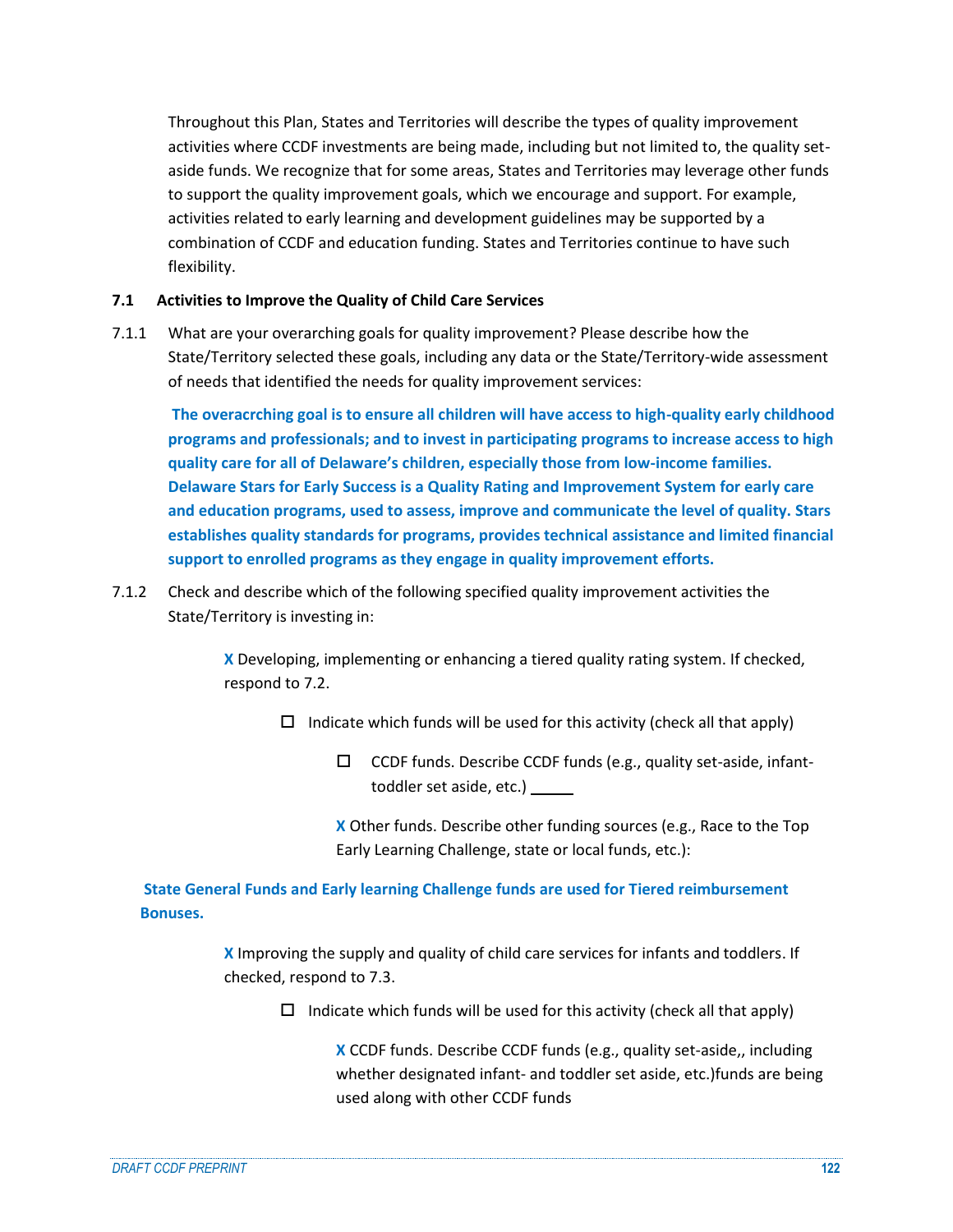**Quality set-aside funds are used through the CAPACITY BUILDING grant.**

**X** Other funds. Describe other funding sources (e.g., Race to the Top Early Learning Challenge, state or local funds, etc.):

**Early Learning Challenge and State General Funds**

- **X** Establishing or expanding a statewide system of CCR&R services as discussed in 1.7. If checked, respond to 7.4.
	- $\Box$  Indicate which funds will be used for this activity (check all that apply)

**X** CCDF funds. Describe CCDF funds (e.g., quality set-aside, infanttoddler set aside, etc.):

**Quality set aside funds are currently being used to fund a statewide Resource and Referral system**. **Delaware will use this funding source to expand this system in the near future**.

 $\Box$  Other funds. Describe other funding sources (e.g., Race to the Top Early Learning Challenge, state or local funds, etc.)

**X** Facilitating compliance with State/Territory requirements for inspection, monitoring, training, and health and safety standards (as described in Section 5). If checked, respond to 7.5.

 $\Box$  Indicate which funds will be used for this activity (check all that apply)

**X** CCDF funds. Describe CCDF funds (e.g., quality set-aside, infanttoddler set aside, etc.):

# **CCDF Quality Funds**

**X** Other funds. Describe other funding sources (e.g., Race to the Top Early Learning Challenge, state or local funds, etc.):

#### **State General Funds**

**X** Evaluating and assessing the quality and effectiveness of child care services within the State/Territory. If checked, respond to 7.6.

 $\Box$  Indicate which funds will be used for this activity (check all that apply)

**X** CCDF funds. Describe CCDF funds (e.g., quality set-aside, infanttoddler set aside, etc.)

# **CCDF Quality Funds**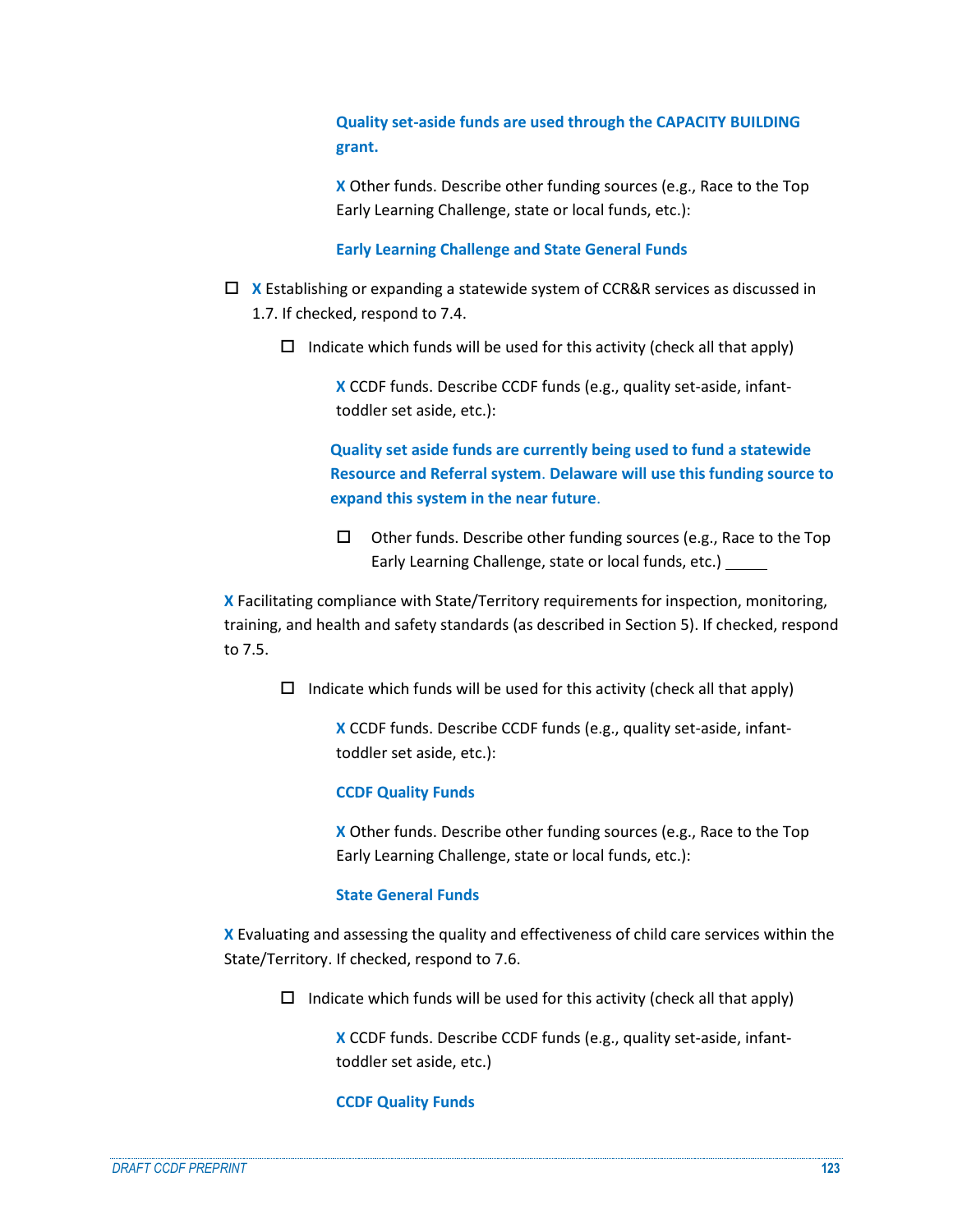**X** Other funds. Describe other funding sources (e.g., Race to the Top Early Learning Challenge, state or local funds, etc.):

### **State General Funds**

- $\square$  Supporting accreditation. If checked, respond to 7.7.
	- $\Box$  Indicate which funds will be used for this activity (check all that apply)
		- $\square$  CCDF funds. Describe CCDF funds (e.g., quality set-aside, infanttoddler set aside, etc.)
		- $\Box$  Other funds. Describe other funding sources (e.g., Race to the Top Early Learning Challenge, state or local funds, etc.)

Supporting State/Territory or local efforts to develop high-quality program standards relating to health, mental health, nutrition, physical activity, and physical development. If checked, respond to 7.8.

 $\Box$  Indicate which funds will be used for this activity (check all that apply)

CCDF funds. Describe CCDF funds (e.g., quality set-aside, infant-toddler set aside, etc.):

Other funds. Describe other funding sources (e.g., Race to the Top Early Learning Challenge, state or local funds, etc.):

- $\Box$  Other activities determined by the State/Territory to improve the quality of child care services, and for which measurement of outcomes related to improved provider preparedness, child safety, child well-being, or entry into kindergarten is possible. If checked, respond to 7.9.
	- $\Box$  Indicate which funds will be used for this activity (check all that apply)

CCDF funds. Describe CCDF funds (e.g., quality set-aside, infant-toddler set aside, etc.)

Other funds. Describe other funding sources (e.g., Race to the Top Early Learning Challenge, state or local funds, etc.):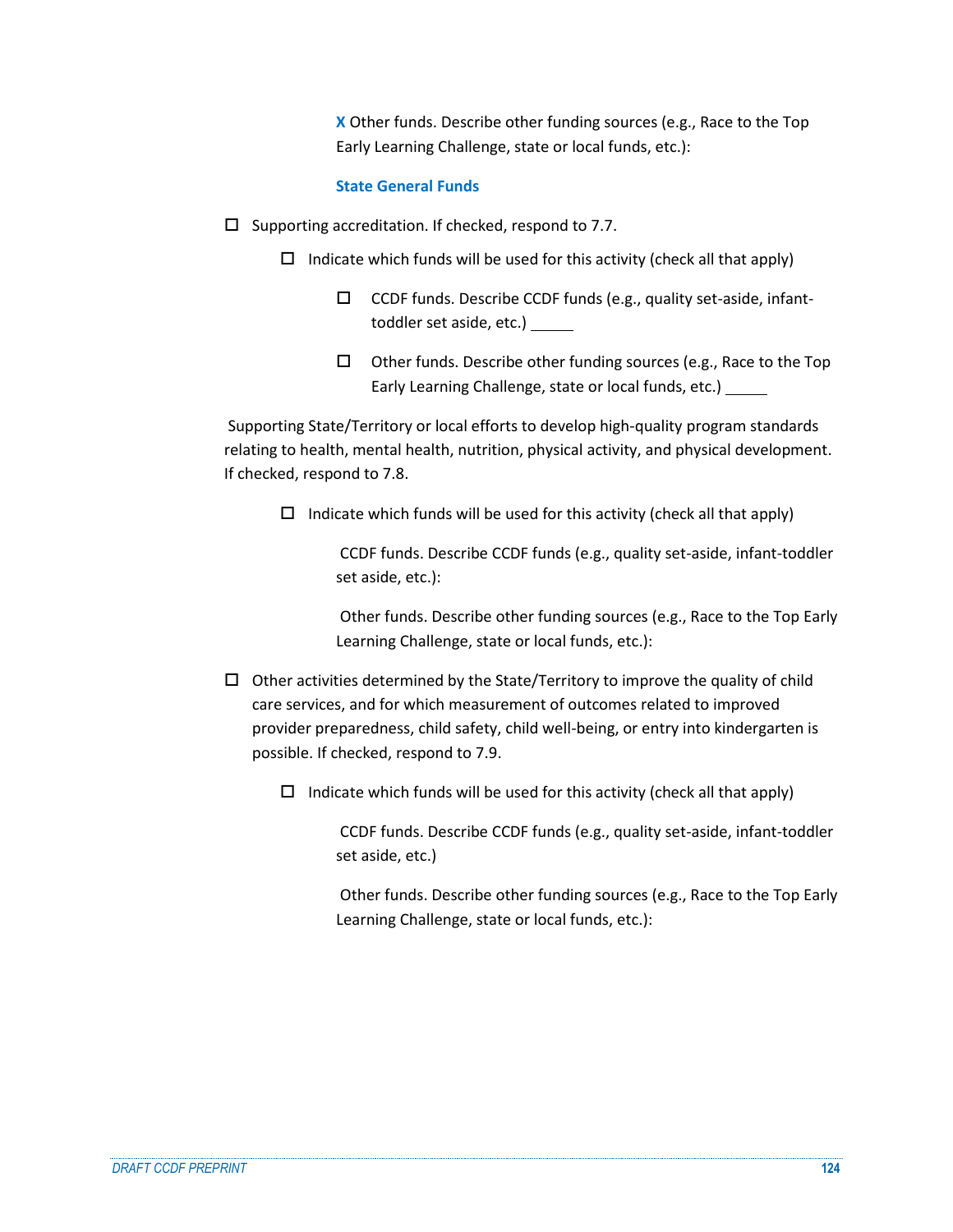#### **7.2 Quality Rating and Improvement System**

7.2.1 Does your State/Territory have a quality rating and improvement system (QRIS)?

**X** Yes, the State/Territory has a QRIS operating State/Territory-wide. Describe how the QRIS is administered (e.g., state or locally administered such as through CCR&Rs) and provide a link, if available:

**The QRIS, Delaware Stars, is a voluntary system managed by the Department of Education, implemented under contract by the University of Delaware, Delaware Institute for Excellence in Early Childhood (DIEEC). DIEEC sub-contracts with Children & Families First. www.delawarestars@udel.edu**

- $\Box$  Yes, the State/Territory has a QRIS operating as a pilot, in a few localities, or only a few levels but not fully operating State/Territory-wide. Provide a link, if available
- $\Box$  No, but the State/Territory is in the development phase
- $\Box$  No, the State/Territory has no plans for development
- a) If yes, check all that apply to your QRIS.

**X** Participation is voluntary

- $\Box$  Participation is mandatory for providers serving children receiving subsidy. If checked, describe the relationship between QRIS participation and subsidy (minimum rating required, participation at any level, etc.)
- $\square$  Participation is required for all providers

**X** Includes nationally-recognized accreditation as a way to meet/achieve QRIS rating levels

**X** Supports and assesses the quality of child care providers in the State/Territory

**X** Builds on State/Territory licensing standards and other State/Territory regulatory standards for such providers

**X** Embeds licensing into the QRIS. Describe:

**Programs in good standing with the Office of Child Care Licensing and not on an Enforcement Action are able to participate in Delaware Stars at a Star 1. Licensing is the Baseline.**

- **X** Designed to improve the quality of different types of child care providers and services
- **X** Describes the safety of child care facilities
- **X** Addresses the business practices of programs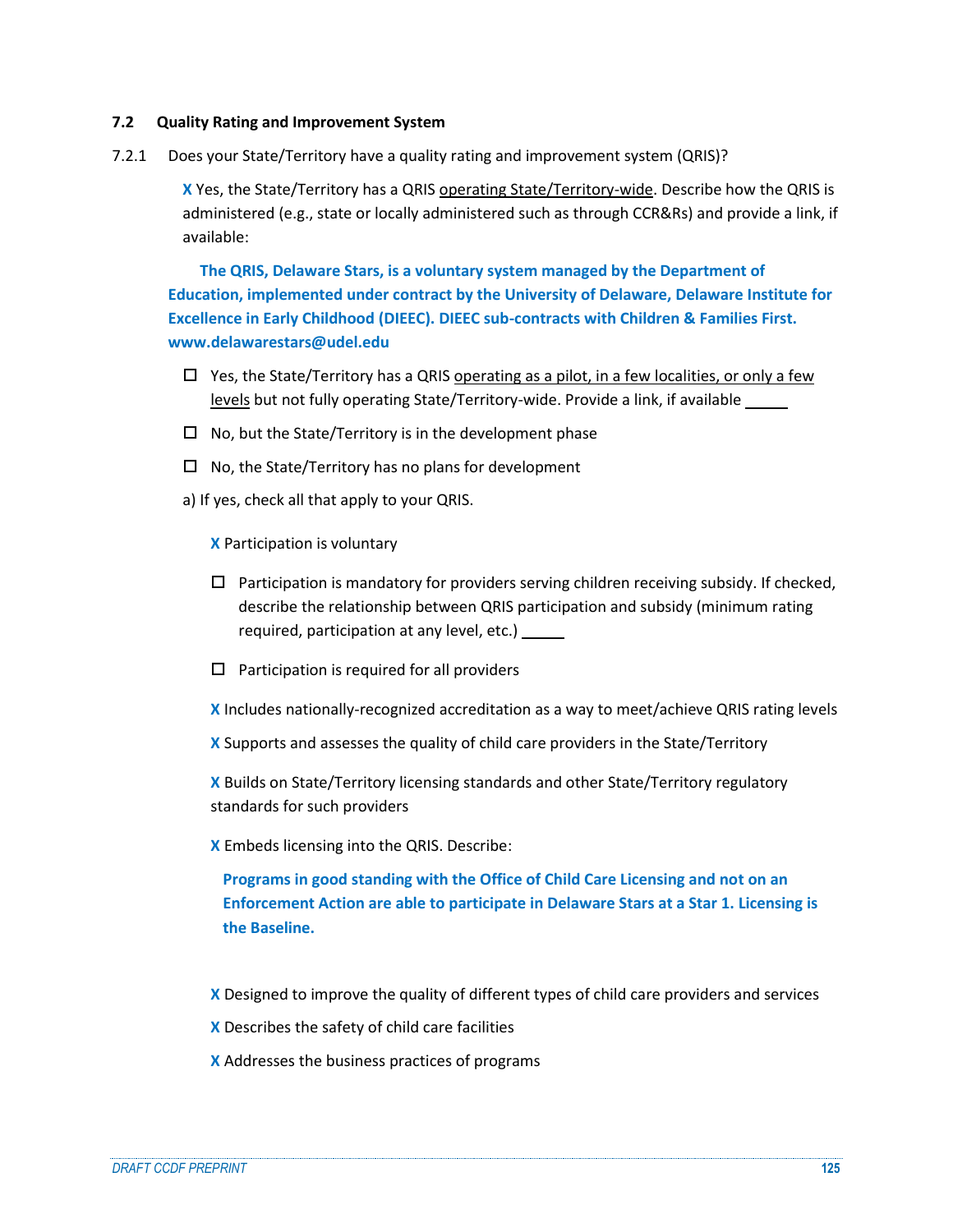**X** Builds the capacity of State/Territory early childhood programs and communities to promote parents' and families' understanding of the State/Territory's early childhood system and the ratings of the programs in which the child is enrolled

**X** Provides, to the maximum extent practicable, financial incentives and other supports designed to expand the full diversity of child care options and help child care providers improve the quality of services. If checked, please describe how these financial options link to responses in Section 4.3 related to higher payment rates tied to quality:

**Tiered reimbursement Bonuses available to Stars 3, 4 & 5 programs; Quality Improvement Grants are available to Stars 2-4 programs; Infant Incentives are available to Stars 4 & 5 programs, in addition to T.E.A.C.H. and CORE Awards.** 

**X** Can be used to track trends in whether children receiving subsidy are utilizing rated care settings and level of rating

- b) If yes, which types of settings or distinctive approaches to early childhood education and care participate in the State's/Territory's QRIS? Check all that apply.
	- **X** Licensed child care centers
	- **X** Licensed family child care homes
	- **X** License-exempt providers
	- **X** Early Head Start programs
	- **X** Head Start programs
	- **X** State pre-kindergarten or preschool program
	- **X** Local district supported pre-kindergarten programs
	- **X** Programs serving infants and toddlers
	- **X** Programs serving school-age children
	- **X** Faith-based settings
	- $\Box$  Other. Describe.
- 7.2.2 Describe the measures relevant to this activity that the State/Territory will use to evaluate the State/Territory's progress in improving the quality of child care programs and services in the State/Territory.
- **7.3 Improving the Supply and Quality of Child Care Programs and Services for Infants and Toddlers**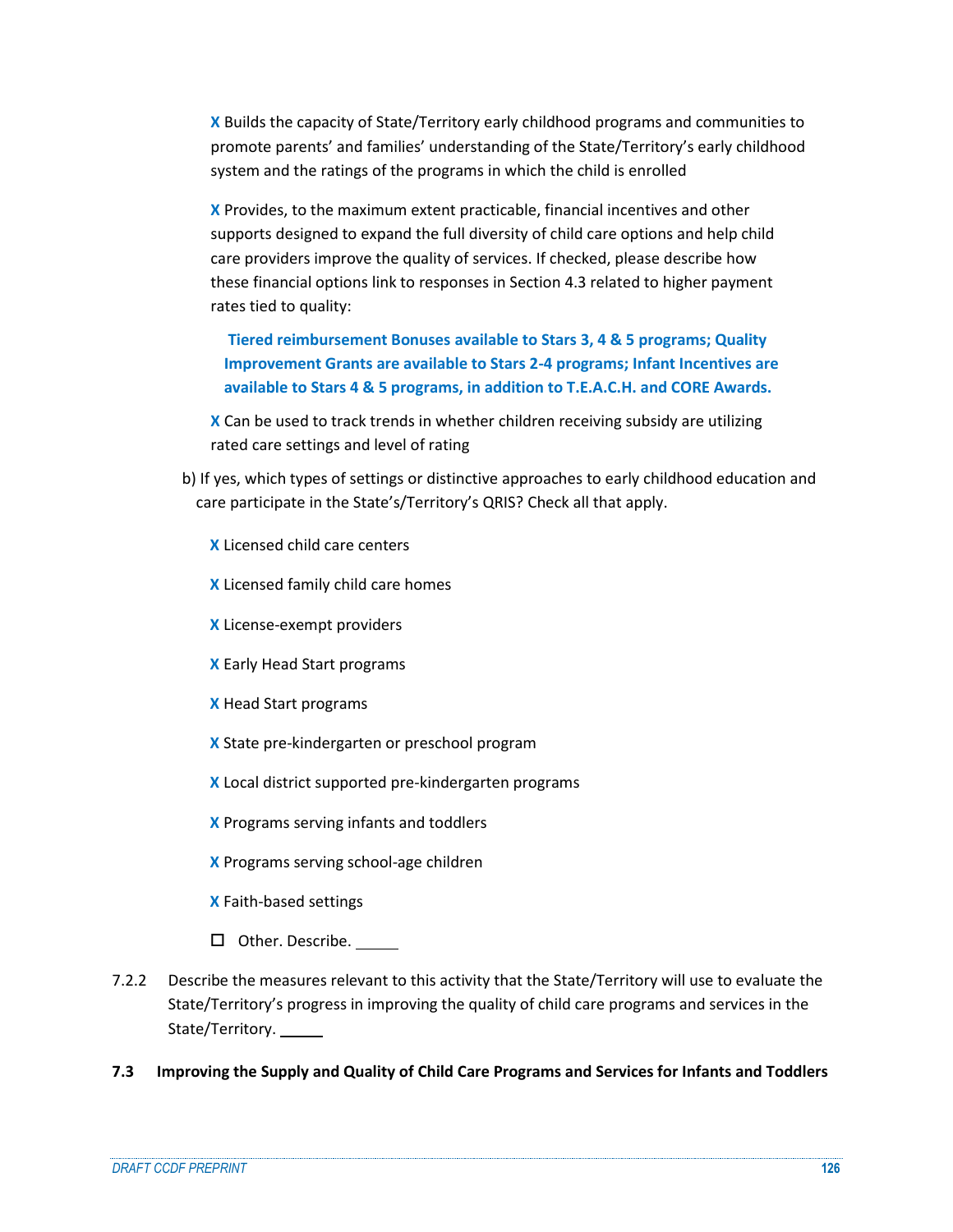The CCDBG Act of 2014 included changes targeted at improving the supply and quality of infanttoddler care. Lead Agencies are encouraged to systematically assess and improve the overall quality of care infants and toddlers receive, the systems in place or needed to support and enhance the quality of infant and toddler providers and the capacity of the infant and toddler workforce to meet the unique needs of very young children, and the methods in place to increase the proportion of infants and toddlers in higher quality care.

7.3.1 What activities are being implemented by the State/Territory to improve the supply (see also section 4) and quality of child care programs and services for infants and toddlers? Check all that apply and describe.

**X** Establishing or expanding high-quality community or neighborhood-based family and child development centers, which may serve as resources to child care providers in order to improve the quality of early childhood services provided to infants and toddlers from lowincome families and to help eligible child care providers improve their capacity to offer highquality, age-appropriate care to infants and toddlers from low-income families. Describe:

**Through the Capacity Building program existing child care programs serving infants and toddlers are able to receive financial incentives and technical assistance to ehance/expand their programs.**

 $\square$  Establishing or expanding the operation of community or neighborhood-based family child care networks. Describe

**X** Providing training and professional development to promote and expand child care providers' ability to provide developmentally appropriate services for infants and toddlers. Describe:

**This is done through the professional development system, state credentials for Infant/Toddler Professionals and through the technical assistane in Delaware Stars and Capacity Building Programs.**

**X** Providing financial incentives (including the use of grants and contracts as discussed in section 4) to increase the supply and quality of infant-toddler care. Describe:

**Financial incentives are provided through the Delaware Stars and Capacity Building programs.**

**X** Providing coaching and/or technical assistance on this age group's unique needs from Statewide networks of qualified infant-toddler specialists. Describe:

**Coaching and counseling is also provided through the Delaware Stars and Capacity Building programs.**

**X** Coordinating with early intervention specialists who provide services for infants and toddlers with disabilities under part C of the Individuals with Disabilities Education Act (20 U.S.C. 1431 et seq.) Describe: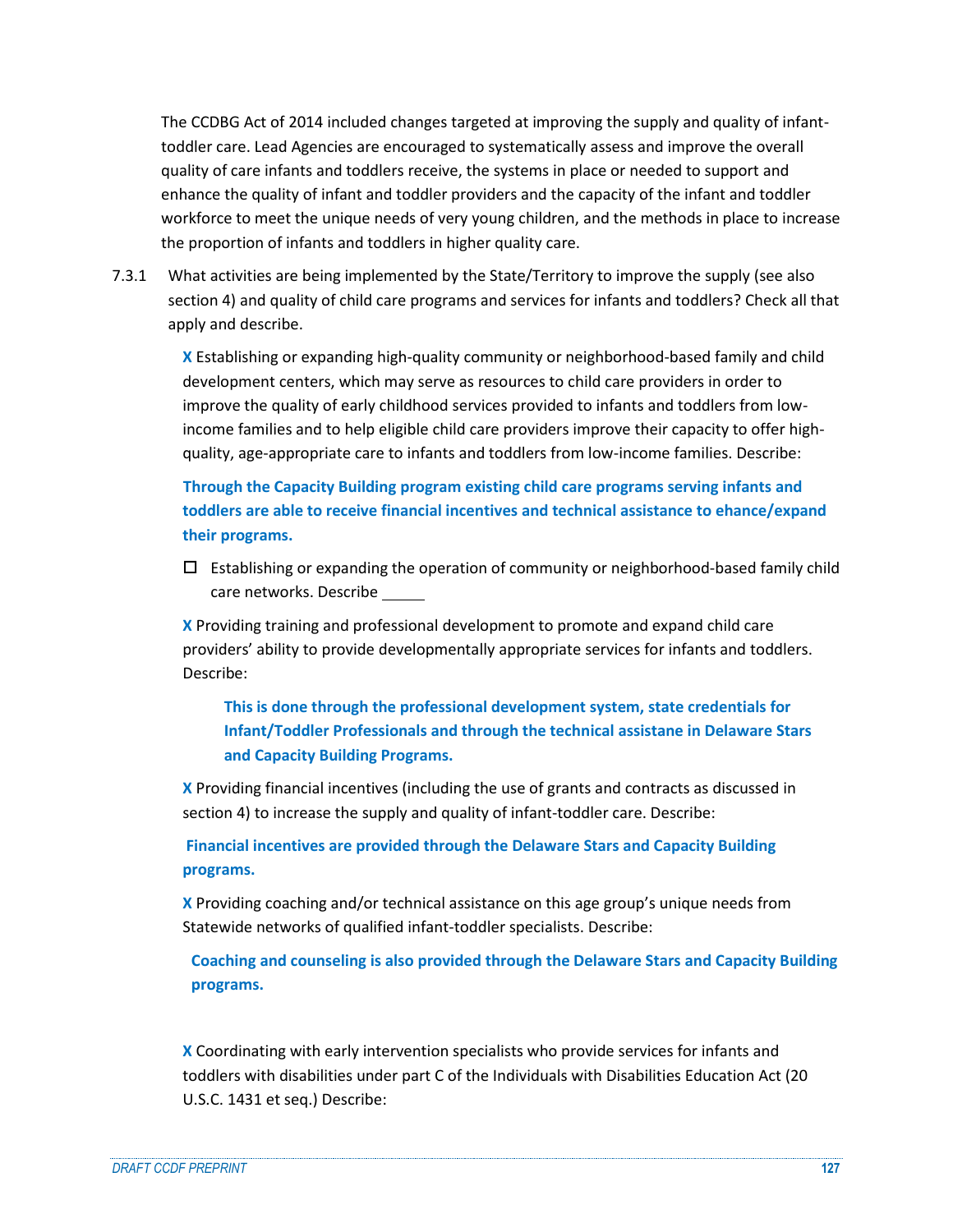**Due to the cross sector nature of both Delaware Stars and the professional development system, coordination has been smooth. In addition, many school districts provide Itinerant Care for children with IFSP's and therefore supports in the natural environment, often a community child care program. On a state level, both Part C and Part B staff participate in the Stars Management Committee and the Goal 2 committee.**

**X** Developing infant and toddler components within the State's/Territory's QRIS. Describe:

**Stars has standards related to best practices for Infants and Toddlers including continuity of care, inclusion, low staff child ratios, credentials and family engagement.**

**X** Developing infant and toddler components within the State/Territory's child care licensing regulations. Describe:

**Licensing Regulations have separate sections for programs serving infants and toddlers related to areas such as feeding, diapering, health and safety.** 

**X** Developing infant and toddler components within the early learning and development guidelines. Describe:

**Delaware's Early Learning Foundations were revised in 2010 to align with the birth through five continuum. The Foundations will be revised 2015-2016 and continue through Age 8**.

**X** Improving the ability of parents to access transparent and easy to understand consumer information about high-quality infant and toddler care. Describe:

**Families are able to access quality indicators on a variety of websites and through outreach activities. The Office of Child Care Licensing has information on all licensed programs; the Division of Social Services contracts with Children & Families First to conduct resource and referral activities for families, including consumer education and Stars ratings; and the Office of Early Learning through the Early Learning Challenge Grant has a website and consumer education www.greatstartsdelaware.com and provides outreach through community events, with written materials in English and Spanish.**

**X** Carrying out other activities determined by the State/Territory to improve the quality of infant and toddler care provided in the State/Territory, and for which there is evidence that the activities will lead to improved infant and toddler health and safety, infant and toddler cognitive and physical development, or infant and toddler well-being. Describe:

 **Through both Delaware Stars and the Child Care Capacity Building Programs, early childhood programs participate in program assessment using either the Infant Toddler Environment Rating Scale-Revised (ITERS-R) or Family Child Care Environment Rating Scale-Revised (FCCERS-R) to improve the quality in programs serving Infants and Toddlers. These improvements are supported with onsite technical assistance. In addition, Delaware is a grantee for the Early Head Start-Child Care Partnership Grant and thus improving access to**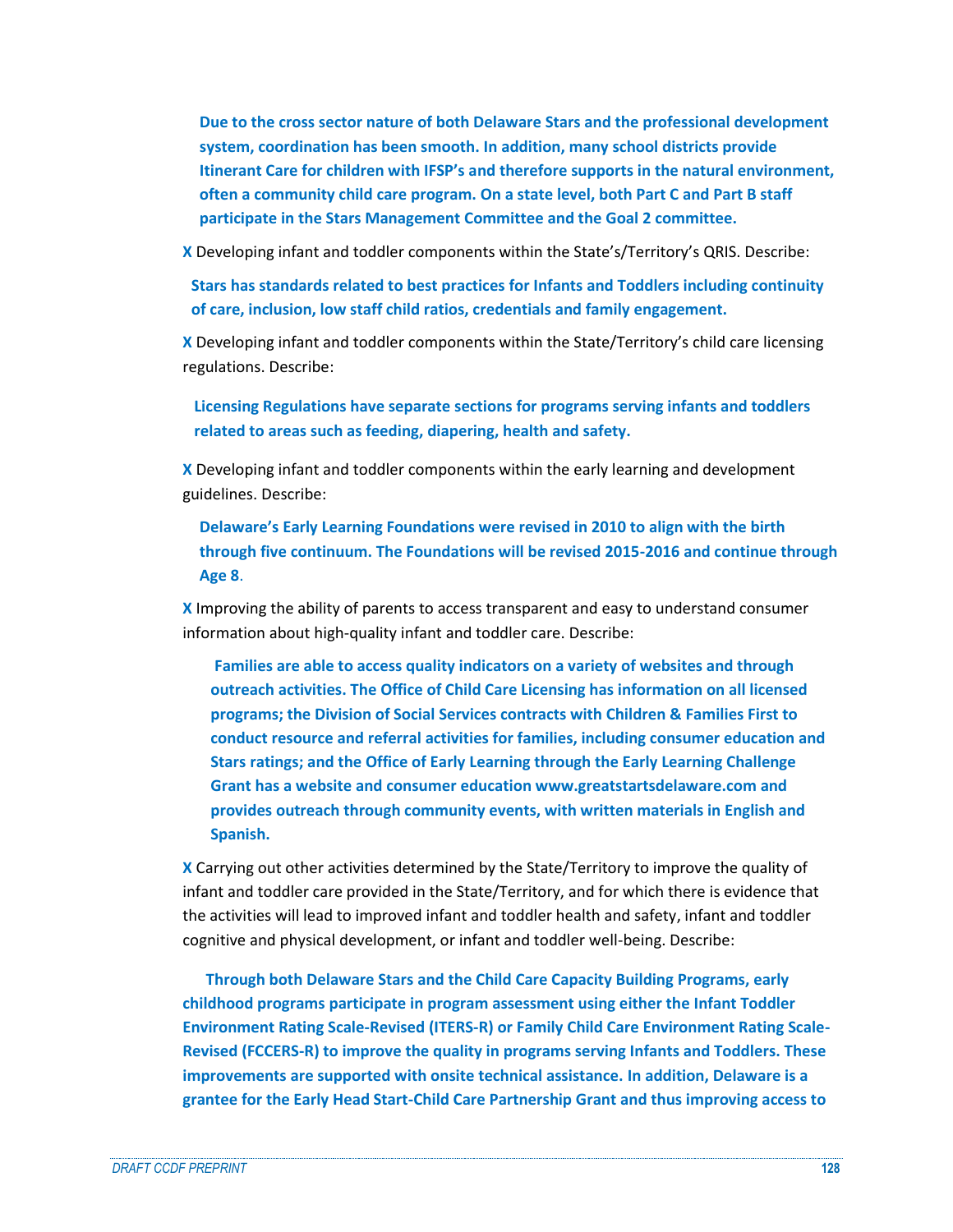# **quality professional development for teachers/educators and administrators for those serving infants and toddlers.**

- $\square$  Other. Describe
- 7.3.2 Describe the measures relevant to this activity that the State/Territory will use to evaluate the State's progress in improving the quality of child care programs and services in the State/Territory:

**As part of the Early Learning Challenge, Delaware Stars is being evaluated, through a validation study. This study will be available earlty in 2016, noting the differences in the Star levels related to child outcomes and system design.**

### **7.4 Child Care Resource & Referral**

7.4.1 Describe the status of the child care resource and referral system (as discussed in Section 1.7)

**X** State/Territory has a CCR&R system operating State/Territory-wide. Describe how the CCR&R system is operated, including how many agencies and if there is a statewide network and how the system is coordinated and if it is voluntary:

**The lead agency currently contracts with Children and Families First to operate a statewide resource and referral system for the general public, clients involved with the lead agency as well as those with difficult to place children including infant/toddlers, children who need care during non-traditional hours, children with disabilities and children in remote locations. Children and Families First is charged with maintaining an up to date data base of providers, which they update monthly, providing toll free 24 hour telephone access to parents requesting information about available child care; distributing educational materials on quality child care, child development, chidren's behavior, etc. CFF maintains a web enabled online search engine that enables staff to perform a live search for appropriate child care for clients by zip code. CFF assists clients by determining child care needs, assisting in their search for appropriate providers, verifying database information to determine possible openings, providing referrals, making follow-up calls to ensure child care is found and following up with a consumer satisfaction survey. CFF advertises the resource and referral services on their website, through public service announcements, literature in English and Spanish and participation in community events. Delaware does intend to redesign its Resource and Referral system in the future.**

- $\square$  State/Territory has a CCR&R system operating in a few localities but not fully operating State/Territory-wide. Describe
- $\square$  State/Territory is in the development phase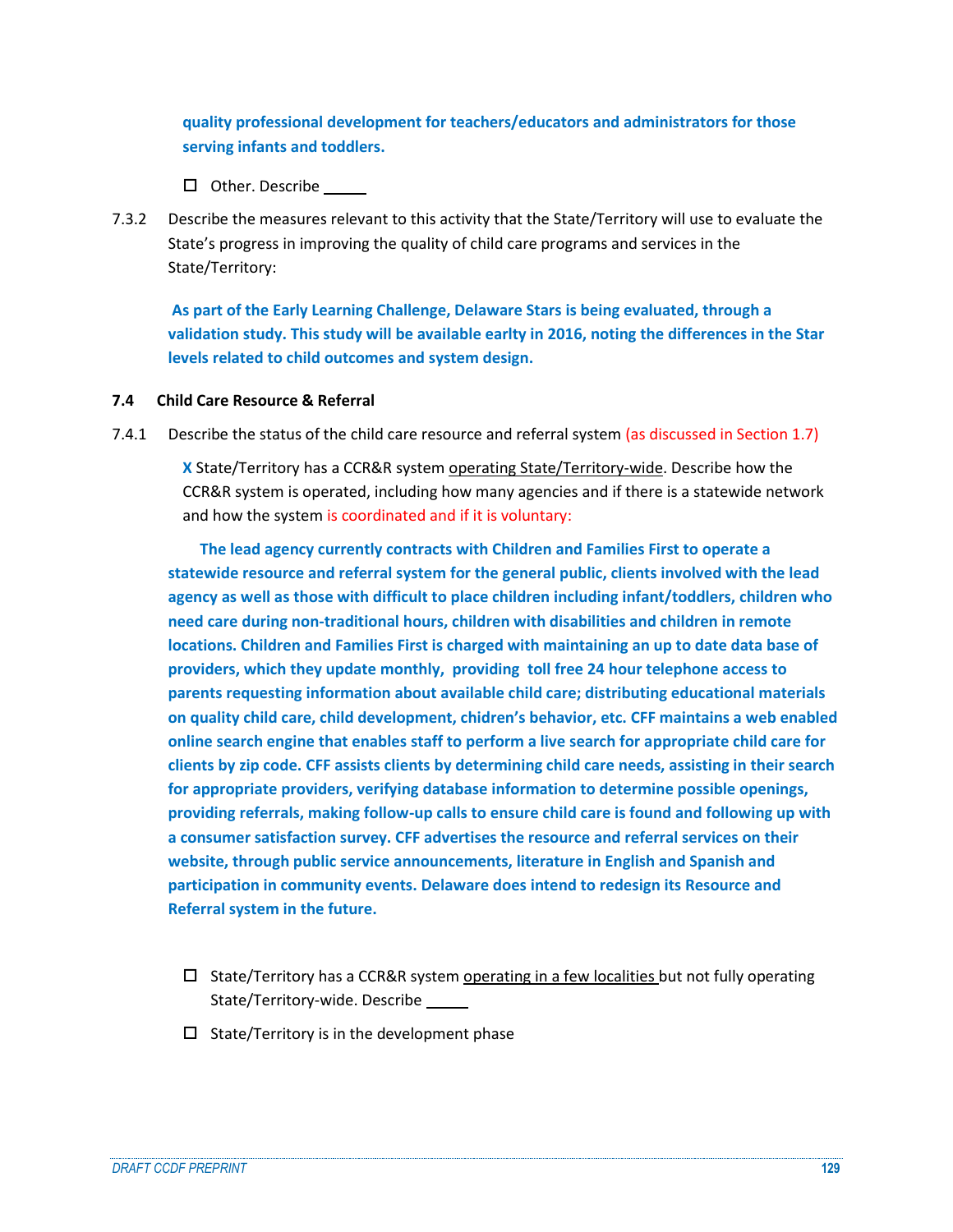7.4.2 Describe the measures relevant to this activity that the State/Territory will use to evaluate the State/Territory's progress in improving the quality of child care programs and services in the State/Territory:

**Children and Families First will submit monthly reports detailing the number of provider updates, the number of TA calls, number of referral packet requests, number of packets sent out, number of special needs child care requests, number of client self searches and the number of staff online searches. This information will inform us whether or not families are utilizing the information as intended in their search for quality child care, whether families with special child needs are being served, etc.**

# **7.5 Facilitating Compliance with State Standards**

7.5.1 What strategies does your State/Territory fund with CCDF quality funds to facilitate child care providers' compliance with State/Territory requirements for inspection, monitoring, training, and health and safety, and with State/Territory licensing standards? Describe:

**Through a Memorandum of Agreement with the Department of Services for Children, Youth and Their Families the lead agency uses CCDF quality funds to subsidize one full time Licensing Specialist position and one Social Service Administrator position within the Office of Child Care Licensing. The Office of Child Care Licensing performs regular monitoring visits of all licensed child care providers in order to confirm compliance with child care regulations, provides technical assistance to providers, investigates complaints of alleged non-compliance with regulations and allegations of unlicensed care, and conducts frequent monitoring visits of programs on an enforcement action. Providers who have a history of repeated noncompliance or with serious non-compliances which place children at risk, may be placed on the enforcement action of warning of probation or probation or have their license revoked, suspended, or denied.** 

7.5.2 Describe the measures relevant to this activity that the State will use to evaluate the State/Territory's progress in improving the quality of child care programs and services in the State/Territory:

All **licensed child care facilities receive at least one monitoring visit per year to observe** the facility's operation and confirm compliance with regulations. Non-compliances are cited and a correction action plan developed with dates by which the non-compliances must be corrected. Complaint investigations or regular monitoring visits that **reveal**  significant or repeated non-compliances may result in the enforcement action of warning of probation, probation, license suspension, or license revocation. Increased monitoring visits and additional technical assistance will occur during the enforcement action period.

**7.6 Evaluating and Assessing the Quality and Effectiveness of Child Care Programs and Services**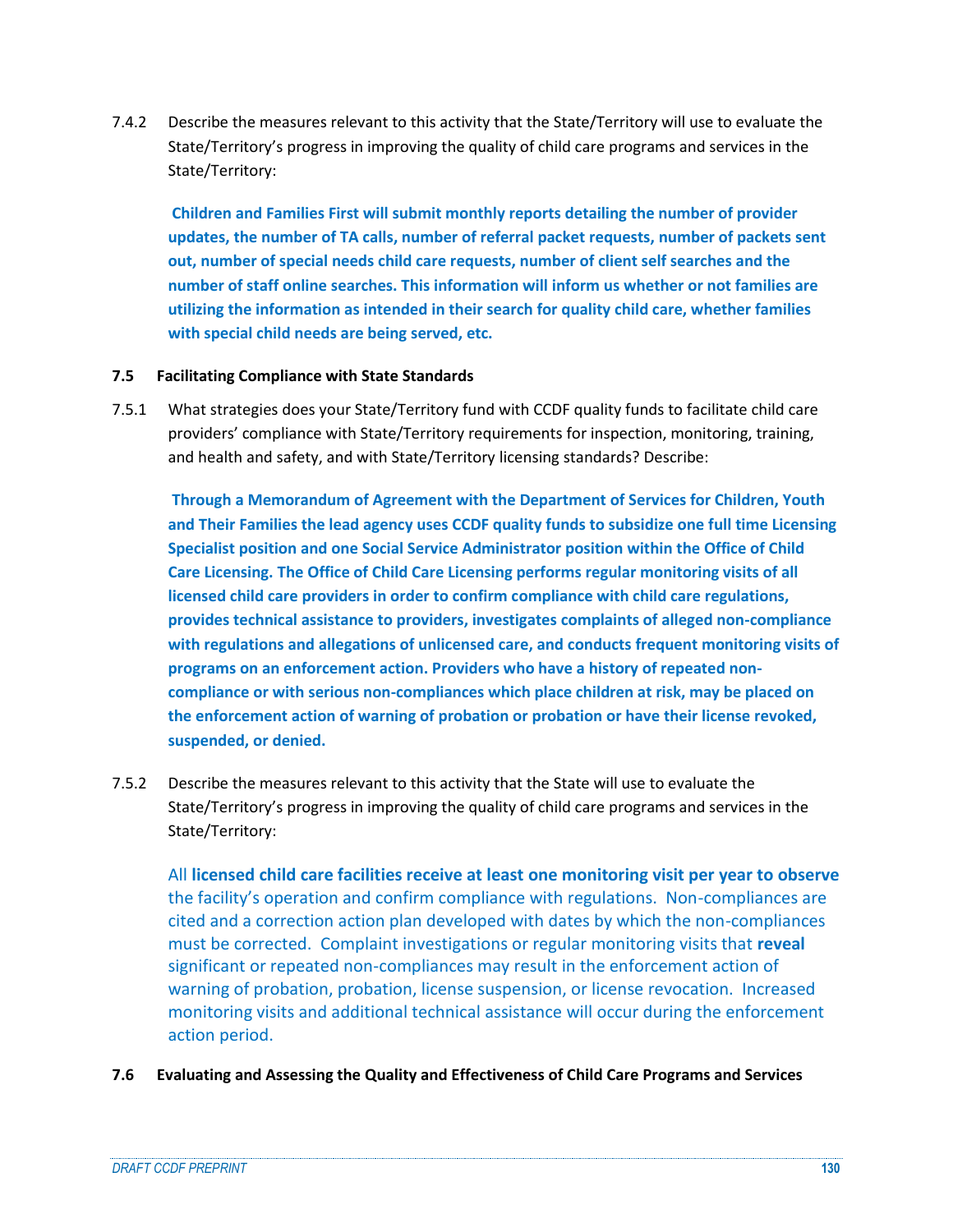7.6.1 One of the purposes of the CCDBG Act of 2014 is to increase the number and percentage of lowincome children in high-quality child care settings. Describe how the State/Territory measures the quality and effectiveness of child care programs and services offered in the State/Territory, including any tools used to measure child, family, teacher, classroom, or provider improvements, and how the State/Territory evaluates that such programs positively impact children:

**Measures used are related to the QRIS: standards achieved across the four domains: Family & Community Partnerships; Qualifications and Professional Development; Management & Administration; and Learning Environment & Curriculum. In addition, each program participating in Delaware Stars must go through an outside evaluation using the Environment Rating Scale tools as they move from Stars 3 through 5. These scales include: ITERS-R, ECERS-R, FCCERS-R and SACERS, each developed and implemented based on the age group or type of care and education provided.** 

7.6.2 Describe the measures relevant to this activity that the State/Territory will use to evaluate the State/Territory's progress in improving the quality of child care programs and services in the State/Territory:

**Through the Early Learning Challenge Grant, the RAND Corporation will be conducting a validation study of the QRIS, making recommendations for system improvement using child outcome and system's data.**

# **7.7 Accreditation Support**

7.7.1 Does the State/Territory support child care providers in the voluntary pursuit of accreditation by a national accrediting body with demonstrated, valid, and reliable program standards of high quality?

**X** Yes, the State/Territory has supports operating State/Territory-wide. Describe the supports for all types of accreditation the State/Territory provides to child care centers and family child care homes to achieve accreditation:

**Through the QRIS the state supports accreditation as an alternative pathway.**

- $\Box$  Yes, the State/Territory has supports operating as a pilot or in a few localities but not State/Territory-wide. Describe
- $\Box$  No, but the State/Territory is in the development phase
- $\Box$  No, the State/Territory has no plans for development
- 7.7.2 Describe the measures relevant to this activity that the State/Territory will use to evaluate the State/Territory's progress in improving the quality of child care programs and services in the State/Territory: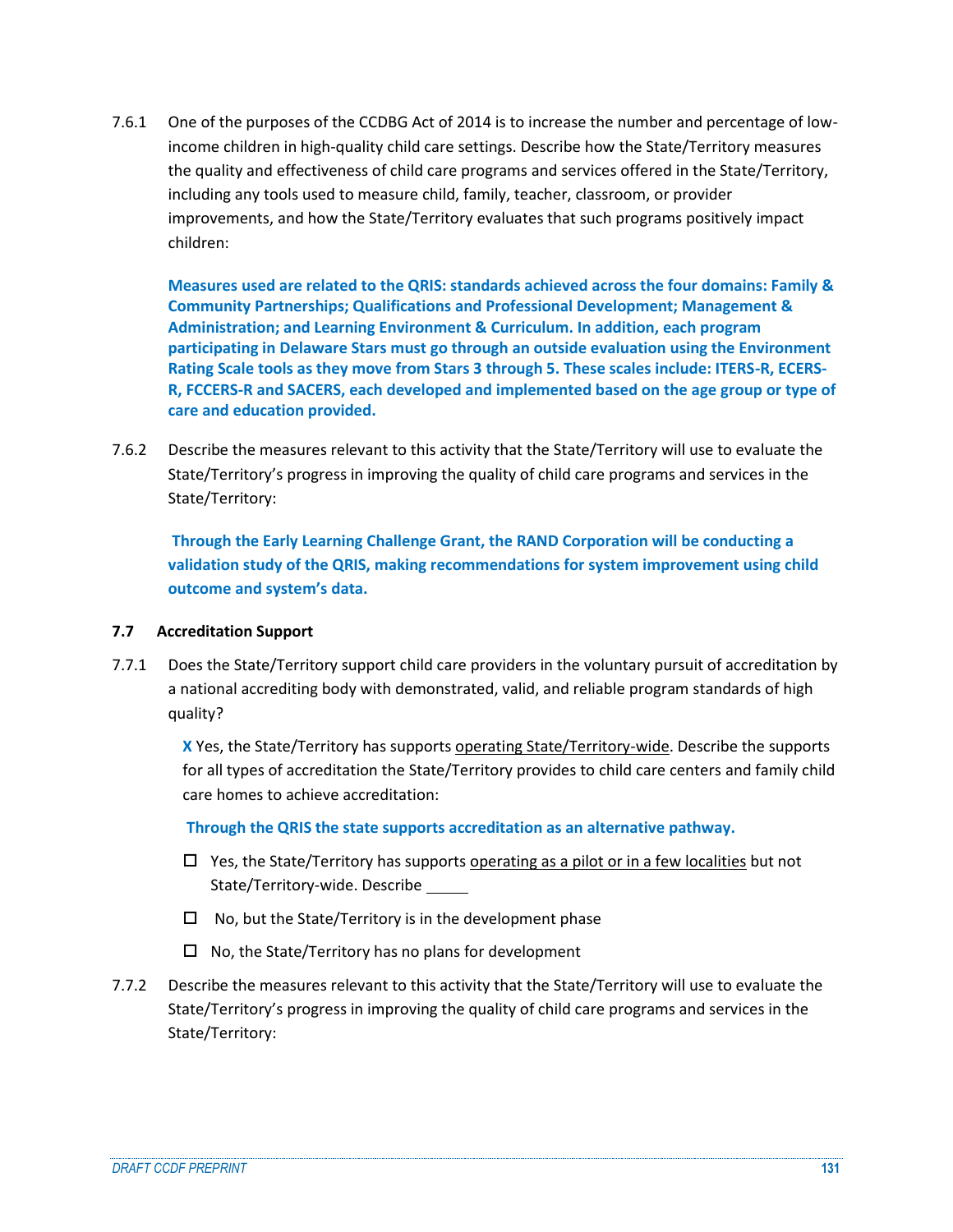**A crosswalk of both the QRIS, Delaware Stars, with NAEYC standards and Head Start Standards was completed and revisited with QRIS changes. Accredited programs are included in the RAND study.**

### **7.8 Program Standards**

- 7.8.1 What other State/Territory or local efforts, if any, is the State/Territory supporting to develop or adopt high-quality program standards relating to health, mental health, nutrition, physical activity, and physical development? Please describe : **N/A**
- 7.8.2 Describe the measures relevant to this activity that the State/Territory will use to evaluate the State/Territory's progress in improving the quality of child care programs and services in the State/Territory: **N/A**

### **7.9 Other Quality Improvement Activities**

7.9.1 List and describe any other activities the State/Territory provides to improve the quality of child care services and describe the measures relevant to this activity that the State**/**Territory will use to evaluate the State/Territory's progress in improving provider preparedness, child safety, child well-being, or entry into kindergarten. **N/A**

# **8 Ensure Grantee Program Integrity and Accountability**

Under CCDF, program integrity and accountability activities are grounded in the State/Territory's policies for implementing the CCDF program. For error rate activities, reviews are based on the State/Territory's own CCDF policies. The CCDBG Act of 2014 made sweeping changes to the program requirements. With these changes, the State/Territory has an opportunity to change their own policies to reduce the burden for participants and staff as they build in safeguards to maintain program integrity. For example, the new law focuses on eligibility requirements at the time of eligibility determination and allows for a minimum 12-month period of eligibility before redetermination, which lessens the need for participants to continually provide documentation. This, in turn, relieves the State/Territory from the burden of constantly "checking" on participants which can open the door for miscalculations, lost paperwork, and other errors.

Lead Agencies are required to have accountability measures in place to ensure integrity and to identify fraud or other program violations. These accountability measures should address administrative error, including unintentional agency error, as well as program violations, both unintentional and intentional. Violations may or may not result in further action by the Lead Agency, including those cases suspected of and/or prosecuted for fraud.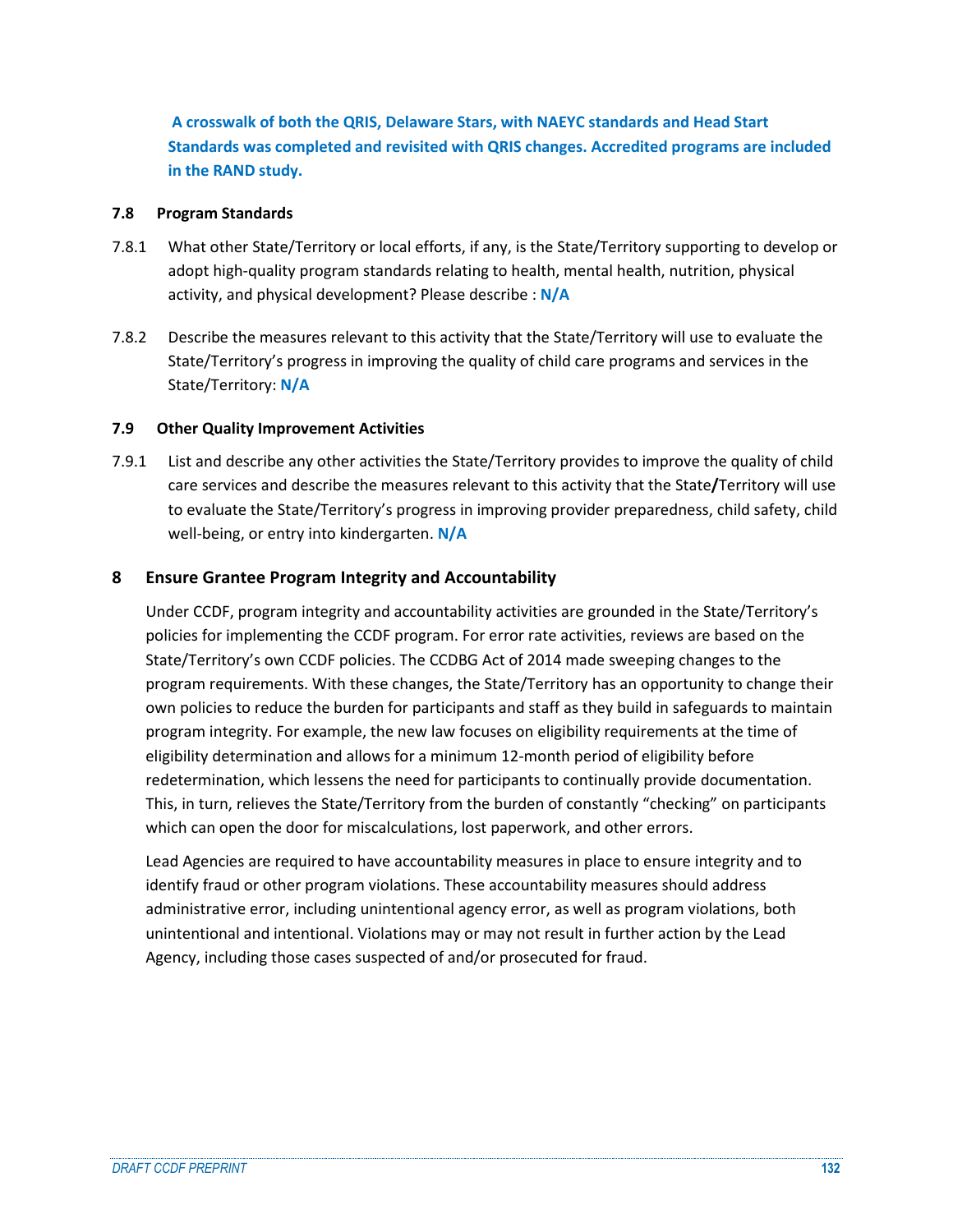### **8.1 Program Integrity**

8.1.1 Describe how the State/Territory ensures that their definitions for violations have been modified, and program integrity procedures revised to reflect new requirements.

**The lead agency participated in the state Self Assessment Meeting with federal partners on November 18 and 19th. Through this meeting we discovered that we will need to modify our definition as we did not as a practice distinguish between improper payment errors and administrative errors. This concern was addressed by defining the two violations. We will also continue quarterly error reduction meetings to address patterns of error found by Quality Control. Quality Control will continue to do reviews in non-reporting years to identify and address problem areas ahead of reporting years. There is also a Strategic Work Group that meets monthly to address concerns identified during the review cycle. The group which consists of Policy staff, Field staff, Professional Development staff, and Quality Control is charged with developing procedures to monitor the accuracy of child care case processing by March 31, 2016.**

- 8.1.2 Describe how the State/Territory ensures that all staff are informed and trained regarding changes made to its policies and procedures to reflect new CCDF requirements. Check all that apply.
	- **X** Issue policy change notices
	- $\square$  Issue new policy manual
	- **X** Staff training
		- **X** Orientations
		- **X** Onsite training
		- **X** Online training
	- $\Box$  Regular check-ins to monitor implementation of the new policies. Describe  $\Box$  Other. Describe
- 8.1.3 Describe the processes the Lead Agency will use to monitor all sub-recipients, including those described in Section 1, such as licensing agencies, child care resource and referral agencies, and others with a role in administering CCDF. The Lead Agency is responsible for ensuring effective internal controls over the administration of CCDF funds. Lead Agencies that use other governmental or non-governmental sub-recipients to administer the program must have written agreements in place outlining roles and responsibilities for meeting CCDF requirements.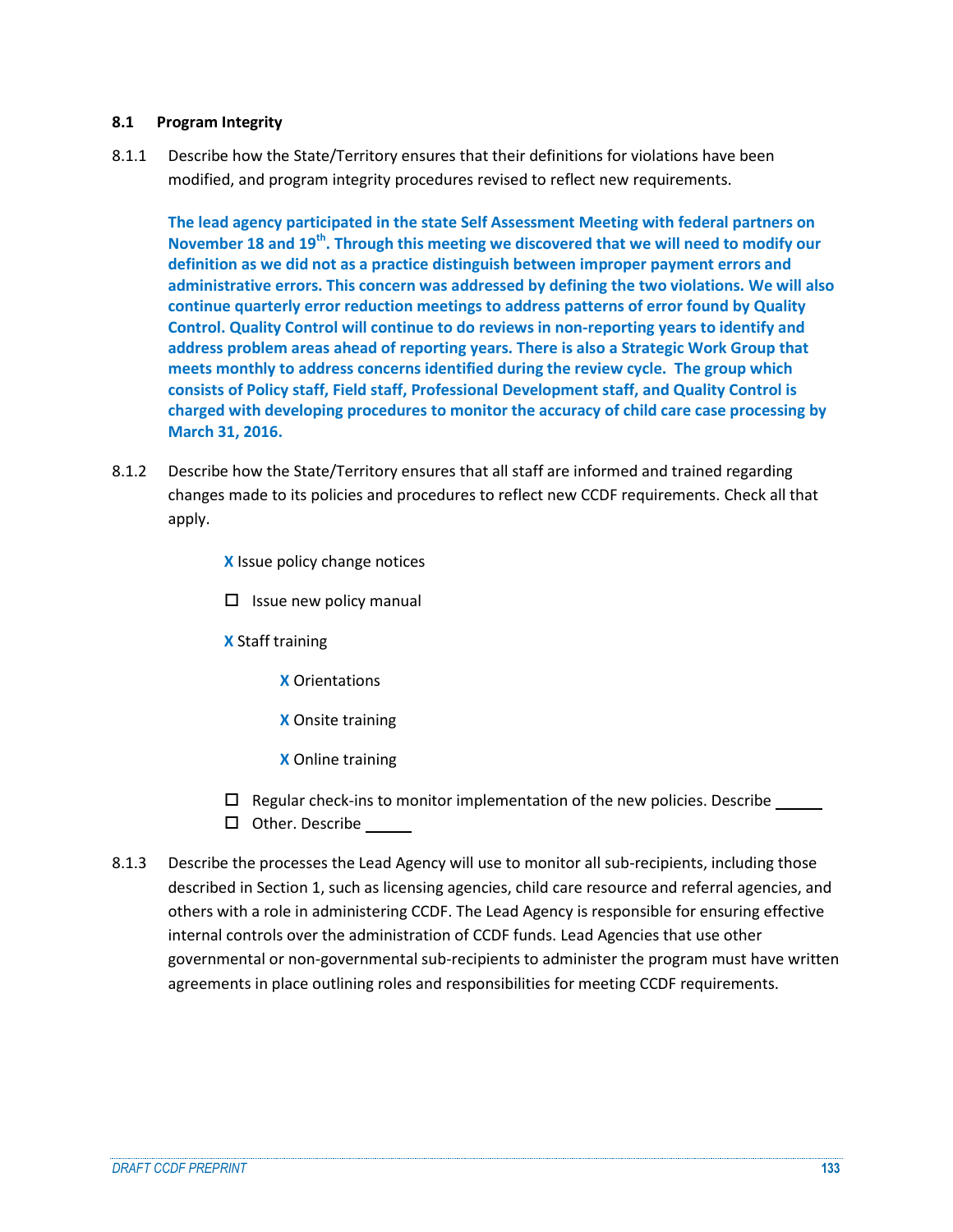**DHSS contracts with several non-government entities including Children and Families First (CCF), The University of Delaware, and The Delaware Association for the Education of Young Children. CFF is our statewide Child Care Resource and Referral Agency and is charged with faciliting access to quality, affordable child care services by providing information and referral services to our familiess. The Delaware Association for the Education of Young Children manages a scholarship program for Early Childhood Educators. Through these scholarships those in the field can earn an Associate degree, a Bachelors degree or their CDA. The University of Delaware provides pre-service and ongoing professional development to our relative care providers. DHSS is responsible for the overall management and fiscal control of these contracts. DHSS ensures the state and department procurement policies and procedures are adhered to and set performance standards. The contracts are awarded on a continuing yearly basis for five years. DHSS also has a Memorandum of Understanding (MOU) with two non-TANF state agencies to provide services and activities under the grant. An MOU exists with the Department of Services for Children, Youth and Their Families (DSCYF) and the Department of Education (DOE) to improve the quality of child care. DSCYF is charged with establishing and enforcing the requirements and baseline standardsfor licensed child care providers in the state. In addition, DSCYF conducts criminal history records (federal and state) and child protection registry checks for licensed and licensed exempt providers for the protection of children. Additionally, DOE is responsible for updating and maintaining Delaware's agenda for improvement of early care and education and providing information to private sector entities. The MOU's between DHSS, DSCYF and DOE outline each Department's separate and joint responsibilities. The topics covered include program planning, financial procedures, training, licensing, and the investigations of complaints about child care providers. Contracts are monitored through monthly reports requiring statistics, data, etc and monthly meetings with vendors.**

**Definition**: "Subrecipient means a non-Federal entity that receives a subaward from a pass-through entity to carry out part of a Federal program; but does not include an individual that is a beneficiary of such program. A subrecipient may also be a recipient of other Federal awards directly from a Federal awarding agency (2 CFR 200.93).Two CFR Part 200, Subpart A provides additional information on contractors (which may be referred to as "vendors").The description of monitoring must include, but is not limited to, a description of the written agreements used, a schedule for completing the tasks, a budget which itemizes categorical expenditures consistent with CCDF requirements and indicators or measures to assess performance. Additional items for discussion may include: fiscal management, review of policies and procedures to ensure compliance with CCDF regulations, and monitoring/auditing contractors or grantees to ensure that eligible children are served and eligibility documentation is verified."

8.1.4 Describe the activities the Lead Agency has in place to identify program violations and administrative error to ensure program integrity using the series of questions below. Program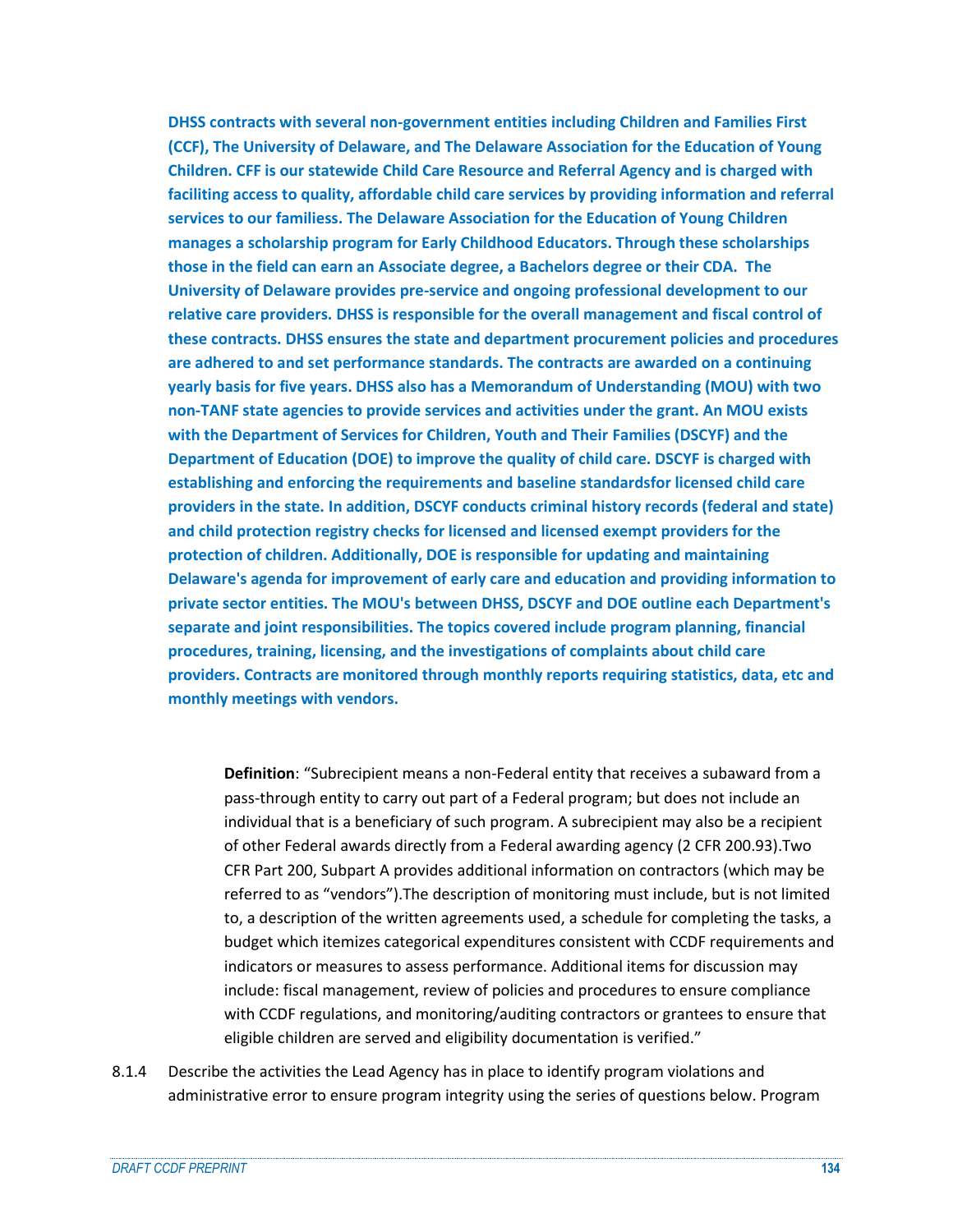violations may include intentional and unintentional client and/or provider violations as defined by the Lead Agency. Administrative error refers to areas identified through the Error Rate Review process. Lead Agencies are required to have processes in place to identify fraud or other program violations.

a) Check which activities the Lead Agency has chosen to conduct to identify unintentional or intentional program violations.

**X** Share/match data from other programs (e.g., TANF, Child and Adult Care Food Program (CACFP), Food and Nutrition Service (FNS), Medicaid) or other databases (e.g., State Directory of New Hires, Social Security Administration, Public Assistance Reporting Information System (PARIS))

**X** Run system reports that flag errors (include types). Describe:

 **Lead agency staff uses the share/match system database to run system reports for Quality Control case reviews which are done in reporting and non-reporting years to flag errors.**

**X** Review of enrollment documents, attendance or billing records

- **X** Conduct supervisory staff reviews or quality assurance reviews
- **X** Audit provider records
- **X** Train staff on policy and/or audits
- □ Other. Describe
- $\Box$  None. Describe what measures the Lead Agency plans to put in place to address program integrity along with action steps and completion timelines

b) Check which activities the Lead Agency has chosen to conduct to identify administrative error.

**X** Share/match data from other programs (e.g. TANF, Child and Adult Care Food Program (CACFP), Food and Nutrition Service (FNS), Medicaid) or other databases (e.g., State Directory of New Hires, Social Security Administration, Public Assistance Reporting Information System (PARIS))

**X** Run system reports that flag errors (include types). Describe:

 **Lead agency staff uses the share/match system database to run system reports for Quality Control case reviews which are done in reporting and non-reporting years to flag errors.**

**X** Review of enrollment documents, attendance or billing records

**X** Conduct supervisory staff reviews or quality assurance reviews

- **X** Audit provider records
- **X** Train staff on policy and/or audits
- □ Other. Describe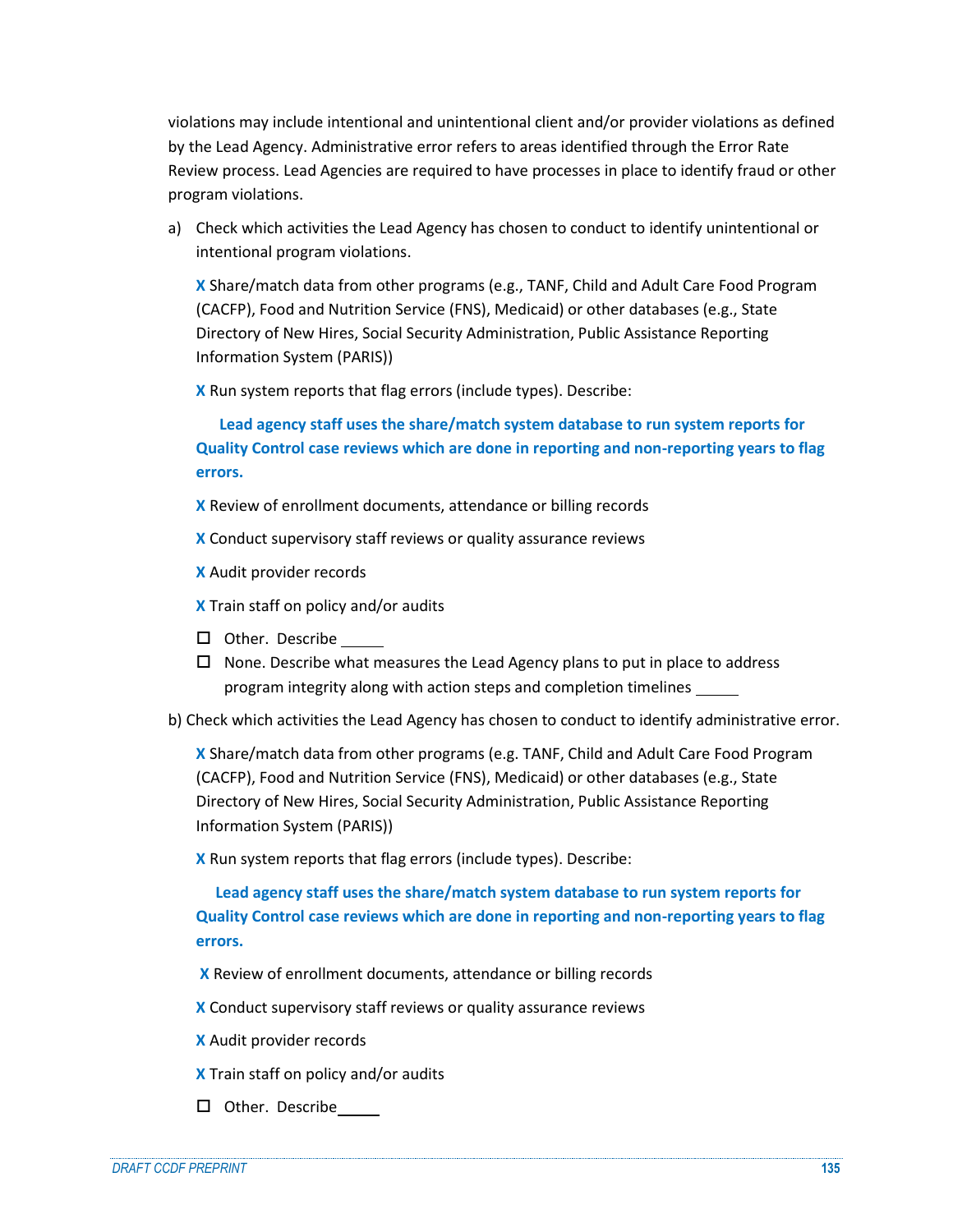- $\Box$  None. Describe what measures the Lead Agency plans to put in place to address program integrity along with action steps and completion timelines
- 8.1.5 Which activities (or describe under "Other") the Lead Agency will use to investigate and collect improper payments due to program violations or administrative error as defined in your State/Territory? The Lead Agency has the flexibility to recover misspent funds as a result of errors. The Lead Agency is required to recover misspent funds as a result of fraud.
	- a) Check which activities (or describe under "Other") the Lead Agency will use for unintentional program violations?

**X** Require recovery after a minimum dollar amount in improper payment. Identify the minimum dollar amount: **\$1.00**

**X** Coordinate with and refer to other State/Territory agency (e.g., State/Territory collection agency, law enforcement)

- **X** Recover through repayment plans
- **X** Reduce payments in subsequent months
- $\Box$  Recover through State/Territory tax intercepts
- $\Box$  Recover through other means

**X** Establish a unit to investigate and collect improper payments. Describe:

 **Audit Recovery Management Services (ARMS) was the unit established to collect improper payments.**

- □ Other. Describe
- $\Box$  None. Describe what measures the Lead Agency plans to put in place to address the investigation and recovery of misspent funds due to unintentional program violations, including action steps and completion timelines
- b) Check which activities the Lead Agency will use for intentional program violations or fraud?

**X** Require recovery after a minimum dollar amount in improper payment. Identify the minimum dollar amount: **\$1.00**

**X** Coordinate with and refer to other State/Territory agency (e.g. State/Territory collection agency, law enforcement)

- $\Box$  Recover through repayment plans
- $\Box$  Reduce payments in subsequent months

**X** Recover through State/Territory tax intercepts

 $\Box$  Recover through other means

**X** Establish a unit to investigate and collect improper payments. Describe composition of unit below: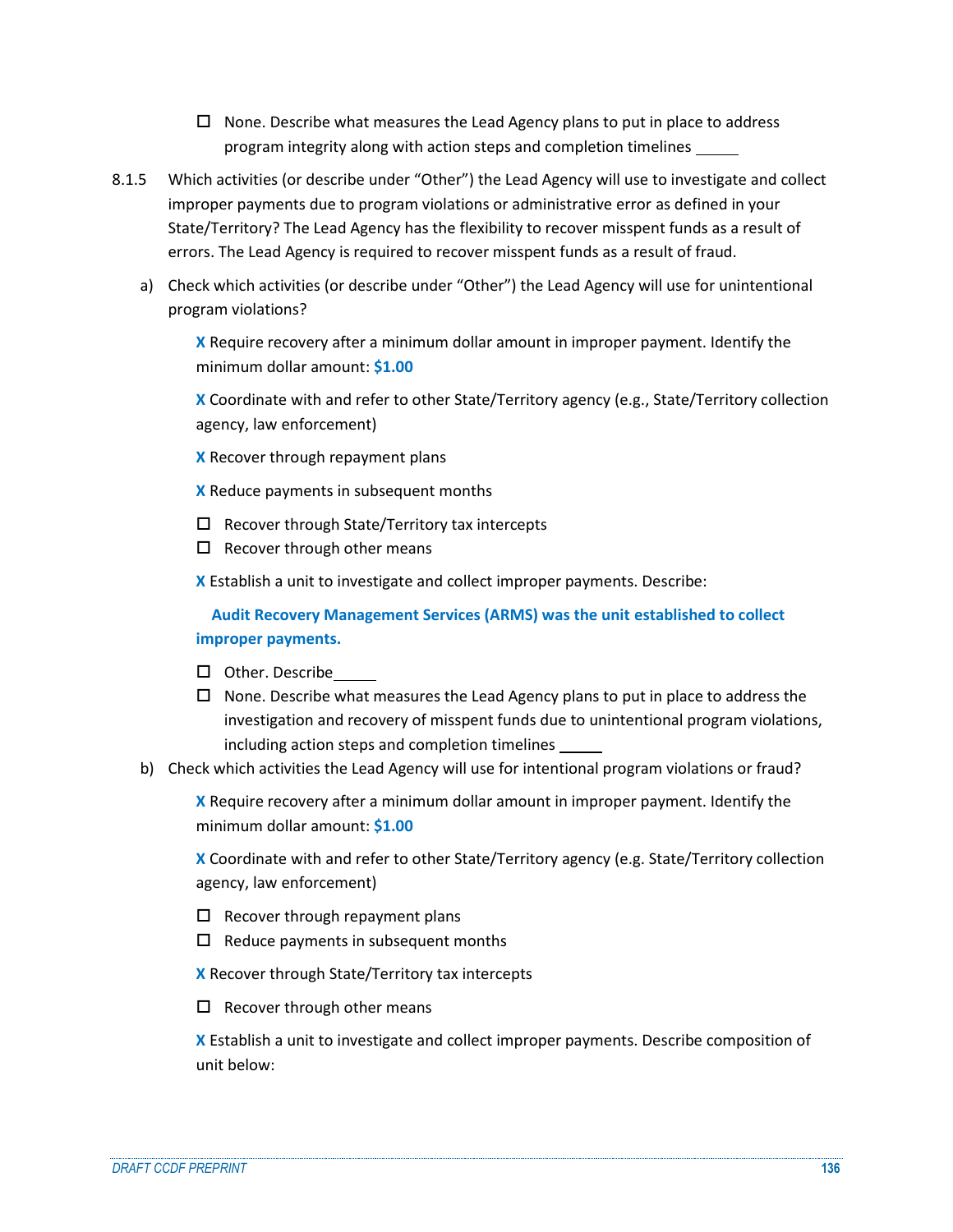**Audit Recovery Management Services (ARMS) was the unit established to collect improper payments from clients. The lead agency will collect improper payments from providers if they are a viable business. If they are a closed business recovery is turned over to ARMS.**

- □ Other. Describe
- $\Box$  None. Describe what measures the Lead Agency plans to put in place to address the investigation and recovery of misspent funds due to fraud, including action steps and completion timelines
- c) Check which activities the Lead Agency will use for administrative error?

**X** Require recovery after a minimum dollar amount in improper payment. Identify the minimum dollar amount: **\$1.00**

**X** Coordinate with and refer to other State/Territory agency (e.g. State/Territory collection agency, law enforcement)

- $\Box$  Recover through repayment plans
- $\Box$  Reduce payments in subsequent months
- $\Box$  Recover through State/Territory tax intercepts
- $\Box$  Recover through other means

**X** Establish a unit to investigate and collect improper payments. Describe composition of unit below:

**Audit Recovery Management Services (ARMS) was the unit established to collect improper payments from clients and the lead agency will collect improper payments from providers if they are a viable entity. If they are a closed business recovery of funds is turned over to ARMS.**

- □ Other. Describe
- $\Box$  None. Describe what measures the Lead Agency plans to put in place to address the investigation and recovery of misspent funds due to administrative error, including action steps and completion timelines
- 8.1.6 What type of sanction will the Lead Agency place on clients and providers to help reduce improper payments due to program violations? The Lead Agency is required to impose sanctions on clients and providers in response to fraud.

**X** Disqualify client. If checked, please describe, including a description of the appeal process for clients who are disqualified.

**Clients who are found to have committed an intentional program violation or fraud are disqualified. The recoupment process is conducted through ARMS. The lead agency provides an opportunity for a fair hearing to any individual who is dissatisfied**